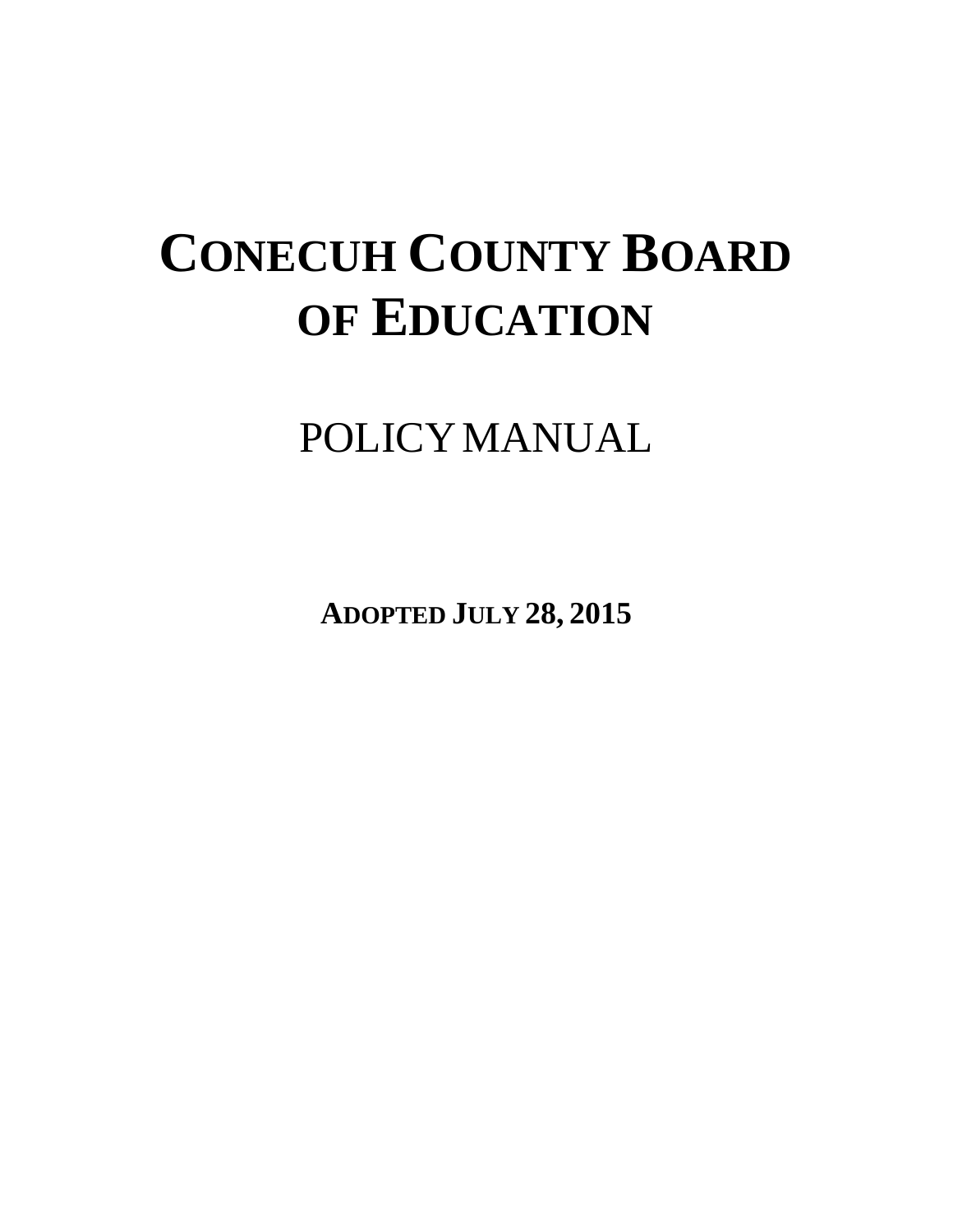# *Conecuh County Board of Education Policy Manual*

# **Table of Contents**

# **Preface and Definitions**

# **I. Governing Principles**

# **II. School Board Operations**

- **2.1** *Board Composition and Organization*
	- 2.1.1 Composition
	- 2.1.2 Officers
	- 2.1.3 Committees
- **2.2** *Duties and Authority of Board Members*
- **2.3** *Board Member Compensation*
- **2.4** *Board Member Training*
	- 2.4.1 General
- **2.5** *Board Meetings*
	- 2.5.1 General Provisions
	- 2.5.2 Time and Place
	- 2.5.3 Rules of Order
- **2.6** *Superintendent's Responsibilities, Qualifications, and Appointment*
	- 2.6.1 Role, Responsibilities, Qualifications, and Term
	- 2.6.2 Scope of Executive and Administrative Authority
- **2.7** *Recordkeeping and Retention of Board Records*
- **2.8** *Association Membership*

# **III. Fiscal Management**

- **3.1** *Chief School Financial Officer*
- **3.2** *Budget*
- **3.3** *Accounting*
- **3.4** *Finance Manual Authorized*
- **3.5** *Fund Balance Policy in Accordance with GASB Statement No. 54*
	- 3.5.1 Governmental Funds Definition
	- 3.5.2 Fund Balances
	- 3.5.3 Priority
	- 3.5.4 Review and Reporting
- **3.6** *Audits*
- **3.7** *Inventories*
- **3.8** *Purchasing*
- **3.9** *Deposit and Expenditure of Funds*
	- 3.9.1 Deposits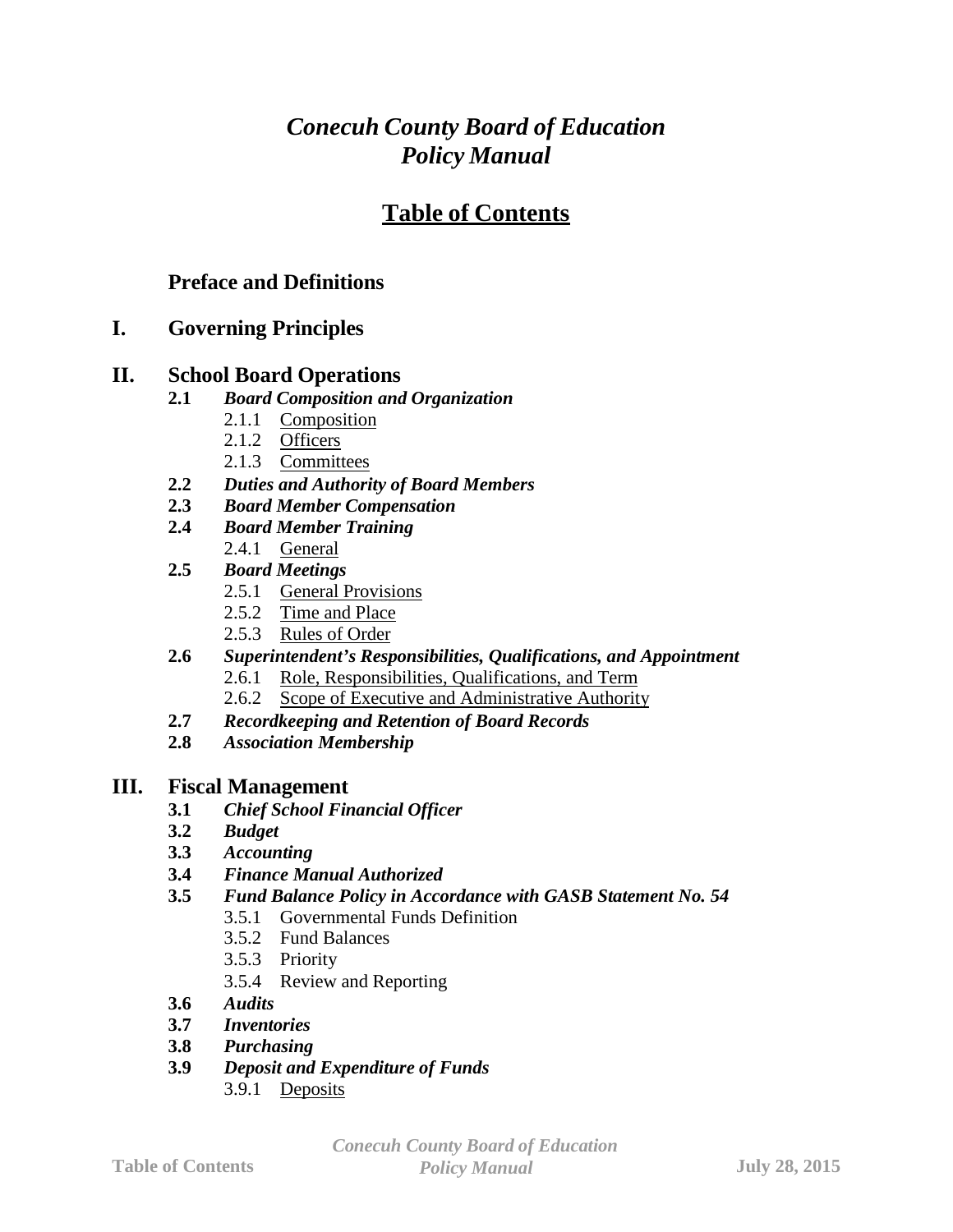- 3.9.2 Investments
- 3.9.3 Expenditures
- 3.9.4 Competitive Bid Law
- 3.9.5 Consultants
- 3.9.6 Authorized Signatures

# **3.10** *Employee Compensation*

- 3.10.1 Salaries and Pay Rates
- 3.10.2 Local Supplements
- 3.10.3 Salary Administration
- 3.10.4 Salary Deductions
- 3.10.5 Minimum Wage and Overtime
- 3.10.6 Compensatory Time
- **3.11** *Expense Reimbursement*
- **3.12** *Fees, Payments, and Rentals*
	- 3.12.1 Facility Use Fees
	- 3.12.2 Copying and Other Charges
- **3.13** *School Accounts*
- **3.14** *Authority to Execute Contracts*
	- 3.14.1 General Authority
	- 3.14.2 Limitation on Authority to Bind the Board

# **3.15** *Affiliated Organizations*

- 3.15.1 School Sponsored Organizations
- 3.15.2 Other Affiliated Organizations
- **3.16** *Fundraising*
- **3.17** *Child Nutrition Procurements*
- **3.18** *Worthless Checks*
- **3.19** *Classroom Instructional Support*

# **IV. General Administration**

- **4.1** *Security / Access to Schools*
	- 4.1.1 Security Measures Authorized
		- 4.1.2 Access Restrictions Authorized
- **4.2** *Safe Schools Policy (Drugs, Alcohol, Tobacco, and Weapons)*
	- 4.2.1 Prohibition on the Possession of Firearms
	- 4.2.2 Prohibition on the Possession of Weapons
	- 4.2.3 Illegal Drugs and Alcohol
	- 4.2.4 Tobacco
	- 4.2.5 Searches
	- 4.2.6 Drug and Alcohol Free Environment
	- 4.2.7 Adoption of Statutory Penalties and Consequences
- **4.3** *Accreditation*

# **4.4** *Use of Board Property*

- 4.4.1 Equipment, Supplies, Materials, Vehicles
- 4.4.2 Use of Board Facilities
- 4.4.3 Advertising
- **4.5** *Naming Board Facilities*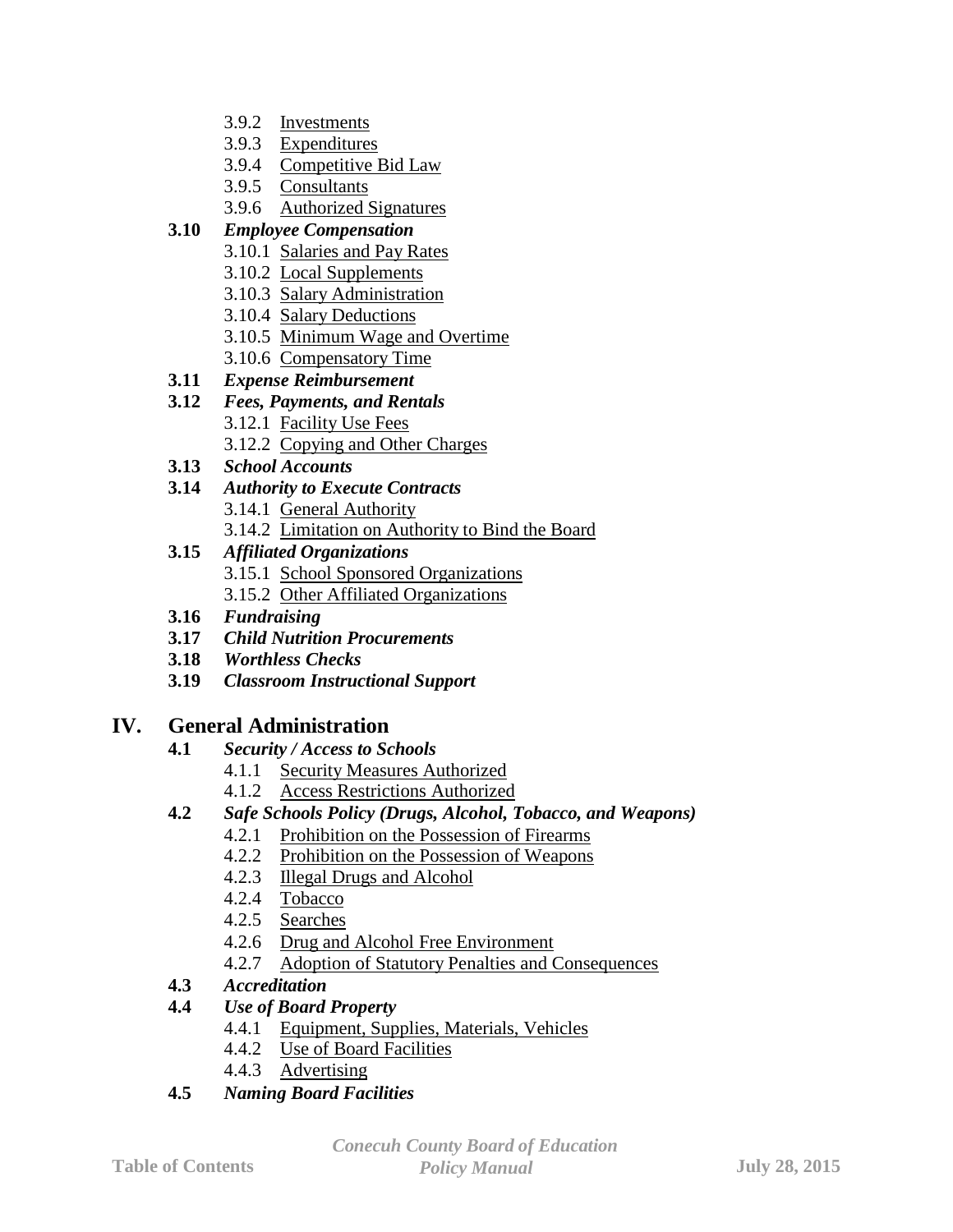# **4.6** *Complaints and Grievances*

- 4.6.1 General Complaints (Grievances)
- 4.6.2 Limitations Regarding Availability and Application of General Complaint/Grievance Policy
- 4.6.3 Student Complaints and Grievances
- 4.6.4 Student Disciplinary Matters
- 4.6.5 Americans with Disabilities Act Complaint Procedure
- **4.7** *Risk Management*
- **4.8** *Emergency Closing of Schools*
	- 4.8.1 Authority of Superintendent to Close Schools
	- 4.8.2 Make-Up Dates

# **4.9** *Internet Safety and Use of Technology*

- 4.9.1 Access to Technology Resources
- 4.9.2 Restriction or Loss of Technology Privileges
- 4.9.3 Ownership of Technology Resources and Data
- 4.9.4 Adoption of Rules and Regulations
- 4.9.5 Limitation on Liability
- **4.10** *Political Activity*

# **V. Personnel**

- **5.1** *Employee Qualifications and Duties*
	- 5.1.1 General Requirements
	- 5.1.2 Special Requirements
- **5.2** *Hiring*
	- 5.2.1 Application Procedures
	- 5.2.2 Qualifications
	- 5.2.3 Hiring Authority
	- 5.2.4 At-Will Employment
	- 5.2.5 Nepotism
- **5.3** *Probationary Employment*
- **5.4** *Non-Teaching Supplemental Duties*
- **5.5** *Professional Development*
- **5.6** *Employee Conflicts of Interest*
- **5.7** *Employee Gifts*
- **5.8** *Employee Evaluation***s**
	- 5.8.1 Certified Personnel
	- 5.8.2 Non-Certified Personnel
	- 5.8.3 Use of Evaluations in Connection with Employment Decisions
	- 5.8.4 Special Evaluation Situations
	- 5.8.5 Exempt Personnel

# **5.9** *Personnel Records*

- 5.9.1 Content of Personnel Files
- 5.9.2 Alternate Data Storage
- 5.9.3 Confidentiality
- 5.9.4 Access to Personnel Files
- **5.10** *Employee Leave*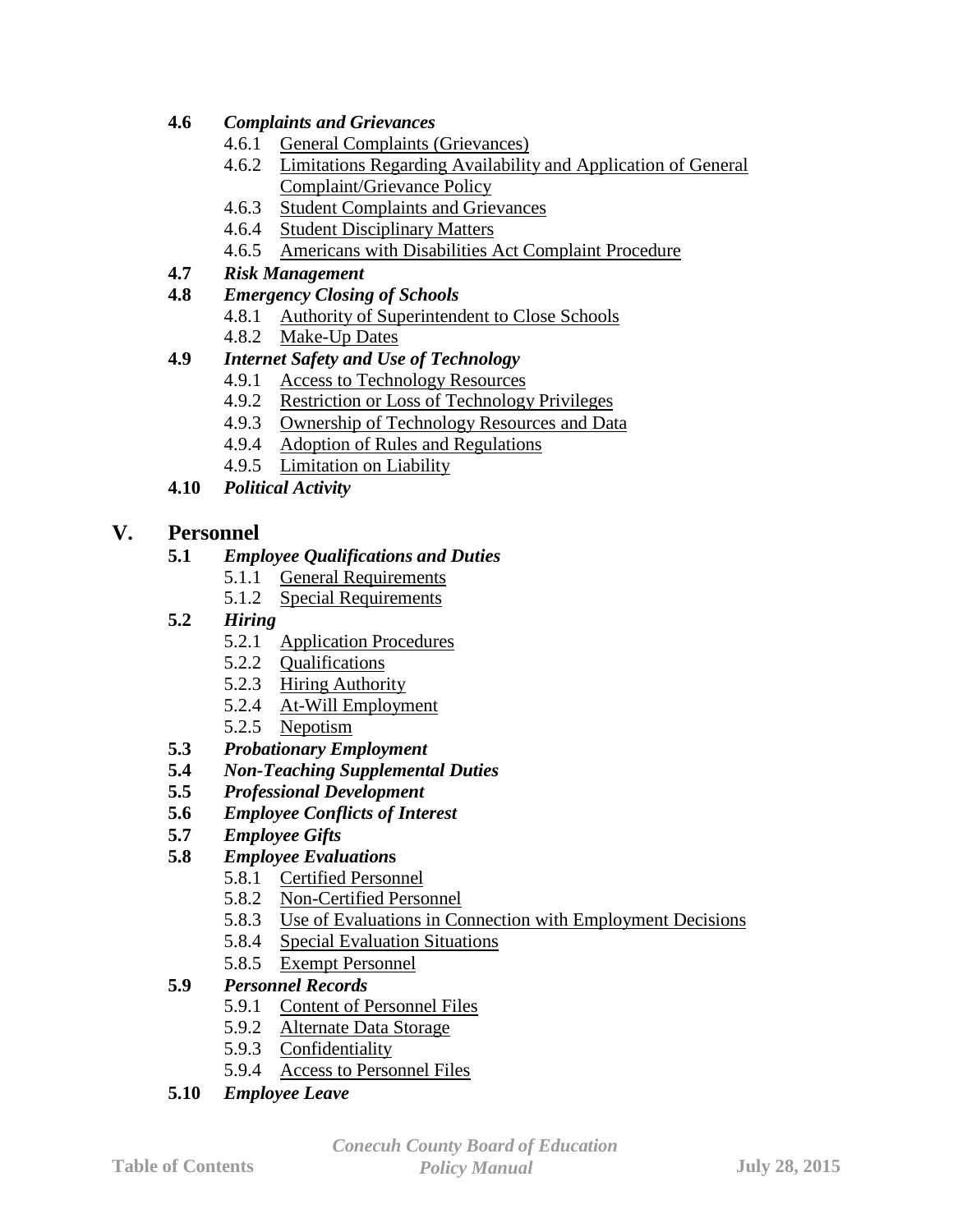- 5.10.1 Work Attendance an Essential Job Function
- 5.10.2 Absences
- 5.10.3 Paid Sick Leave
- 5.10.4 On-The-Job Injury Leave
- 5.10.5 Personal Leave
- 5.10.6 Vacation
- 5.10.7 Professional Leave
- 5.10.8 Military Leave
- 5.10.9 Court Leave
- 5.10.10 Unpaid Study Leave

# **5.11** *Family and Medical Leave Act (FMLA)*

- 5.11.1 Eligible Employees
- 5.11.2 Medical Leave Provided By the Act
- 5.11.3 Serious Health Conditions
- 5.11.4 Military Family Leave Provided by the Act
- 5.11.5 Spouse Employed by the Board
- 5.11.6 Intermittent Leave
- 5.11.7 Use of Vacation and Sick Leave
- 5.11.8 Notice
- 5.11.9 Certification for Medical or Military Caregiver Leave
- 5.11.10 Certification for Qualifying Exigency Leave
- 5.11.11 Return to Work
- 5.11.12 Maintenance and Benefits
- 5.11.13 Instructional Employees
- **5.12** *Sick Leave Bank*
- **5.13** *Administrative Leave*

# **5.14** *Equal Employment Opportunity*

- 5.14.1 Unlawful Discrimination Prohibited
- 5.14.2 Implementing Regulations Authorized

# **5.15** *Sexual Harassment (Title VII)*

- 5.15.1 Definition of Sexual Harassment
- 5.15.2 Examples of Prohibited Conduct
- 5.15.3 Employee Complaint Resolution Procedure
- 5.15.4 Formal Complaints
- 5.15.5 Confidentiality
- 5.15.6 Retaliation Prohibited
- 5.15.7 Penalties for Violation

# **5.16** *Reduction-In-Force*

- 5.16.1 Definition and Scope
- 5.16.2 Criteria for Implementing Layoffs
- 5.16.3 Recall
- 5.16.4 Notice

# **5.17** *Unauthorized Payments*

- 5.17.1 Notification to the Employee
- 5.17.2 Retention and Recovery Authorized
- 5.17.3 Repayment Required as a Condition of Reemployment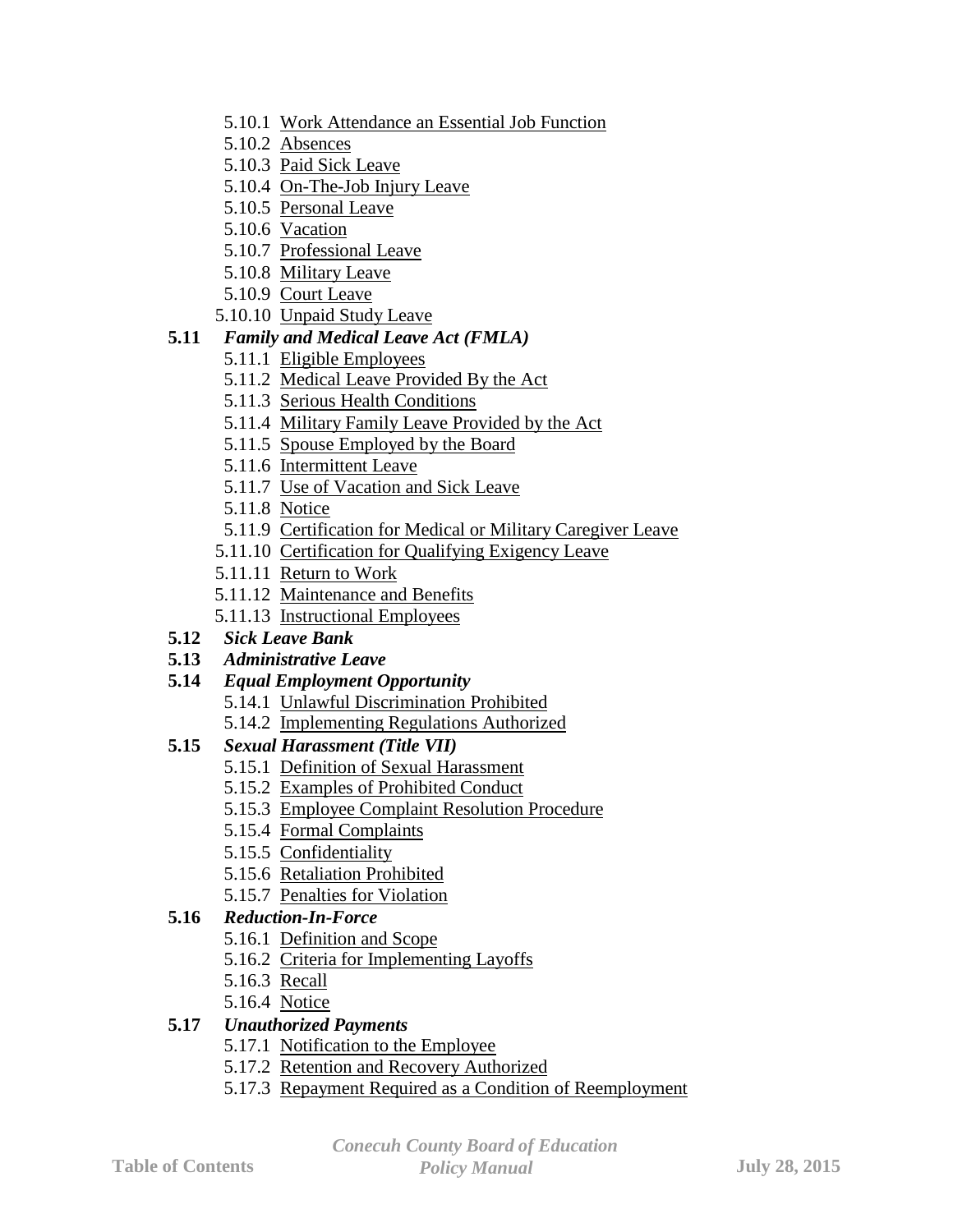- 5.17.4 Procedures Not Exclusive
- **5.18** *Drug and Alcohol Testing of Safety Sensitive Employees*
	- 5.18.1 Scope
	- 5.18.2 Prohibited Alcohol and Controlled Substance-Related Conduct
	- 5.18.3 Testing Program Authorized
	- 5.18.4 Administration of Program
- **5.19** *Searches (Personnel)*
- **5.20** *Staff Conduct*

# **VI. Students**

# **6.1** *Admissions and Attendance*

- 6.1.1 Compulsory Attendance and Entrance Age
- 6.1.2 Admission to Schools
- 6.1.3 Attendance Zone and Class Assignment
- 6.1.4 Absences and Excuses
- 6.1.5 Truancy
- **6.2** *Transfers and Withdrawals*
	- 6.2.1 Transfers
	- 6.2.2 Withdrawals
- **6.3** *Student Fees, Fines, and Charges*
- **6.4** *Concussions*
- **6.5** *Extracurricular Activities*
	- 6.5.1 General
	- 6.5.2 Athletics
	- 6.5.3 Academic Ineligibility
- **6.6** *Off-Campus Events*
- **6.7** *Student Publications*
- **6.8** *Student Employment (Work Release)*
- **6.9** *Equal Educational Opportunities*
- **6.10** *Title IX*
	- 6.10.1 Prohibition
	- 6.10.2 Title IX Coordinator

# **6.11** *Student Sexual Harassment*

- 6.11.1 Sexual Harassment Prohibited
- 6.11.2 Definition
- 6.11.3 Sexual Harassment Complaint Procedures Authorized
- 6.11.4 Initial Confrontation of Accused Harasser Not Required
- 6.11.5 Notice of Policy to be Promulgated

# **6.12** *Protection of Pupil Rights Amendment*

- 6.12.1 Consent
- 6.12.2 Notice and Option to Opt Out
- 6.12.3 Inspection
- 6.12.4 Special Provisions for Certain Students
- 6.12.5 Additional Policies and Procedures Authorized
- **6.13** *Student Records*
- **6.14** *Student Health Services*
- **6.15** *Student Conduct*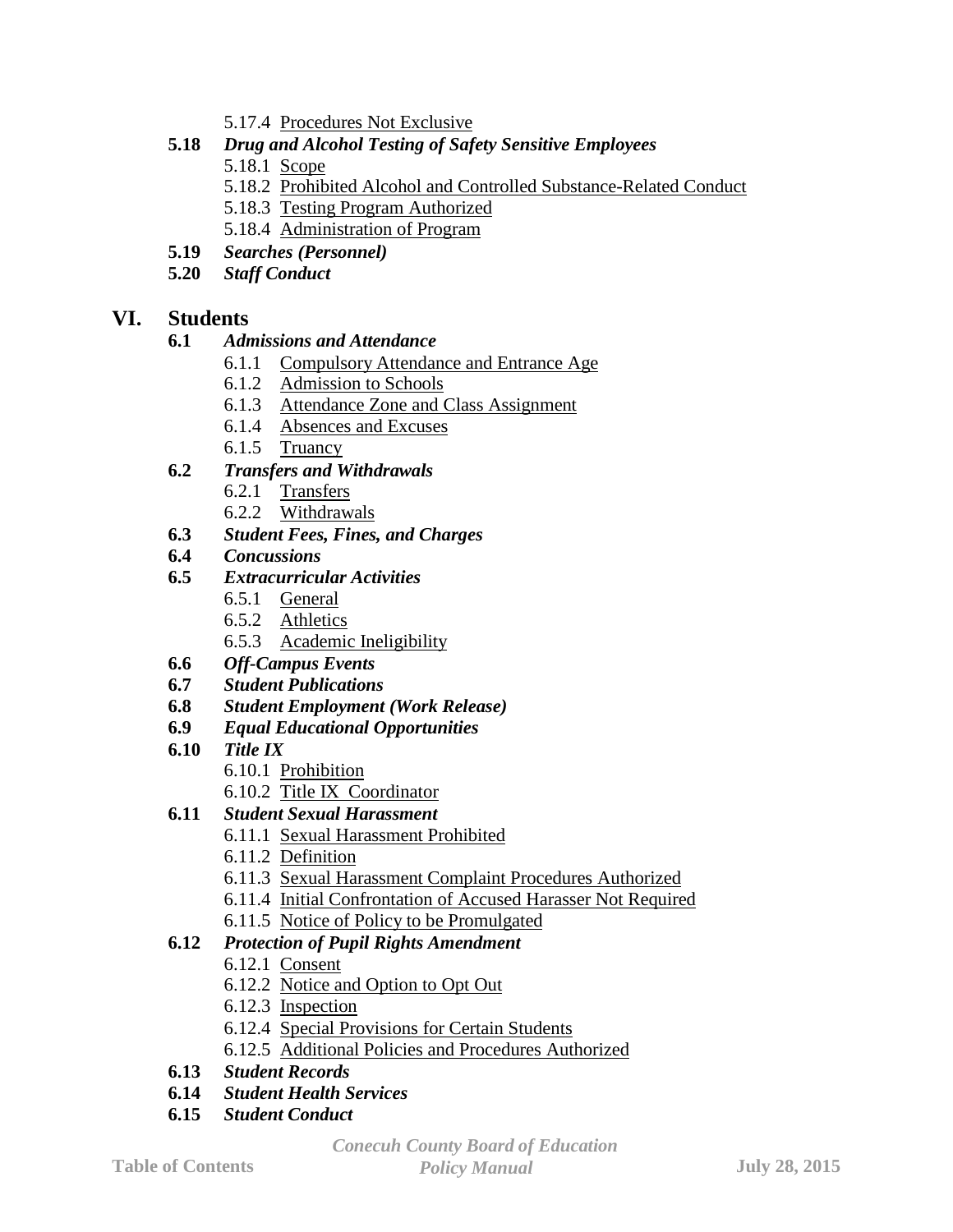- **6.16** *Searches (Students)*
- **6.17** *Corporal Punishment*
- **6.18** *Physical Restraint*
- **6.19** *Student Suspension (including Students with Disabilities)*
- **6.20** *Student Expulsion (including Students with Disabilities)*
- **6.21** *Electronic Communication Devices*
- **6.22** *Drivers' License* 6.22.1 Drivers' License 6.22.2 Administrative Procedures Authorized
- **6.23** *Student Parking Privileges – Substance Abuse Policy*
- **6.24** *Student Competitive Extracurricular Activity Substance Abuse Policy*
- **6.25** *Harassment, Violence, and Threats of Violence Prohibited*
	- 6.25.1 Prohibition
	- 6.25.2 Definitions
	- 6.25.3 Description of Behavior Expected of Students
	- 6.25.4 Consequences for Violations
	- 6.25.5 Reporting, Investigation, and Complaint Resolution Procedures
	- 6.25.6 Promulgation of Policy and Related Procedures, Rules, and Forms
	- 6.25.7 Construction of Policy

#### **VII. Instructional Program**

- **7.1** *Curriculum*
- **7.2** *Textbooks*
- **7.3** *Academic Standards and Expectations*
	- 7.3.1 General Grade Scale
	- 7.3.2 Advanced Placement and Honors Grade Scale
	- 7.3.3 Special Education Grading Standards
	- 7.3.4 Report Cards
	- 7.3.5 Promotion
	- 7.3.6 Class Rankings
	- 7.3.7 Credit Recovery
	- 7.3.8 Credit Advancement
- **7.4** *Testing*
- **7.5** *Summer School Operations*
- **7.6** *Dual Enrollment*
- **7.7** *Correspondence, Online Courses, and Virtual Options*
- **7.8** *Career and Technical Education Programs*
	- 7.8.1 Work-Based Learning Experience
	- 7.8.2 Live Work
	- 7.8.3 Safety
- **7.9** *Foreign Exchange Programs*
- **7.10** *Extended Programs: Community Education*
- **7.11** *Graduation, Certificate of Completion, and Commencement*
	- 7.11.1 Honor Graduates
		- 7.11.2 Valedictorian/Salutatorian
		- 7.11.3 Fifth Year Seniors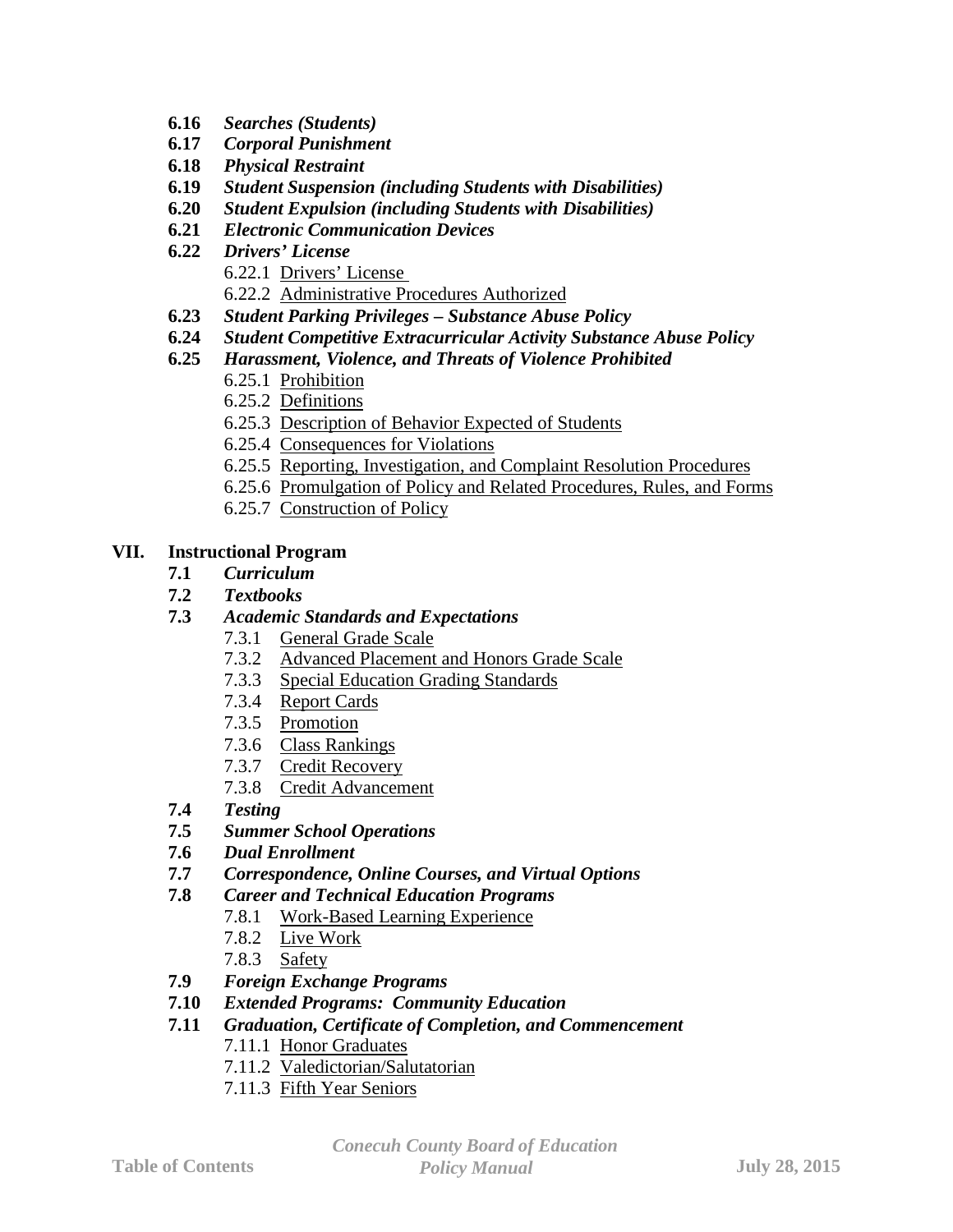- 7.11.4 Adult High School Diploma Program
- **7.12** *School Wellness*
	- 7.12.1 Nutrition Education and Promotion
	- 7.12.2 Nutrition Standards and Guidelines
	- 7.12.3 Physical Education and Physical Activity Opportunities
	- 7.12.4 Other School-Based Activities Designed to Promote Student Wellness
	- 7.12.5 Administrative Implementation

# **7.13** *Selection of Instructional Materials and Materials for the School Libraries*

# **7.14** *Parent/Family Involvement – Meeting the Requirements of No Child Left Behind Act of 2001*

- 7.14.1 Parental Involvement, Partnerships Encouraged
- 7.14.2 Annual Evaluation of Initiatives
- 7.14.3 Impediments to Parent Participation to be Identified
- 7.14.4 Elementary and Secondary Education Act Compliance
- 7.14.5 Notice of Rights and Information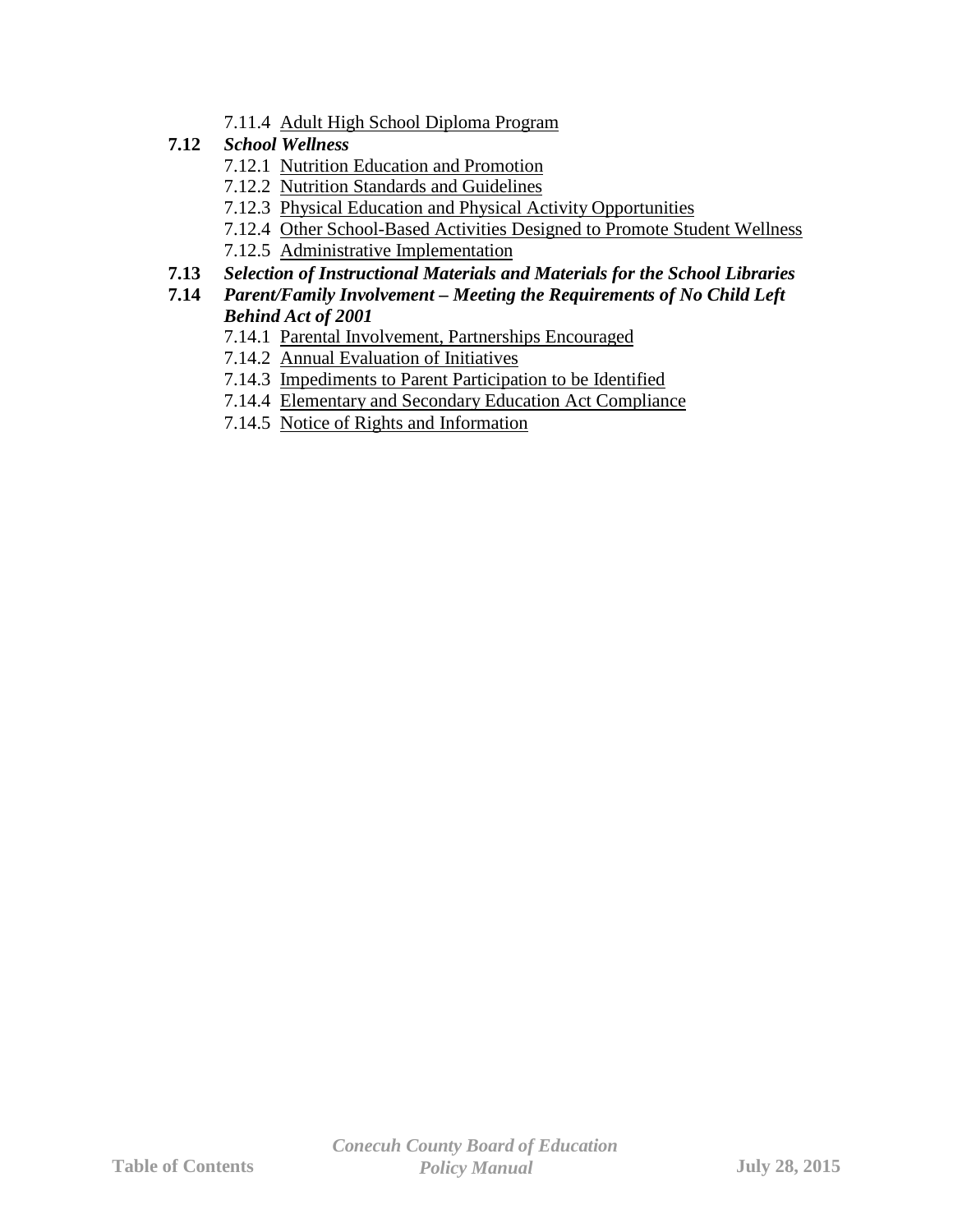# **Preface**

The Conecuh County Board of Education is established under authority of state law for the purpose of exercising general supervision and administration of the public schools serving school age children who reside within the county limits of Conecuh County, and of promoting the interests of the Conecuh County Schools and the children they serve. Those responsibilities are met, in part, by the adoption and implementation of formal policies by which the principles that guide decisionmaking are established.

Policies are generally broad statements of principle and purpose, and are intended to serve as a framework for decisionmaking and administrative action rather than as a manual for day-to-day decisionmaking and action. Policies can nevertheless establish specific substantive standards and requirements, including standards of personal and professional conduct, the violation of which may result in disciplinary sanctions or other adverse consequences. However, policies do not restrict the ability of the Board or its employees to respond reasonably and flexibly to unexpected contingencies, emergencies, and other conditions that call for a response that is tailored to unique or special circumstances.

Policies should be construed as a whole and with reference to related policies and applicable law. Although policies are adopted partly for the purpose of meeting the requirements of pertinent law, they do not establish or create a legal right, claim, entitlement, or interest to or in any title, position, assignment, duty, work location, level or rate of compensation, benefit, or term of employment.

Any provision, feature, or aspect of Board policy that does not conform to governing law should be deemed void and superseded by such law. Editorial changes that do not affect the meaning, substance, or application of a policy may be made by the Board without advance public notice and comment. In general, the Board reserves the right to adopt, revise, interpret, amend, repeal, suspend, or apply policies according to its assessment of the needs and interests of the school system, subject only to such limitations on the exercise of such prerogatives as may be imposed by law.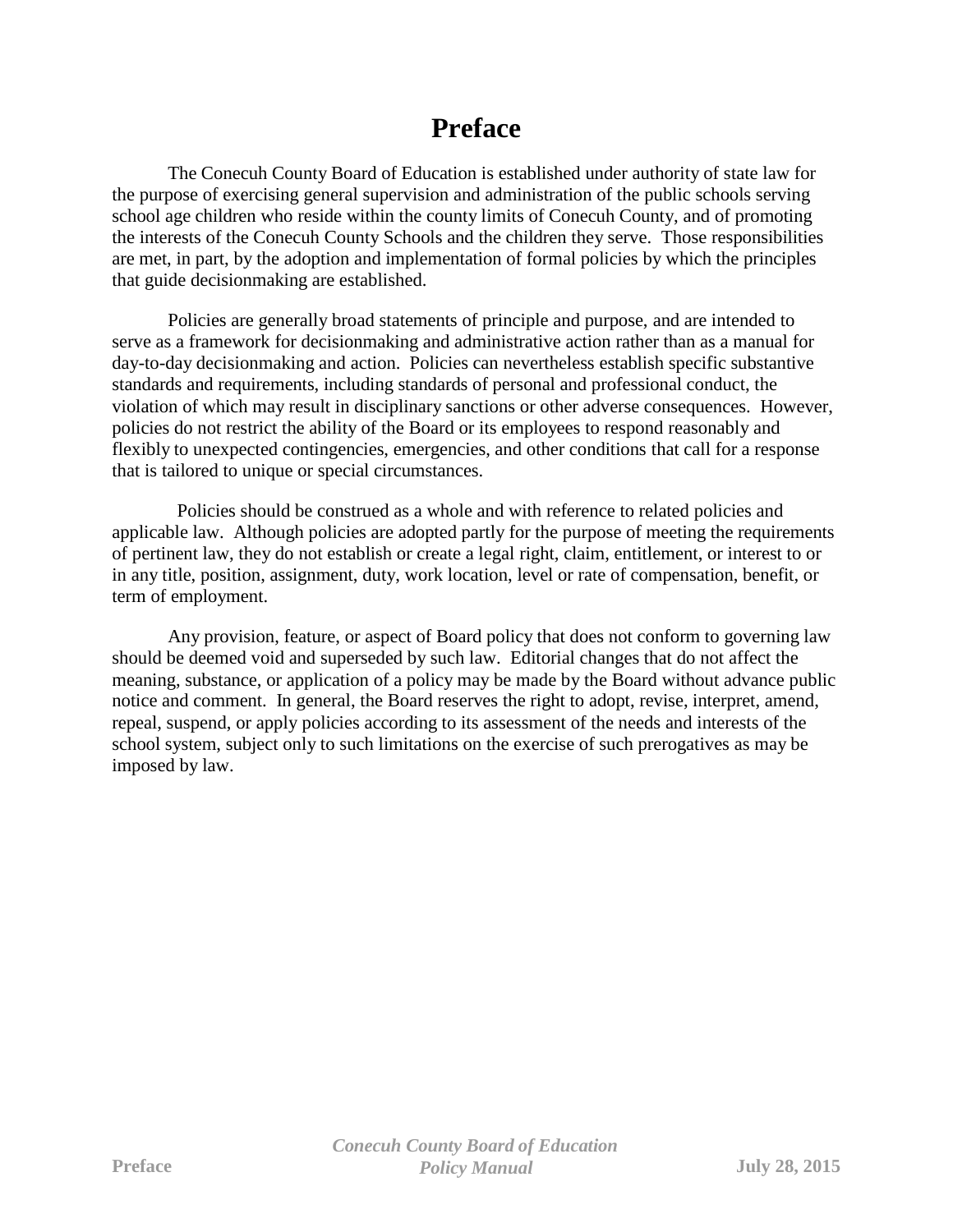# **Definitions**

Except as otherwise expressly provided in individual policies or required by the context, the following terms have the meanings given below:

- a. "Board" or "Board of Education" means and refers to the Conecuh County Board of Education.
- b. "State" means and refers to the State of Alabama.
- c. "System" or "school system" means and refers to all schools, facilities, and operations of the Conecuh County Board of Education.
- d. "State Board of Education" means and refers to the Board that exercises general control and supervision over the public schools of the State of Alabama as constituted and authorized by ALA. CODE § 16-3-1, *et seq.* (1975).
- e. "Alabama (State) Department of Education" means and refers to the state agency that is charged with implementing the policies, procedures, and regulations of the State Board of Education as provided in ALA. CODE § 16-2-1, *et seq.* (1975).
- f. "He," "his," or "him" means and includes all genders.
- g. "Law" includes local, state, and federal statutes, regulations, ordinances, court decisions, and binding administrative orders or directives.
- h. "Certified" or "certificated," when used to modify the words "teacher," "personnel," "employee," "staff," or similar terms, means and refers to Board employees who hold certificates or comparable forms of licensure issued by the State Superintendent of Education under authority of ALA. CODE §16-23-1 (1975).
- i. "Classified" or "support," when used to modify the words "personnel," "employee," "staff," or similar terms, means and refers to Board employees who do not hold certificates issued by the State Superintendent of Education under authority of ALA. CODE §16-23-1 (1975) and who, in general, hold employment positions of the type identified in ALA. CODE §16-24C-3(2) (1975), of the Code of Alabama (1975).

Citations to the United States Code, the Code of Alabama, and the Alabama Administrative Code are all intended to refer the reader to sources that either serve as legal authority for the policy provisions or provide additional or more detailed information regarding the subject matter of the policy. The citations are not exhaustive and are subject to repeal, amendment, or invalidation by court rulings. Such changes may not be reflected in the policy.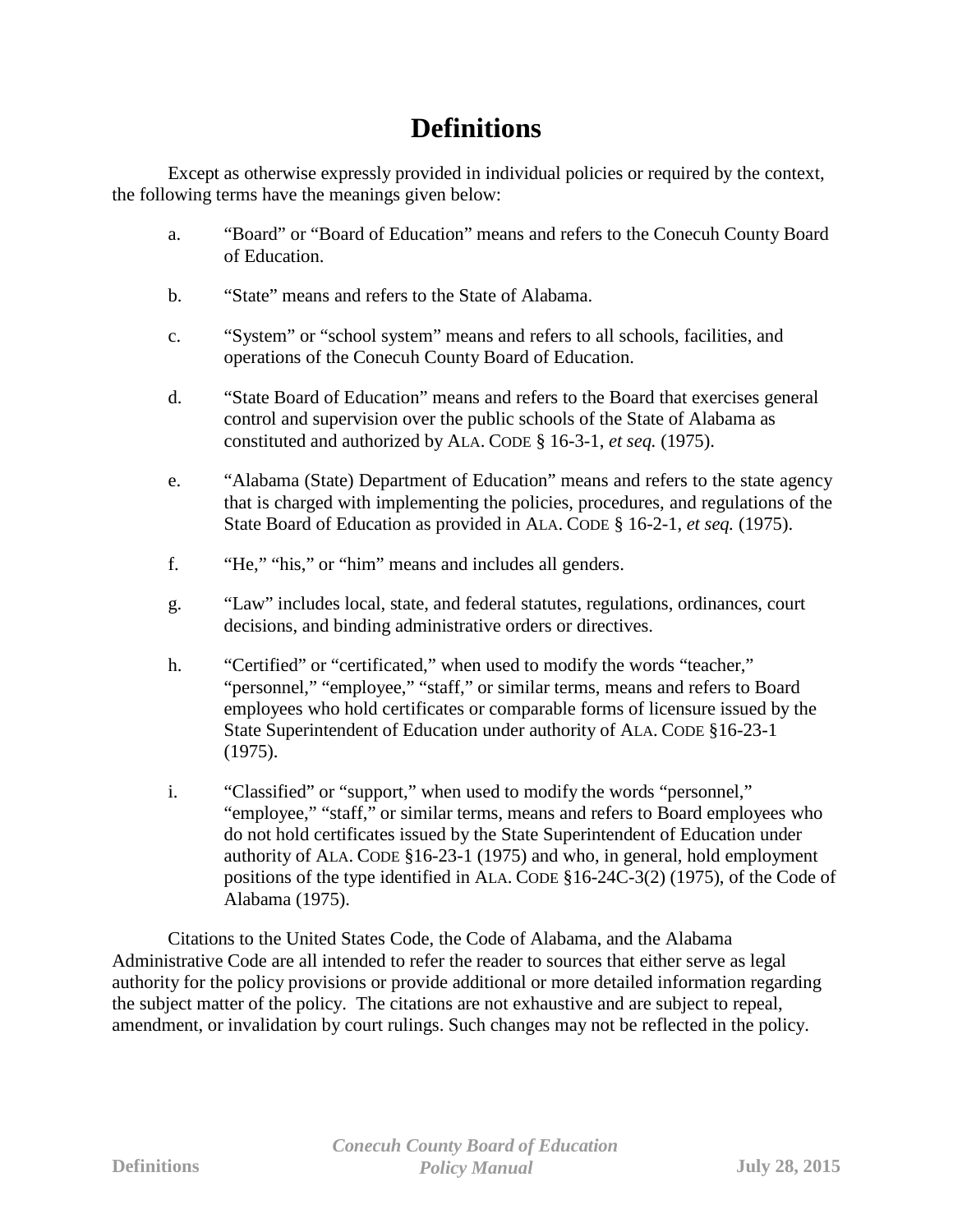# **I. Governing Principles**

# **MISSION STATEMENT:**

The mission of the Conecuh County School System is to educate students in a safe and supportive environment, which fosters academic, social, and emotional growth; to motivate students to be lifelong learners; and to provide the opportunity for students to reach their fullest potential to become well-rounded productive citizens in our society.

#### **CORE BELIEFS:**

Each student is unique and has value. Staff, parents, students, and community members share the responsibility for the educational process. High expectations increase student performance and self- esteem. Every student should have the opportunity to develop to his or her maximum potential and level of ability. Every student is entitled to be taught by a qualified, caring faculty and staff who also serve as role models. Every student is worthy of a safe, supportive, learning environment.

# **OUR VISION:**

S.T.A.R.S. Students and Teachers Achieving Remarkable Success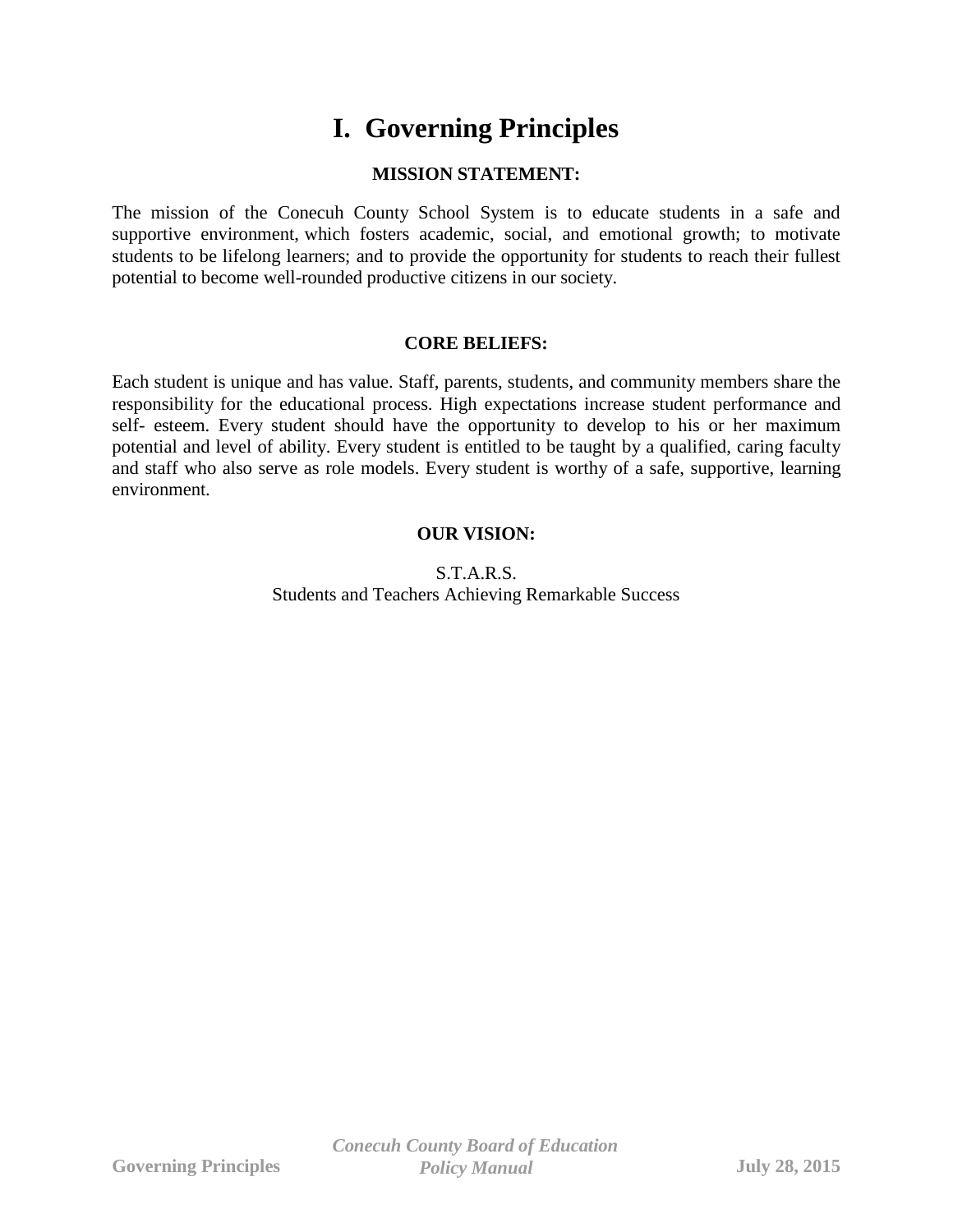# **II. School Board Operations**

#### **2.1** *Board Composition and Organization*

2.1.1 Composition – The Conecuh County Board of Education is composed of five (5) members who are elected to six (6) year terms by qualified electors of Conecuh County, Alabama. Members may not be employees of the Board.

[Reference: ALA. CODE §16-8-1, 2 (1975)]

2.1.2 Officers – The Board will elect from its members a president and vice-president at the annual meeting of the Board held in November of each year. The Superintendent will serve as both the Board's chief executive officer and secretary. If the Superintendent's position is vacant, the Board may appoint one of its members to act as secretary until such time as the Superintendent's position is filled.

[Reference: ALA. CODE §16-8-4 (1975)]

2.1.3 Committees – The Board may divide itself into standing or special committees for the purpose of more efficiently conducting Board business, but no recommendation or action of any committee will bind the Board without the affirmative vote of a majority of the whole Board.

#### **2.2** *Duties and Authority of Board Members*

The Board has the authority and responsibility to administer and supervise the public schools that are located within Conecuh County, Alabama. Board authority will only be exercised collectively through action taken in accordance with applicable statutory and parliamentary procedures. Individual Board members have no authority to bind the Board or to act on behalf of the Board except when authorized to do so by official action of the Board.

#### **2.3** *Board Member Compensation*

Board members may be compensated for their services and reimbursed for expenses incurred in the performance of their official duties as authorized by law.

[Reference: ALA. CODE §16-8-5 (1975)]

#### **2.4** *Board Member Training*

2.4.1 General –Board members will participate in orientation and ongoing training provided by the Alabama Association of School Boards or approved in advance through an application process administered by AASB to develop and enhance their knowledge and effectiveness as Board members and to improve Board governance and operations in accordance with the requirements of state law.

[Reference: Ala. Code §16-1-41 (1975)]

*Conecuh County Board of Education* **School Board Operations** *Policy Manual* **July 28, 2015**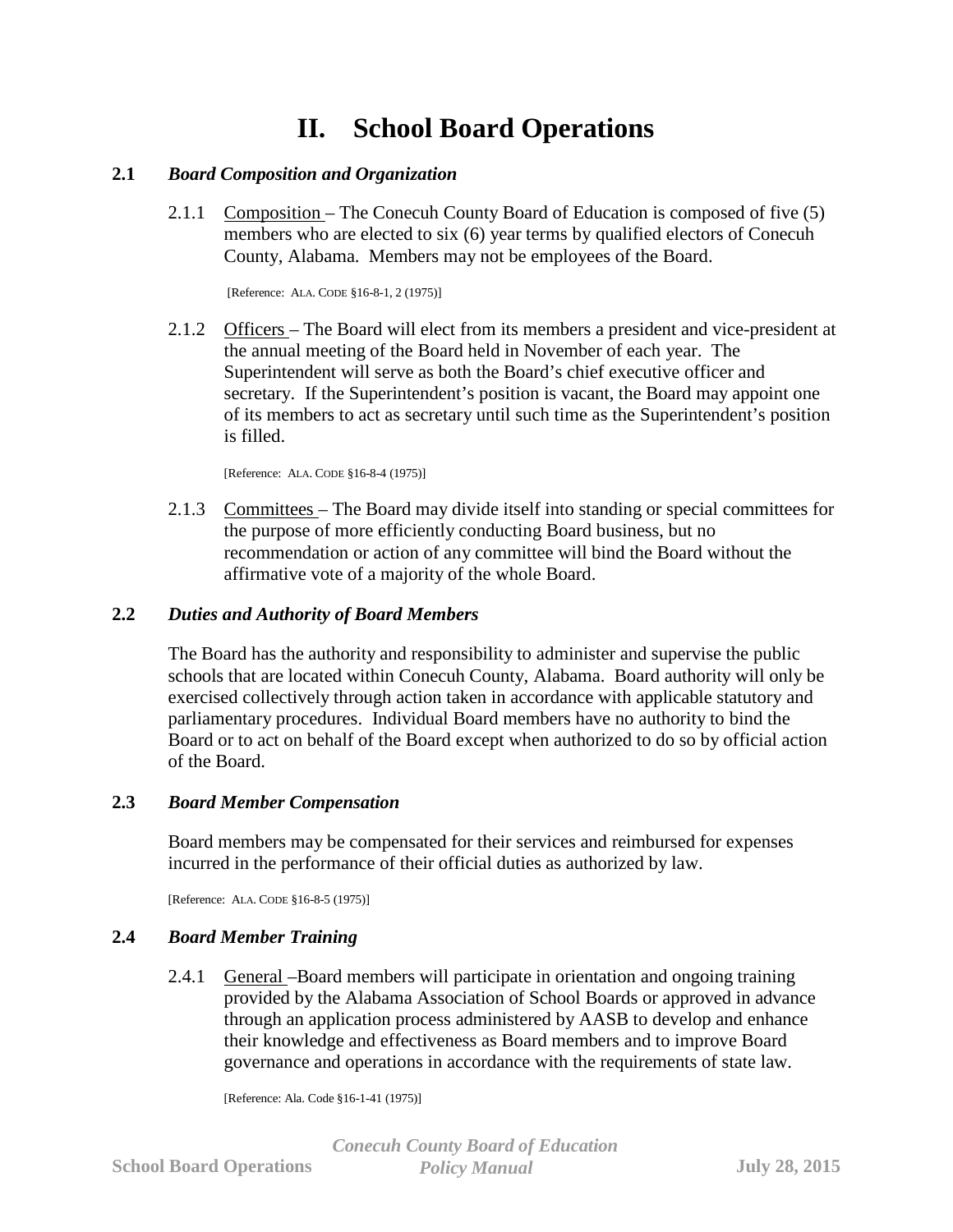#### **2.5** *Board Meetings*

2.5.1 General Provisions – The Board will hold regular and specially called meetings in accordance with applicable statutory requirements and as dictated by the needs of the school system. All meetings of the Board will be open to the public except as may otherwise be required or permitted by law.

[Reference: ALA. CODE §36-25A-1, *et seq.* (1975)]

2.5.2 Time and Place – The times and places for regularly scheduled meetings will be established by the Board at the annual meeting held in November of each year, provided that the Board may modify its meeting schedule in the exercise of its sound discretion. Public notice of the dates, times, and places of meetings of the Board will be given in the manner prescribed by law. Board members will be given such advance notice of specially called meetings as is practicable under the circumstances.

[Reference: ALA. CODE §16-8-4; §36-25A-1 (1975)]

2.5.3 Rules of Order – Board meetings will be conducted in accordance with the most recently revised edition of *Robert's Rules of Order*. A majority of the whole Board will constitute a quorum for purposes of transacting Board business except as may otherwise be provided by law.

#### **2.6** *Superintendent's Responsibilities, Qualifications, and Appointment*

2.6.1 Role, Responsibilities, Qualifications, and Term – The Superintendent serves as the chief executive officer of and secretary to the Board. The Superintendent may exercise such prerogatives and duties as are prescribed by statute, as are delegated or specified in an employment contract, or as are otherwise lawfully assigned by the Board. The Superintendent must possess the minimum qualifications for the position that are established by law and such other qualifications as may be specified by the Board. The term of the Superintendent's appointment will be established by law.

[Reference: ALA. CODE § 16-9-1, *et seq.* (1975)]

2.6.2 Scope of Executive and Administrative Authority – In addition to specific grants of authority set forth in particular Board policies, the Superintendent is authorized to develop and implement such lawful and reasonable rules, regulations, operating procedures, administrative directives, or like measures as are directed to compliance with legal requirements or attainment of the objects of Board policy.

# **2.7** *Recordkeeping and Retention of Board Records*

Board records will be maintained by the Superintendent in the manner and for the length of time required by law. Otherwise, records will be retained and disposed of in accordance with procedures that will include a records retention and destruction schedule to be prepared and promulgated by the Superintendent and approved by the Board.

|                                | <b>Conecuh County Board of Education</b> |                      |
|--------------------------------|------------------------------------------|----------------------|
| <b>School Board Operations</b> | <b>Policy Manual</b>                     | <b>July 28, 2015</b> |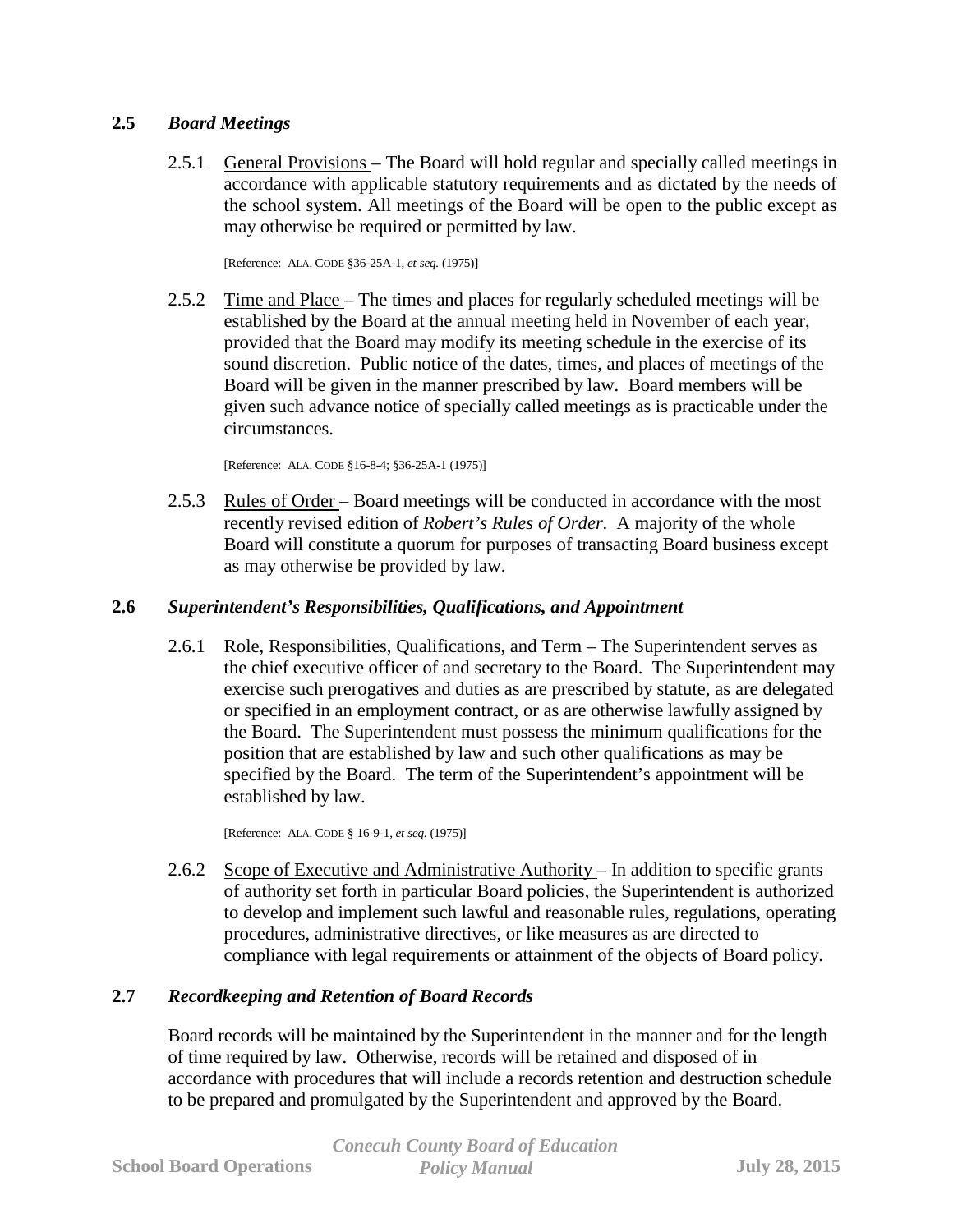# **2.8** *Association Membership*

The Board will maintain membership in the Alabama Association of School Boards.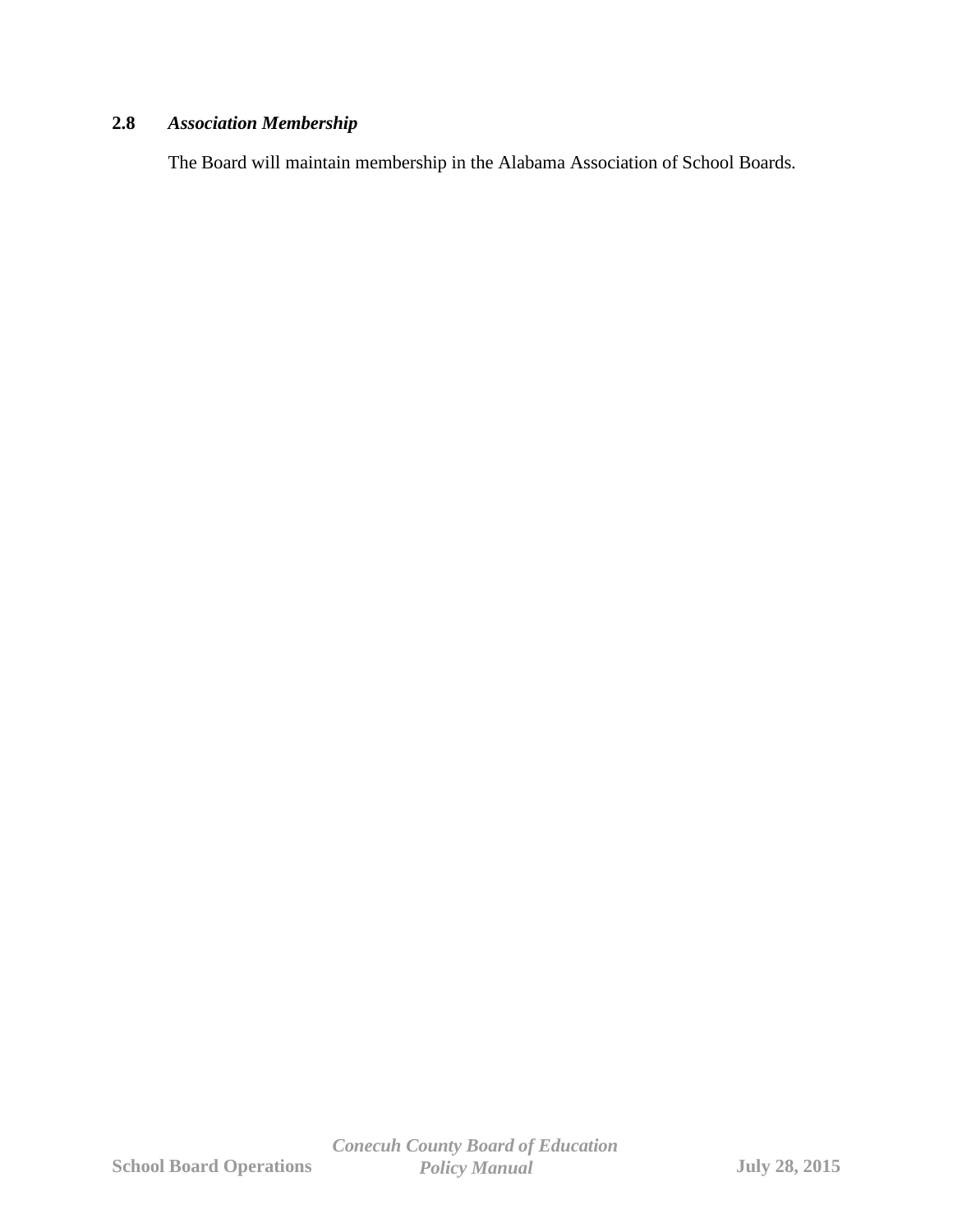# **III. Fiscal Management**

#### **3.1** *Chief School Financial Officer*

The Board will appoint a Chief School Financial Officer to oversee the financial operations of the Board and to perform the duties of the position that are set forth in state law and regulations. The Chief School Financial Officer may also be referred to as the Chief School Finance Officer.

[Reference: ALA. CODE §16-13A-4 (1975); Ala. Admin. Code 290-2-5-.01, *et seq.*]

#### **3.2** *Budget*

A budget will be developed and approved for each fiscal year, which extends from October  $1<sup>st</sup>$  to September  $30<sup>th</sup>$  of the following year. Preparation, presentation, submission, and approval of the budget will be undertaken and completed as provided for in state law and regulations, including providing an opportunity for public input regarding the budget. Budgets will be "balanced" such that the expenditures set forth in the budget for the fiscal year will not exceed revenues and any fund balances on hand.

The Superintendent or Chief School Financial Officer will inform the Board, before the Board votes on a budget or budget amendment that will prevent the establishment or maintenance of a one-month's operating balance. A one-month's operating balance shall be determined by dividing the General Fund expenditures and fund transfers out by 12. In determining the General Fund expenditures and fund transfers out, the proposed budget or budget amendment shall be used.

[Reference: ALA. CODE §16-13-140, *et seq.* (1975)]

#### **3.3** *Accounting*

Generally accepted accounting standards and procedures will be employed in the administration of all Board and school finances. All Board and school accounts will be reconciled to financial records. All reports required by the State Department of Education will be completed in a timely manner with copies provided to Board members.

#### **3.4** *Finance Manual Authorized*

Financial transactions will be administered in accordance with a general finance manual and any local school finance manual that may be developed by the Superintendent or the Chief School Financial Officer and approved by the Board. The finance manual(s) will establish and describe specific practices and procedures that are to be followed in connection with all phases of financial administration, including, but not limited to such matters as accounting, bookkeeping, inventory maintenance, payroll, reconciliation, fund security, receipting, disbursement, purchasing, disposal of property, banking, and investments. The practices, procedures, and requirements set forth in the manual(s) will be disseminated or made available to all employees with administrative responsibilities involving the receipt, handling, or expenditure of school or school system funds, and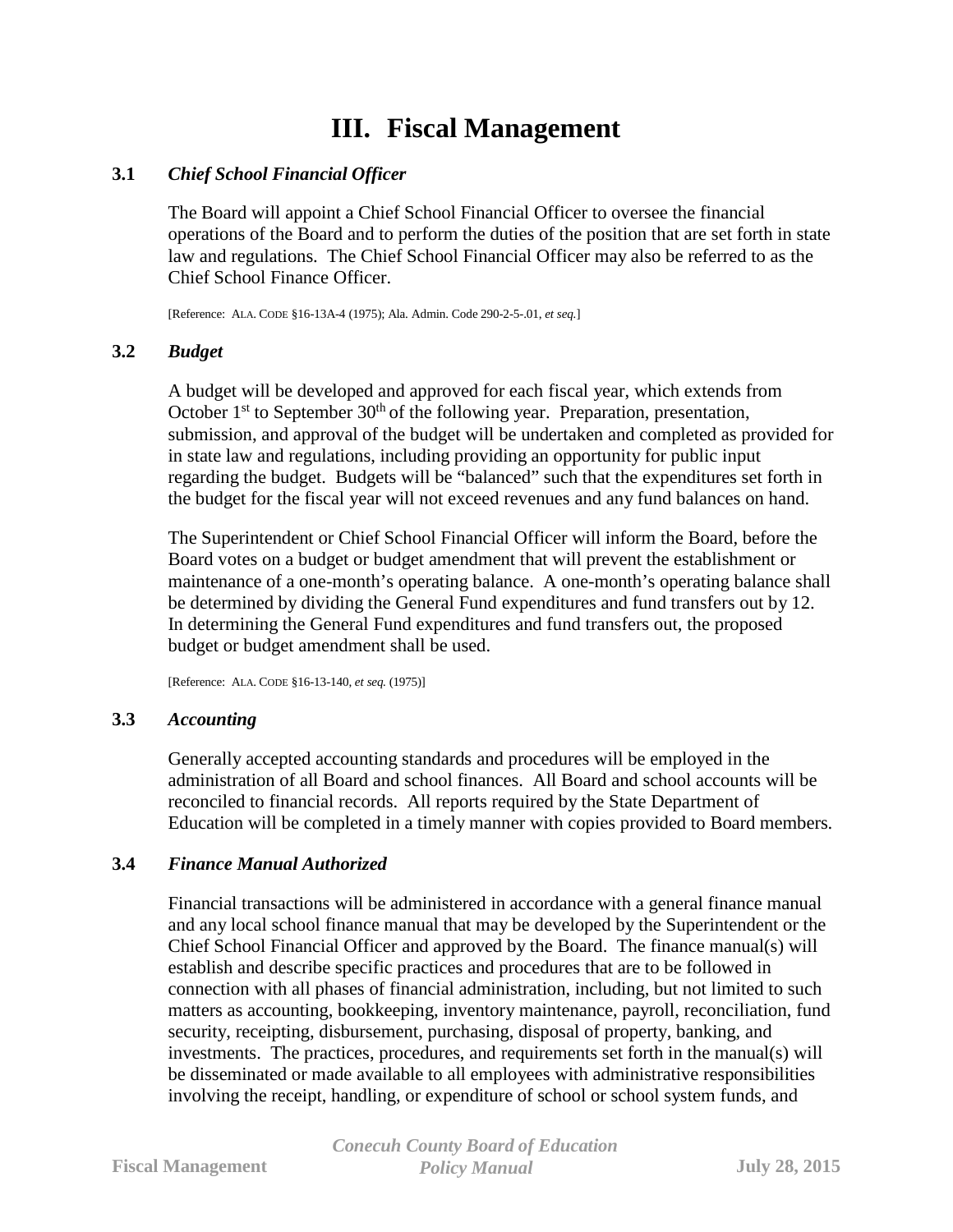training will be provided by the Superintendent and the Chief School Financial Officer regarding the contents of the manual(s).

[Reference: ALA. CODE §16-13A-1 (1975)]

# **3.5** *Fund Balance Policy in Accordance with GASB Statement No. 54*

- 3.5.1 Governmental Funds Definitions The following definitions will be used in reporting activity in governmental funds. The Board may or may not report all fund types in any given reporting period, based on actual circumstances and activity.
	- a. The General Fund is used to account for and report all financial resources not accounted for and reported in another fund.
	- b. Special Revenue Funds are used to account for and report the proceeds of specific revenue sources that are restricted or committed to expenditure for specified purposes other than debt service or capital projects.
	- c. Debt Service Funds are used to account for and report financial resources that are restricted, committed, or assigned to expenditure for principal and interest, even if it is being accumulated for future years' payments. Debt Service Funds should be used to report resources if legally mandated.
	- d. Capital Projects Funds are used to account for and report financial resources that are restricted, committed, or assigned to expenditure for capital outlays, including the acquisition or construction of capital facilities and other capital assets.
- 3.5.2 Fund Balances Fund balances will be reported in governmental funds under the following five categories using the definitions provided by GASB Statement No. 54:
	- a. Nonspendable fund balances include amounts that cannot be spent because they are either (a) not in spendable form or (b) legally or contractually required to be maintained in-tact. Examples of nonspendable fund balance reserves for which fund balance shall not be available for financing general operating expenditures include: inventories, prepaid items, and long-term receivables.
	- b. Restricted fund balances consist of amounts that are subject to externally enforceable legal restrictions imposed by creditors, grantors, contributors, or laws and regulations of other governments; or through constitutional provisions or enabling legislation. Examples of restricted fund balances include: restricted grants.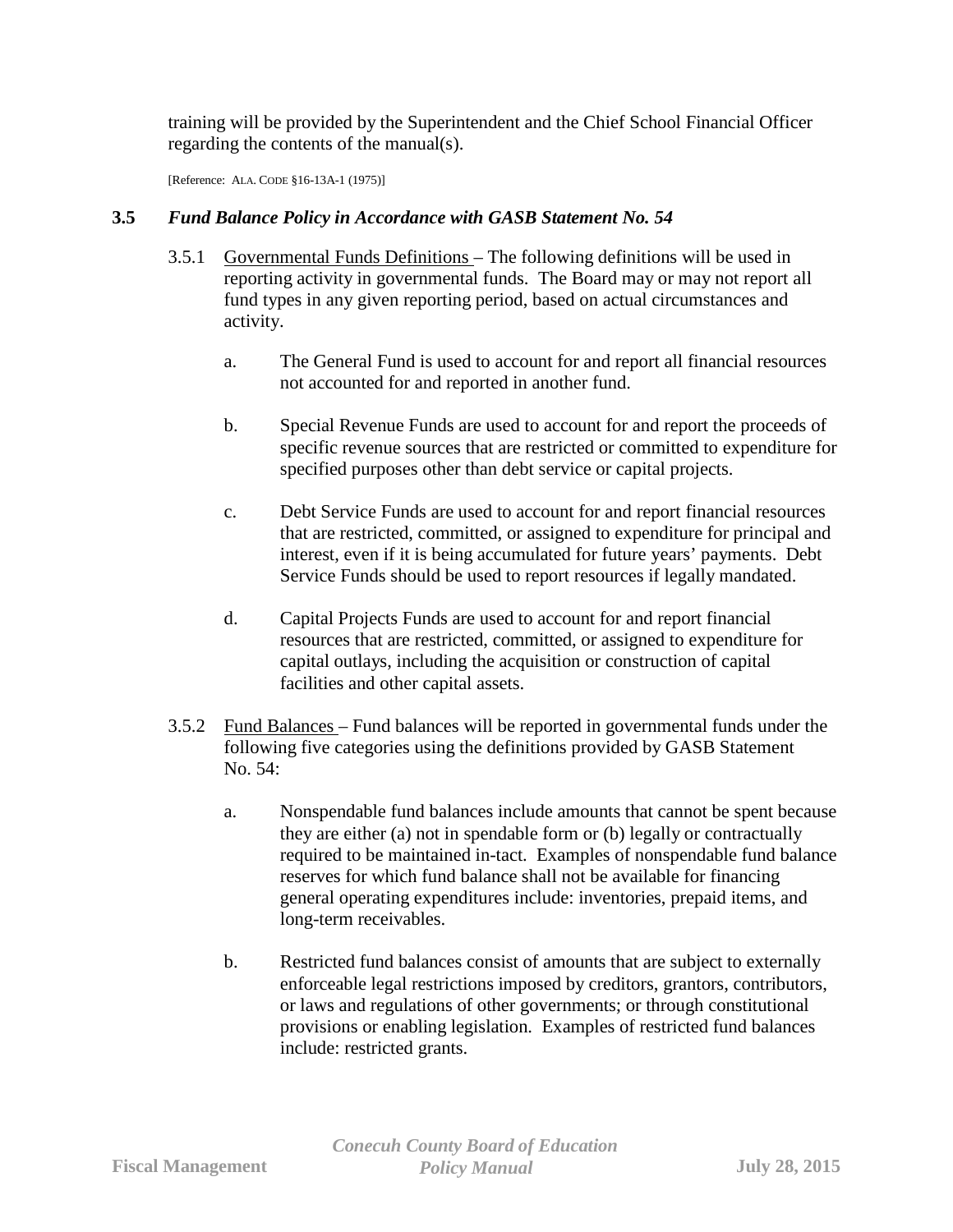- c. Committed fund balances consist of amounts that are subject to a purpose constraint imposed by formal action of the Board before the end of the fiscal year and that require the same level of formal action to remove the constraint.
- d. Assigned fund balances consist of amounts that are intended to be used by the school system for specific purposes. The Board authorizes the Superintendent or Chief School Finance Officer to make a determination of the assigned amounts of fund balance. Such assignments may not exceed the available (spendable, unrestricted, uncommitted) fund balance in any particular fund. Assigned fund balances require the same level of authority to remove the constraint.
- e. Unassigned fund balances include all spendable amounts not contained in the other classifications. This portion of the total fund balance in the general fund is available to finance operating expenditures.
- 3.5.3 Priority When expenditure is incurred for purposes for which both restricted and unrestricted (committed, assigned, or unassigned) amounts are available, it shall be the policy of the Board to consider restricted amounts to have been reduced first. When an expenditure is incurred for the purposes for which amounts in any of the unrestricted fund balance classifications could be used, it shall be the policy of the Board that committed amounts would be reduced first, followed by assigned amounts and then unassigned amounts.
- 3.5.4 Review and Reporting The Board of Education along with the Superintendent and Chief School Finance Officer will periodically review all restricted, committed, and assigned fund balances. The Chief School Finance Officer will prepare and submit an annual report of all restricted, committed and assigned funds for the Board of Education.

# **3.6** *Audits*

Business and financial transactions of the Board and the records of Board financial accounts will be audited in accordance with state law and appropriate auditing and accounting standards.

[Reference: ALA. CODE §16-13A-7 (1975)]

# **3.7** *Inventories*

The Superintendent is required to establish effective procedures to account for all materials, equipment, and other Board property. These procedures will include an annual inventory and evaluation of tangible Board property (including fixed assets and supplemental property), to be completed no later than the end of each fiscal year, with appropriate reports submitted to the Superintendent and Chief School Financial Officer. Inventories will be kept on forms prescribed or approved by the Chief School Financial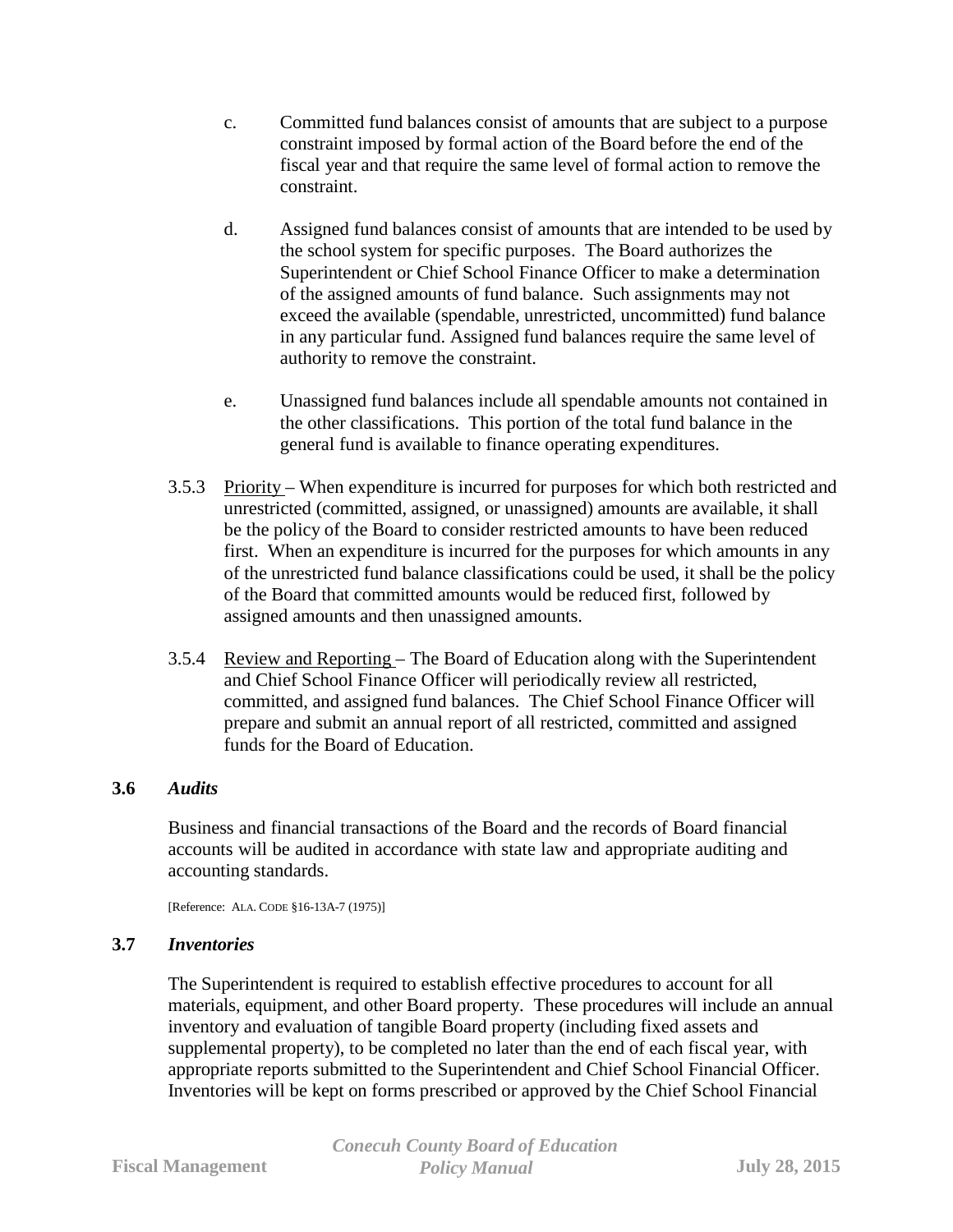Officer. Inventory forms will show items on hand at the beginning of the fiscal year, items lost, items disposed of, items purchased or otherwise added during the year, and items on hand at the end of the fiscal year.

[Reference: ALA. CODE §§16-13A-1, 6 (1975)]

#### **3.8** *Purchasing*

Purchases will be made in accordance with an approved purchase order system that will include such requirements and procedures as may be established in the Board Finance Manual.

#### **3.9** *Deposit and Expenditure of Funds*

- 3.9.1 Deposits All funds of the Board will be deposited with qualified depositories, as defined by law, in the manner prescribed by the Chief School Financial Officer or the Finance Manual.
- 3.9.2 Investments The Board authorizes the investment of surplus funds in the manner prescribed by law and approved administrative guidelines.
- 3.9.3 Expenditures The Superintendent or his designee may spend funds budgeted for operations without prior Board approval unless the expenditure involves a personal services contract or capital outlay, or is subject to the bid law.

[Reference: ALA. CODE §16-13A-8 (1975)]

3.9.4 Competitive Bid Law – All purchases will be made in compliance with the competitive bid law, when applicable, and with such corresponding rules, regulations, and procedures as may be set forth in the Board's Finance Manual. The Superintendent is authorized to enter into cooperative purchasing agreements with other school systems or local governments as may be permitted by law.

[Reference: ALA. CODE §41-16-50, *et seq.* (1975)]

- 3.9.5 Consultants The Superintendent may engage professional consultants, specialists and experts, including but not limited to medical, mental health, educational, legal, financial, technical (e.g., engineering, architectural, computer) experts and specialists for a term not to exceed ninety calendar days and the total fees and costs of which are not expected at the time of engagement to exceed \$15,000.00 without prior Board approval, provided that the expenditure is within the amount established for such purposes in the current, Board approved budget. All such expenditures shall be reported monthly to the Board of Education in the manner prescribed by §16-13A-8 of the Code of Alabama (1975).
- 3.9.6 Authorized Signatures Checks drawn on the general fund or any special fund, with the exception of school accounts, require the signature of the Superintendent and the Chief School Financial Officer or their alternates as designated by the Board. Checks drawn on school accounts require the signature of the principal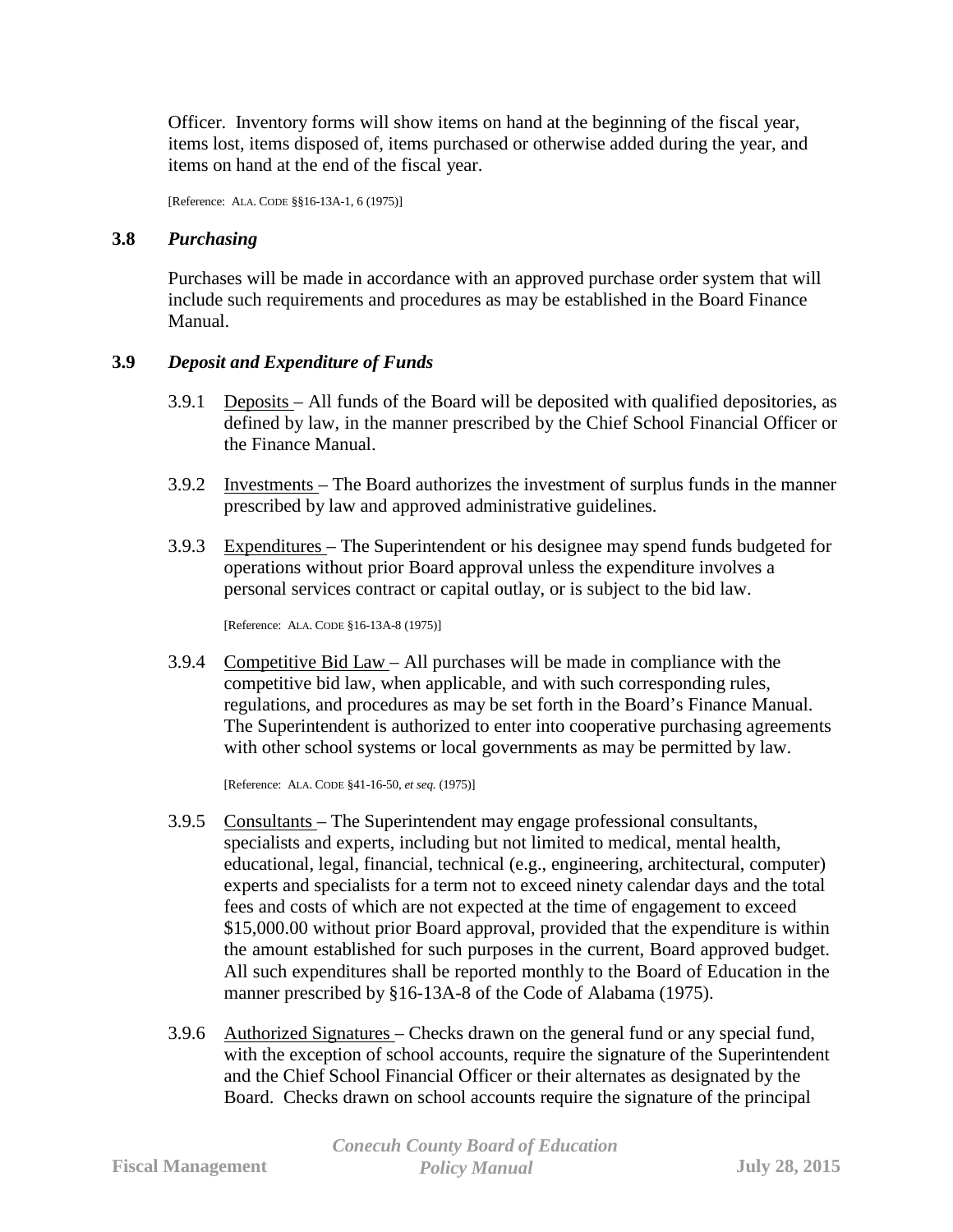and the school bookkeeper, or their alternates as designated by the Board. All checks used will be prenumbered. Checks drawn on Board funds may be signed and processed by electronic means, under the direction of the Chief School Financial Officer or Superintendent.

#### **3.10** *Employee Compensation*

3.10.1 Salaries and Pay Rates – Except as established and governed by the terms of a special employment contract, Board employees will be compensated at rates of pay that are approved by the Board. When required, such salary or compensation rates will be included in a schedule to be developed and adopted by the Board in accordance with state law. Employees may receive supplements or other additional compensation when specifically approved by the Board. All compensation must be approved by the Board, regardless of the source of funding.

[Reference: ALA. CODE §16-13-231.1 (1975)]

- 3.10.2 Local Supplements School-related booster or support organizations may fund local supplements for individual Board employees if the Board approves such supplemental payments. Such payments may be approved only if the following conditions are satisfied:
	- a. The payment is voted on and approved by the membership of the booster or support organization that proposes to fund the supplement at a regular meeting of the organization;
	- b. Funding for the payment must be sufficient to cover benefits, expenses, and other payroll costs, contributions, and liabilities, if any;
	- c. Sufficient unobligated funds are on hand to provide the supplemental payment;
	- d. A check and letter of authorization for the payment is sent to the Board no later than the payroll cutoff date for the month in which the payment is to be made;
	- e. The payments are accepted by the employee with the understanding that they do not constitute a part of any employment contract, salary schedule, or legal obligation that is enforceable against the Board, and that the Board has no continuing obligation to maintain supplemental payments to any employee that are provided, funded, or underwritten by a booster club, support organization, or similar third party; and
	- f. The payments are subject to any payroll deductions that are required by law.
- 3.10.3 Salary Administration Employees are expected to fulfill the work requirements of the position held for the full term of their appointment. Compensation will be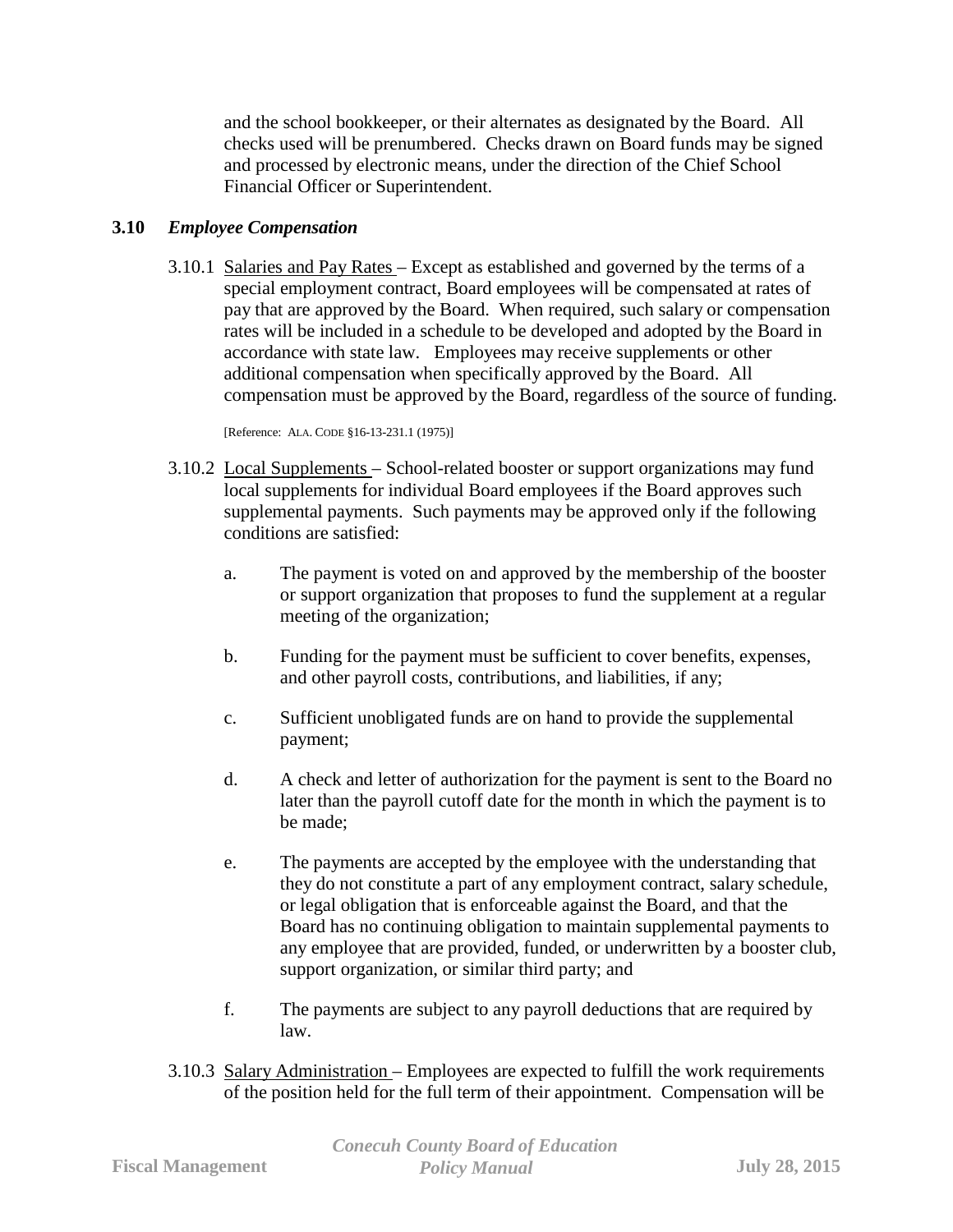prorated to reflect the number of days actually worked, subject to appropriate adjustments, credits, and allowances for available leave. Salaries for full time employees will be paid over twelve months, regardless of the contract term. However, employees in the first year of employment with the Board may opt to be paid over thirteen (13) months. Personnel will be paid in accordance with customary payroll procedures, which may be modified from time to time as the needs of the system require. No employee is entitled to compensation except for work performed by the employee in accordance with an approved contract or the applicable terms of appointment. Compensation may be withheld pending the employee's timely, accurate, and complete submission of all required records, data, and reports.

3.10.4 Salary Deductions – Mandatory salary deductions will be made in accordance with applicable law. Employees are required to complete and submit all forms and provide such information as may be required or reasonably required for such purpose. The Board will make voluntary salary deductions upon written request of the individual employee as permitted by law.

Deductions for membership dues will be made for organizations with at least 25% of Board employees as active members, as established by membership lists provided to the Board by the organization, if such deductions are allowed under state law and the organization has timely provided to the Board all certifications and expenditure reports required by law. Such membership lists will be corrected, updated, and returned to the organization no later than November 10 of each school year. Deductions will be based on the membership lists unless an employee revokes authorization for such deductions by providing written notice to the Board on or before September 15th of each school year. Deductions will remain constant during the school year, except by the authorization of the Superintendent. The Board will not be liable for any good faith error made in implementing a salary deduction that has been authorized by the employee.

Upon termination of employment, any amounts owed under the terms of an employee authorization will be deducted from the employee's final pay.

[Reference: ALA. CODE §16-22-6; 17-17-5]

3.10.5 Minimum Wage and Overtime – In compliance with the Fair Labor Standards Act ("FLSA"), the Board will pay required minimum hourly wages and overtime to all employees who are not exempt employees under the FLSA. For purposes of determining overtime, the workweek begins at 12:01 a.m. on Sunday and ends at midnight on the succeeding Saturday. All non-exempt employees who work more than forty (40) hours in a work week will be paid overtime. Employees must accurately report all time worked for the Board. Non-exempt employees are not authorized to work more than forty (40) hours in a workweek without specific direction or authorization to do so by the Superintendent, the employee's supervisor, or the supervising school principal.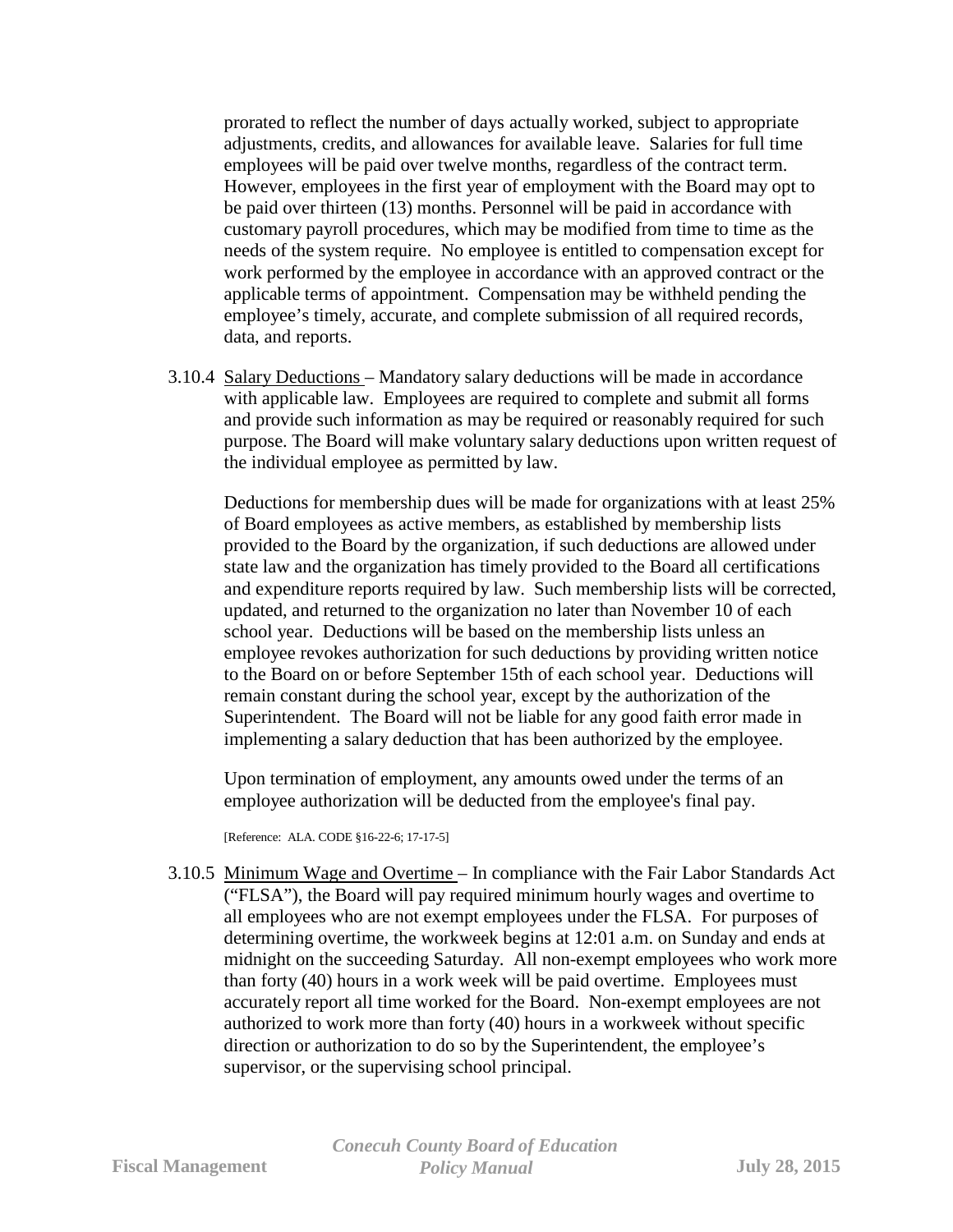3.10.6 Compensatory Time – Non-exempt employees who work more than forty (40) hours in a workweek may, upon agreement between the employee and the Board, be paid overtime in the form of compensatory time. Compensatory time will be based on time worked beyond forty (40) hours in a workweek, and will be recorded in minimum time units of one-quarter hour rounded to the nearest quarter of an hour. No more than two hundred forty (240) hours of compensatory time may be accumulated. The Board reserves the right to require an employee to use compensatory time as its needs require and may "pay down" any compensatory time balance in its discretion. The Superintendent is hereby authorized to develop procedures and forms for use in implementing this policy.

#### **3.11** *Expense Reimbursement*

Board members and employees will be reimbursed for reasonable travel and subsistence expenses incurred in connection with official Board business. Reimbursement will be in accordance with Board approved rates and such procedures and standards for submitting and documenting such expenditures as may be developed by the Chief School Financial Officer or provided in the approved Finance Manual.

#### **3.12** *Fees, Payments, and Rentals*

- 3.12.1 Facility Use Fees The Superintendent is authorized to develop a schedule of reasonable fees for use of Board facilities and property by individuals, groups, or organizations that shall be effective upon approval by the Board.
- 3.12.2 Copying and Other Charges The Superintendent is authorized to establish a schedule of reasonable charges which, upon approval by the Board, will be applied uniformly in response to requests for copies of documents and records. Nothing in this policy or in any schedule of charges authorized hereunder creates or expands any entitlement to copies of records or access thereto beyond that which is established by law or specific Board policy.

#### **3.13** *School Accounts*

Funds held in school accounts, regardless of the funding source, will be maintained and accounted for in accordance with the Board's Finance Manual, Local School Finance Manual, and such procedures, rules, and regulations as may be developed by the Chief School Financial Officer or the Superintendent. The principal is ultimately responsible for all school funds and for ensuring that such funds are properly accounted for and secured.

#### **3.14** *Authority to Execute Contracts*

3.14.1 General Authority – The president of the Board, or, in the absence of the president, the vice-president, will have authority to execute contracts on behalf of the Board upon approval of the contract by the Board. The Board may also authorize the Superintendent to execute contracts on behalf of the Board as its chief executive officer.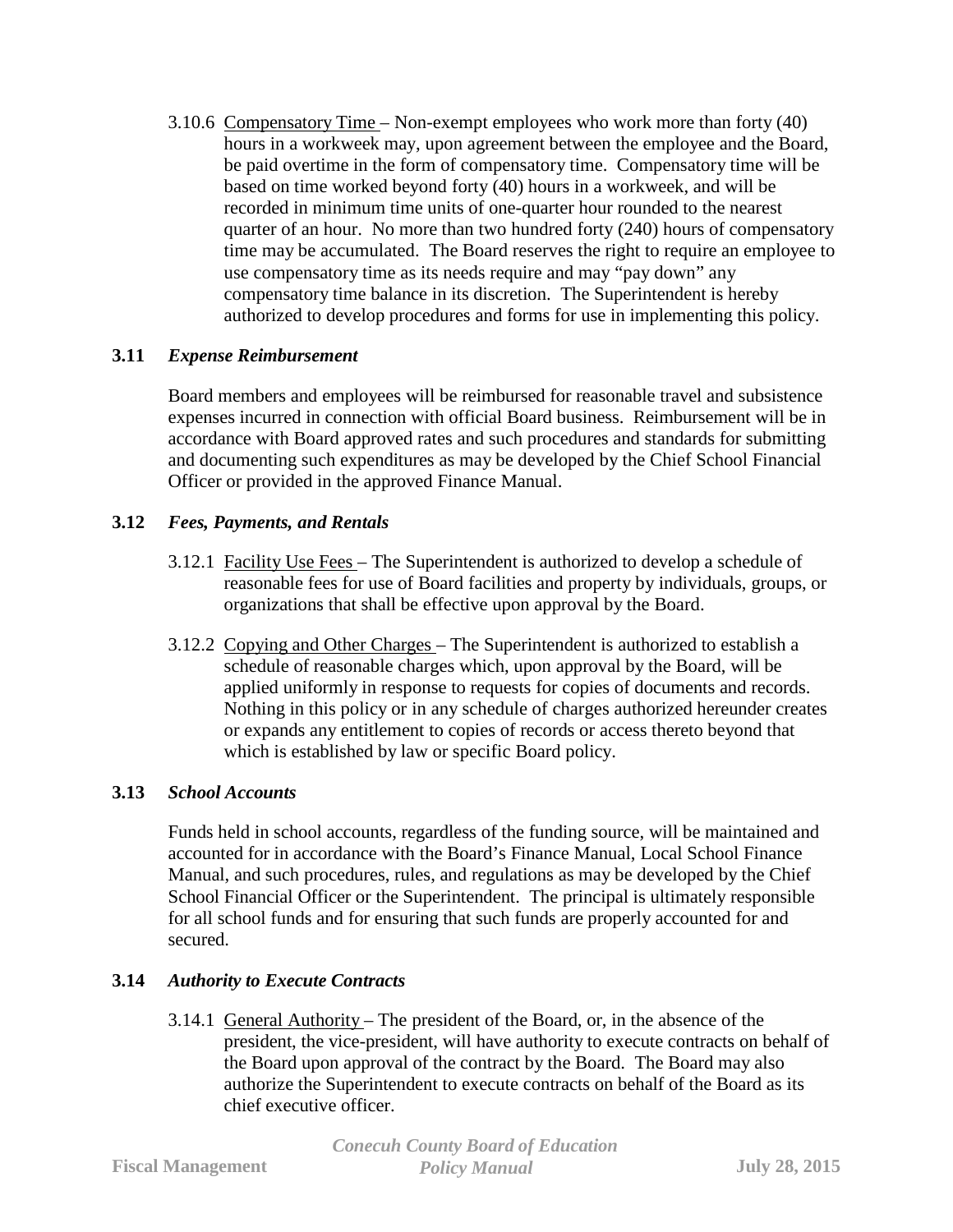3.14.2 Limitation on Authority to Bind the Board – Principals and other administrators will have authority to enter into agreements with third parties only when such agreements are made in accordance with Board policy, finance manual(s) created under authority of Board policy, or with the express authorization of the Board.

# **3.15** *Affiliated Organizations*

- 3.15.1 School Sponsored Organizations School-sponsored student organizations will be subject to Board policies and procedures concerning fiscal management and will maintain organization funds in school accounts. All books, records, and official documents pertaining to the management of such organizations will be maintained at the local school and will be subject to examination and audit by the Board or the principal. The use of funds collected, generated, or held by such organizations will be determined in accordance with the constitution, charter, or by-laws of the organization, with oversight by the sponsor of the organization, and subject to approval of the principal.
- 3.15.2 Booster Clubs, Parent-Teacher Associations, and Other Affiliated Organizations Other organizations that are affiliated with local schools are permitted to operate or raise funds on Board property or at Board sanctioned events only in conformity with Board and State Department of Education policies, procedures, and standards concerning the fiscal management of such organizations. An affiliated organization must conduct an annual audit of its financial operations and make its books and financial records available to the Board for review or audit.

# **3.16** *Fundraising*

Fundraising activities will be permitted on school or Board property only if the following criteria are satisfied:

- a. The activity will be held at a time and in a manner that will not be disruptive to the instructional program or to any other school or school system activity or function;
- b. The activity is designed and intended to support a *bona fide* school or school system program or activity, or an activity that is consistent with the mission and purposes of the school system;
- c. Adequate provision has been made for the security and proper accounting of funds collected;
- d. Other information regarding the nature, scope, and purpose of the activity is provided to school officials upon request; and
- e. Appropriate arrangements have been made for any special activities to be held in conjunction with the fundraising event.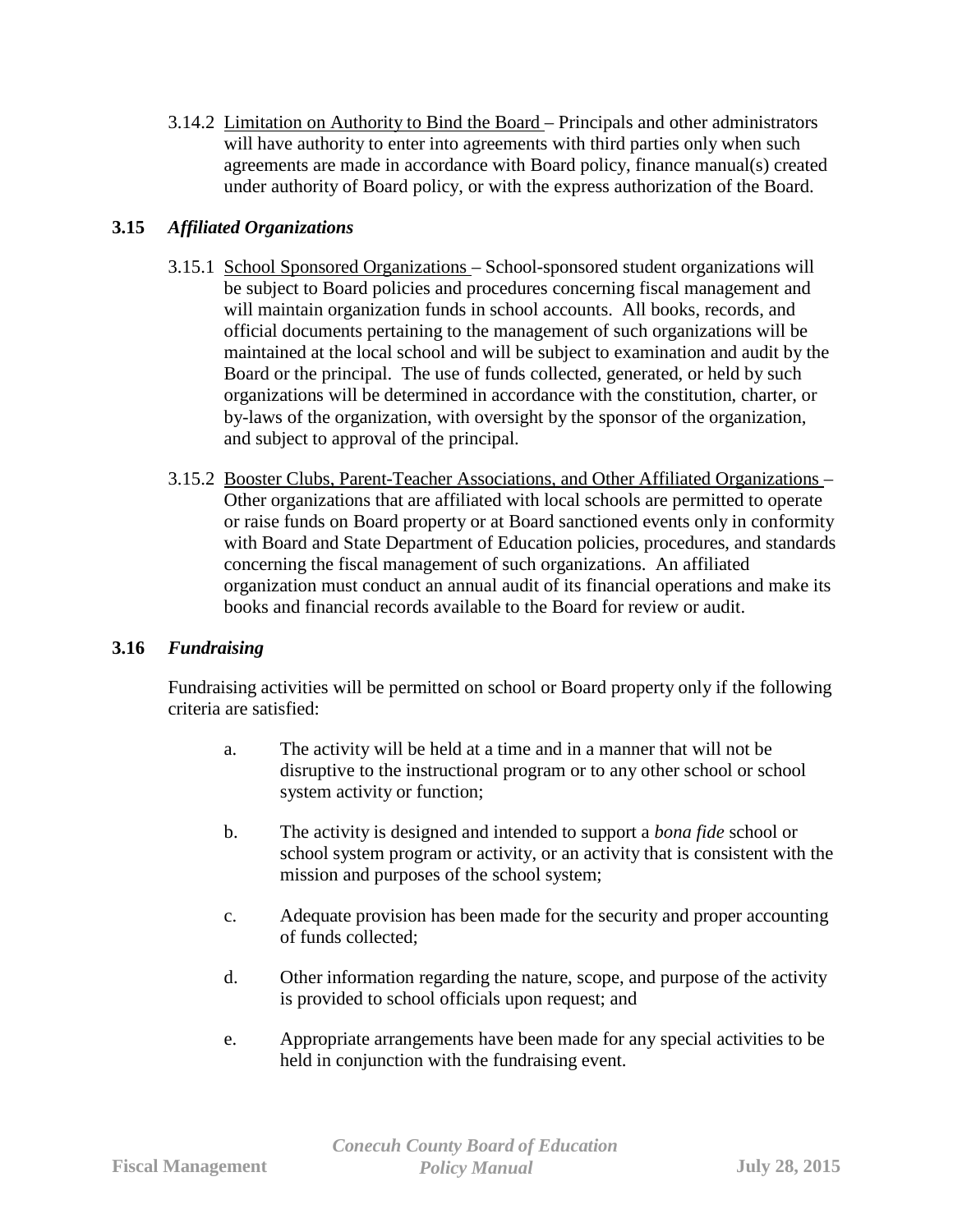#### **3.17** *Child Nutrition Procurements*

The Superintendent may enter into a written agreement with the Child Nutrition Program at the State Department of Education in order to procure food and other food related products and services. The Board will comply with applicable state and federal laws and regulations governing participation in such child nutrition program.

Charged meals are not considered an allowable expense. Therefore, all uncollected charges will be the responsibility of the school where the charge was made. All charges must be paid to the Child Nutrition Program at the end of the school year using nonpublic funds.

[Reference: Ala. Admin. Code 290-080-030-.01, *et seq.*]

#### **3.18** *Worthless Checks*

The Board will take action to collect the amount of a worthless check in accordance with such corresponding rules, regulations, and procedures as may be set forth in the Board's Finance Manual.

#### **3.19** *Classroom Instructional Support*

The Superintendent shall develop procedures by which state allotments for classroom instructional support are made available for use by classroom instructors in the manual and for the purposes authorized by statute and corresponding state regulations.

[Reference: ALA. CODE §16-1-8.1(b)(7)*.*]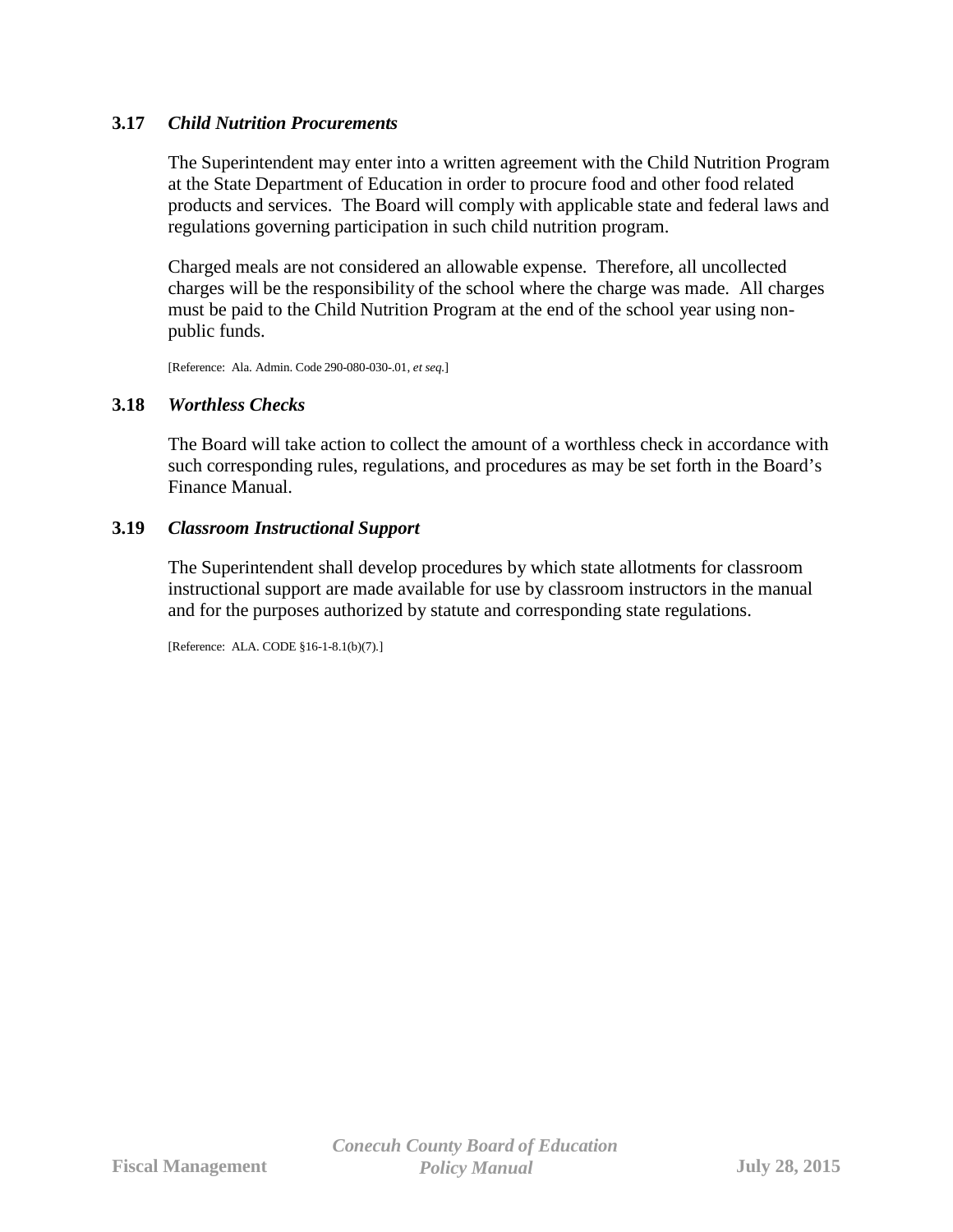# **IV. General Administration**

#### **4.1** *Security / Access to Schools*

- 4.1.1 Security Measures Authorized The Superintendent, principals, and facility administrators are authorized to take reasonable and lawful measures to protect against personal injury, trespass, vandalism, theft, and like threats to personal safety, property damage, and financial loss to or on Board property or at school functions and activities. The Superintendent should be made aware of any extraordinary or special measures that may be proposed in anticipation of or in response to any unusual security threat or risk (e.g., unusual surveillance, assignment of additional security personnel).
- 4.1.2 Access Restrictions Authorized The Superintendent, principals, and facility administrators are authorized to regulate and restrict access to Board schools, buildings, and facilities in order to maintain appropriate security, minimize disruption and distraction within the learning environment, or to avoid a potential risk of harm to a student or employee. To that end, the Superintendent, principals, and facility administrators are authorized to implement building-level requirements and procedures governing access to Board owned or controlled buildings, grounds, property, events, and activities by school and non-school personnel, including family members and relatives, vendors, attorneys, and other visitors, and to adopt "check-in" and "check-out" requirements and procedures for students and employees.
- 4.1.3 Adult Sex Offenders Adult sex offenders who have been convicted of a sex offense involving a minor must:
	- a. notify the principal of the school or his designee before entering school property or attending the K-12 school activity;
	- b. immediately report to the principal of the school or his designee upon entering the property or arriving at the K-12 school activity; and
	- c. cooperate with any efforts undertaken by the principal of the school or his designee to discreetly monitor their presence on school property or at the K-12 school activity.

For the purposes of this subsection, a K-12 school activity is an activity sponsored by a school in which students in grades K-12 are the primary intended participants or for whom students in grades K-12 are the primary intended audience including, but not limited to, school instructional time, after school care, after school tutoring, athletic events, field trips, school plays, or assemblies.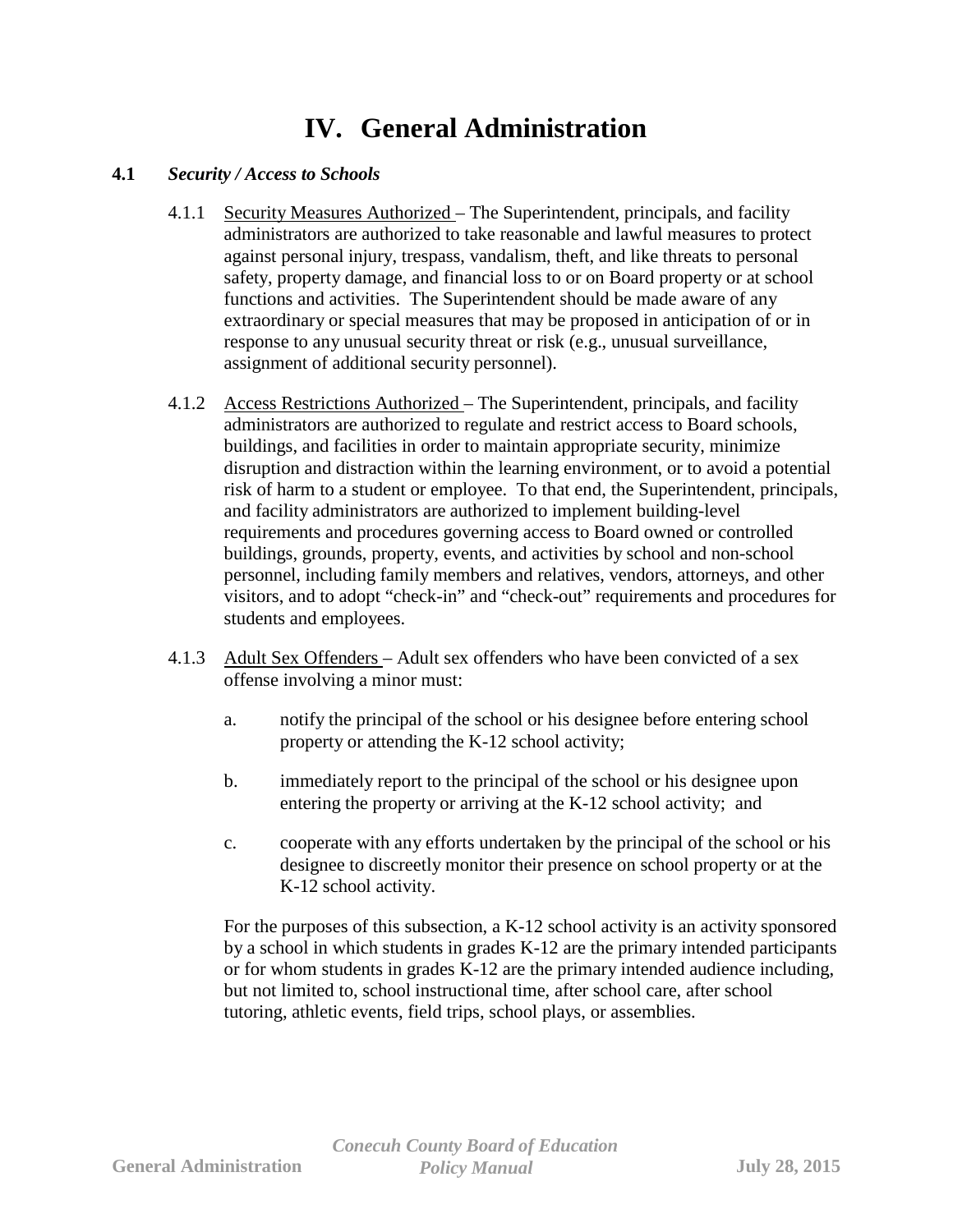Adult sex offenders have a duty to comply with this policy, and it shall not be construed as imposing an affirmative duty of any kind on the school principal, his designee, or any other employee, agent, or representative of the school or school system.

[Reference: Ala. Code § 15-20A-17]

#### **4.2** *Safe Schools Policy (Drugs, Alcohol, Tobacco, and Weapons)*

- 4.2.1 Prohibition on the Possession of Firearms The possession of a firearm in a school building, on school grounds, on Board property, on school buses, or at school-sponsored functions is prohibited except for authorized law enforcement personnel and as provided by law. For purposes of this policy, the term "firearm" has the same definition as is found in 18 U.S.C §921.
	- a. *Penalties for violations* In addition to any criminal penalties that may be imposed, the following penalties will be imposed for unauthorized possession of firearms:
		- 1. *Students*  Students will be expelled for a period of one year. The expulsion requirement may be modified in writing by the Board upon recommendation of the Superintendent on a case-by-case basis. Students who are expelled for firearm possession may not attend regular school classes, but may be permitted to attend alternative schools or education programs established by the Board. Discipline of students with disabilities who violate the firearm possession policy will be determined on a case-by-case basis in accordance with federal and state law. Parents of students who violate this policy will also be notified by the principal of violations.
		- 2. *Employees* Employees will be subject to adverse personnel action, which may include termination.
		- 3. *Other Persons* Other persons may be denied re-entry to school property.
	- b. *Notification of Law Enforcement* The appropriate law enforcement authority, which may include the city police, county sheriff, and the local district attorney, will be notified by the principal of violations of this policy.

[Reference: ALA. CODE §16-1-24.1, 24.3 (1975); Ala. Admin. Code 290-3-1-.02; Federal Gun Free Schools Act, 20 U.S.C. 7151; Federal Gun Free School Zone Act of 1995 (18 U.S.C. §922(q)]

4.2.2 Prohibition on the Possession of Weapons – The possession of a deadly weapon or dangerous instrument in a school building, on school grounds, on school property, on school buses, or at school-sponsored functions is prohibited except for authorized law enforcement personnel. For purposes of this policy, the terms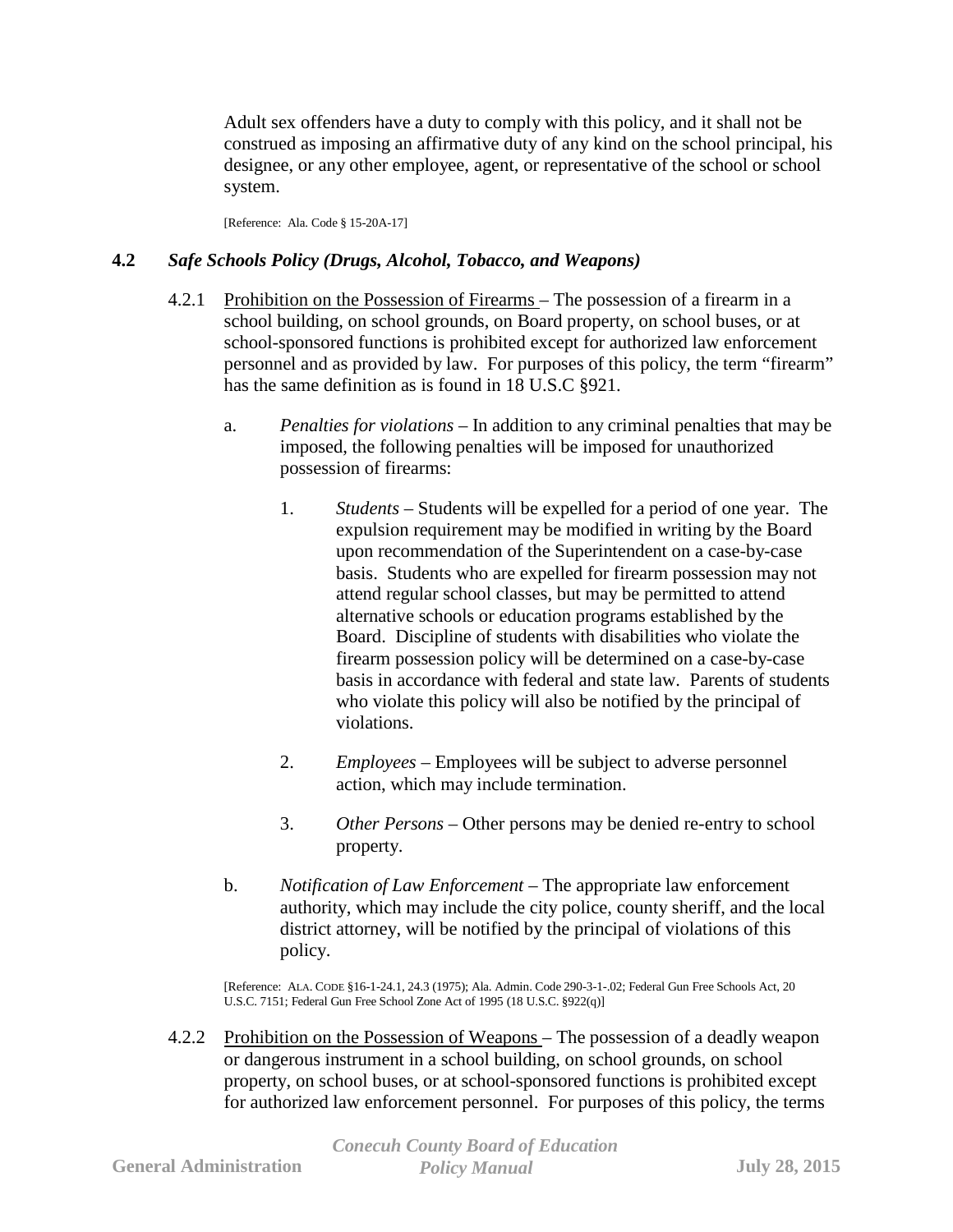"deadly weapon" and "dangerous instruments" include but are not limited to explosives, incendiary devices, projectiles, knives with a blade length of more than two (2) inches, archery equipment, devices designed to expel projectiles at a high rate of speed, any device so classified under state or federal law, and any device either used or intended to be used in such manner as to inflict bodily harm, provided that the terms "deadly weapon" and "dangerous instruments" will exclude, to the extent permitted by law, devices and equipment that are used for the purpose of and in connection with school or Board sanctioned educational, team, or competitive activities.

- a. *Penalties for Violations –* In addition to any criminal penalties that may be imposed, the following penalties will be imposed for unauthorized possession of deadly weapons or dangerous instruments:
	- 1. *Students*  Students will be disciplined in accordance with the Board's Code of Student Conduct.
	- 2. *Employees* Employees will be subject to adverse personnel action, which may include termination.
	- 3. *Other Persons* Other persons may be denied re-entry to school property.
- b. *Notification of Law Enforcement* The appropriate law enforcement authority, which may include the city police, county sheriff, and the local district attorney, will be notified by the principal of violations of this policy.

[Reference: ALA. CODE §16-1-24.1 (1975); Ala. Admin. Code 290-3-1-.02(1)(b)]

- 4.2.3 Illegal Drugs and Alcohol The use, possession, distribution, and sale of alcohol and the illegal use, possession, distribution, and sale of drugs in a school building, on school grounds, on Board property, on school buses, or at school-sponsored functions is prohibited.
	- a. *Penalties for Violations* In addition to any criminal penalties that may be imposed, the following penalties will be imposed for unauthorized possession of illegal drugs or alcohol:
		- 1. *Students*  Students will be disciplined in accordance with the Board's Code of Student Conduct.
		- 2. *Employees* Employees will be subject to adverse personnel action, which may include termination.
		- 3. *Other Persons* Other persons may be denied re-entry to school property.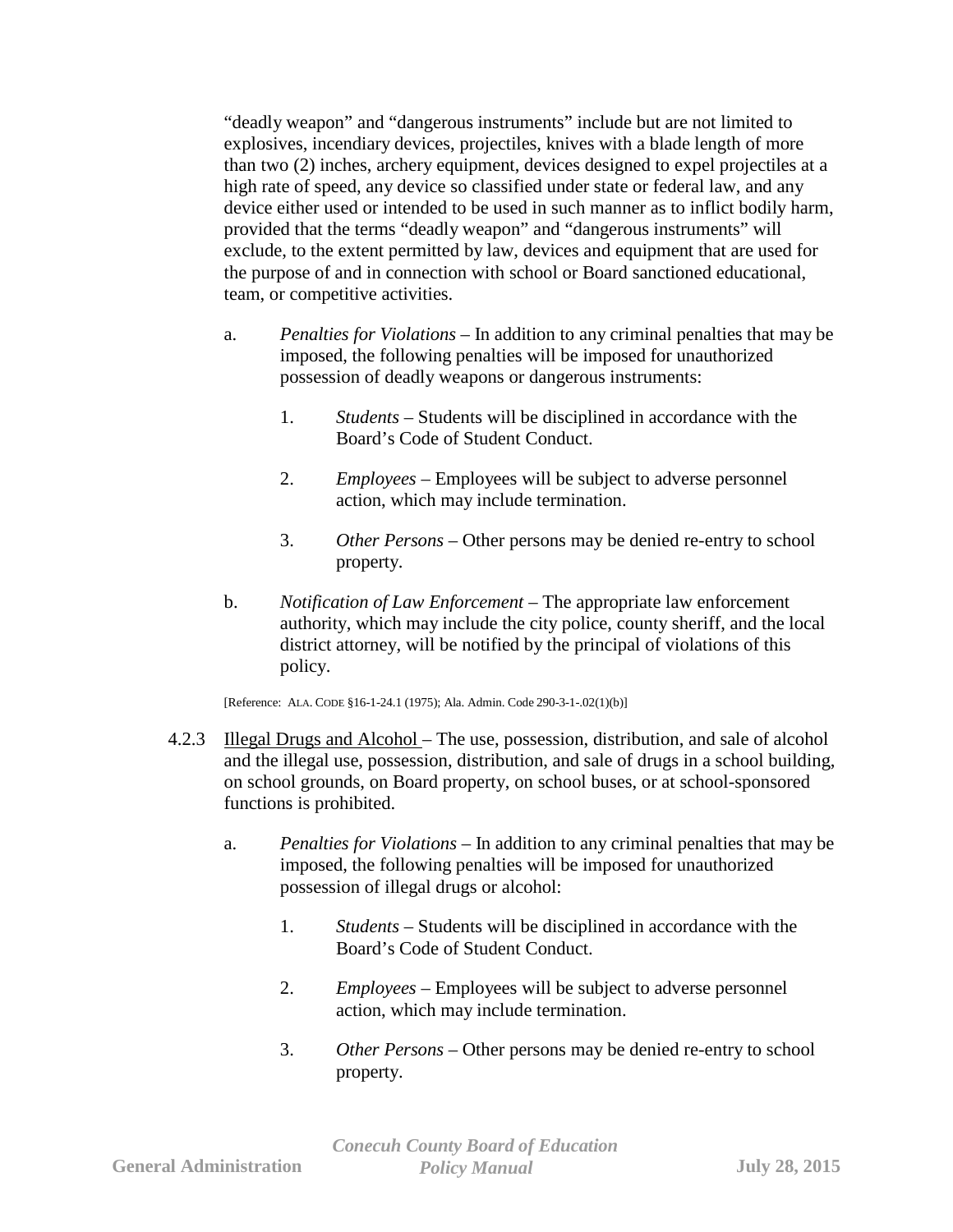- b. *Notification of Law Enforcement* The appropriate law enforcement authority, which may include the city police, county sheriff, and the local district attorney, will be notified by the principal of violations of this policy.
- 4.2.4 Tobacco The use of tobacco products and the illegal possession, distribution, and sale of tobacco products on school property is prohibited. These prohibitions also apply to electronic cigarettes, vape pens, hookah pens, e-hookahs, vape pipes and any similar type of device designed to deliver nicotine, flavor, and other chemicals via inhalation.
	- a. *Penalties for Violation*
		- 1. Students Students who violate the tobacco prohibition will be disciplined in accordance with the Board's Code of Student Conduct.
		- 2. Employees Employees who violate the tobacco prohibition will be subject to adverse personnel action, which may include termination.
		- 3. Other Persons Other persons who violate the tobacco prohibition may be denied re-entry to school property.
	- b. *Parental Notification* Parents and guardians may be notified of actual or suspected violations of the tobacco prohibition whether or not the student is charged with a violation of Board policy, which includes the Code of Student Conduct.

[Reference: ALA. CODE §16-1-24.1 (1975); Ala. Admin. Code 290-3-1-.02(1)(b)]

4.2.5 Searches – Law enforcement agencies are permitted to make periodic visits to all schools to detect the presence of illegal drugs or weapons and may use any lawful means at their disposal to detect the presence of such substances. The visits will be unannounced to anyone except the Superintendent and principal.

[Reference: ALA. CODE §16-1-24.1 (1975); Ala. Admin. Code 290-3-1-.02(1)(b)]

4.2.6 Drug and Alcohol Free Environment – All students, employees, volunteers, parents, visitors, and other persons are prohibited from possessing, using, consuming, manufacturing, or distributing illegal controlled substances and alcohol while on Board property or while attending any Board sponsored or sanctioned event, program, activity, or function. Persons who are intoxicated or impaired by the use, consumption, or ingestion of any illegal controlled substance or alcohol are not permitted to be on school property, or to attend or participate in any Board sponsored or sanctioned event, program, activity, or function.

[Reference: ALA. CODE §16-1-24.1, 25-5-330 (1975)]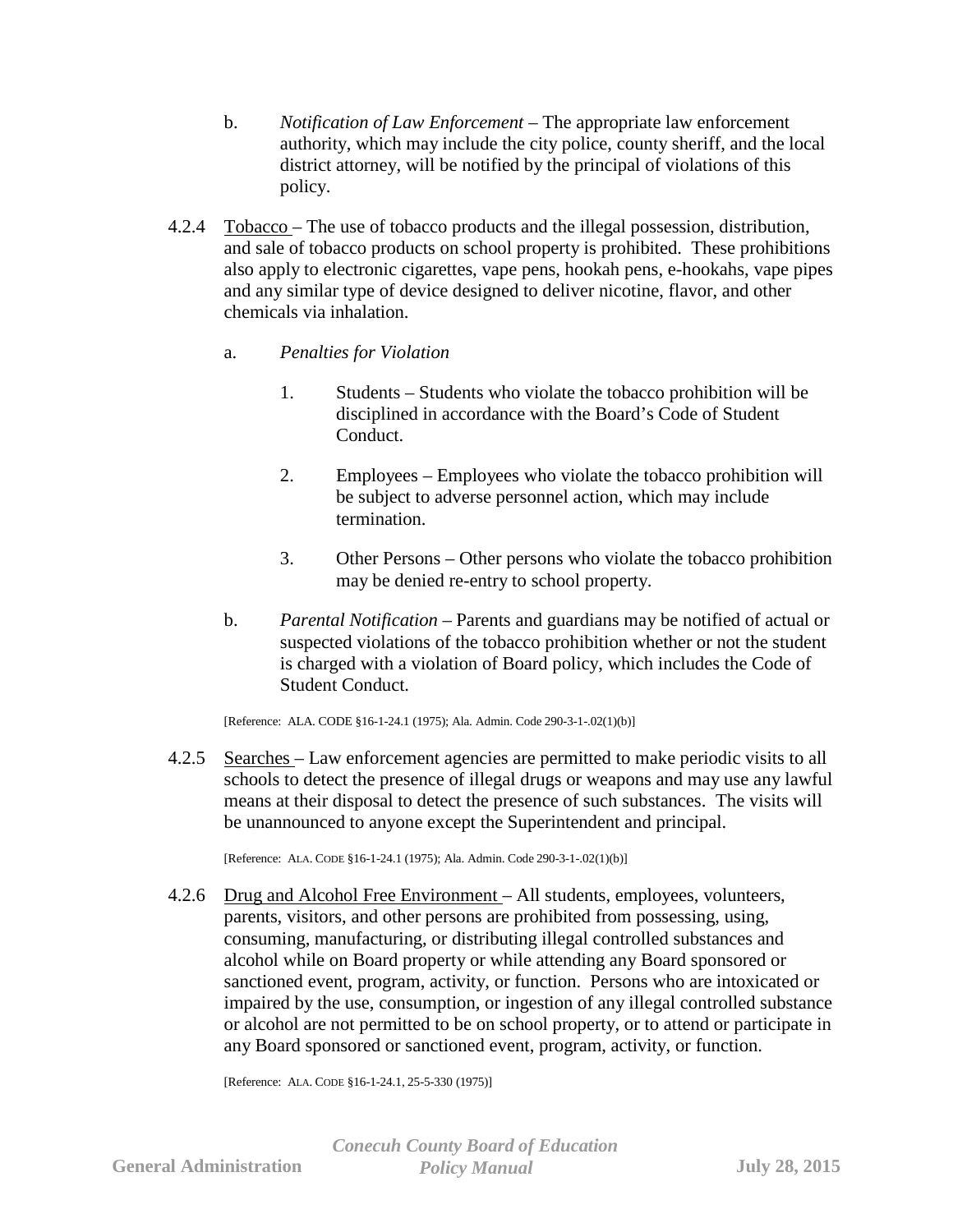4.2.7 Adoption of Statutory Penalties and Consequences – Persons who violate the Board's prohibition of firearms, weapons, illegal drugs, or alcohol will be subject to all notification, referral, suspension, placement, re-admission, and other provisions set forth in ALA. CODE §16-1-24.1 and 24.3 (1975).

# **4.3** *Accreditation*

The Board will implement and adhere to such accreditation policies, principles, standards, and procedures as may be established or required by the Southern Association of Colleges and Schools Council on Accreditation and School Improvement ("SACS CASI") accreditation division of AdvancED as a condition to receiving or maintaining accreditation.

# **4.4** *Use of Board Property*

- 4.4.1 Equipment, Supplies, Materials, Vehicles Equipment, supplies, materials, vehicles, and other movable or consumable property owned by or under lease to the Board may not be used by or made available to persons or entities for private or personal use, benefit, or consumption, or for any non-Board related use or purpose. Such property may not be removed from Board premises except as necessary to serve a school or Board-related function or purpose, and with the knowledge and approval of the appropriate supervisor, administrator, or the Superintendent.
- 4.4.2 Use of Board Facilities Schools and other Board owned or controlled facilities may be made available for use by sanctioned or generally recognized school support organizations if the use of the facility will not disrupt school operations or be inconsistent with the purpose and mission of the school system, and if adequate advance provision is made for security, supervision, maintenance, damage prevention, post-event clean-up, liability insurance, and other risk management measures appropriate to the proposed use. Use of Board facilities for non-school organizations may be approved if the foregoing conditions are satisfied and a rental contract (or the equivalent thereof) that includes a reasonable fee or rental charge and other appropriate terms and conditions is approved by the Board.
- 4.4.3 Advertising Board property will not be used for commercial advertising except upon such terms and conditions as may be expressly approved by the Board.

# **4.5** *Naming Board Facilities*

No facility, property, building, or part thereof, under the control of the Board will be named after or for any living person or for any person who has been deceased for fewer than two years.

# **4.6** *Complaints and Grievances*

4.6.1 General Complaints (Grievances) – Subject to the limitations set forth below and elsewhere in this policy manual, any employee or member of the public may

|                               | <b>Conecuh County Board of Education</b> |                      |
|-------------------------------|------------------------------------------|----------------------|
| <b>General Administration</b> | <b>Policy Manual</b>                     | <b>July 28, 2015</b> |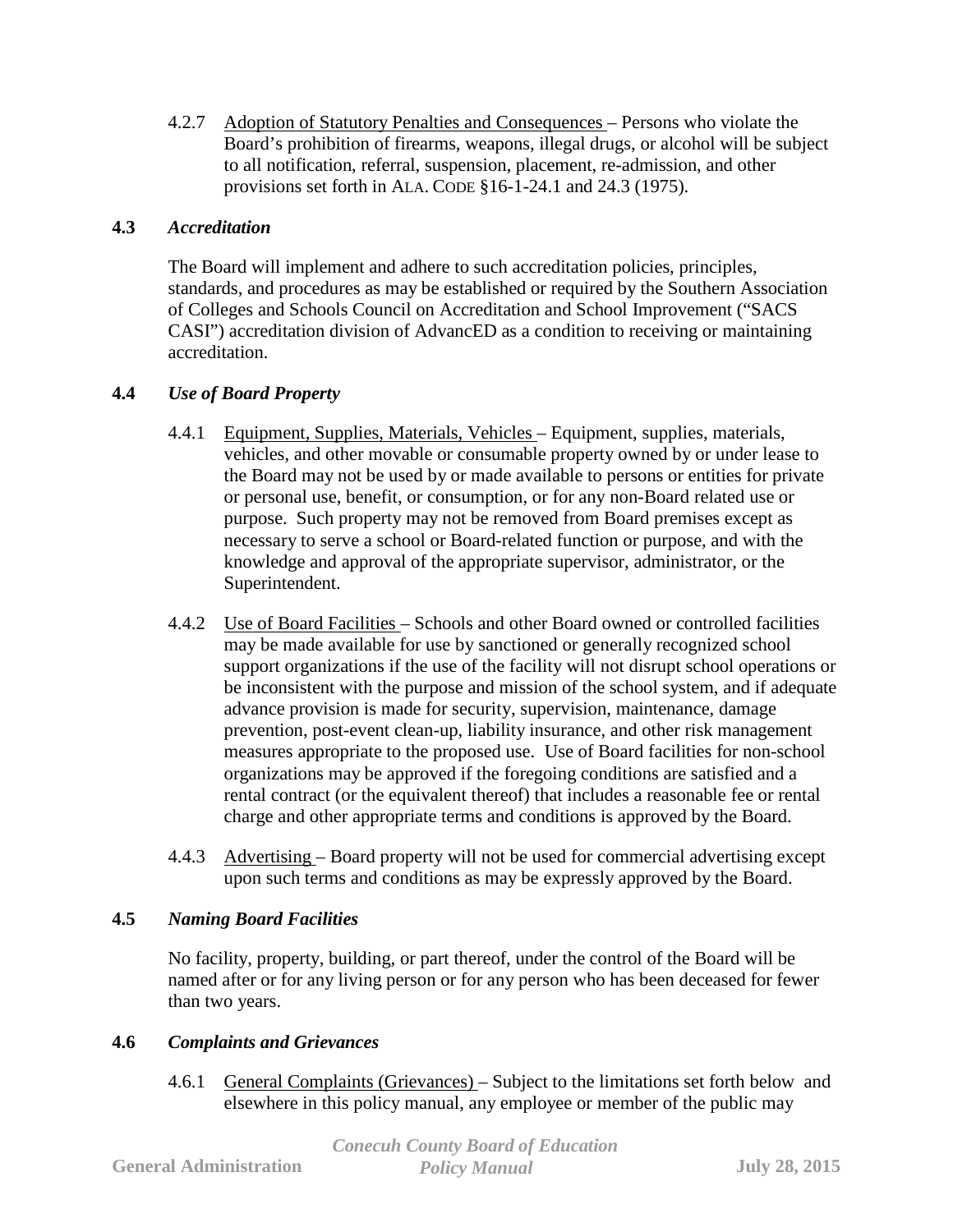present to the Board a concern, complaint, grievance, or request for corrective action regarding any aspect of school system operations. Before requesting corrective action or relief from the Superintendent or the Board, persons with such complaints, grievances, or requests should present them for resolution to the employee, supervisor, or administrator at the lowest administrative level who has the authority and ability to address the problem or to implement the requested action. The Superintendent is authorized to develop specific procedures that will provide for fair consideration and orderly review of complaints and grievances. Such procedures may not unreasonably burden or delay the presentation or processing of such matters, and will be subject to Board review, modification, and approval.

#### 4.6.2 Limitations Regarding Availability and Application of General

Complaint/Grievance Policy – The general complaint/grievance policy and any procedures adopted thereunder do not apply to specific complaint or grievance policies and procedures that are established by Board policy or law for application to special factual or legal circumstances (e.g., sexual harassment grievance procedures; review of personnel matters under the Students First Act; "due process" hearings provided under the Individuals with Disabilities Education Act). In such instances, the specific statutory, regulatory, or policy-based process is the applicable procedure. The general complaint/grievance procedures that are authorized under the terms of this policy may not be invoked for the purpose of challenging or seeking review or reconsideration of adverse personnel decisions that have received final Board approval. A grievance may be based on an alleged misapplication of Board policies, regulations, or procedures, but may not be used to challenge the Board's exercise of its discretion to adopt, approve, modify, or repeal a policy, regulation, or procedure or on its failure to exercise such discretion (e.g., adoption of a school calendar, compensation policies, etc.).

- 4.6.3 Student Complaints and Grievances Complaints, grievances, and requests for corrective action may be brought to the attention of the Board by or on behalf of students with respect to academic, athletic, extracurricular, or other nondisciplinary matters, issues, and concerns only after reasonable efforts to resolve the matter at the school and administrative levels have been exhausted. The Superintendent is authorized to develop specific procedures that will provide for fair consideration and orderly review of such complaints and grievances. Such procedures will not unreasonably burden or delay the presentation or processing of the complaint or grievance and will be subject to review and approval by the Board. Administrative judgments concerning academic or curricular matters or participation in extracurricular activities may be set aside by the Board only upon a showing that the action or decision in question is arbitrary and capricious, fundamentally unfair, or that it violates Board policy or the student's legal rights.
- 4.6.4 Student Disciplinary Matters The Board may consider appeals of student disciplinary decisions or actions in accordance with standards and procedures specified in the Code of Student Conduct.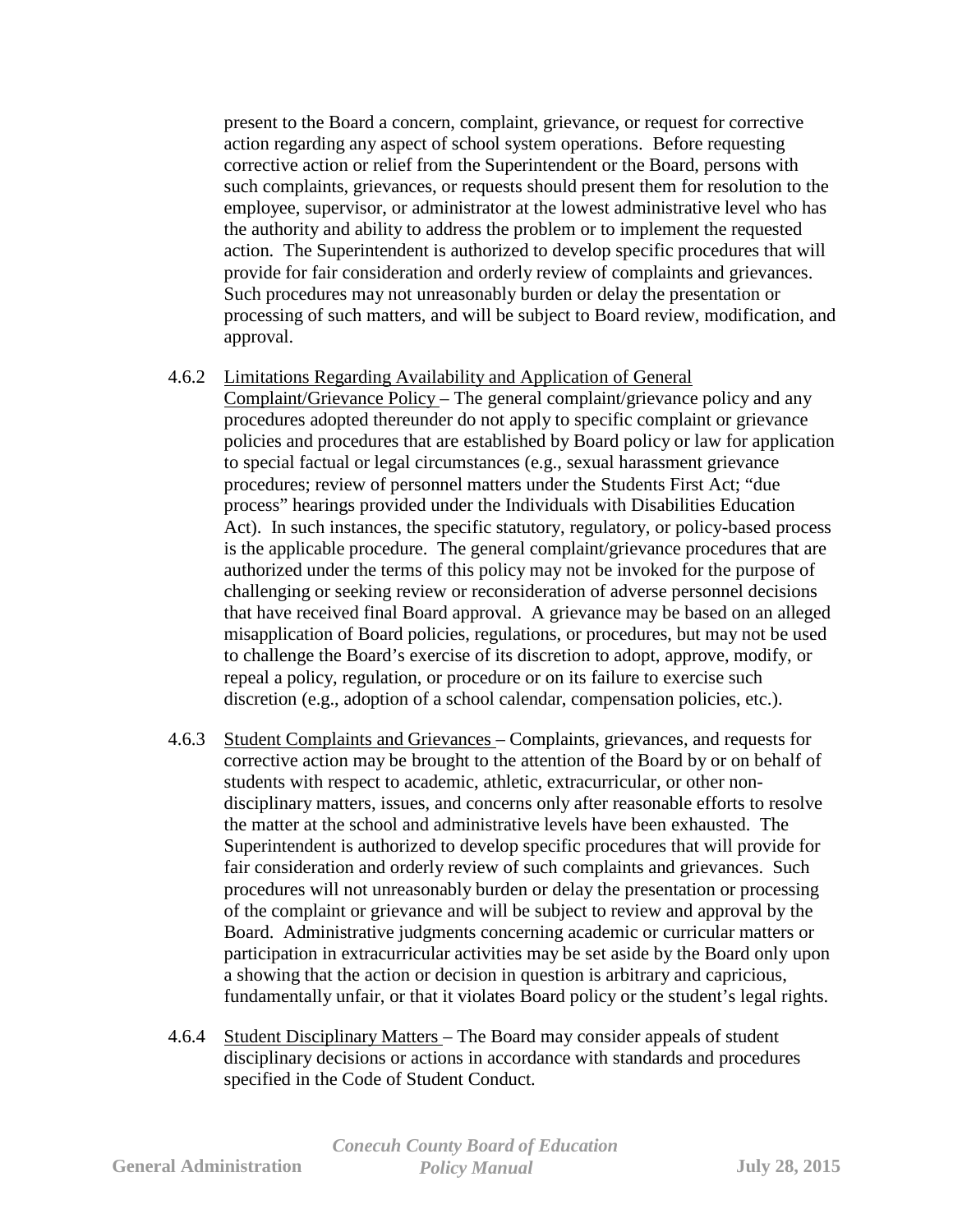#### 4.6.5 Americans with Disabilities Act Complaint Procedure

- a. *Complaint Criteria* Persons who believe that they have been discriminated against on the basis of disability in the provision of services, activities, programs, or benefits covered by Title II of the Americans with Disabilities Act may file a written complaint with the ADA Coordinator.
- b. *Complaint Form*  The complaint should be in writing and contain information about the alleged discrimination including the name, address, phone number of complaining party and location, date, and description of the problem. Alternative means of filing complaints, such as personal interviews or a tape recording of the complaint, will be made available for persons with disabilities upon request.
- c. *Complaint Process* The complaint should be submitted to the ADA Coordinator as soon as possible, but no later than thirty (30) days after the alleged violation. The ADA Coordinator will meet with the complaining party to discuss the complaint and possible resolutions. Within fifteen (15) calendar days of the meeting, the ADA Coordinator will respond in writing, and where appropriate, in a format accessible to the complaining party, such as large print, Braille, or audio tape. The response will explain the position of the Board and offer options for substantive resolution of the complaint.
- d. *Appeal Procedure*  If the response by the ADA Coordinator does not satisfactorily resolve the issue, the complaining party may appeal the decision within fifteen (15) calendar days after receipt of the response to the Superintendent. Within fifteen (15) calendar days, the Superintendent will respond in writing, and where appropriate, in a format accessible to the complainant, with a final resolution of the complaint.
- e. *Records Retention* All written complaints received by the ADA Coordinator, appeals to the Superintendent, and records relating thereto will be retained by the Board for at least three (3) years.
- f. *Additional Procedures Authorized*  The Superintendent is authorized to develop such procedures as are necessary to implement this policy.

[Reference: 42 U.S.C.A. §12131, *et seq.*]

#### **4.7** *Risk Management*

The Board may obtain such liability and other forms of insurance or enter into such risk management agreements, pools, cooperatives, and like arrangements, agreements, or undertakings as it deems necessary and appropriate to meet legal requirements or to protect the Board, its employees, or its property from risk of loss.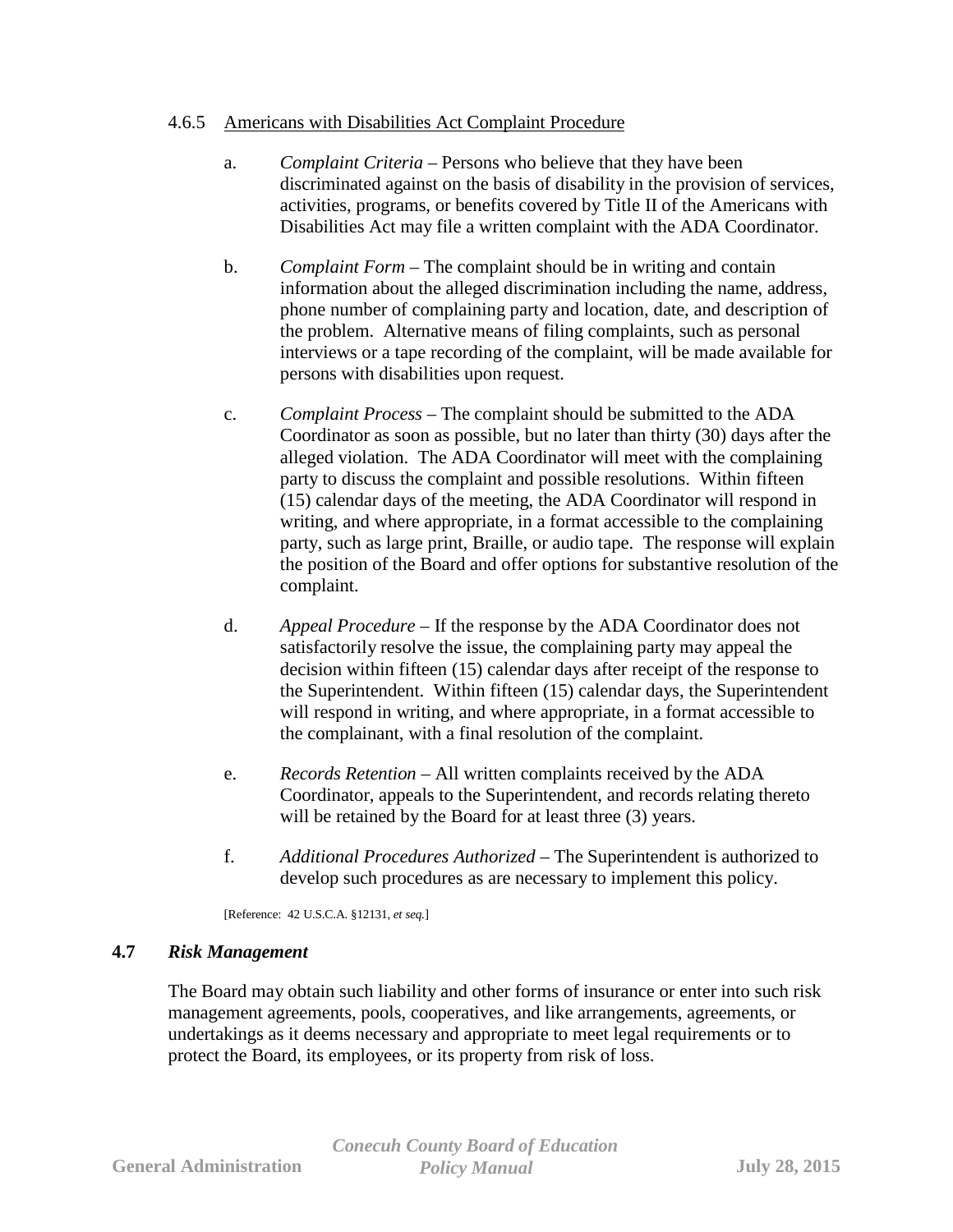# **4.8** *Emergency Closing of Schools*

- 4.8.1 Authority of Superintendent to Close Schools The Superintendent is authorized to close schools if such action is warranted by weather conditions or other circumstances that pose a risk to the safety and welfare of students and employees, or that render meaningful instruction impossible (e.g., loss of power or other utility services).
- 4.8.2 Make-Up Dates To the extent not provided for in the school calendar, any days lost by reasons of an emergency closing will be made up and a revised school calendar approved, if necessary, to reflect any extension or adjustment of the school year required by such action, unless approval to waive the days is obtained in accordance with state law.

#### **4.9** *Internet Safety and Use of Technology*

- 4.9.1 Access to Technology Resources The Board permits restricted and conditional access to and use of its technology resources, including but not limited to computers, the "Internet," network storage areas, and electronic mail. Such access and use is restricted to employees, students, and other persons who are engaged in *bona fide* educational and administrative activities that serve and are consistent with identified educational objectives or authorized support functions, and who, by signing an "Acceptable Use Agreement," agree to abide by all Board policies, rules, and regulations regarding technology use. The Acceptable Use Agreement will be developed by the Superintendent for approval by the Board.
- 4.9.2 Restriction or Loss of Technology Privileges Persons who violate any Board policy, rule, or regulation regarding technology use may be denied use of the Board's technology resources and may be subject to additional disciplinary action.
- 4.9.3 Ownership of Technology Resources and Data All technology resources, including network and Internet resources, e-mail systems, and computers or other access devices owned, leased, or maintained by the Board are the sole property of the Board. Board personnel may, at any time and without prior notice, access, search, examine, inspect, collect, or retrieve information of any kind from the Board's technology resources, including computer or related equipment, files, and data, to determine if a user is in violation of any of the Board's policies, rules, and regulations regarding access to and use of technology resources, for or in connection with any other matter or reason related to the safe and efficient operation or administration of the school system, or for any other reason not prohibited by law. Users of school system technology resources have no personal right of privacy or confidentiality with respect to the use or content of such resources.
- 4.9.4 Adoption of Rules and Regulations The Superintendent is authorized to develop for Board approval additional or more specific rules and regulations regarding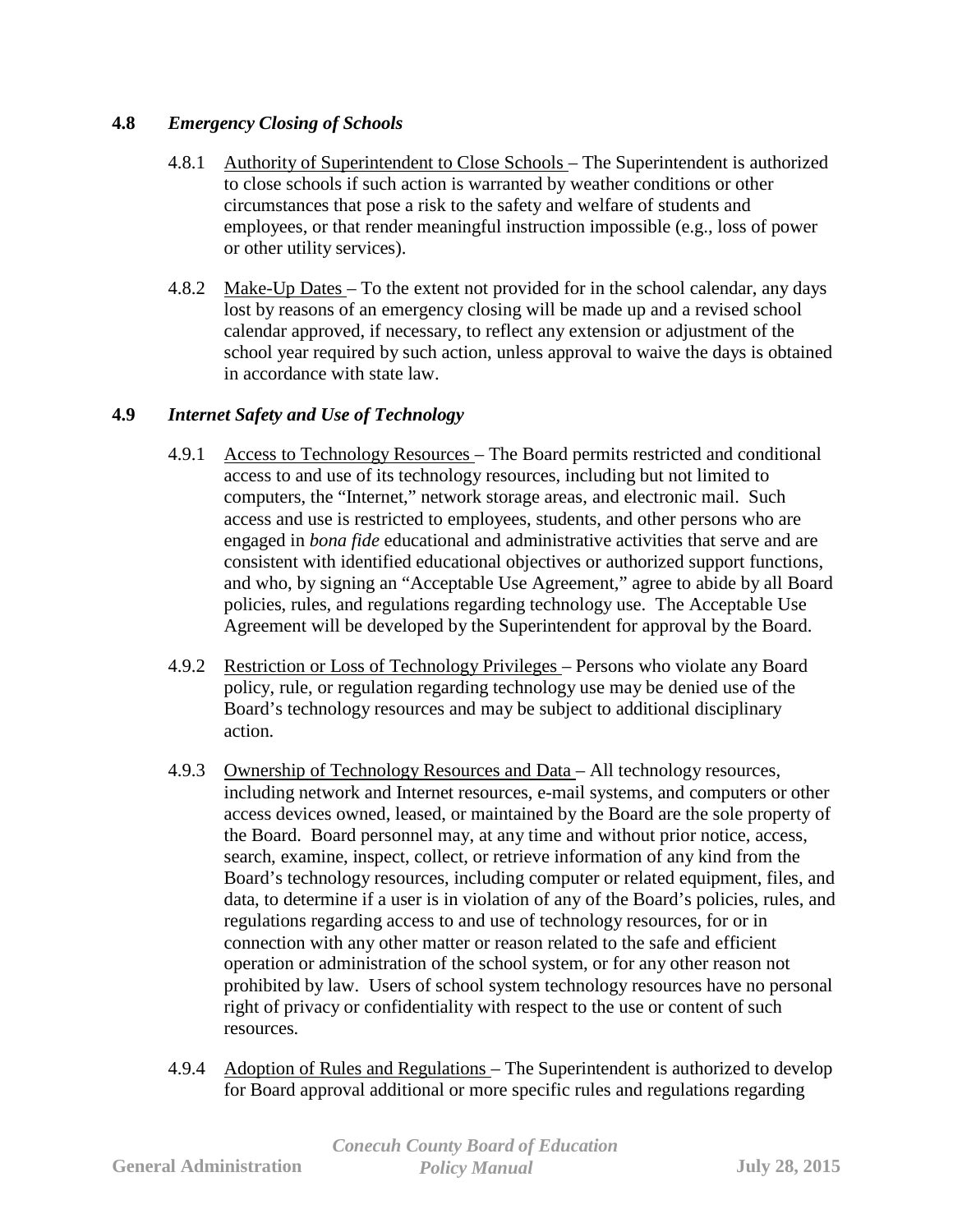access to and use of its technology resources and to require adherence to such rules and regulations through such means as the "Acceptable Use Agreement" and application of appropriate disciplinary policies and procedures. Such rules and regulations will address or provide:

- a. Measures to block or filter Internet access to pictures that are obscene, that constitute child pornography, or that are harmful to minors;
- b. Restriction of access by minors to inappropriate material on the Internet;
- c. The safety and security of minors when they are using electronic mail, chat rooms, and other forms of direct electronic communications;
- d. Prevention of "hacking" and other forms of unauthorized use of or access to computer or Internet files, sites, databases or equipment; and
- e. Unauthorized disclosure, use, and dissemination of personal information regarding minors;
- f. Restriction of minors' access to harmful material; and
- g. Educating minors about appropriate online behavior, including interacting with other individuals on social networking websites and in chat rooms and cyberbullying awareness and response.
- 4.9.5 Limitation on Liability The Board makes no warranties of any kind, either express or implied, that the functions or the services provided by or through the Board's technology resources will be error-free or without defect. The Board will not be responsible for any damage users may suffer, including but not limited to loss of data or interruption of service.

[Reference: 47 U.S.C. §254(h) and (l)]

# **4.10** *Data Governance and Use*

The Superintendent is authorized to establish procedures governing the storage, use, and sharing of data maintained electronically by the school system. Such procedures shall comply with applicable state and federal law and shall include provisions for data security (including physical security measures), access controls, quality control, and data exchange and reporting (including external data requests, and third party data use). Nothing in this policy or in any procedures authorized hereunder creates or expands any entitlement to confidentiality of records beyond that which is established by law or specific Board policy.

Any unauthorized access, use, transfer, or distribution of Board data by any employee, student, or any other individual may result in disciplinary action (up to and including termination for employees) and other legal action.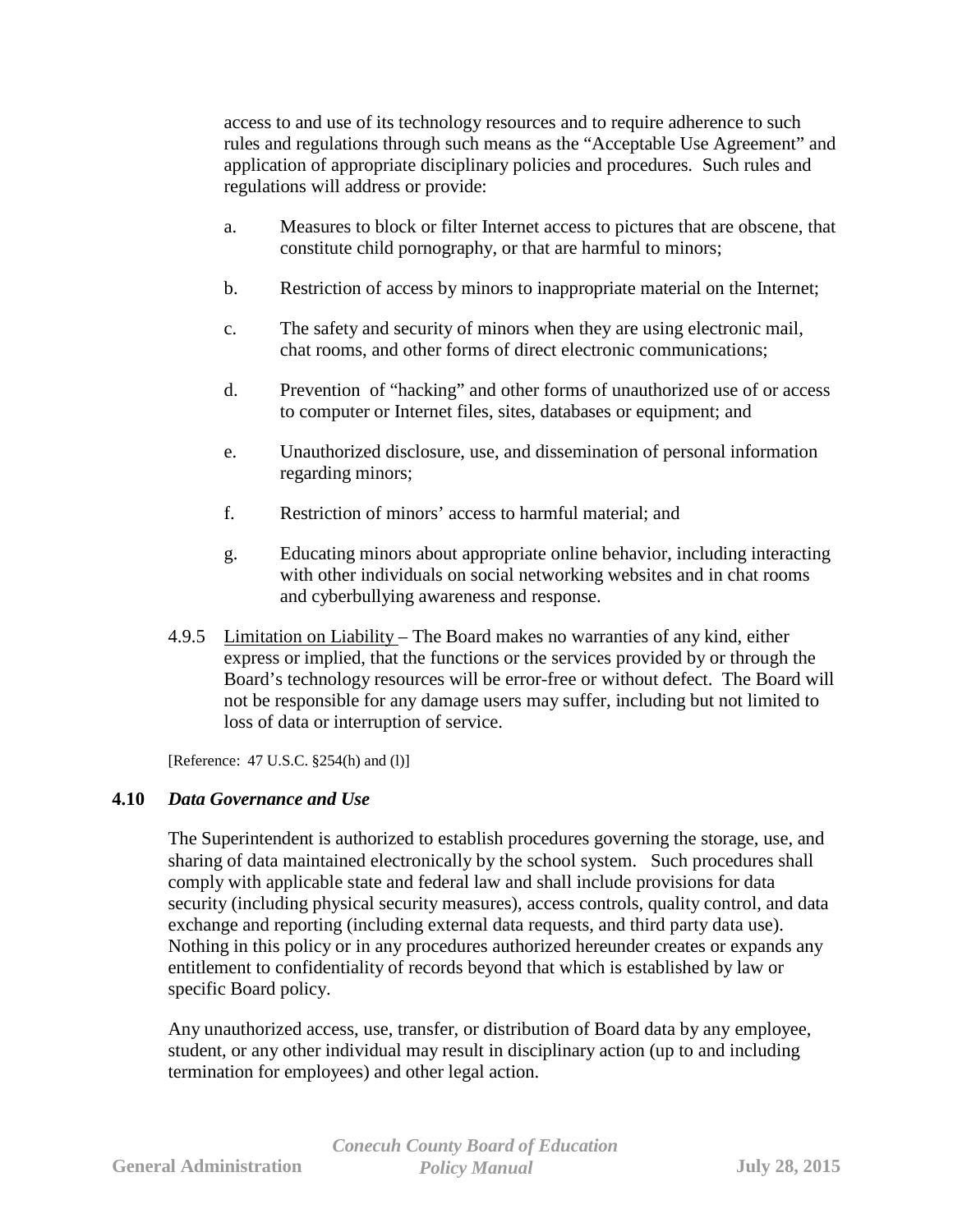# **4.11** *Political Activity*

Board employees may participate in political activities to the full extent permitted by the United States Constitution and federal and state laws securing the right to engage in such activities, subject to the following restrictions:

- a. Employees may not appropriate Board property or resources for use in political campaigns, and may not engage in partisan political activities (including but not limited to the distribution of campaign material or literature) during regular school or duty hours or at Board sponsored or sanctioned events, functions, or at activities at which the employee is on duty or assigned official responsibilities;
- b. Employees may not represent their political beliefs or positions on political matters to be those of the Board or other Board officials, or to falsely assert or imply that their political activities or positions are endorsed by or undertaken in the name of the Board or other Board officials;
- c. Candidates and representatives of candidates for political office may not be invited or allowed to address student groups except when such candidates are participating in a forum or like format that is designed to provide all candidates the opportunity to participate. Such forums may be conducted only for appropriate age groups, and with the advance approval of the school principal and the Superintendent; and
- d. Political signs may not be placed on schools or school board property. Campaign literature and other material may not be distributed on Board property during the regular school or work day, and may not be distributed at school or Board sponsored events or activities in a manner that impedes the normal and safe movement of pedestrian or vehicular traffic, that creates any other safety hazard or risk, or that disturbs or disrupts the function, activity, or event.

# **4.12** *Automatic External Defibrillator (AED)*

The Superintendent is authorized to develop procedures regarding the use of AEDs.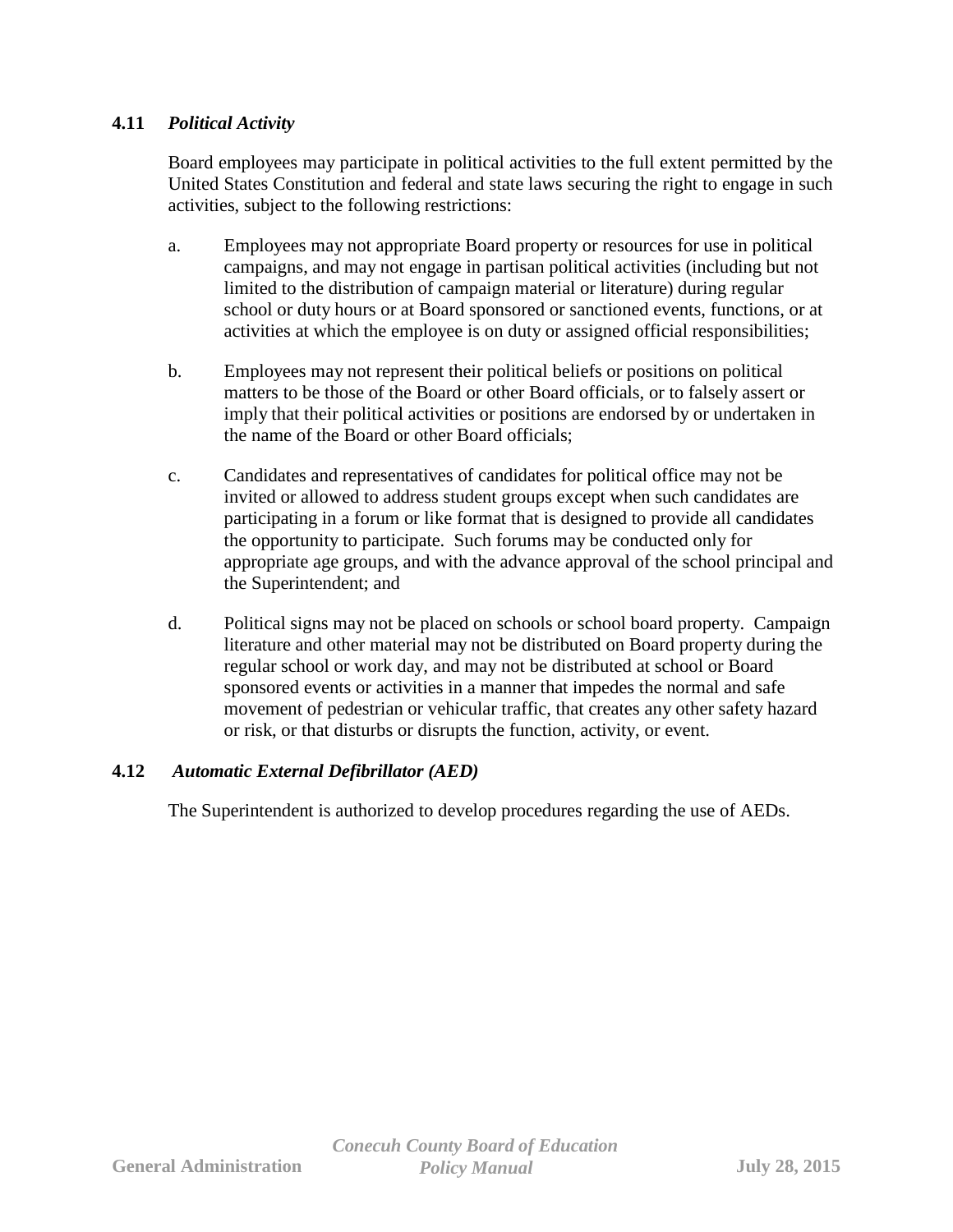# **V. Personnel**

#### **5.1** *Employee Qualifications and Duties*

- 5.1.1 General Requirements Employees have a duty to perform their jobs responsibly and in a conscientious manner. In addition to any specific job requirements set forth in job descriptions or elsewhere, employees are expected to meet the following general performance and service standards:
	- a. Employees are required to be punctual and to attend work regularly.
	- b. Employees are required to perform the duties and responsibilities that are assigned to them by the Board, the Superintendent, or their supervisor(s). Such duties and assignments may extend beyond or outside the instructional day and may include off-campus functions, events, and activities.
	- c. Employees are expected to treat all students, co-employees, visitors, and guests of the Board with respect. Employees are expected to demonstrate moderation, restraint, and civility in their dealings with others and, in general, to serve as appropriate role models for students in their behavior and demeanor.
	- d. Employees are required to obey all laws, ordinances, Board policies, and supervisory directives, and are expected to follow the Alabama Educator Code of Ethics and other pertinent authority while carrying out duties for the Board.
	- e. Employees whose duties include the instruction or supervision of students must provide effective supervision, discipline, organization, and instruction of the students.
	- f. Employees must complete and submit required reports accurately and in a timely fashion.
	- g. Employees must respect, protect, and exercise due care in the handling, use, and operation of Board property and equipment.
	- h. Employees shall at all times maintain appropriate, "professional" distance from students and shall not engage in conduct (including communication of any kind) that constitutes, solicits, or suggests sexual, romantic, or inappropriately familiar interaction with students.
	- i. *Employee Attire*  Employees are required to report to work or to school functions in attire that is appropriate to their position and the nature of the function and that is in keeping with generally accepted standards of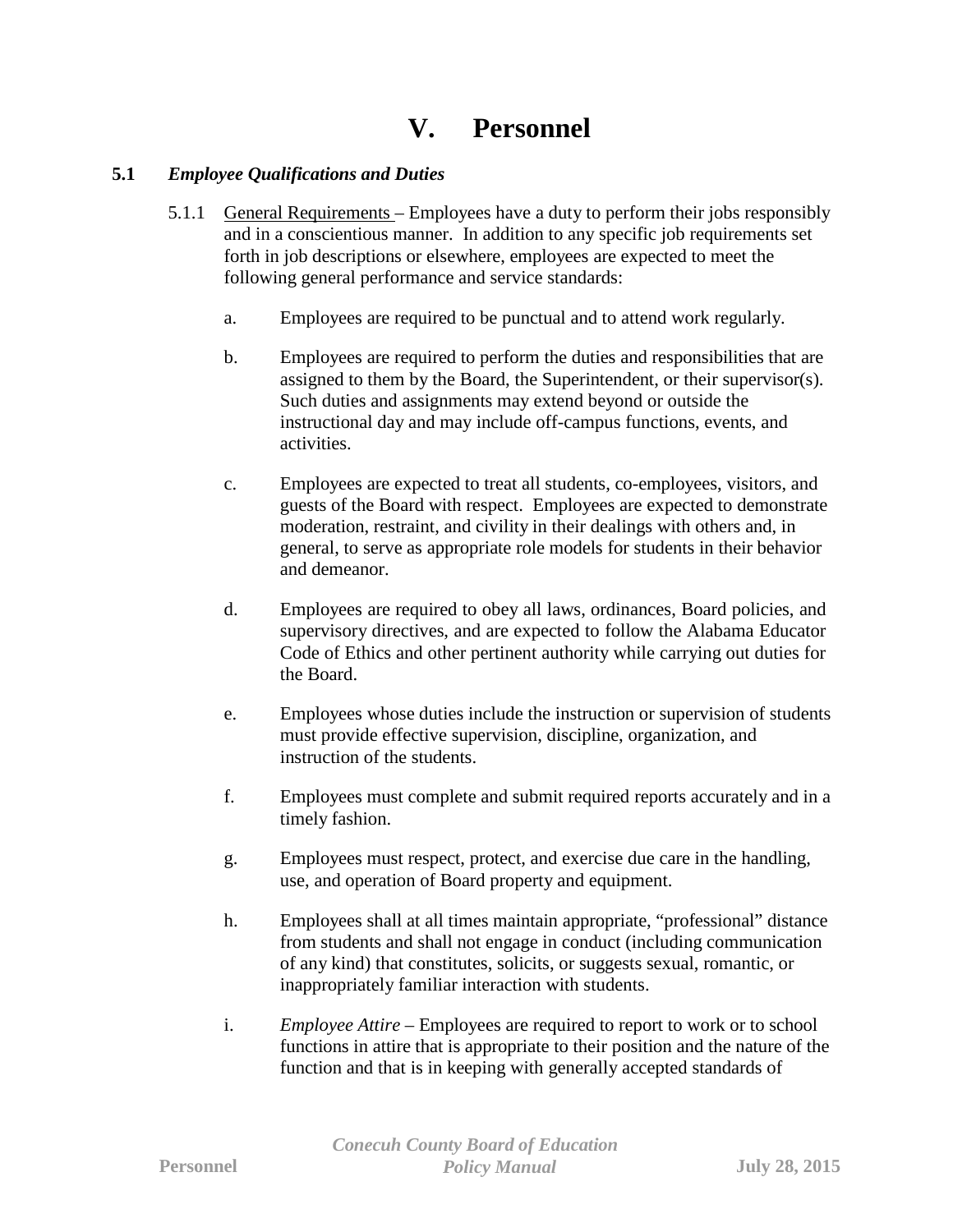decorum and professionalism. Service and other employees who are issued uniforms shall wear uniforms when required.

#### 5.1.2 Special Requirements

- a. *Work Schedules (Teachers)* Supervisory and instructional duties of teachers commence a minimum of fifteen (15) minutes prior to the actual arrival and conclude fifteen (15) minutes after the departure of students. Except as may otherwise be provided or required by the Board, the minimum instructional day for teachers is seven and one half (7.5) hours. Assignments and duties may extend beyond the instructional day and may include off-campus functions, events, and activities; conferences and meetings with parents; supervision of student arrival and departure; and preparation for the following instructional day. Teachers will be provided a minimum of thirty (30) minutes free of instructional and supervisory responsibilities each instructional day.
- b. *Work Schedules (Support Personnel)* The Superintendent is authorized to establish work schedules, including minimum work times, for support personnel.
- c. *Professional Certification* In addition to requirements established by the State Board of Education and the pertinent job description, professional employees must hold a degree from an accredited college or university and hold a current, valid, and properly endorsed Alabama Teacher's Certificate, which will be maintained in the Superintendent's office. A teacher who has completed the certification process but has not received the certificate may be employed on tentative or temporary compensation pending verification of certification from the State Department of Education. Upon receipt of such verification, appropriate adjustments will be made to the teacher's salary. If a teacher earns a higher certificate that merits increased compensation under the approved salary schedule, any salary increase will become effective upon Board approval following receipt of documentation of the new certification from the State Department of Education.
- d. *Supply Teachers* Teachers holding appropriate certificates will be employed as supply teachers to replace permanent certified teachers who are on leave for more than four consecutive weeks. If the permanent teacher is on paid leave, the supply teacher will be paid based on education and experience at half the salary rate shown on the permanent teacher's salary schedule; if the permanent teacher is on unpaid leave, the supply teacher will be paid a full salary rate based on education and experience.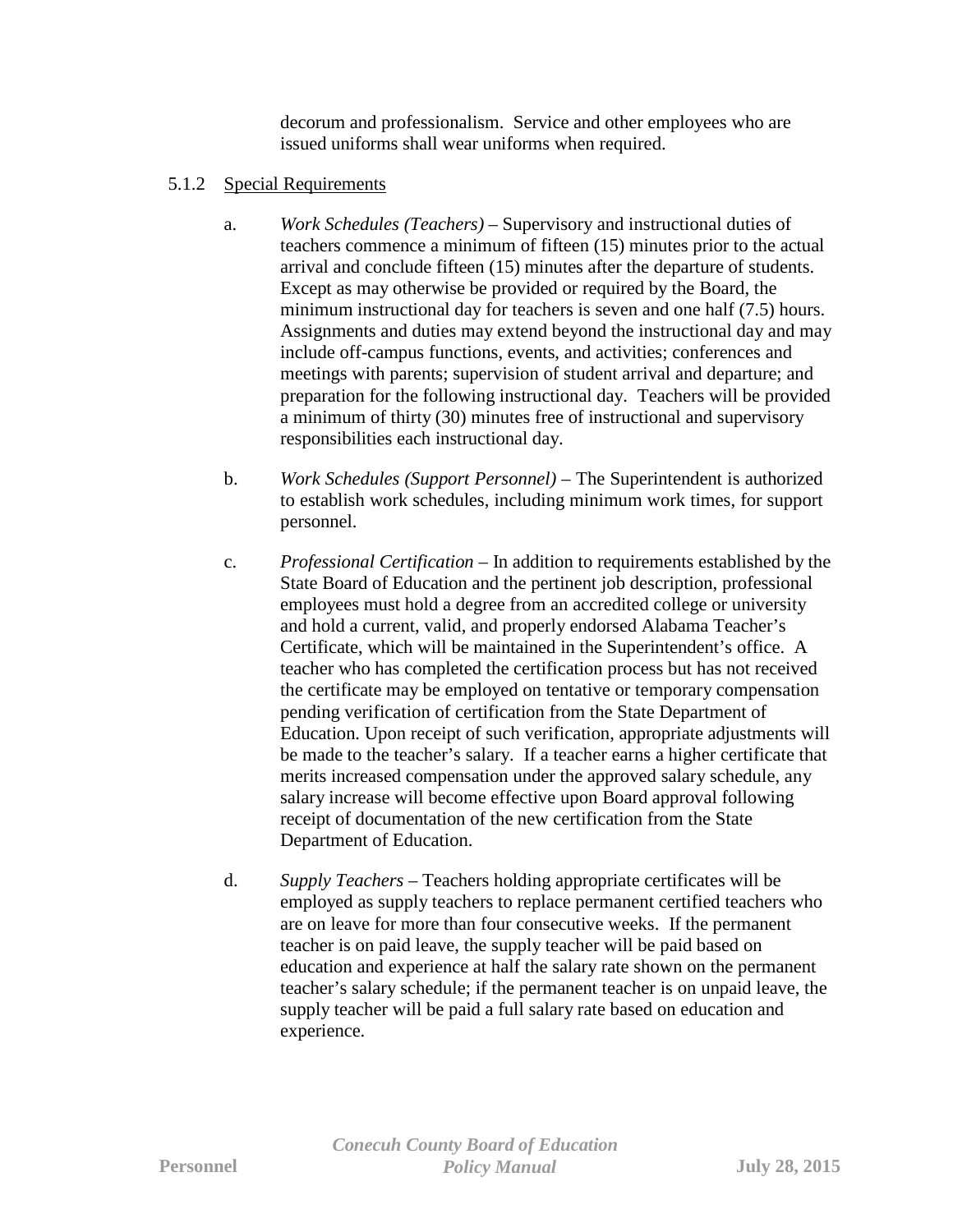- e. *Substitute Teachers* Substitute teachers must, at a minimum, possess a high school diploma and valid and current Alabama Substitute Teacher's Certificate or Alabama Teacher's Certificate.
- f. *Teacher Assistants*  Teacher assistants must, at a minimum, possess (i) a high school diploma or its equivalent; (ii) a two year diploma from a college or university (or the equivalent hours) or pass the Work Keys Assessment; and (iii) a certificate from the State Department of Education verifying a "clear" status resulting from a background check.
- g. *Bus Drivers* In addition to the requirements established by the State Board of Education, a bus driver must: (i) hold a valid commercial driver's license, (ii) complete a minimum of twelve (12) hours of approved instruction in school bus driving, and (iii) satisfactorily complete a written examination driver's performance test approved or administered by the State Department of Education or State Superintendent. A bus driver must also meet any requirements of the entity providing the Board's automobile liability coverage.

[Reference: ALA. CODE §16-27-4 (1975)]

# **5.2** *Hiring*

- 5.2.1 Application Procedures Job applicants for all positions must file a formal application with the Payroll Department of the Board. Applications must be completed in full. All information provided in the application must be truthful. Any misrepresentation of a material fact on an employment application may disqualify the applicant from consideration for the position and may subject an employee to adverse employment action, including termination.
- 5.2.2 Qualifications Applicants must meet the minimum qualifications of the position as provided in Board policy, the job description for the position, the posted advertisement for the position, or as may otherwise be established by the Board, applicable law, or regulation. Applicants must hold such degrees, licenses, certificates, and like credentials as may be necessary, appropriate, or customary for the position in question.
- 5.2.3 Hiring Authority The Board is responsible for making all final hiring decisions, and no hiring decision is official, final, or effective unless and until it is approved by a vote of the Board. No principal, administrator, supervisor, or other employee has authority to hire an applicant without Board approval or to commit the Board to specific action regarding employment.
- 5.2.4 At-Will Employment Except as may otherwise be provided or required by law, by contract, or by the specific terms of their appointment, all personnel are deemed "at-will" employees and may be terminated, demoted, reassigned, suspended, or disciplined with or without pay, or with reduced pay, and with or without cause.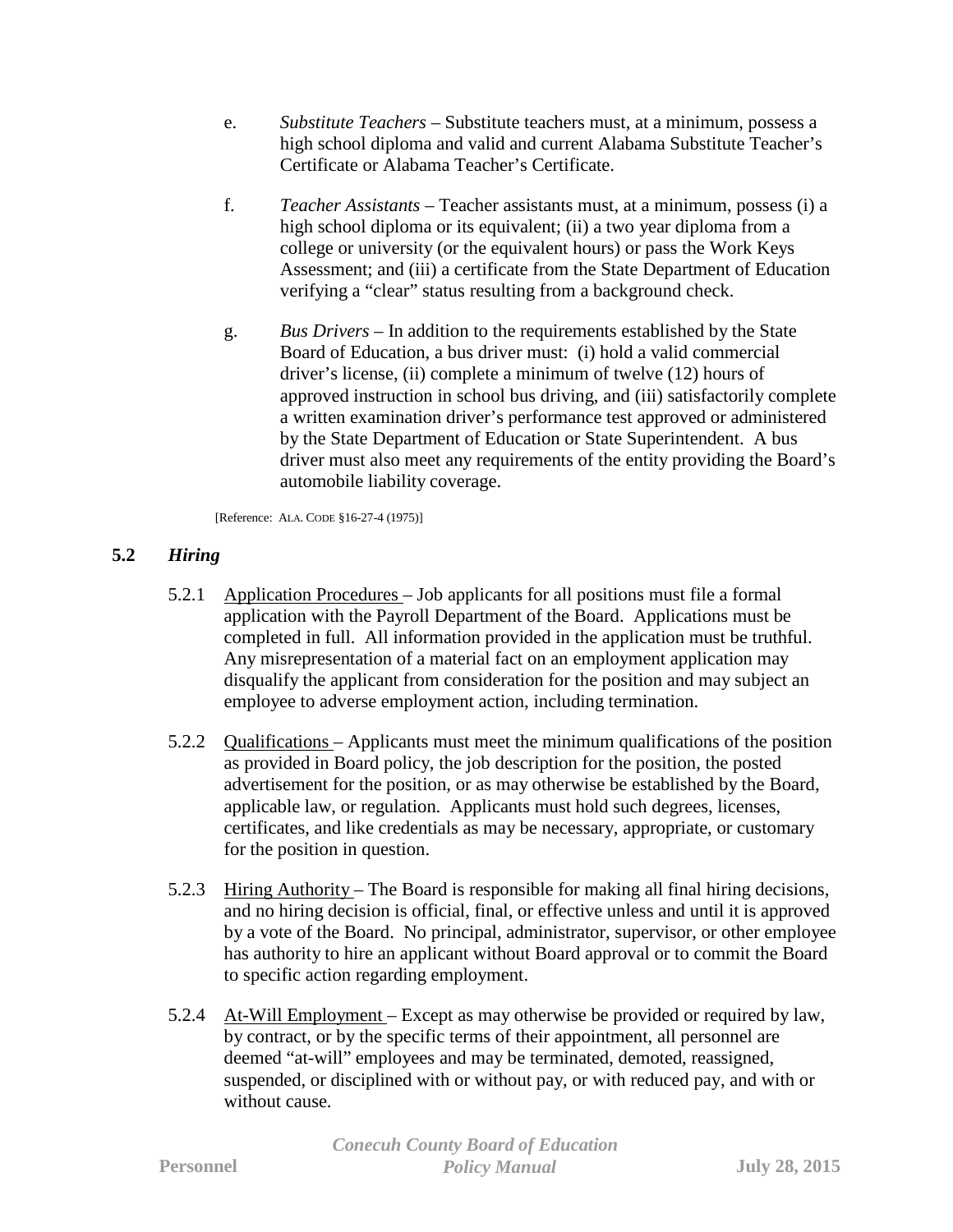## 5.2.5 Nepotism

- a. *Supervisory Relationships* Employment decisions and relationships that violate any provision of Alabama law, including state ethics and nepotism laws, are prohibited. The Superintendent is authorized to take action to identify and correct violations of the policy in a manner consistent with applicable law.
- b. *Employment of Family Members* Board members, administrators, or supervisors may not use their positions to directly or indirectly seek or secure the employment of any family member as defined in the Alabama Ethics Law.

[Reference: ALA. CODE §41-1-5]

# **5.3** *Probationary Employment*

Employees are required to serve the maximum period of any probationary service provided or permitted by law before tenure, non-probationary status, or any other statutorily sanctioned form of employment security will be recognized by the Board.

## **5.4** *Non-Teaching Supplemental Duties*

Compensation in the form of supplements may be paid for noninstructional supplemental duties in accordance with rates specified or established for such duties in the Board's official salary schedule. Such duties include coaching and sponsorship of athletic support organizations (e.g., cheerleaders, flag teams, drill teams) as well as scholastic support activities (e.g., yearbook, service clubs, academic honoraries). Such supplemental duties are considered additional nonteaching assignments to be made and approved on an annual basis or otherwise as the needs of the school require. Such supplemental duties are not considered to be a part of a teaching contract or appointment, and no tenure, continuing service status, non-probationary status, or contractual right to continued employment or compensation for such supplemental assignment will be recognized or implied in the absence of a separate written contract of employment providing for such rights.

## **5.5** *Professional Development*

The Superintendent will develop and implement an ongoing program of professional training and development that is designed to enhance the competencies of professional and support staff. Employee attendance and participation in such training institutes, workshops, seminars, and programs may be made mandatory by the Superintendent. The unexcused failure of an employee to attend or participate in such professional development activities may constitute grounds for termination of employment or other disciplinary action.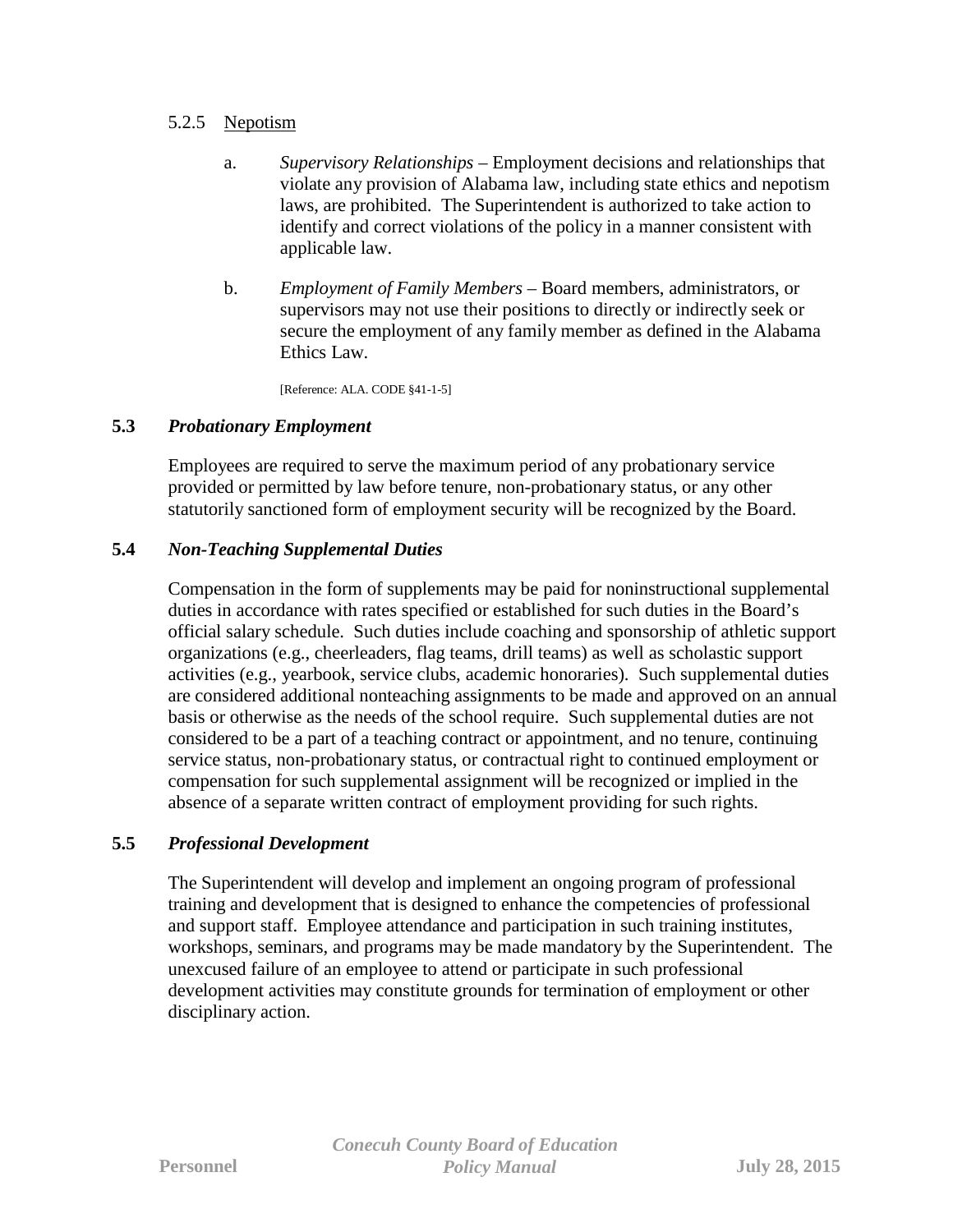# **5.6** *Employee Conflicts of Interest*

Employees may not use their offices or positions for personal gain and must adhere to applicable provisions of the Alabama Ethics Law. Employees may only engage in outside employment under the following terms and conditions:

- a. Employees will not engage in outside business activities or render any service for another employer during such time as duties and responsibilities have been assigned by the Board;
- b. Employees will not accept outside employment that would interfere with or impair the ability of the employee to perform duties as a Board employee effectively;
- c. Employees may not accept work that could compromise the employee's independent judgment in the exercise of duties for the Board;
- d. Employees may not use or disclose confidential information acquired through Board employment for their personal gain or for the benefit of a third party.

# **5.7** *Employee Gifts*

Employees may accept gifts from students or other members of the public if the gifts are in accordance with the Alabama Ethics law or other pertinent state laws.

Employees may accept gifts or gift cards purchased from pooled donations within a class, team, or other school organization for the employee's personal use provided that the amount that each person gives does not exceed twenty-five dollars (\$25.00) and that the contribution to the pool does not result in the donor's exceeding the aggregate amount of allowable gifts for that year.

[Reference: ALA. CODE §36-25-1, et seq.; Alabama Ethics Opinion 2011-12]

## **5.8** *Employee Evaluations*

- 5.8.1 Certified Personnel Certified employees (other than contract principals) will be evaluated in accordance with an evaluation program approved for use by the Alabama State Board of Education. Contract principals will be evaluated in accordance with rules, regulations, and requirements promulgated by the State Department of Education or as may otherwise be permitted by law.
- 5.8.2 Non-Certified Personnel Non-certified personnel may be evaluated in accordance with criteria and procedures to be developed by the Superintendent.
- 5.8.3 Use of Evaluations in Connection With Employment Decisions Unless prohibited by law (including applicable regulations) or the terms of the evaluation instrument, employment evaluations may be considered in making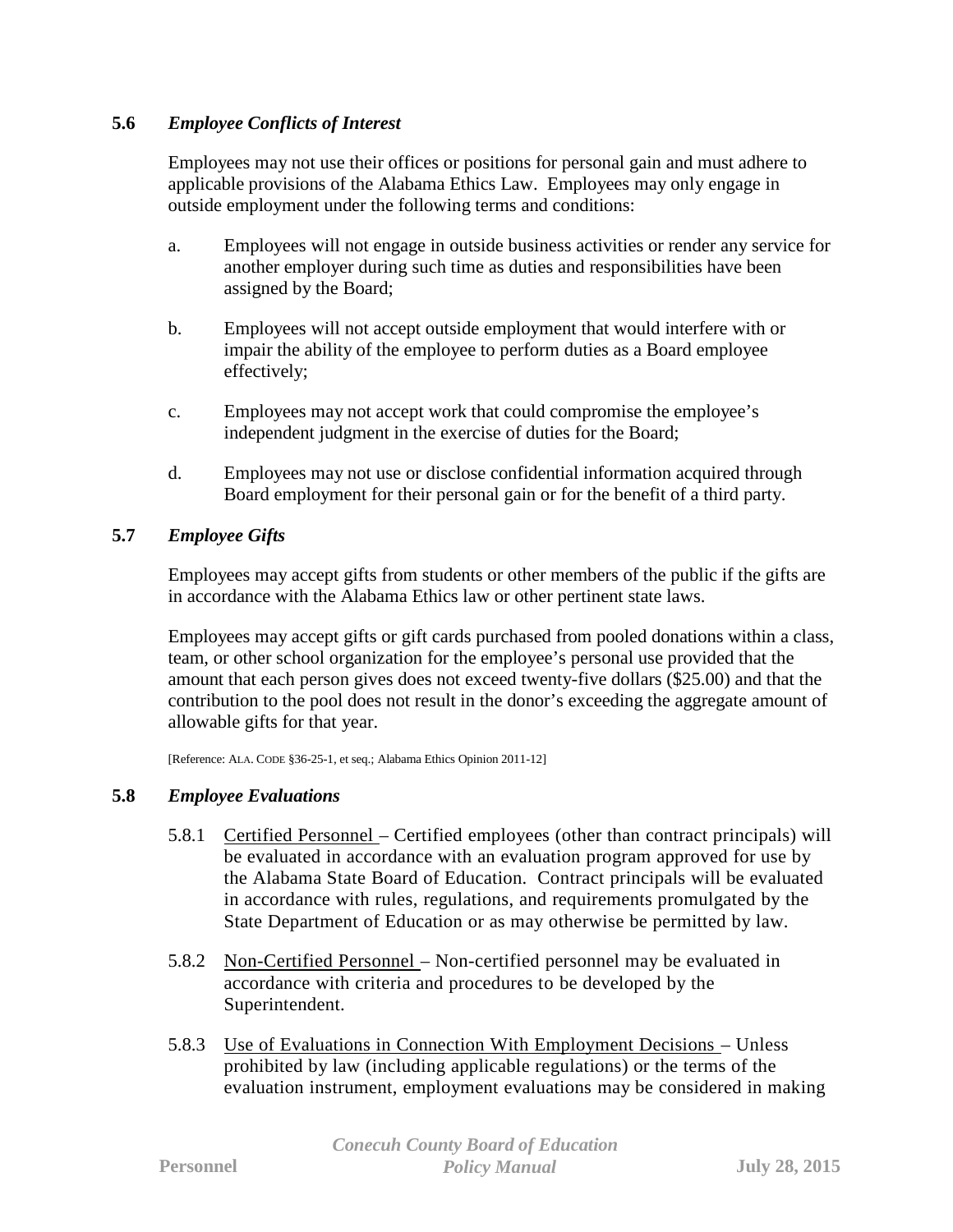employment decisions, together with such other information and considerations as may reasonably bear upon the wisdom, necessity, or advisability of the employment decision. However, employment evaluations are intended to enhance the overall quality of the school system's instructional program and are not intended to confer, constitute, or give rise to any individual right, entitlement, or enforceable expectation of continued employment or advancement. Accordingly, except as may be specifically provided otherwise in state law applicable to "contract principals," employees do not acquire any employment right or right of legal action based on any actual or alleged failure on the part of the Board or the evaluator to follow specific evaluation policies, regulations, or procedures.

- 5.8.4 Special Evaluation Situations The Superintendent, the Chief School Financial Officer, and other employees who serve in positions of special trust or sensitivity may be evaluated by such means as may be permitted by law or applicable regulation or as agreed to in an employment contract
- 5.8.5 Exempt Personnel Except when required by law or contract, temporary, substitute, and occasional employees, or employees appointed to supplemental positions (e.g., coaches, extracurricular activity sponsors) will not be formally evaluated in those roles.

# **5.9** *Personnel Records*

- 5.9.1 Content of Personnel Files A central personnel file will be maintained for all regular employees. The personnel file may contain information regarding the employee's current assignment, payroll status, and work history, including but not limited to job qualifications, certification, licenses, employment contract(s), evaluation data, disciplinary information, and such other documents, written materials, and data as may be reasonably deemed necessary and appropriate by the Board for sound and efficient personnel administration. Anonymous material and other matters that are prohibited by law, regulation, or Board policy from being maintained in personnel files may not be included therein. Employees may reasonably supplement or respond in writing to any material contained in the personnel file with which they disagree and such responses will also be included in the personnel file.
- 5.9.2 Alternate Data Storage Personnel file data may be stored or maintained electronically or digitally.
- 5.9.3 Confidentiality In general, the contents of an employee's personnel file will be deemed confidential except for documents, information, and materials that are matters of public information or public record under applicable state or federal law.
- 5.9.4 Access to Personnel Files Board members, the Superintendent, Board administrators (including principals), and other persons whose duties reasonably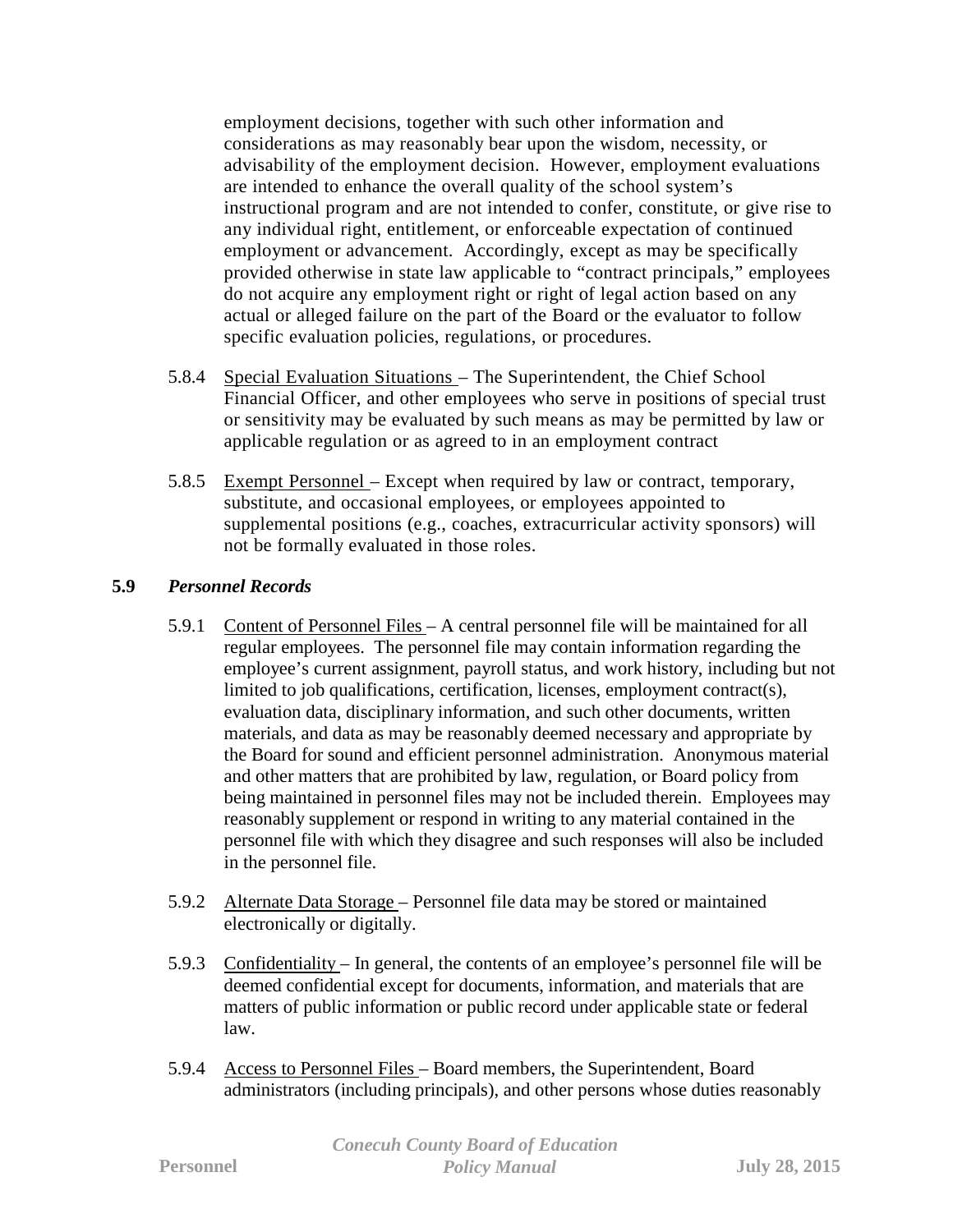require access to personnel files are authorized to view, copy, and use the contents of personnel files for purposes that are required by or in keeping with their official duties on behalf of the Board.

# **5.10** *Employee Leave*

- 5.10.1 Work Attendance an Essential Job Function Punctual, regular attendance is an essential job function of every job and position, and employees are expected to report to work when scheduled to work and to remain at work each working day.
- 5.10.2 Absences Except as otherwise authorized under Board policy, employees may be absent from work only in the following circumstances:
	- a. Illness, injury or other qualifying reason for sick leave or on-the-job injury leave under state law or the Family Medical Leave Act;
	- b. Personal leave;
	- c. Vacation leave;
	- d. Professional leave;
	- e. Military leave;
	- f. Court leave;
	- g. Other unpaid leave that is specifically approved by the Board upon a showing of substantial hardship or extraordinary circumstances.

Employees who know in advance that they will be absent from work must notify the Board of the expected absence in accordance with procedures specified by the Superintendent or the Board. In the event of an emergency or incapacity that makes advance notice impractical, employees must notify the Board of their absence as early as possible. Except as otherwise provided or permitted, an employee who is absent from work without approved leave will be considered absent without leave in violation of Board policy and subject to appropriate disciplinary measures. Employees who are approved for paid leave or absences will be paid at the regular daily rate of pay; however, a day of paid leave or absence will not be counted as a day worked for the purposes of computing overtime under the Fair Labor Standards Act. Pay will be reduced on a *pro rata* basis for leaves or absences not covered by sick, vacation, personal, or other appropriate form of paid leave. The continuation of benefits during an approved absence is subject to the provisions of the particular benefit policy or plan.

# 5.10.3 Paid Sick Leave

a. *Persons Eligible for Paid Sick Leave* – All regular full time employees are eligible for paid sick leave.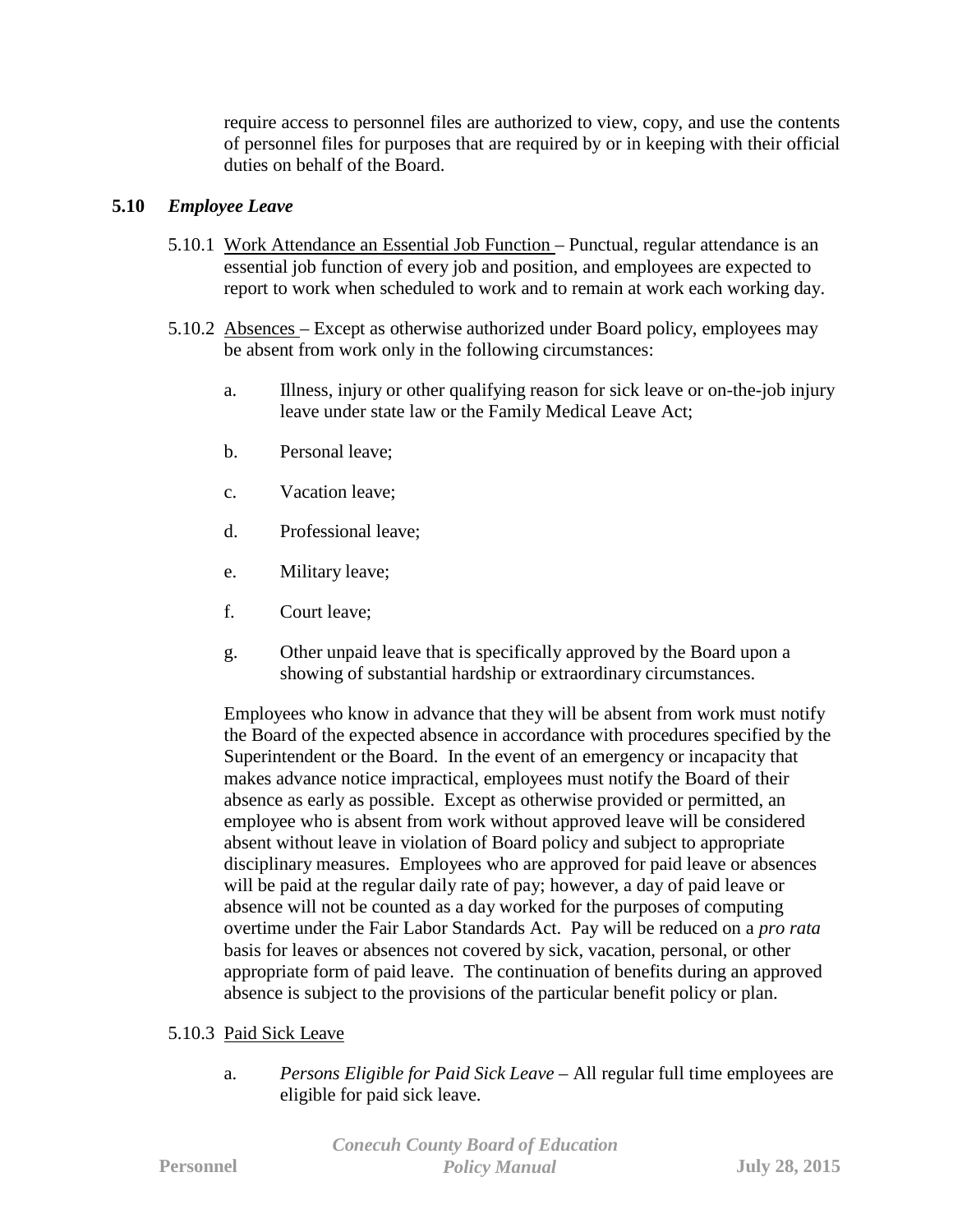- b. *Earning and Accumulation of Paid Sick Leave* All eligible employees earn sick leave days at the rate provided for in state law. Nine or ten month employees who work during summer school earn one sick day for the entire summer session. Eligible employees may accumulate sick leave as provided by state law.
- c. *Use of Sick Leave* Eligible employees may only use paid sick leave for absences caused by the following:
	- 1. Personal illness;
	- 2. Incapacitating personal injury;
	- 3. Attendance upon an ill member of the employee's immediate family, defined as a spouse, parent, child, sibling or any person with a close personal tie;
	- 4. Death of a family member, including a spouse, parent, child, sibling, mother or father-in-law, son or daughter-in-law, brother or sister-in-law, nephew or niece, grandparent, grandchild, aunt or uncle;
	- 5. Death or care of an individual with whom unusually strong personal ties exist because of a relationship other than those listed above.
- d. *Certification* Employees must certify that sick leave was used for one of the reasons provided in state law and specify the reason. If the employee's principal or department head has probable cause to believe that an employee has abused or misused sick leave, a physician's statement verifying the existence and nature of the illness or medical condition may be required by the Board. Abuse of sick leave may subject the employee to disciplinary action.

[Reference: ALA. CODE §16-1-18.1 (1975)]

- 5.10.4 On-The-Job Injury Leave On-the-job injury includes an accident or injury to an employee that occurs in the course of performing job duties for the Board or when the employee is directed or requested by the employer to be on the property of employer and which prevents the employee from working or returning to the job. Employees who are accidentally injured on the job may be approved for paid "onthe-job injury" leave without using sick days, provided that:
	- a. The injured employee submits written medical certification from the attending licensed physician stating that the employee was injured and cannot return to work due to a specified injury, if there is a reasonable expectation that the employee will return to work and, if so, the expected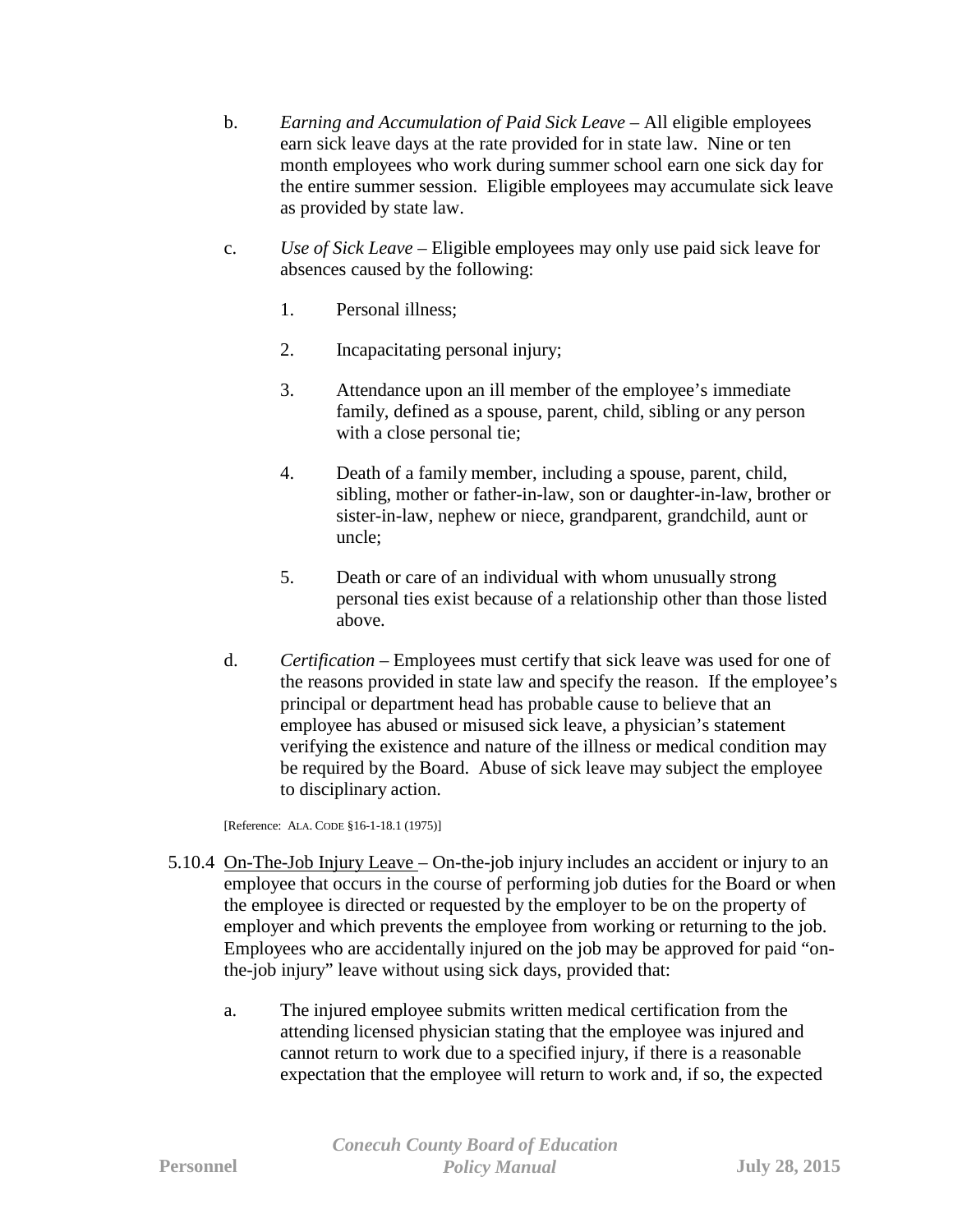date of that return. The Board may require a second opinion from a Board specified physician, at its expense.

b. The employee submits a signed written account of the accident attested by a principal or department head within twenty-four (24) hours after the injury occurred. If the injured employee is not able to notify the Board, another person reasonably knowledgeable about the employee's condition and circumstances leading to the injury may provide the required notification.

Upon a determination that the employee has been injured on the job and cannot return to work, the Board may maintain the employee's salary and benefits for the period of incapacity caused by the injury, not to exceed ninety (90) days. An employee who is injured on the job may file a request for unreimbursed medical expenses and costs with the State Board of Adjustment. The Board will provide such reasonable assistance to the employee in filing the Board of Adjustment claim as is required by law, but assumes and will have no responsibility or liability for processing the claim or directly reimbursing the employee any unreimbursed medical expenses and costs. On-the-job injury leave will be administered in accordance with and subject to the requirements and limitations imposed by state law regarding such leave.

[Reference: ALA. CODE §16-1-18.1 (1975)]

5.10.5 Personal Leave – All regular, full time employees are eligible for two (2) noncumulative personal leave days each scholastic year without loss of pay. Personal leave must be requested in writing in accordance with such procedures as may be established by the Superintendent or the Board. Personal leave may not be taken immediately before or after a school holiday or in the first or last ten days of a school term. Teachers may be compensated for unused personal leave at the end of the school year at the same daily rate of pay used for substitute teachers. Full time employees may choose to convert unused personal leave days to sick leave days at the end of the school year.

[Reference: ALA. CODE §16-8-26 (1975)]

## 5.10.6 Vacation

- a. *Eligible Employees* All regular full-time, twelve-month full-time employees are eligible for paid vacation.
- b. *Vacation Benefits* Eligible employees will earn vacation benefits as follows:
	- 1. Regular full-time twelve month employees with less than two (2) years of services shall earn vacation at the rate of 5 days per year.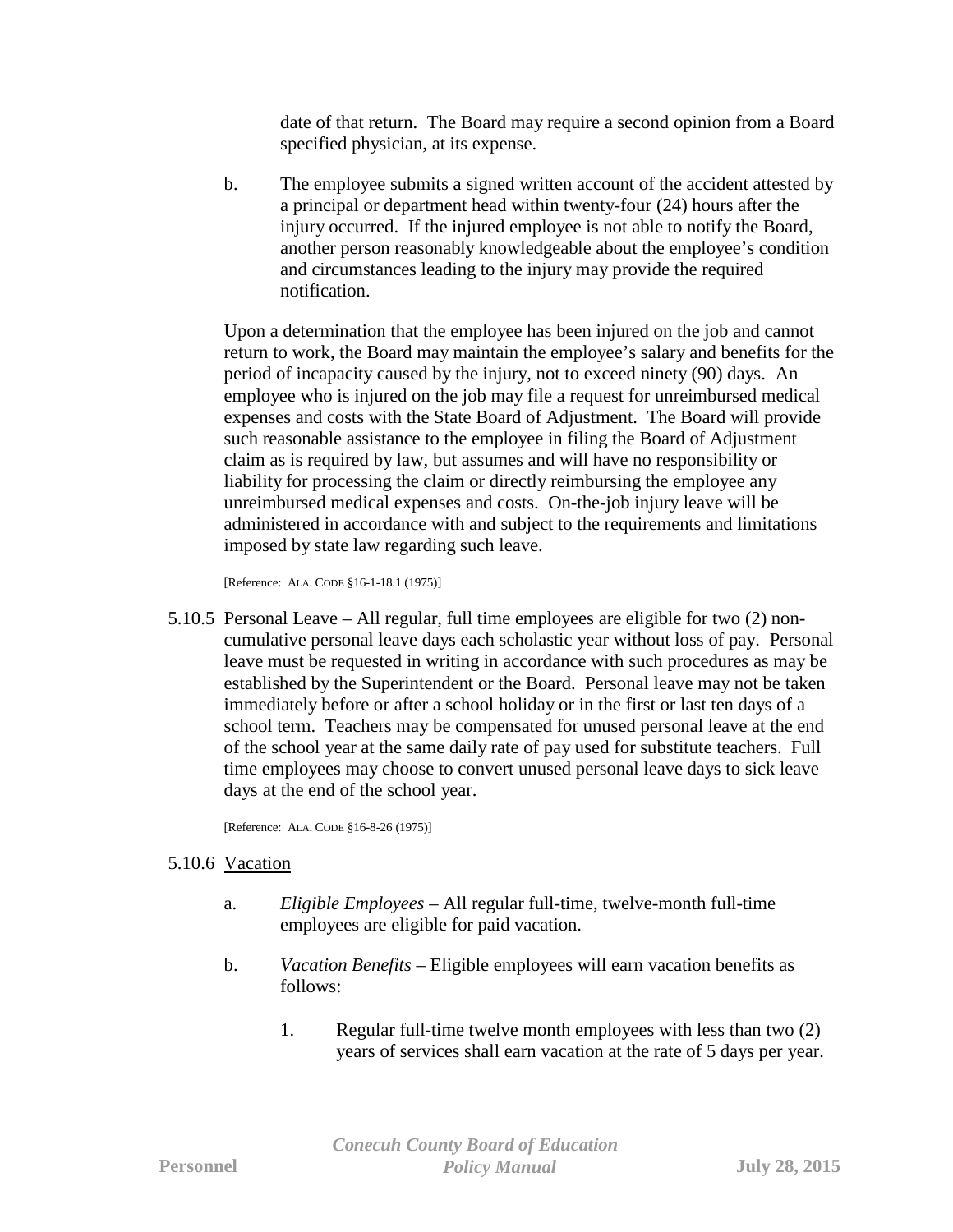2. Regular full-time twelve month employees with two  $(2+)$  years or more of services shall earn vacation at the rate of 10 days per year.

Employees can accrue a maximum of 15 days. Any days earned above fifteen (15) days will be lost.

- c. *Accrual and Accumulation of Vacation Time* Vacation time accrues at every month during the year. Vacation days may not be bought, sold, or donated. If an employee retires or resigns, he or she will not be paid for unused vacation leave. Should an employee die, his/her beneficiary will not be paid for unused vacation leave.
- d. *Scheduling* Vacations must be scheduled with the knowledge and approval of the employee's department head.
- 5.10.7 Professional Leave The Superintendent is authorized to grant professional leave with pay to Board employees to engage in educational activities which, in the judgment of the Superintendent, serve the needs and interests of the school system. The number of days approved for such leave will be at the discretion of the Superintendent; provided, however, that any such leave exceeding five (5) days in a scholastic year must be approved by the Board.
- 5.10.8 Military Leave Military leave is available to all eligible employees in accordance with state and federal law.
- 5.10.9 Court Leave Permanent and full-time employees are entitled to regular compensation while performing jury duty (ALA. CODE §12-16-8) or when the employee is summoned under subpoena or other legal requirement to testify at trial in a court of law or in an administrative proceedings constituted under the statutory authority of the agency conducting the proceedings. Paid leave is not authorized for employees to meet with attorneys, to attend depositions, or to otherwise prepare for legal proceedings unless the presence of the employee is requested or required by the Board.
- 5.10.10 Unpaid Study Leave Upon written application by the employee, the Board may provide an unpaid leave of absence for up to one year to pursue study or professional growth opportunities. Such leave is available to nonprobationary certified personnel only. Except as provided to the contrary by applicable law, the employee shall not be entitled to return to the same position held before the commencement of leave, and may be assigned to a different work location or position upon return from leave at the discretion of the Board.

# **5.11** *Family and Medical Leave Act (FMLA)*

5.11.1 Eligible Employees – The FMLA is applicable to all persons who have been employed for at least twelve (12) months and have worked a minimum of 1,250 hours during that twelve (12) month period.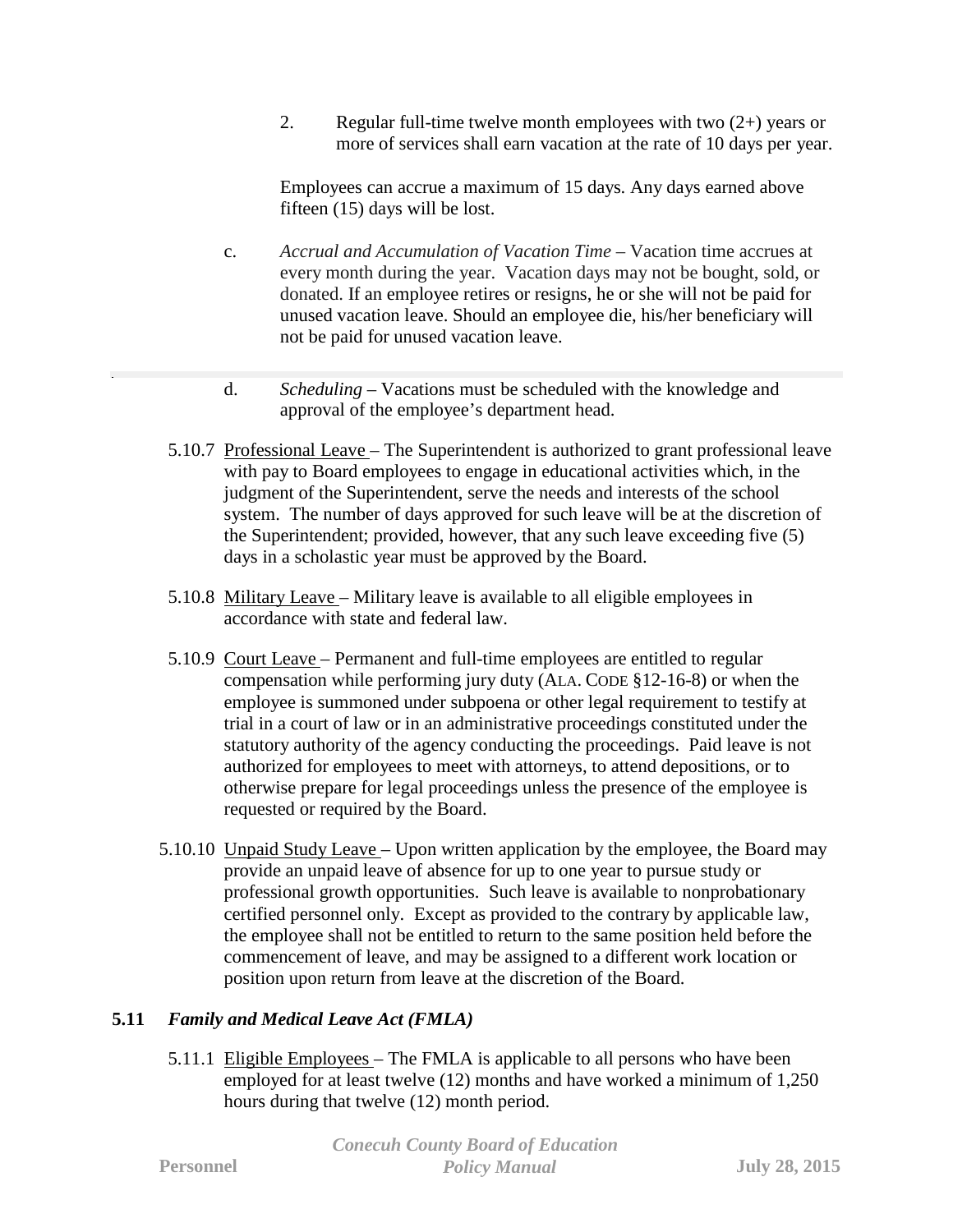- 5.11.2 Medical Leave Provided by the Act Under the FMLA, eligible employees are entitled to twelve (12) weeks of unpaid leave during any twelve (12) month period for one or more of the following reasons:
	- a. The birth and first year care of a newborn child;
	- b. The placement of a foster child or adoption;
	- c. The care of an immediate family member, defined as a spouse, child or parent, with a serious health condition;
	- d. The taking of medical leave because of the employee's own serious health condition.

For the birth, adoption, or foster placement of a child, the entitlement to leave for child care expires at the end of the twelve (12) month period beginning on the date of birth, adoption, or placement. Leave associated with the illness of a child will only be provided if the child is under eighteen (18) years of age or is incapable of self care due to physical or mental disability.

- 5.11.3 Serious Health Conditions The term "serious health condition" means an illness, injury, impairment, or physical or mental condition that involves the following:
	- a. Any period of incapacity in connection with or following inpatient care in a hospital, hospice, or residential medical care facility.
	- b. Continuing treatment by a health-care provider, to include any period of incapacity due to:
		- 1. A health condition, including treatment and recovery, lasting more than three (3) consecutive days, and any subsequent treatment or period of incapacity relating to the same condition;
		- 2. Pregnancy or prenatal care;
		- 3. A chronic, serious health condition which continues over an extended period of time, requires periodic visits to a health care provider, and may involve episodes of incapacity (e.g., asthma and diabetes);
		- 4. A permanent or long-term condition for which treatment may not be effective (e.g. Alzheimer's, severe stroke) and for which supervision of a health-care provider is required;
		- 5. Multiple treatments for restorative surgery or for a condition which would likely result in a period of incapacity of more than three (3) days if not treated.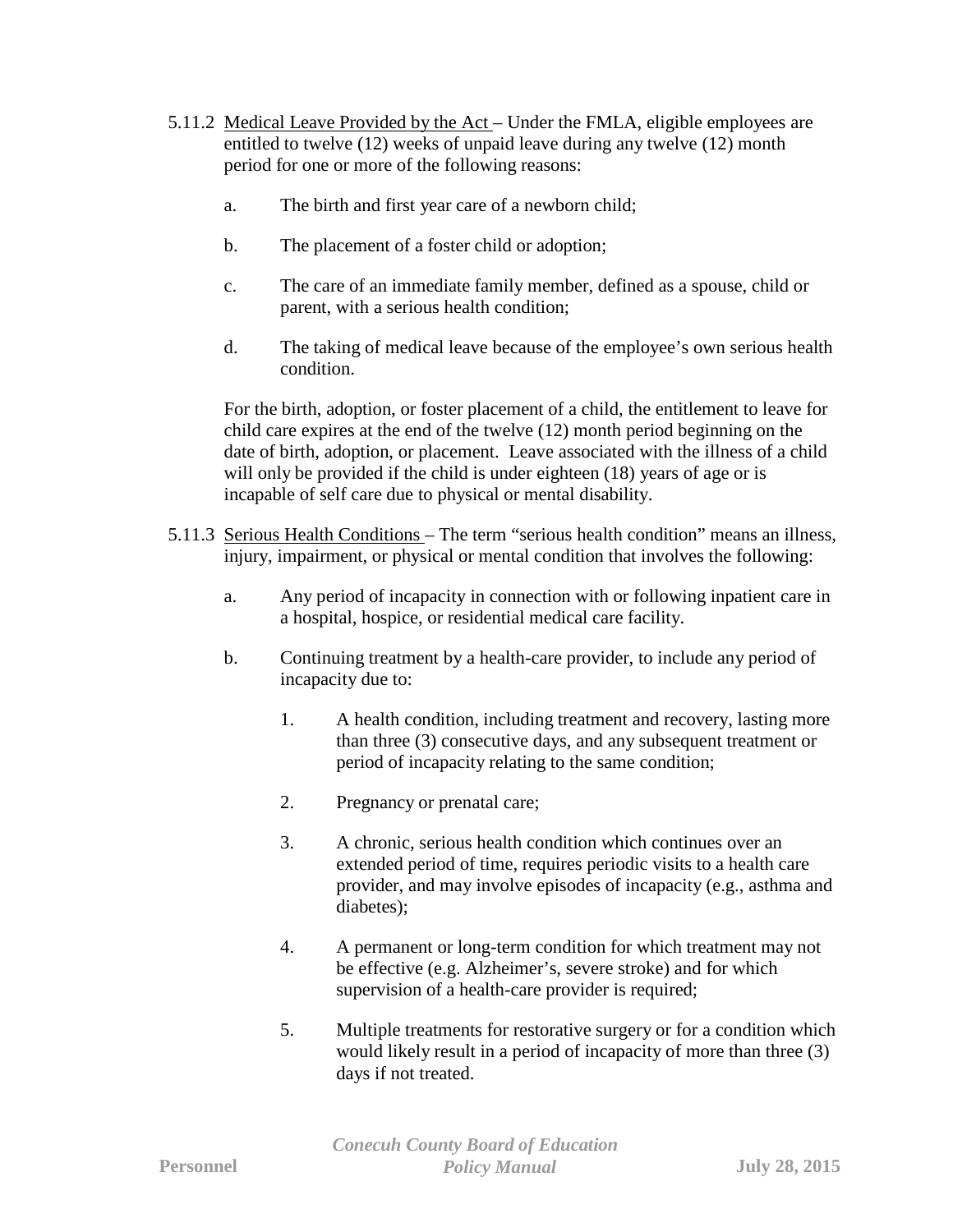# 5.11.4 Military Family Leave Provided by the Act

- a. *Qualifying Exigency Leave* Under the FMLA, an eligible employee with a spouse, child, or parent on active duty or call to active duty status in the National Guard or Reserves in support of a contingency operation may utilize the twelve (12) week medical leave entitlement to address qualifying exigencies resulting from that service.
- b. *Military Caregiver Leave* An eligible employee, who is the spouse, child, parent, or next of kin of a covered service member, is entitled to take up to twenty-six (26) weeks (including any medical leave provided by the Act) of unpaid leave during any twelve (12) month period (beginning the first day of the leave) to care for an individual covered service member with a serious injury or illness incurred in the line of duty while on active duty that may render the service member medically unfit to perform the duties of the member's office, grade, rank, or rating. A covered service member is a member of the Armed Forces, including the National Guard and Reserves, who is undergoing medical treatment, recuperation, or therapy, is otherwise in outpatient status, or is otherwise on the temporary disability retired list, for a serious injury or illness incurred in the line of duty on active duty.
- 5.11.5 Spouse Employed by the Board Spouses who are both employed by the Board are limited to a combined total of twelve (12) weeks of family leave for the birth and care of a newborn child, for the placement of a child for adoption or foster care, for the care of a parent who has a serious health condition, and for qualifying exigency leave. Spouses who are both employed by the Board are limited to a combined total of twenty-six (26) weeks for military caregiver leave.
- 5.11.6 Intermittent Leave An employee may take leave intermittently or on a reduced leave schedule only when medically necessary to care for a spouse, parent, or child or to receive planned medical treatment. Intermittent leave should be scheduled to the extent practicable so as not to unduly disrupt the operations of the Board. Intermittent leave may be further limited for teachers in accordance with federal law.
- 5.11.7 Use of Vacation and Sick Leave If an employee has available sick leave, vacation leave or other applicable paid leave, the employee must utilize those forms of leave before taking unpaid leave under the FMLA. In that instance, the paid leave and the FMLA leave will run concurrently and the employee's twelve (12) weeks of unpaid FMLA leave will be reduced by the paid leave utilized, as long as the need for such leave results from one or more of the qualifying reasons under the FMLA.
- 5.11.8 Notice Employees seeking leave under the FMLA must provide thirty (30) days advance notice of the need to take leave when the need is foreseeable. When the need for leave is unforeseeable, employees should notify their supervisors as soon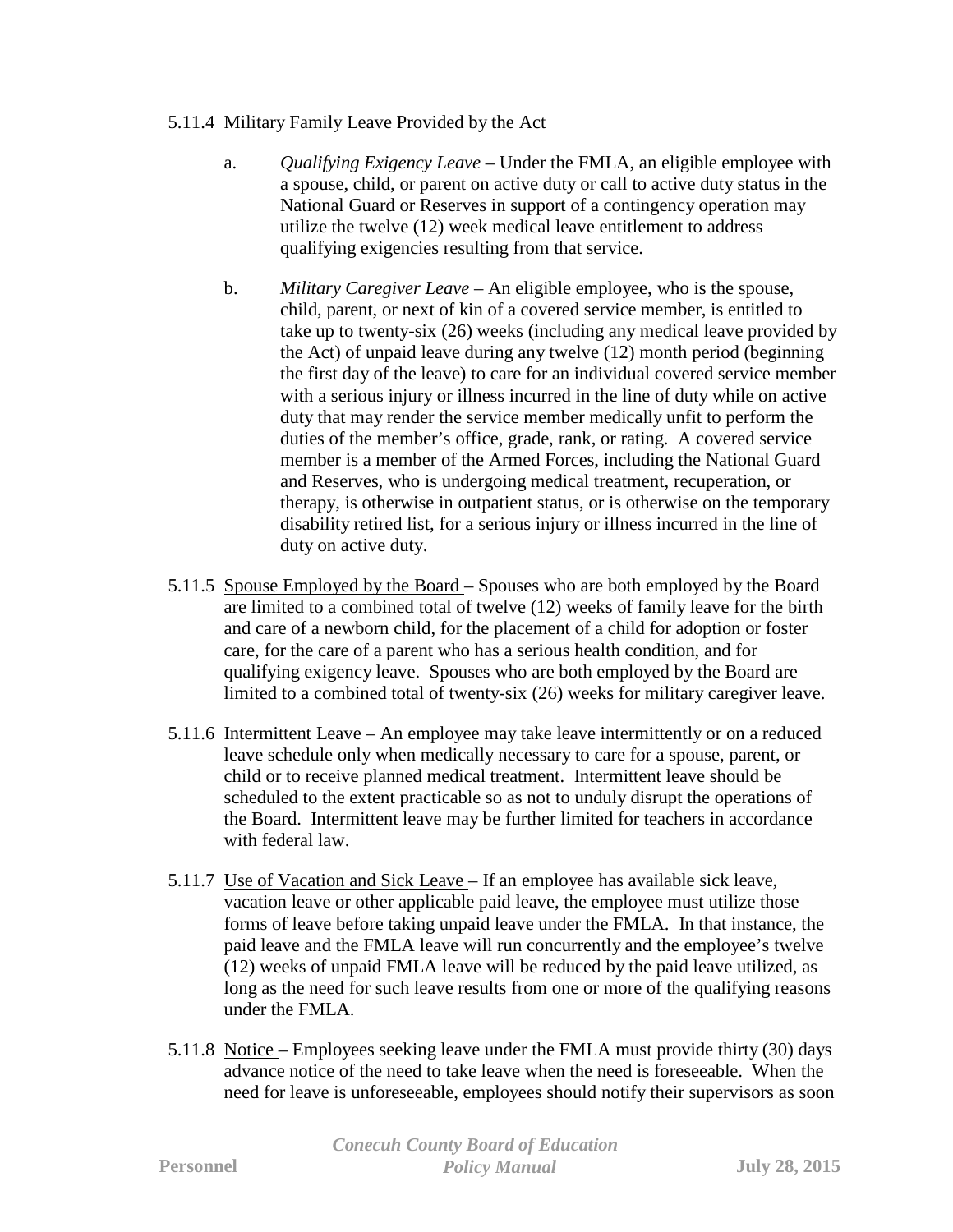as possible. Employees must also provide notice of the need for qualifying exigency leave as soon as practicable.

5.11.9 Certification for Medical or Military Caregiver Leave – Every request for FMLA leave based upon the serious health condition of the employee or employee's spouse, children, or parents, or leave as a military caregiver must be supported by medical certification issued by the appropriate health care provider on forms provided by the Board.

For leave based on a serious health condition of the employee or employee's spouse, child, or parent, the Board reserves the right to obtain a second opinion from an independent health-care provider designated by the Board. If the opinion received by the employee and the second opinion conflict, the Board and the employee must agree on a third provider to issue a binding opinion. Both the second and third opinions (if necessary) will be at the expense of the Board.

- 5.11.10 Certification for Qualifying Exigency Leave Certification will be required by the Board for requests for qualifying exigency leave. Certification must be timely submitted on forms available from the Board. For the first such request, certification may include a copy of the military service member's duty orders or other military documentation.
- 5.11.11 Return to Work The Board may require an employee who has taken leave due to the employee's own serious medical condition to provide the Board with a healthcare provider's certification in order to return to work. Any employee who takes leave under these provisions will be entitled to be restored to the original position held when the leave commenced or to an equivalent position with equivalent benefits, pay, and other terms and conditions of employment.
- 5.11.12 Maintenance of Benefits Benefits accrued by the employee before leave is taken are not lost when approved FMLA leave is taken. Employees who are on approved FMLA leave will remain eligible to participate in benefit programs in which the employee was enrolled at the time of the leave, provided that the employee will continue to be responsible for payment of employee's portion of any cost, premium, or like payment that is required to maintain eligibility for the coverage or benefit. An employee that does not return to work after FMLA leave, will be required to reimburse the Board for the cost of benefits coverage extended to the employee during the leave, unless the reason for the employee's failure to return to work is (i) a continuing serious health condition suffered by either the employee or a family member, or (ii) other circumstances beyond the employee's control.
- 5.11.13 Instructional Employees Medical leave taken by eligible instructional employees is subject to further limitations and provisions established by the FMLA. The Superintendent or his designee is authorized to develop additional information and guidelines concerning Instructional Employees.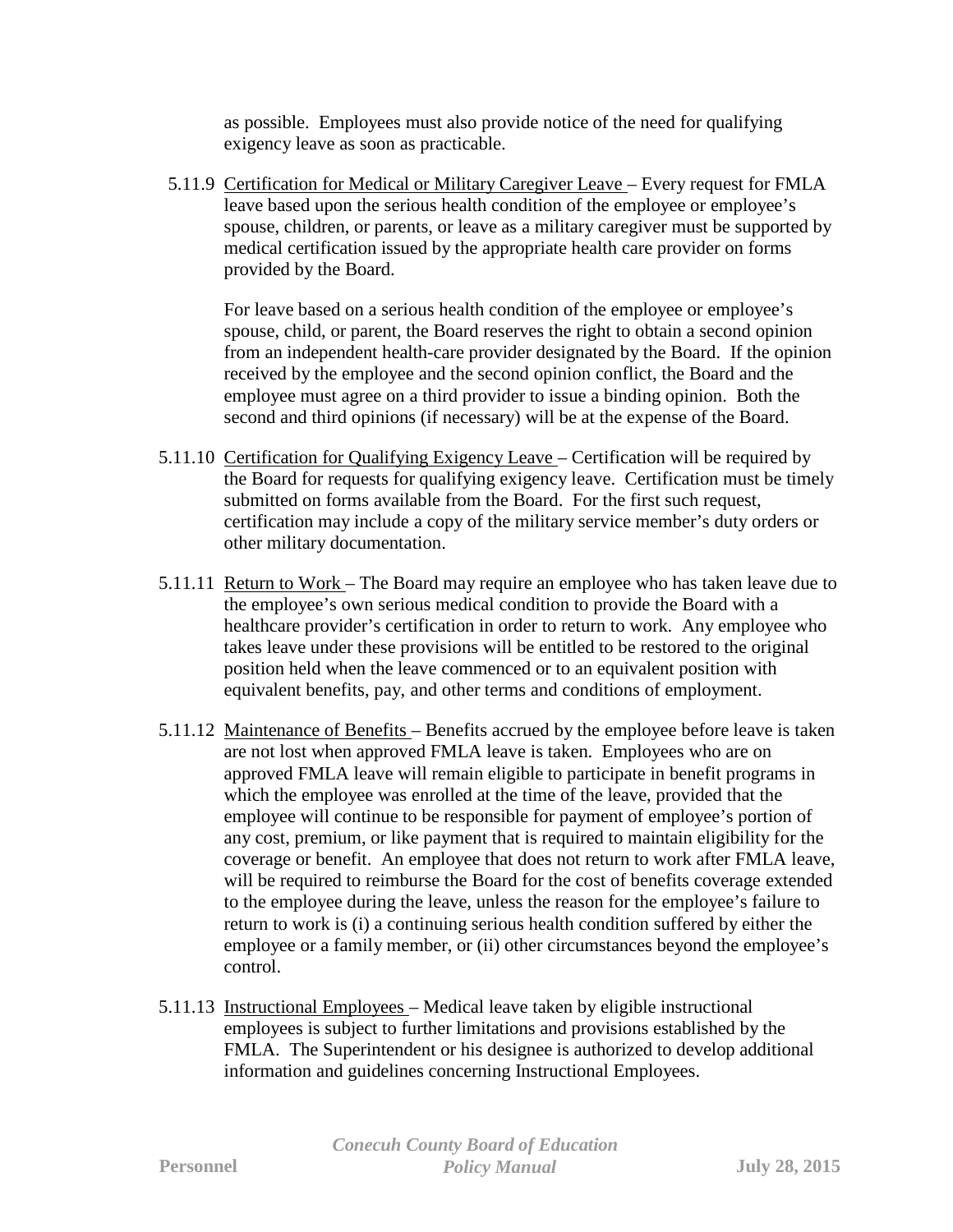## **5.12** *Sick Leave Bank*

A "Sick Leave Bank" plan for full-time certified and classified employees is hereby established in accordance with applicable provisions of state law. A Sick Leave Bank Committee will be established to oversee the operations of the Sick Leave Bank in accordance with state law and the following provisions:

a. *Sick Leave Bank Committee* – The Sick Leave Bank Committee will be composed of one member representing the Board and four members representing participating members of the sick leave bank.

> *Board Representative* – The Member representing the Board will be appointed by the Superintendent, subject to Board approval.

> *Participant Representatives* – The participant representatives will be selected by the sick leave bank members.

# b. *Procedures for Selecting Employee Representatives on Committee*

- 1. *Nomination*  Before each election of participant representatives, the Board will hold an open nomination period. Any employee who is eligible to participate in the sick leave bank may be nominated for one of the participant representative positions. Nominations must be written and must be received in the Payroll Department by the deadline specified in a notice to be provided by the Superintendent or his designee through Board publications and other means of communication that are generally used for such purposes.
- 2. *Voting Each eligible nominee will be placed on the Sick Leave* Bank Committee ballot. Voting will take place by ballot at Board facilities at the time specified or as may otherwise be provided by the Board. Supervision of voting will be by local facility personnel. Voting members will be required to verify their ballot by signing the Board's voter record. Votes will be forwarded to the Payroll Department for final tabulation. The four candidates receiving the highest number of votes will serve as participant representatives on the Sick Leave Bank Committee.
- c. *Term of Committee Members* Sick Leave Bank Committee members will serve for a term of one year and may not serve for more than five years.
- d. *Chairman of the Sick Leave Bank Committee* The Sick Leave Bank Committee will elect a chairman from among its representatives at its first annual meeting. The chairman will be responsible for recording organizational minutes, for conducting meetings, and for organizing meetings as necessary.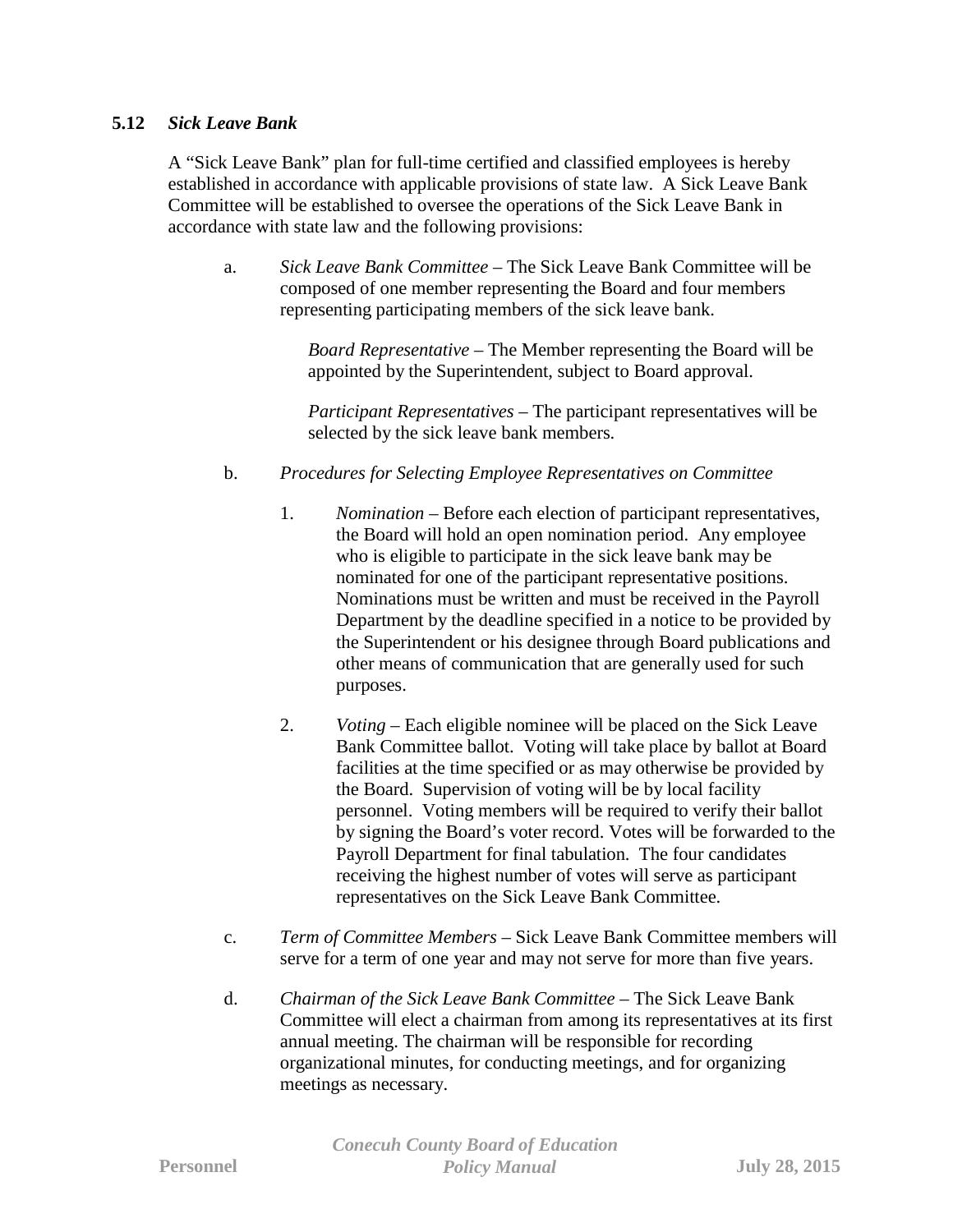- e. *Meetings* The Sick Leave Bank Committee will meet at least annually following each enrollment period. The Committee will also meet as necessary in its discretion.
- f. *Sick Leave Bank Committee Duties* The Sick Leave Bank Committee will develop proposed rules and regulations for the Sick Leave Bank, to be submitted to participating members for approval. At a minimum, said rules and regulations must include those terms and provisions that are required by statute. The Committee has the authority to review both participation in the Bank and requests for leave to ensure compliance with state law, Board policy, and such rules and regulations as may be adopted by the Sick Leave Bank Committee.
- g. *Employee Participation* Participation in the Sick Leave Bank is voluntary and open to all full-time employees of the Board. However, employee participation is subject to such rules and regulations regarding enrollment procedures, deposits, withdrawals, and participation as may be developed by the Committee.

[Reference: ALA. CODE §16-22-9 (1975)]

# **5.13** *Administrative Leave*

The Superintendent is authorized to place an employee on administrative leave upon a determination that the best interests of the school system would be served by such action. Administrative leave relieves the employee of regular work responsibilities pending resolution of the matters or circumstances that gave rise to the leave. Administrative leave is not disciplinary in nature or purpose and does not affect the employee's compensation, benefits, tenure, or nonprobationary status. Administrative leave may be accompanied by such additional restrictions or conditions as may reasonably be imposed by the Superintendent under the circumstances (e.g., limitation on access to school property). The status of employees who are on administrative leave will be reviewed and reported to the Board periodically or as otherwise may be directed by the Board.

# **5.14** *Equal Employment Opportunity*

- 5.14.1 Unlawful Discrimination Prohibited The Board is an equal opportunity employer. Personnel actions and decisions will be made without regard to factors or considerations prohibited by federal or state law (as such laws may from time to time be amended), including but not limited to race, gender, age, disability, national origin, citizenship, and religious preference.
- 5.14.2 Implementing Regulations Authorized The Superintendent is authorized and directed to implement such rules, regulations, procedures, and directives as necessary and appropriate to implement and enforce this policy and any law prohibiting discrimination in the workplace, including the designation of one or more complaint/grievance investigators, officials, or coordinators, the development of complaint or grievance procedures for responding to allegations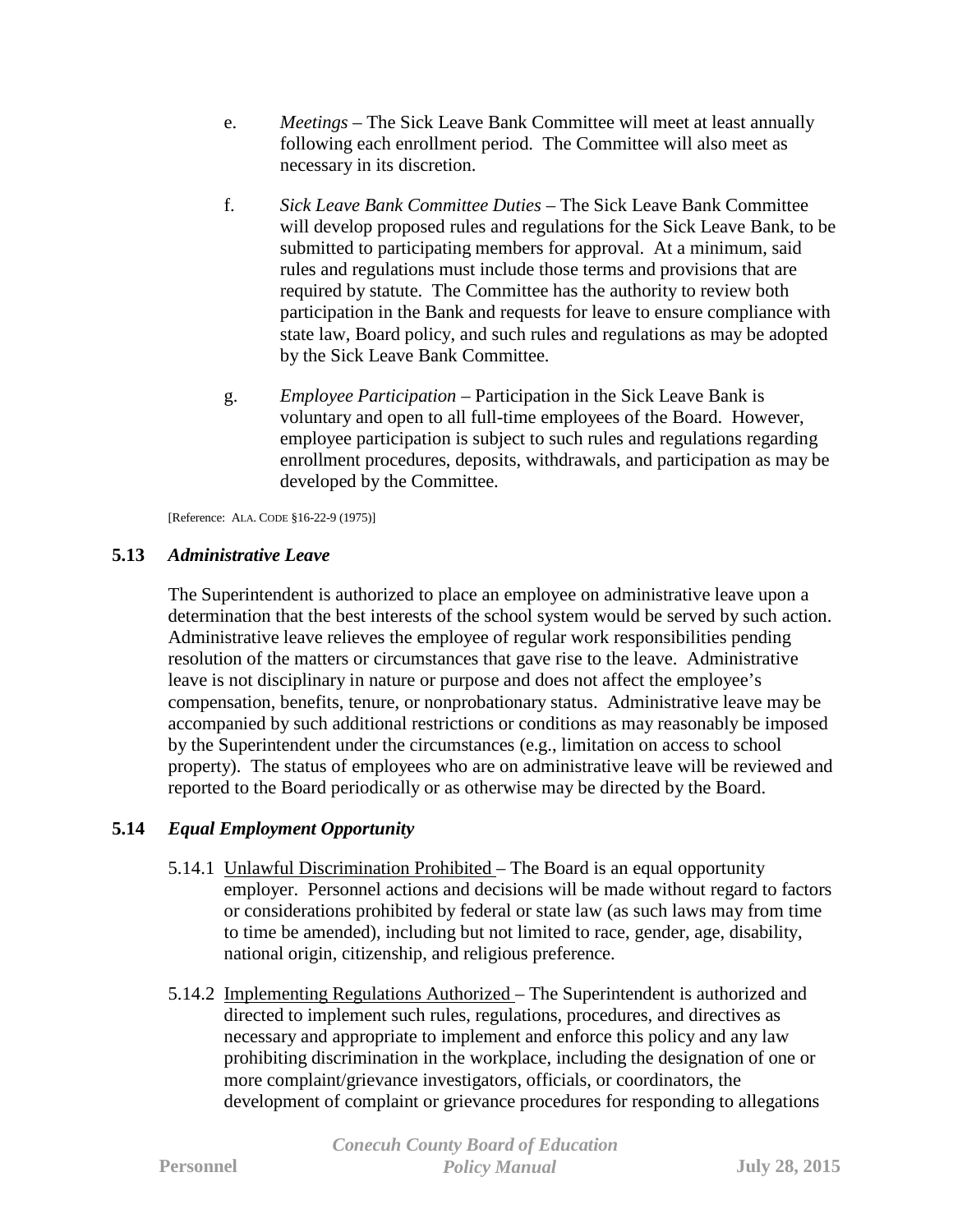of unlawful discrimination, the provision of training or dissemination of instructional materials and advisories to appropriate staff members, and the administration of corrective or remedial action in response to violations of the law and of this policy.

# **5.15** *Sexual Harassment*

The Board strictly prohibits unlawful discrimination in all of its programs, offices, departments and facilities. Sexual harassment, as defined by law, is a form of unlawful discrimination and will not be tolerated from employees or other persons associated with the Board.

- 5.15.1 Definition of Sexual Harassment Sexual harassment consists of unwelcome sexual advances, requests for sexual favors, and other physical or verbal conduct of a sexual nature when:
	- a. Submission to such conduct or communication is made a term or condition, either explicitly or implicitly, of employment or other employment benefits provided by the Board;
	- b. Submission to or rejection of such conduct by an individual is used as the basis for decisions affecting the individual's employment, or other benefits provided by the Board; or
	- c. Such conduct has the purpose or effect of unreasonably interfering with an individual's work performance or creating an intimidating, hostile or offensive working environment.
- 5.15.2 Examples of Prohibited Conduct The following are examples of conduct that may constitute sexual harassment, depending on individual circumstances:
	- a. Verbal harassment or abuse of a sexual nature, including graphic or derogatory comments, the display of sexually suggestive objects or pictures, and sexual propositions;
	- b. Repeated unwelcome solicitation of sexual activity or sexual contact;
	- c. Unwelcome, inappropriate sexual touching;
	- d. Demands for sexual favors accompanied by implied or overt promises of preferential treatment or threats with regard to an individual's employment status.

## 5.15.3 Employee Complaint Resolution Procedure

a. *Reporting* – Any employee with reason to believe that he or she has been or is being subjected to any form of sexual harassment should report the matter immediately. Under no circumstances will an employee be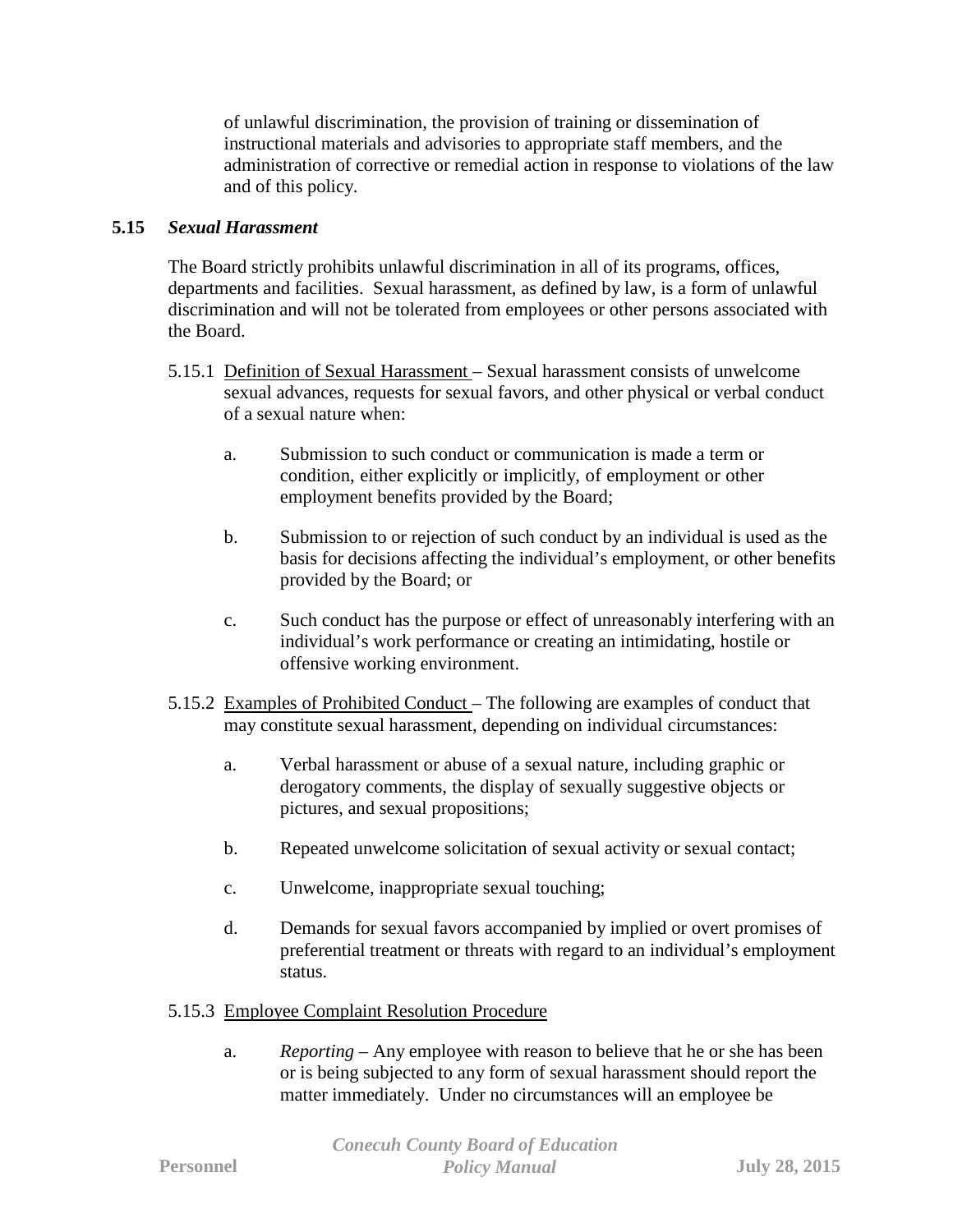required to present the complaint to the person who is the subject of the complaint.

b. *Informal Complaint* – An employee may choose to submit a sexual harassment complaint to a supervisor for investigation and resolution at the departmental or local level without resorting to formal complaint procedures. If the supervisor is the subject of the complaint, the complaint may be submitted to the Superintendent for resolution. If the complaint is not resolved informally to the satisfaction of the complaining employee, the employee must contact the Superintendent to initiate formal complaint procedures.

# 5.15.4 Formal Complaint Procedure

- a. *Persons Responsible For Receiving and Investigating Formal Complaints* The Superintendent is responsible for receiving and investigating formal complaints regarding sexual harassment.
- b. *Complaint form, contents* Formal complaints should be made in writing, signed by the complainant, and fully describe the circumstances surrounding the alleged harassment. Harassment complaints that cannot be made in writing should be memorialized by the Superintendent or designated alternate official.
- c. *Investigation* The Superintendent will promptly investigate the complaint, review the results of any investigation with legal counsel or other appropriate officials, make any findings that are supported by the investigation, and recommend appropriate action based on these findings. The complainant will be informed of any action that is taken as a result of the investigation.
- d. *Review by the Superintendent and the Board* A complaining party who is not satisfied with the investigation or resolution of the complaint may request that the Superintendent take additional or different action or present the complaint to the Board for its review and action. In such case, the Board will render a final decision as soon as practicable.
- 5.15.5 Confidentiality To the extent possible, reports of sexual harassment will be kept confidential; however, complete confidentiality cannot be guaranteed.
- 5.15.6 Retaliation Prohibited No retaliation or adverse action may be imposed as a result of a good faith complaint or report of sexual harassment. False accusations that are made in bad faith or for improper reasons may result in disciplinary action.
- 5.15.7 Penalties for Violation Any employee who violates the terms of this policy or who impedes or unreasonably refuses to cooperate with a Board investigation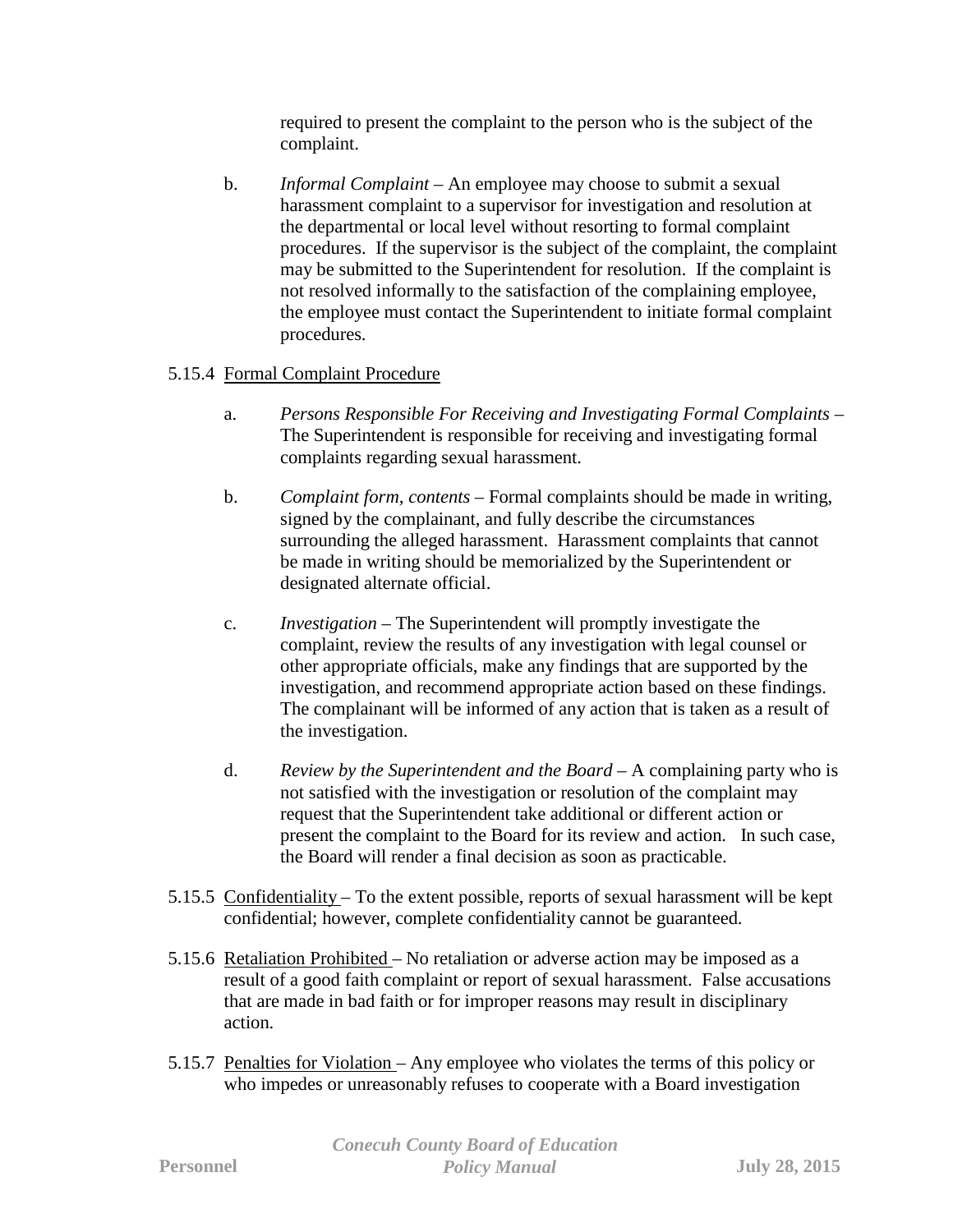regarding allegations of sexual harassment will be subject to appropriate disciplinary action, up to and including termination.

# **5.16** *Reduction-In-Force*

- 5.16.1 Definition and Scope
	- a. This policy applies to reductions-in-force that are implemented by "layoffs" as contemplated by Ala. Code §16-1-33 (1975).
	- b. A reduction-in-force may be declared by the Board of Education and layoffs approved thereunder if the Board determines that decreased student enrollment or a shortage of revenues requires a reduction in the work force (beyond normal attrition) in order to maintain effective provision of educational services or to meet the Board's financial, legal, or operational obligations.
	- c. A "layoff" within the meaning of this policy is a separation from employment with the Board of Education. However, employees who are laid off under authority of this policy are eligible for recall to employment as conditionally provided in this policy. The term "layoff" does not include or apply to the expiration of temporary, occasional, or "at-will" appointments or to decisions not to renew or extend employment beyond the expiration of annual or other specified terms of appointment.

# 5.16.2 Criteria for Implementing Layoffs.

- a. The order, priority, rank, or selection of individual employees who are to be laid off under authority of this policy shall be determined on the basis of objective criteria. However, nothing herein shall be deemed or construed to limit or abridge the Board's legislative discretion to identify areas, departments, groupings, or classifications for reductions (layoffs). (For example, the Board is not required to justify by objective criteria or otherwise a decision to implement layoffs in noninstructional categories or employees before doing so with instructional staff).
- b. The criterion or criteria on which the layoffs are to be based shall be announced or otherwise made known by the Board to employees affected by the layoff no later than the date notice of the layoff is provided to the employees.
- c. "Objective criteria" within the meaning of this policy may include any lawful selection standard (or combination of standards) that is verifiable, calculable, measurable, or otherwise determinable by means or methods other than the personal or subjective judgments or opinions of the person(s) applying the criteria, and that would be expected to produce the same result if applied to the same employees or group of employees by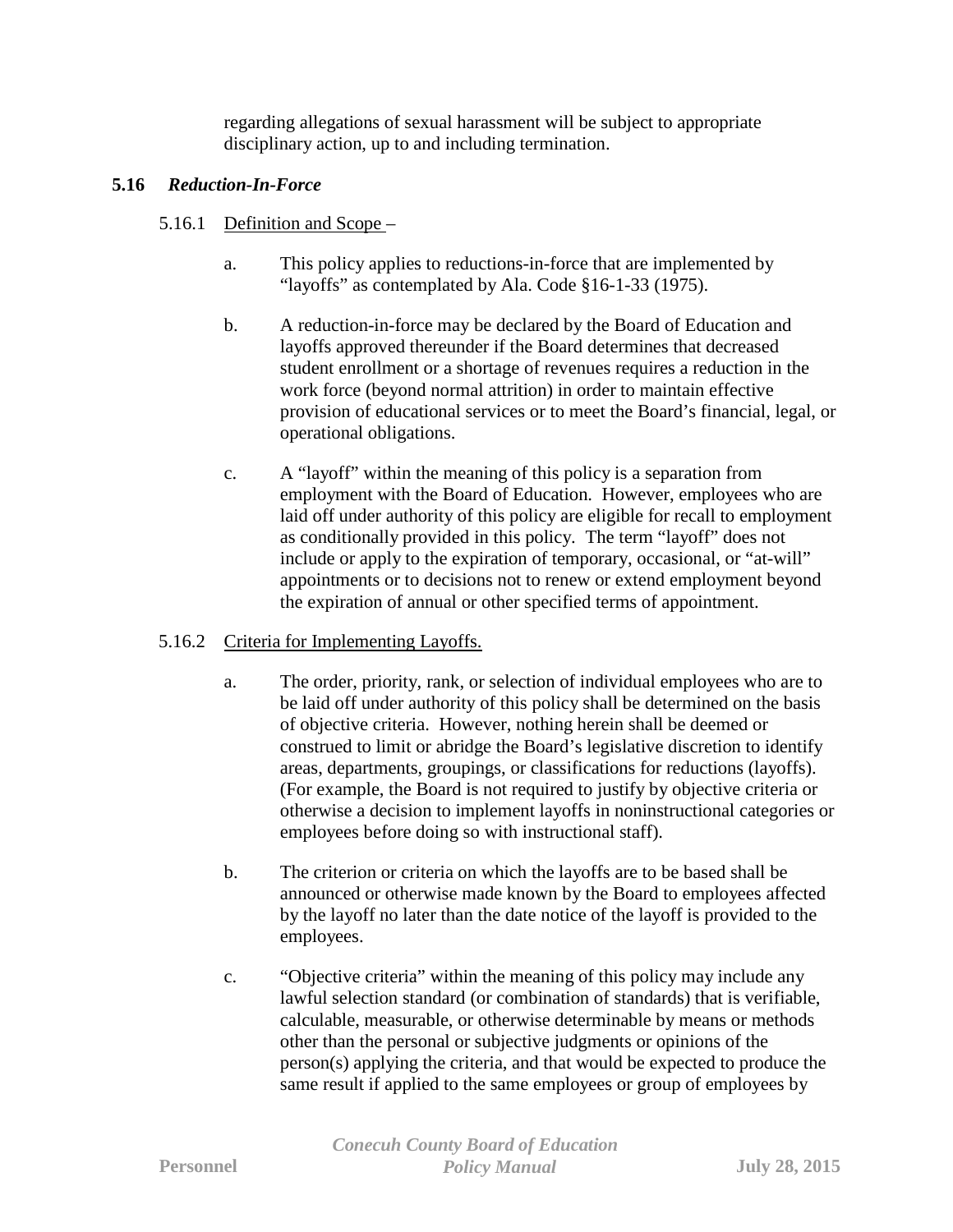different persons. For purposes of this policy, objective criteria may include, but are not limited to:

- Seniority, longevity, or time in service that will be more specifically described in the notice of layoff that is provided to affected employees
- Years of experience
- Degrees, certification, or licensure
- Job classification
- Written or otherwise documented performance evaluations that can be fairly, accurately, and objectively compared to other similarly situated employees for the purpose of ordering or ranking, provided that such evaluations predate the RIF announcement or declaration by not less than thirty days
- 5.16.3 Recall. Employees who have been laid off under the terms of this policy will be given priority in filling positions as enrollment or financial circumstances warrant, provided that:
	- a. The nature of the position and qualifications therefore have not materially changed;
	- b. The laid-off employee remains properly qualified, licensed, or certified; and
	- c. The laid-off employee confirms in writing his or her availability for and interest in re-employment to the Board's Director of Human Resources in accordance with any directives that may be contained in or transmitted in conjunction with the notice of layoff.

Circumstances permitting, and to the extent practicable, the selection of employees for recall will be based on the criteria that were applied to the layoffs themselves if there are more employees eligible for recall than positions available to fill. When layoffs occur over a period of time, the Board will take relative length of separation from service into consideration in assigning recall priority, other factors being equal. In no case will any right to be recalled to employment extend beyond one year from the effective date of the employee's layoff. Recalled employees will retain credit for the tenure, years of service, and the pay and benefit status they held on the effective date of their layoff. No pay, benefits, status, or additional rights will accrue or be credited to the recalled employee for the time he or she has been laid off.

5.16.4 Notice. Notification of layoff and recall shall be by United States certified or registered mail, hand delivery, or such other means as are reasonable under the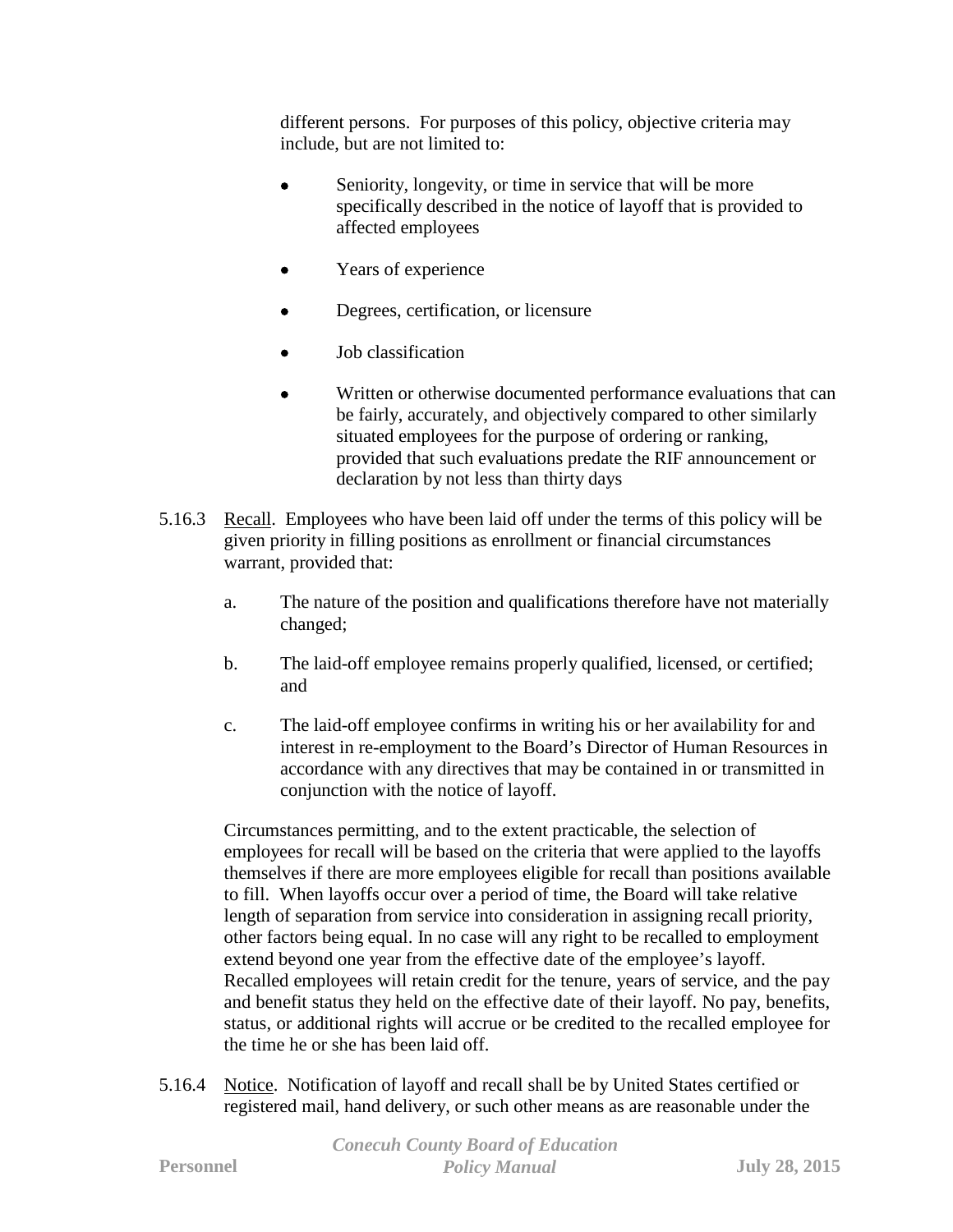circumstances. Upon receipt of notification of recall, a laid-off employee shall respond affirmatively to the notice of recall in accordance with such specific directions or instructions as may be contained therein. Any laid-off employee who does not so respond or who otherwise declines an offer of reemployment by the Board will be deemed to have waived any right to be recalled under the terms of this policy.

[Reference: Ala. Code §16-1-33 (1975)]

# **5.17** *Unauthorized Payments*

- 5.17.1 Notification to the Employee Upon discovery of any unauthorized or erroneous payment or disbursement of funds to an employee, the Board will attempt in good faith to notify the employee of such unauthorized payment and to reach agreement with the employee, if possible, regarding the amount and terms of repayment. Notification to the employee will consist of a letter mailed or delivered to the employee's last known address. The notice will specify the amount owed, the method by which the amount was calculated, a proposed schedule of repayment, an opportunity for the employee to review or examine any documents or other evidence supporting the claimed overpayment, and an opportunity for the employee to object in person or in writing to the amount or manner of the proposed withholding to provide an alternative plan of repayment. Unless the Board's ability to recover funds in question could be jeopardized by doing so, the Board will arrange a reasonable schedule of repayment so as to avoid undue hardship to the employee.
- 5.17.2 Retention and Recovery Authorized If no objection to the proposed withholding is received within a reasonable time (to be specified in the notification letter), monies may be retained in the manner and to the extent described in the notification. If the employee objects to the proposed withholding, the Superintendent or his designee may, upon consideration of the objection and information and argument (if any) submitted in connection therewith, take such action as may be warranted under the circumstances and inform the employee in writing of the decision. If the employee is dissatisfied, he may contest the decision through the Board's complaint procedure. Monies may be withheld by the Board pending completion of the grievance process, provided that, should the Board later pay over to the employee monies that have been retained under authority of this policy, such payment(s) will reflect all appropriate deductions and will include accrued interest from the date of withholding at the rate specified by the then-effective rate applicable to interest on unpaid judgments under Alabama law. If, after exhausting reasonable efforts to do so, the Board is unable to contact the employee in the first instance, the Board may retain or withhold from compensation or other payments due the employee an amount sufficient to satisfy the indebtedness; provided that any such retention or withholding will be subject to review and reconsideration at the request of the employee.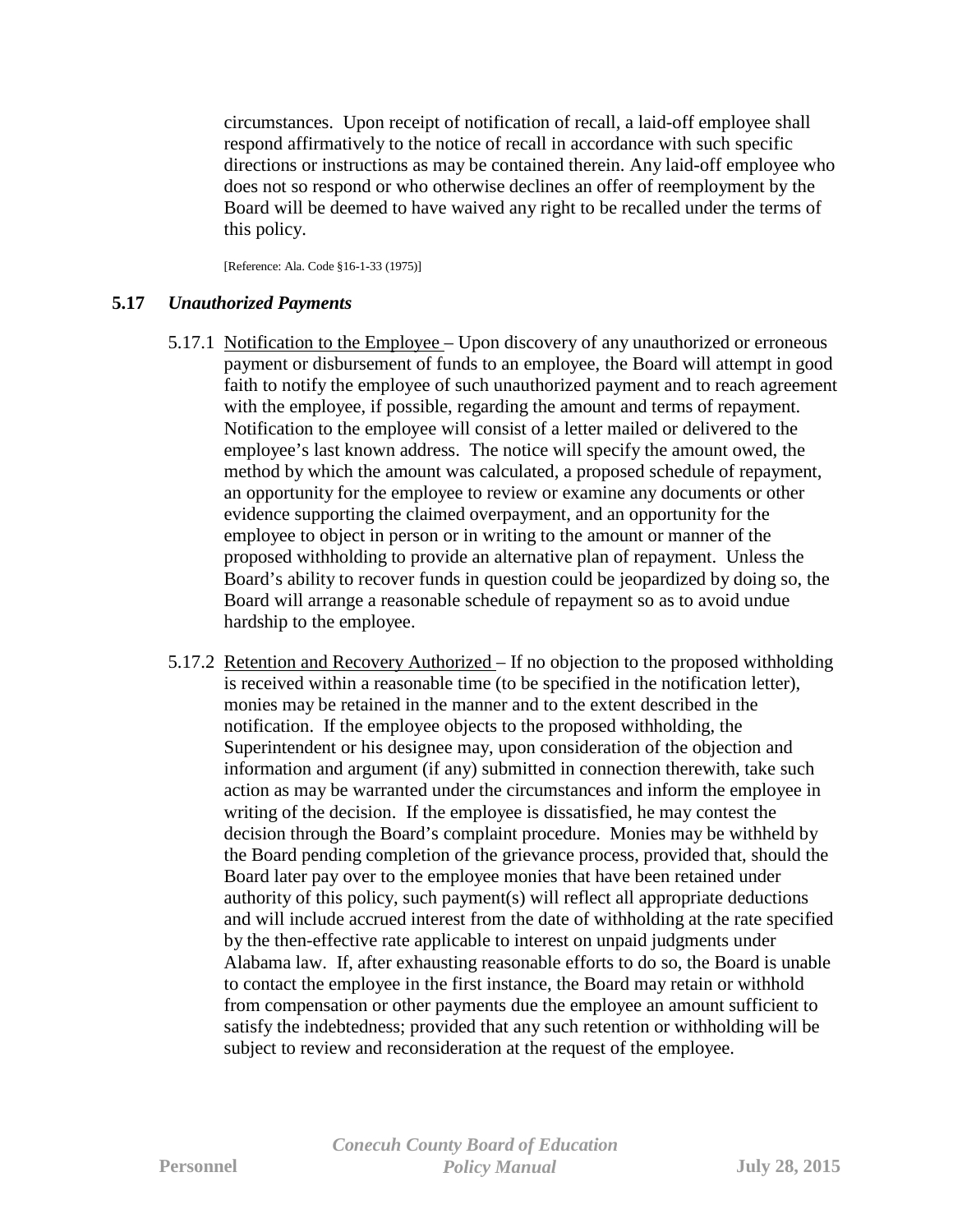- 5.17.3 Repayment Required as a Condition of Reemployment The Board reserves the right to require repayment of any outstanding indebtedness as a condition to reemployment of any former employee.
- 5.17.4 Procedures Not Exclusive The provisions, procedures, and method of review specified herein are in addition to those that are otherwise available to the parties under law for the retention or recovery of funds, and for administrative or judicial review thereof.

# **5.18** *Drug and Alcohol Testing of Safety Sensitive Employees*

- 5.18.1 Scope The Board will conduct employee drug and alcohol testing for employees in safety sensitive positions as required by and in accordance with federal law. Testing will be required for all employees holding a commercial drivers' license (CDL) or who occupy a safety sensitive position as designated by the Board ("covered employees").
- 5.18.2 Prohibited Alcohol and Controlled Substance-Related Conduct In addition to activities identified in other policies, rules, and procedures, Board employees are prohibited from the following:
	- a. Reporting for duty or remaining on duty to perform safety-sensitive functions while having an alcohol concentration in excess of the standard set by the Federal Highway Administration (FHWA);
	- b. Being on duty or operating a vehicle while possessing alcohol
	- c. Consuming alcohol while performing safety-sensitive functions;
	- d. Consuming alcohol within eight hours following an accident for which a post-accident alcohol test is required, or prior to undergoing a postaccident alcohol test, whichever comes first;
	- e. Refusing to submit to an alcohol or controlled substance test required by post-accident, random, reasonable suspicion, or follow-up testing requirements;
	- f. Consuming alcohol or being under the influence of alcohol within eight (8) hours of going on duty, operating, or having physical control of a vehicle;
	- g. Reporting for duty or remaining on duty when using any controlled substance, except when instructed by a physician who has advised the driver and the Board that the substance does not adversely impact the performance of any safety-sensitive duty;
	- h. Reporting for duty, remaining on duty, or performing safety sensitive functions with controlled substances in the employee's system.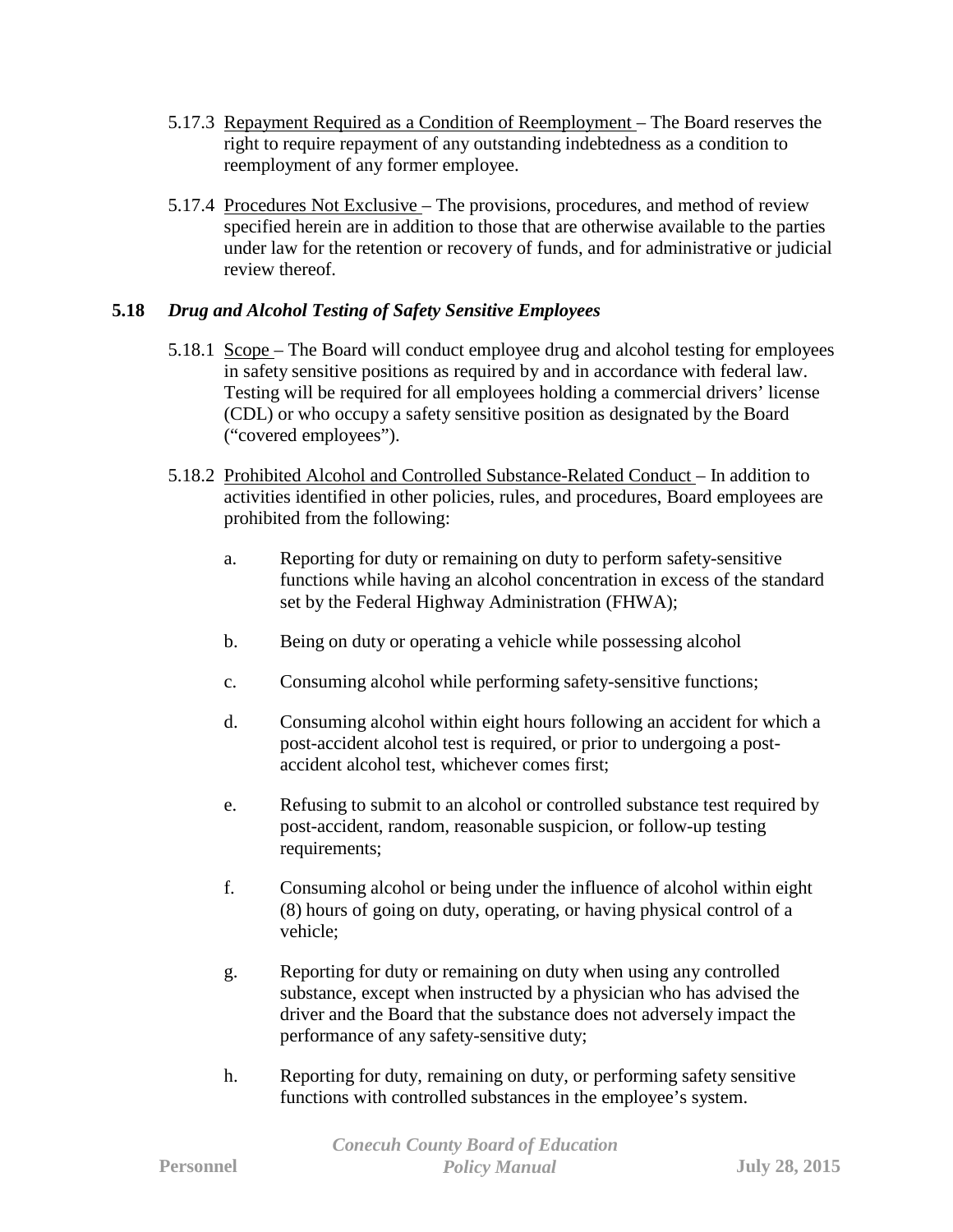In the event of a violation of this policy, the employee shall be removed immediately from safety-sensitive duties and shall be subject to such further actions, including disciplinary action up to and including termination, as deemed appropriate by the Superintendent and the Board.

- 5.18.3 Testing Program Authorized The Superintendent is directed to establish a testing program whereby all covered employees will be tested for the presence of alcohol and controlled substances. The following tests may be conducted:
	- a. *Pre-employment Testing* Prior to the first time a covered employee performs a safety-sensitive function for the Board, the employee must undergo testing for alcohol and controlled substances.
	- b. *Post-accident Testing* Each surviving driver of an accident, as defined by the FHWA, will be tested for alcohol and controlled substances. In addition, covered employees who are involved in an accident involving injury to a person, or property damage in excess of five hundred dollars (\$500.00) will be subject to post-accident testing.
	- c. *Random Testing* The Board will conduct unannounced random alcohol and controlled substance testing of its covered employees.
	- d. *Reasonable Suspicion Testing* A covered employee must submit to alcohol or controlled substance testing whenever there is reasonable suspicion of alcohol misuse or the use of controlled substances based on specific, contemporaneous, and articulable observations concerning the appearance, behavior, speech, or bodily odors of the employee.
	- e. *Return-to-Duty Testing* A covered employee must submit to return-towork alcohol and/or controlled substance test before being permitted to return to work following a positive alcohol or controlled substance test or other violation of this policy or federal regulations.
	- f. *Follow-up Testing* Any employee who continues performing safetysensitive functions for the Board, following a determination that the employee requires assistance in resolving problems associated with alcohol misuse or the use of controlled substances, shall be subject to unannounced follow-up alcohol or controlled substance testing as directed by the Board's substance abuse professional (SAP).
- 5.18.4 Administration of Program The Superintendent is authorized to oversee the Board's testing program, to contract with appropriate providers to implement the program, to develop guidelines, rules and regulations, to implement training programs, to develop and distribute educational materials and appropriate notices to covered employees, and to take such further action as may be required by federal law.

[Reference: Omnibus Transportation Employee Testing Act of 1991]

*Conecuh County Board of Education* **Personnel** *Policy Manual* **July 28, 2015**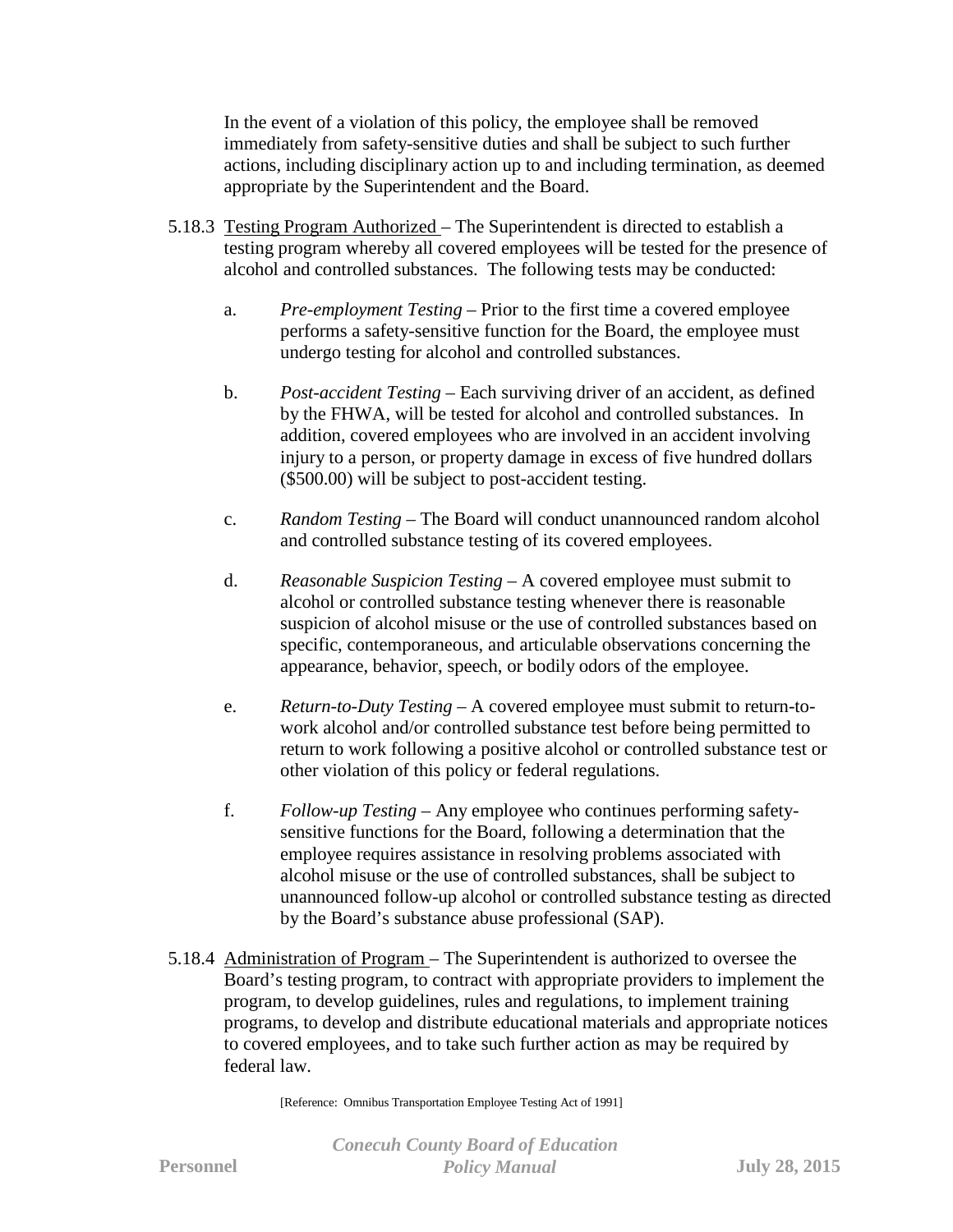## **5.19 Searches (Personnel)**

- a. *Board Property*  All school system property, facilities, and grounds may be entered, inspected, and searched for any lawful purpose by Board officials or their designees at any time, without prior notice and to the fullest extent permitted by law. The right to enter, inspect, and search includes and extends to (but is not limited to) Board owned or controlled offices, desks, file cabinets, lockers, storage areas, computers, files, documents, data, and devices however and wherever kept, stored, or maintained.
- b. *Employee Property*  The Board reserves the right to inspect employees' vehicles, purses, files, and other personal property if a supervisor forms a reasonable individualized suspicion that the property contains evidence of a violation of Board policy or contains any material, object, or substance that otherwise creates or presents a risk of harm or injury to the school, the workplace, or persons therein.
- c. *Use of Recovered Items*  Property, material, substances, information, or records that are obtained, discovered, or recovered as a result of a search may be retained and used for any lawful purpose.

# **5.20 Staff Conduct**

The Board expects employees to conduct themselves in such a way as to promote an appropriate school atmosphere in dress, interpersonal relationships and conduct, whether communicated or performed in person, in writing, and/or electronically. All staff should recognize that they are being continuously observed by students, other employees, parents and community members, and that their actions and demeanor will be reflected in the conduct of the students and/or may impair their effectiveness as an employee.

Profanity and lewd or obscene language, whether spoken, written, or by gesture, are unsuitable and prohibited in the school setting/property and school sponsored activities/functions. Employees who physically or verbally abuse students will be disciplined accordingly and are subject to discipline, up to and including termination.

All employees shall maintain a professional relationship with students at all times, both inside and outside of school. No employee shall engage in inappropriate or unprofessional conduct, including specifically conduct of a sexual nature, with a student at any time. This includes a prohibition on any inappropriate communication, conduct or action performed in person, in writing, or conveyed electronically through such means as a telephone, cell phone, computer, personal data assistant or other telecommunication devise, including text messaging, instant messaging and social networking.

Social Media - Although social media sites such as Facebook, Instagram, Twitter, SnapChat, Vine, etc. are personal in nature, they (along with personal texts and emails brought to the administrations attention) can be considered public discourse or public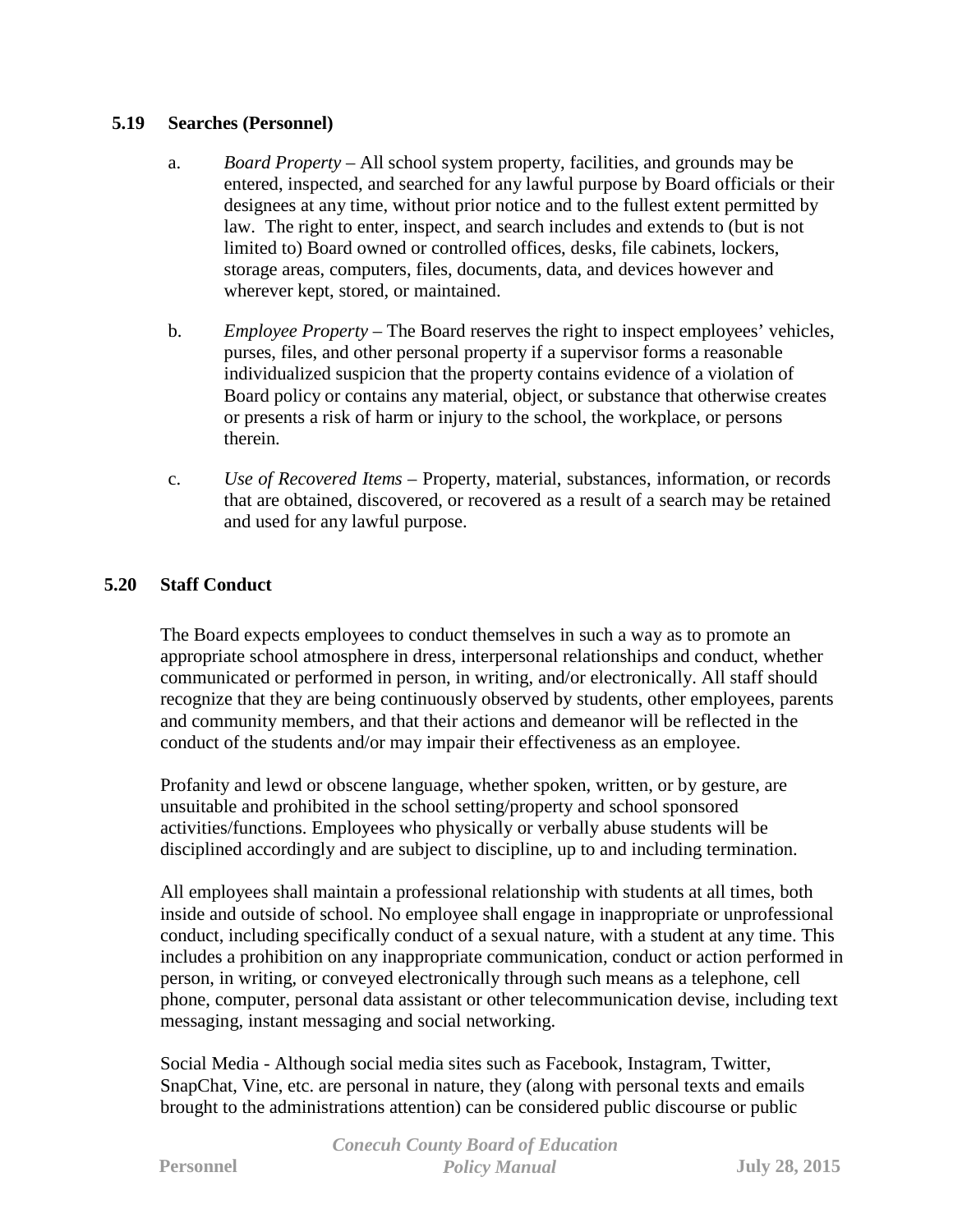comments. The posting, texting or emailing of comments or images about students, parents, employees, supervisors, departments, schools, the system or your job that are of extremely poor taste, unprofessional, demeaning, derogatory, racist, offensive, insulting, inflammatory, hateful, insubordinate or celebrating immoral, improper or illegal actions is unacceptable and may lead to disciplinary action up to termination as those postings may cause a disruption in the workplace.

Employees may not furnish lists of students or parents to anyone selling instructional or equipment materials.

Board Approved July 26, 2016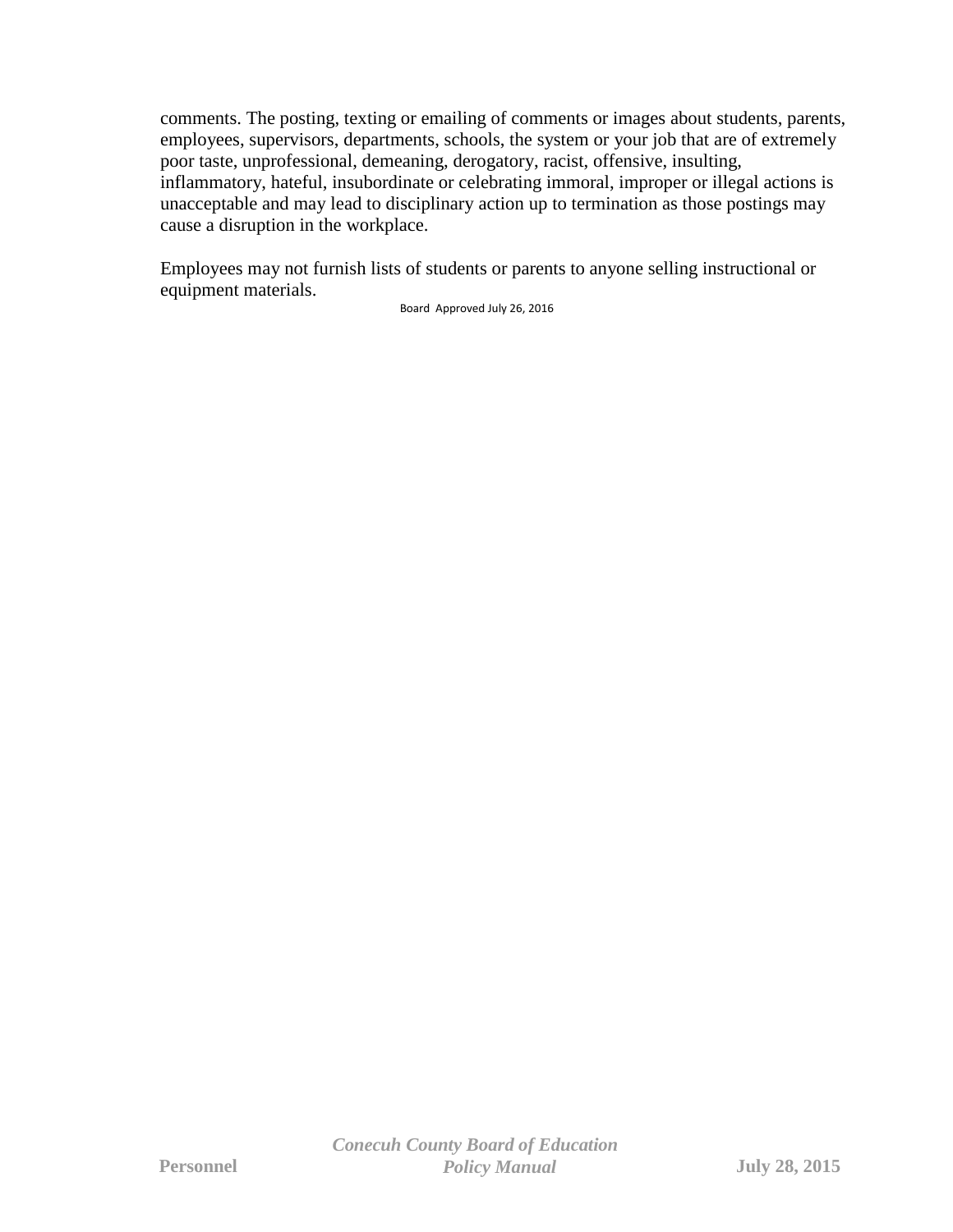# **VI. Students**

#### **6.1** *Admissions and Attendance*

6.1.1 Compulsory Attendance and Entrance Age – All persons between the age of six (6) and seventeen (17) years of age are required by state law to attend school for the minimum number of scholastic days prescribed by the State Board of Education unless the person holds a certificate of exemption issued by the Superintendent or is otherwise exempt under state law.

[Reference: ALA. CODE §16-28-3 (1975)]

#### 6.1.2 Admission to Schools

- a. *Resident Students* School-age children who reside within Conecuh County. For purposes of this policy, the residence of the student will be the residence of the custodial parent or legal guardian. If custody of the child is shared, alternating, or unclear, or if the child does not reside with a custodial parent or legal guardian, the domicile or actual physical residence of the child will control, except when there is evidence that the claimed residence of the child is not his actual residence, or that the claimed residence is fraudulently given as a means of avoiding or violating admission, enrollment, attendance, and residency standards and requirements.
- b. *Non-resident Students* The Board may permit students who do not reside within the Conecuh County School District to attend schools within the school system upon payment of an established tuition fixed by the Board. The Board reserves the right to deny admission to any non-resident pupil, may establish prerequisite criteria for admission of non-resident students, or enter into mutually acceptable agreements with other agencies that would permit the attendance of non-resident students.

Additionally, in the event of over-crowding in a particular school, the Board may assign the non-resident student to a school other than the one of his or her choice. The Board will not provide transportation to and from school or homebound instruction outside of the county limits of Conecuh County.

- c. *Homeless Students* 
	- *(i) Enrollment*. Homeless students will be permitted to enroll without regard to residency status and will not be denied services offered to other students in the school system. Homeless students may also be entitled to other accommodations under federal law.

Homeless students will continue in the school they attended before becoming homeless for the duration of their homelessness, or for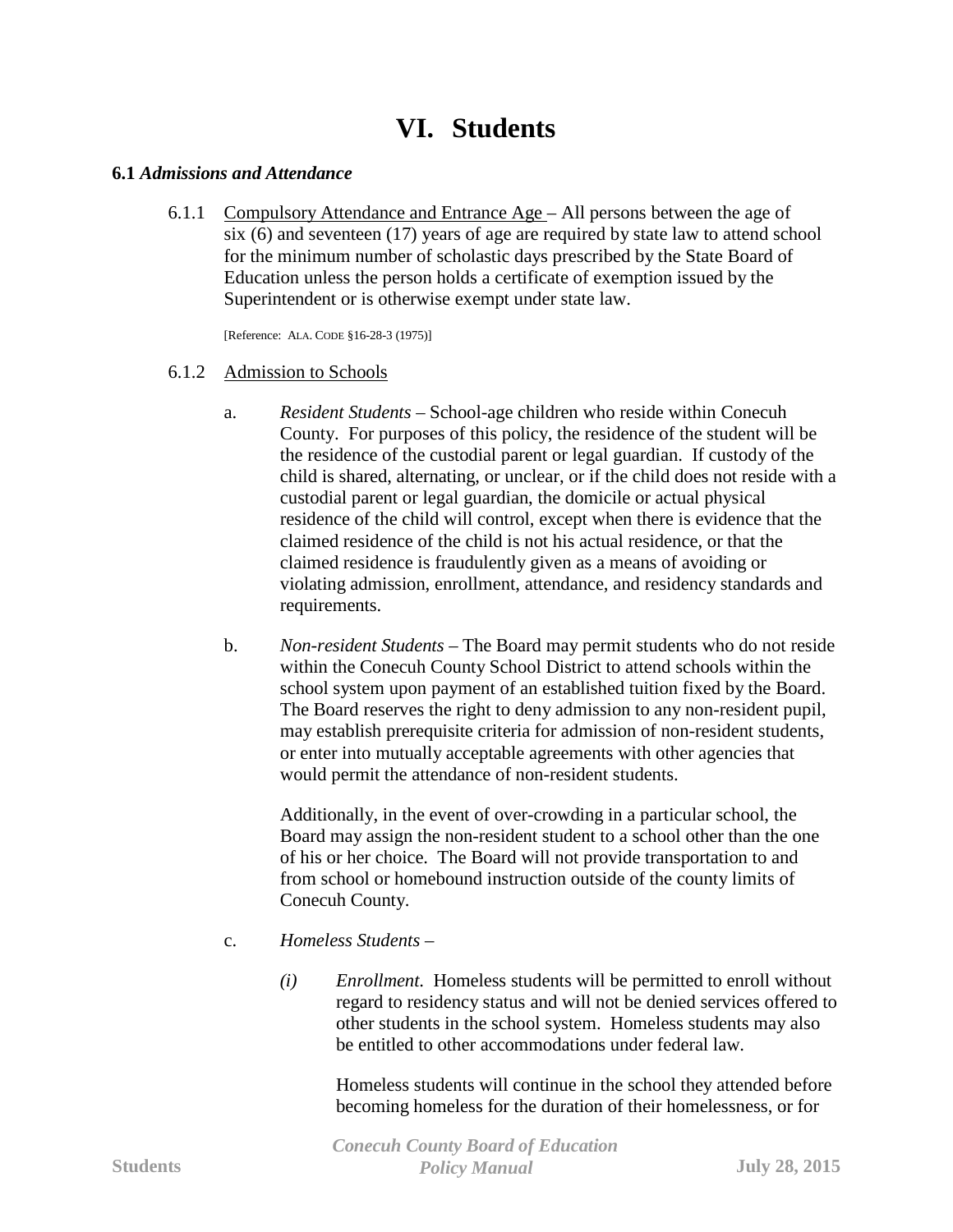the remainder of the academic year if the student becomes permanently housed during an academic year. Otherwise, a homeless student may be enrolled in any school in the system that non-homeless students who live in the attendance area in which the student is living are eligible to attend.

- *(ii) Dispute Resolution*. When a dispute arises regarding school placement, the system will immediately enroll the homeless student in the school in which enrollment is sought by the parent, guardian, or unaccompanied youth, pending resolution of the dispute. The school will provide the parent, guardian, or unaccompanied youth with a written explanation of the decision, a statement of the right to appeal, and the procedure for appealing the placement decision. The principal of the school will notify the Board's Homeless Liaison of the dispute.
- *(iii)* The Homeless Liaison will expeditiously carry out the system's dispute resolution procedures as detailed in the Board's homeless student plan.
- d. *Students Expelled or Suspended from Other School Systems* Any student who is under suspension or expulsion from another school system or a private, parochial, or other school will not be permitted to enroll until the student has satisfied the conditions for readmission set by the expelling or suspending board or authority in addition to generally applicable admission requirements established by the Board. [OPTION: Add at end of the sentence: "which may include temporary attendance at the alternative school.]
- e. *Required Documentation* Students entering the school system for the first time, regardless of grade level, are not required to submit a birth certificate, but may be requested to submit a birth certificate or another form of acceptable documentation to verify the student's age. A social security number may also be requested, but such request is voluntary and is not a requirement of enrollment.

In addition, students may also be required to submit other registration materials as school officials may reasonably require including, but not limited to, a certificate of immunization or an exemption as prescribed by the Department of Public Health and signed by a private physician or appropriate health department official. The Superintendent may accept alternate forms of evidence or modify otherwise applicable requirements as necessary and appropriate to accommodate migrant, immigrant, limited English proficient or homeless students.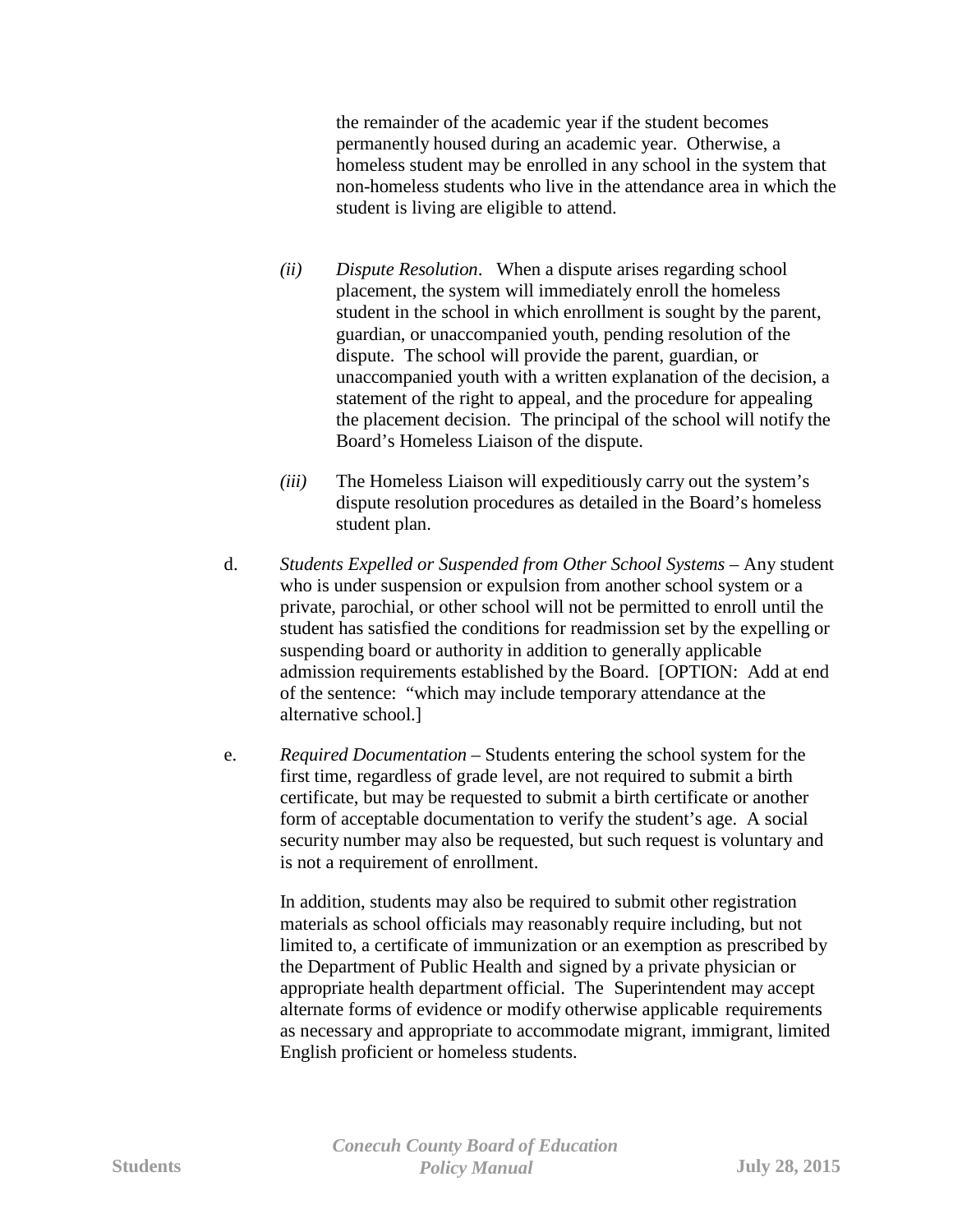- f. *Placement of Students*  The Board will determine the placement of newly enrolled students in accordance with state law.
- 6.1.3 Attendance Zone and Class Assignment
	- a. *Attendance Zone Assignment* Students will be assigned to the school serving the attendance zone in which his parent(s) or legal guardian reside(s). A student whose parent or legal guardian moves from one attendance zone to another during the school year will be transferred to the school attendance zone in which the new residence is located. The student may be permitted to remain in the school attendance zone that serves the former residence until the end of the semester with the approval of the Superintendent. A parent or legal guardian who has documented plans to move to a new attendance area during the first or second grading period of the school year may have his child enrolled in the school serving the new residence upon approval by the Superintendent.
	- b. *Class Assignment* Principals will assign students to classes in keeping with school accreditation standards and any procedures or criteria that may be established at the system or school level.
- 6.1.4 Absences and Excuses Students are not permitted to be absent from school without a valid excuse. Absences will be designated as excused or unexcused. Excused absences will be permitted for the following reasons:
	- Personal illness Hospitalization Emergency Death in immediate family Court subpoena Religious holidays Absences approved by the principal

Documentation supporting an excused absence must be submitted in a timely manner or the absence will be deemed to be unexcused. Excessive unexcused absences may result in a loss of academic credit or referral of the matter to juvenile or other appropriate legal authorities for investigation.

6.1.5 Truancy – Parents or guardians are required to ensure that students under their care, custody or control attend school regularly. Habitual or excessive absence from school may require Board officials to refer the matter to juvenile authorities or to initiate truancy proceedings.

[Reference: ALA. CODE §16-28-1, *et seq.* (1975); Ala. Admin. Code 290-3-1-.02]

# **6.2** *Transfers and Withdrawals*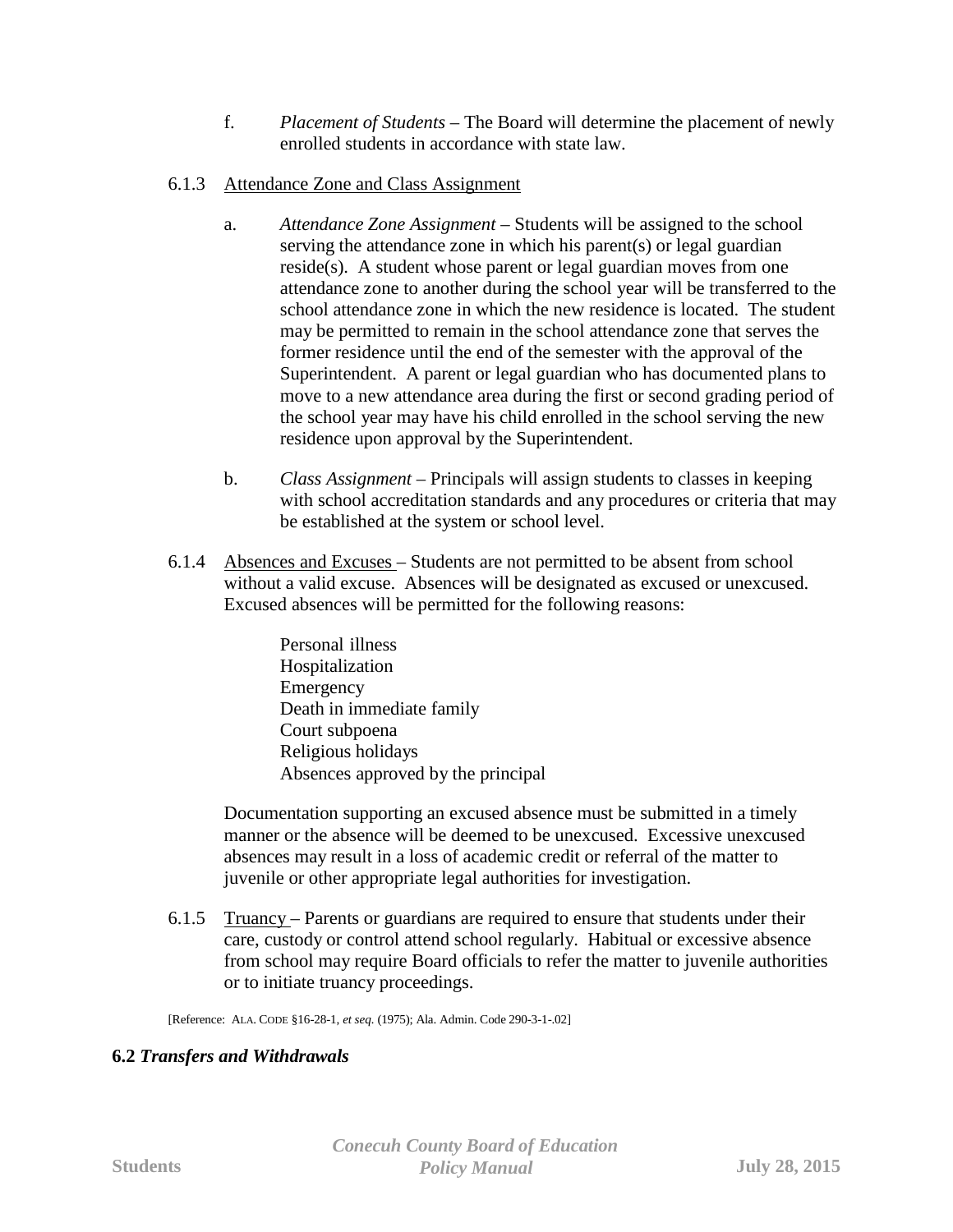- 6.2.1 Transfers The Board may permit transfers between schools within the school system for good cause. Transfer requests must be submitted in writing and must include detailed reasons for the request. The Superintendent may approve or deny a transfer request in light of the stated reasons for the request, the capacity and resources of the schools, the student's record (including behavior, grades, attendance, and other factors), and the best interests of the student and of the school system. The existence or availability of a transfer process does not create or give rise to any right to attend a particular school, and school assignment remains wholly with the discretion of the Board.
- 6.2.2 Withdrawals No student of compulsory attendance age will be permitted to withdraw from school except in accordance with state law and any withdrawal procedures that may be developed by the Superintendent.

[Reference: Ala. Admin. Code 290-3-1-.02]

## **6.3** *Student Fees, Fines, and Charges*

Reasonable fees, fines, and charges not prohibited by law may be established by the Superintendent. All such fees, fines, and charges will be collected and accounted for in accordance with the procedures, rules, and regulations to be developed by the Chief School Financial Officer or as provided in the Board finance or local school finance manual(s).

### **6.4** *Concussions*

Drawing on such medical and other authoritative publications and resources as may be available, the Board will:

- a. Develop materials and information that are designed to educate students and their parents or guardians about the nature of concussion and brain injury and the risks of continuing to participate in athletics after receiving a concussion or brain injury;
- b. Suitably summarize such materials on a concussion and head injury information sheet which is to be provided annually to current and prospective student athletes and their parents or guardians. Prior to the student's participation in practice or competition, the head coach of the team must obtain and keep on file a copy of the information worksheet signed by the team member and his or her parent or guardian.
- c. Develop a program designed to educate coaches on how to learn to recognize the symptoms of a concussion and how to seek proper medical treatment for a person suspected of having a concussion. The training shall be provided by qualified medical personnel or persons with special expertise in recognizing and responding to concussions and brain injuries, and shall be offered to every coach prior to the beginning of practice for the athletic team that he or she coaches.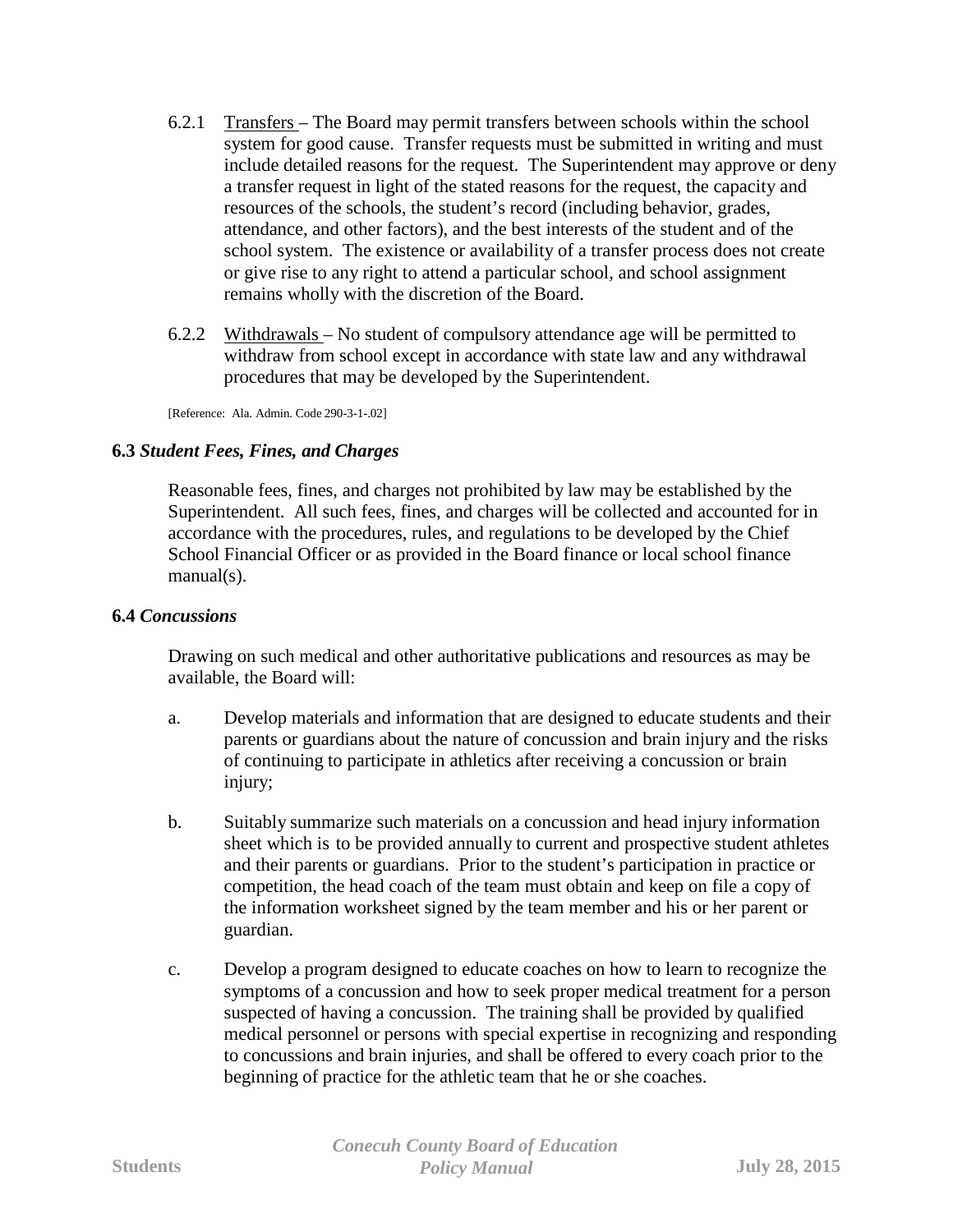d. Promulgate or otherwise inform coaches of the statutory requirement that a youth athlete must be removed "from participation and may not return to play the day of the injury and until the athlete is evaluated by a licensed physician and receives written clearance to return to play from a licensed physician."

The Board may use information and forms prepared by the Alabama High School Athletic Association as they may be revised from time to time, but nothing in any such materials should be interpreted or otherwise understood to create a duty or standard of care on the part of any person charged with its implementation.

[Reference: Ala. Code §22-11E-2 as amended by Act of Alabama 2012-314]

# **6.5** *Extracurricular Activities*

- 6.5.1 General Students may be offered an opportunity to participate in extracurricular activities and organizations. Extracurricular activities must meet the following criteria:
	- a. The organization or activity must be approved by the school principal and must have an assigned faculty supervisor or sponsor;
	- b. The organization or activity must promote or serve the intellectual, cultural, personal, or physical development of the student in a manner that is consistent with the purposes of public education, the Board's legal mandate, mission statement, policies, and regulations, and with applicable requirements of state and federal law;
	- c. The organization or activity must operate under and subject to general supervision of school officials; and
	- d. The nature of the organization and its activities are not inconsistent with and do not interfere with instructional activities or requirements.

Student participation or membership in such organization activities may be governed by the specific policies of the organization and is subject to review and approval by the principal.

- 6.5.2 Athletics Participation in Board sanctioned athletic programs will be on such terms and conditions as may be approved by the Board and any athletic association of which the Board is a member. Schools may establish terms and conditions for participation in such programs as long as school eligibility criteria are not inconsistent with system-wide eligibility or participation criteria, rules, regulations, or standards established by any athletic association or organization of which the Board is a member, or any rule, principle, or provision of applicable law.
- 6.5.3 Academic Ineligibility The Board prescribes the following regulations for eligibility in this school system to participate in all extracurricular activities.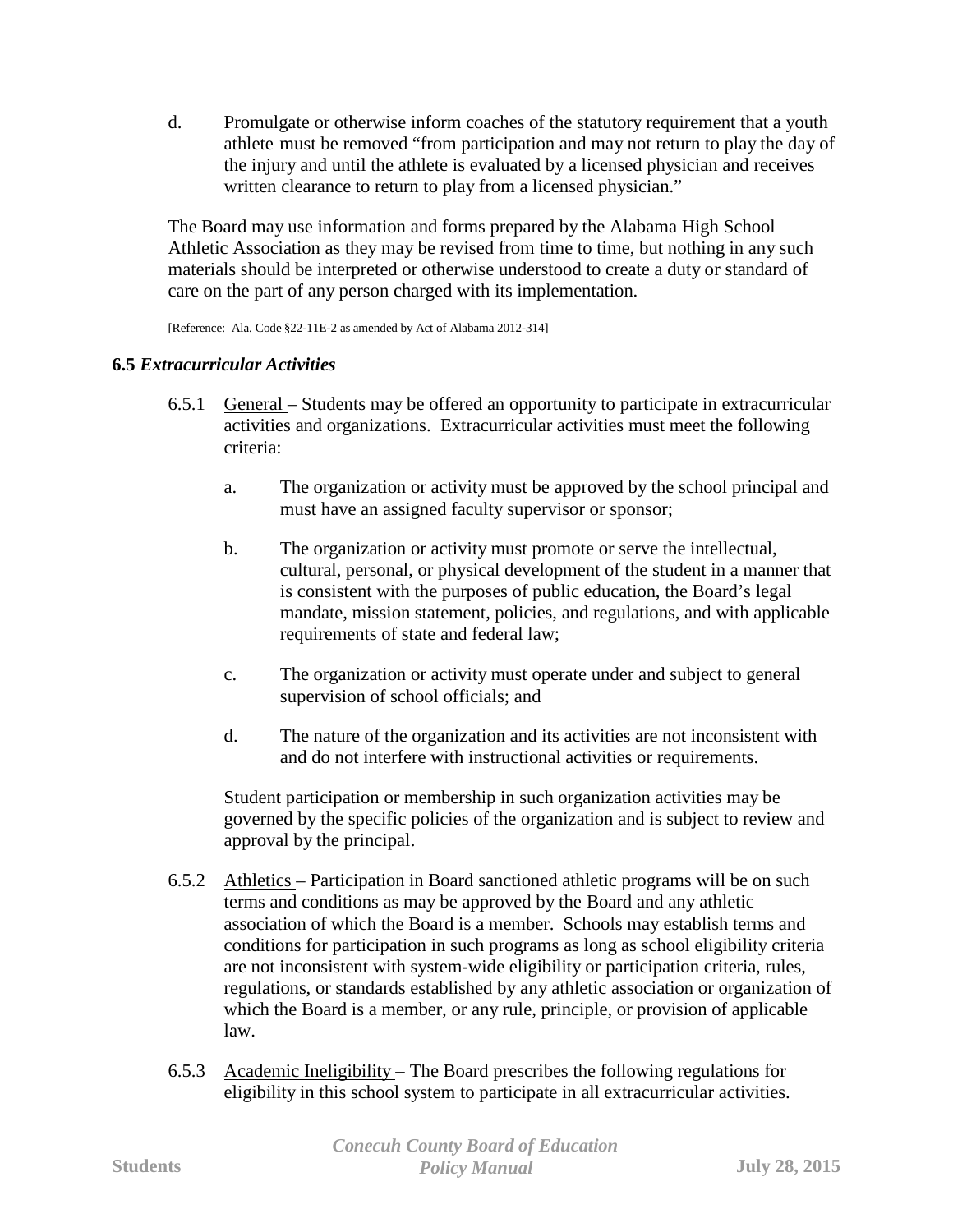Students entering Grades 10 through 12 must, for the immediate preceding school year, have passing grades of at least a 70 composite numerical average and earn the appropriate number of credits in each of six (6) subjects that total six (6) Carnegie units of credit, including four (4) credits form the four (4) core subjects composed of English, science, social studies, and mathematics.

- a. Physical education may count as only one (1) unit per year.
- b. No more than two (2) Carnegie units may be made up during summer school. If a unit(s) or subject(s) is repeated in summer school, the higher numerical grade for the unit(s) or subject(s) may be used to compute the composite grade average.
- c. Eligibility will be determined on the first day of the local school year and will remain in effect for one (1) complete school year. Students ineligible at the beginning of an academic year may become eligible at the end of the first semester if they meet all academic requirements at that time. *Bona fide* transfers may be dealt with according to the rules of the Alabama High School Athletic Association for sports and rules to be developed by this Board of Education as they pertain to other extracurricular activities.
- d. Each eligible student involved in athletics must meet the definition of a regular student as defined by the Alabama High School Athletic Association.
- e. Any student who earns more than four (4) credits in the core curriculum in any given year or who accumulates a total in excess of the required four (4) per year may be exempt from earning the four (4) core courses in the succeeding year as long as that student remains on schedule for graduation with his/her class.

Students entering Grades 8 and 9 must, for the immediately preceding school year, have a passing grade in five (5) subjects with a composite numerical average of 70 with all other rules applying the same as to students in Grades 10 – 12.

Students promoted to the seventh grade for the first time are eligible.

For the purposes of this subsection, extracurricular activities associated with athletics are defined as those recognized and sanctioned by the Alabama High School Athletic Association, and other extracurricular activities are defined as those that are sanctioned by a public school that are not related to a student's academic requirements or success in a course(s). Regular curricular activities are defined as those that are required for satisfactory course completion. School sponsors are required to submit a request for each curricular activity that occurs outside the regular school day and/or school to the principal, Superintendent, and the local Board of Education for approval. Each request for full participation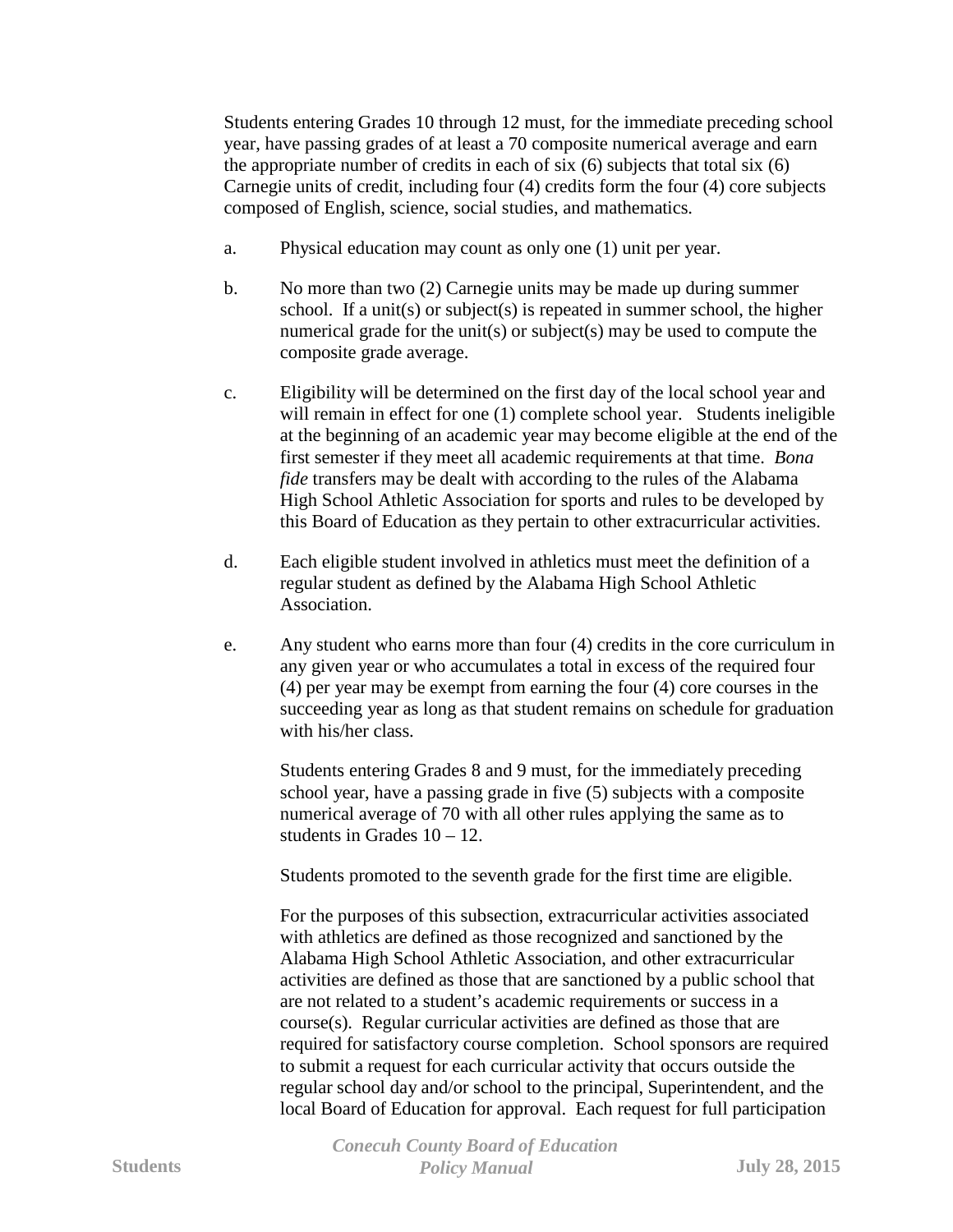by all students, regardless of academic standing, in a curricular activity will be granted if the principal, Superintendent, and the local Board of Education approve participation in the activity as an extension of a course(s) requirement(s) and it is an event sanctioned by a state/national subject matter association. Notwithstanding anything to the contrary in this policy, student participation in extracurricular activities offered by the school through math, science, band, choral, music, and other courses at events such as athletic events (pre-game, game, halftime, or other breaks), club conventions, parades, amusement park trips and competitions, trips by tour companies, performance at various meetings, etc. are extracurricular, and students academically ineligible under this policy will not be allowed to participate.

[Reference: Ala. Admin. Code 290-3-1-.02(19)]

## **6.6** *Off-Campus Events*

Student participation in and travel to off-campus events, concerts, functions, and activities, and the use of school buses or other transportation for such purposes may be authorized under and subject to the following terms and conditions:

- a. The destination is an activity, event, or function that services a *bona fide* educational or related extracurricular purpose, or is an athletic event or function sponsored or sanctioned by the school or the school system and the state athletic association;
- b. Adequate information regarding the trip (e.g., destination, duration, purpose, educational purpose, mode of transportation, nature and extent of student participation) has been provided to the principal, program director, and Superintendent.
- c. Adequate arrangements are made for supervision and other risk management considerations (e.g., parental permission, medical treatment authorization, special insurance requirements);
- d. Properly certified and qualified drivers have been selected and arrangements for the costs of the trip (e.g., salary, fuels, maintenance, lodging) have been made; and
- e. Board approval of the trip is obtained.

The Superintendent is authorized to develop additional specific requirements for participation in and travel to and from official events and activities that are consistent with the terms of this policy.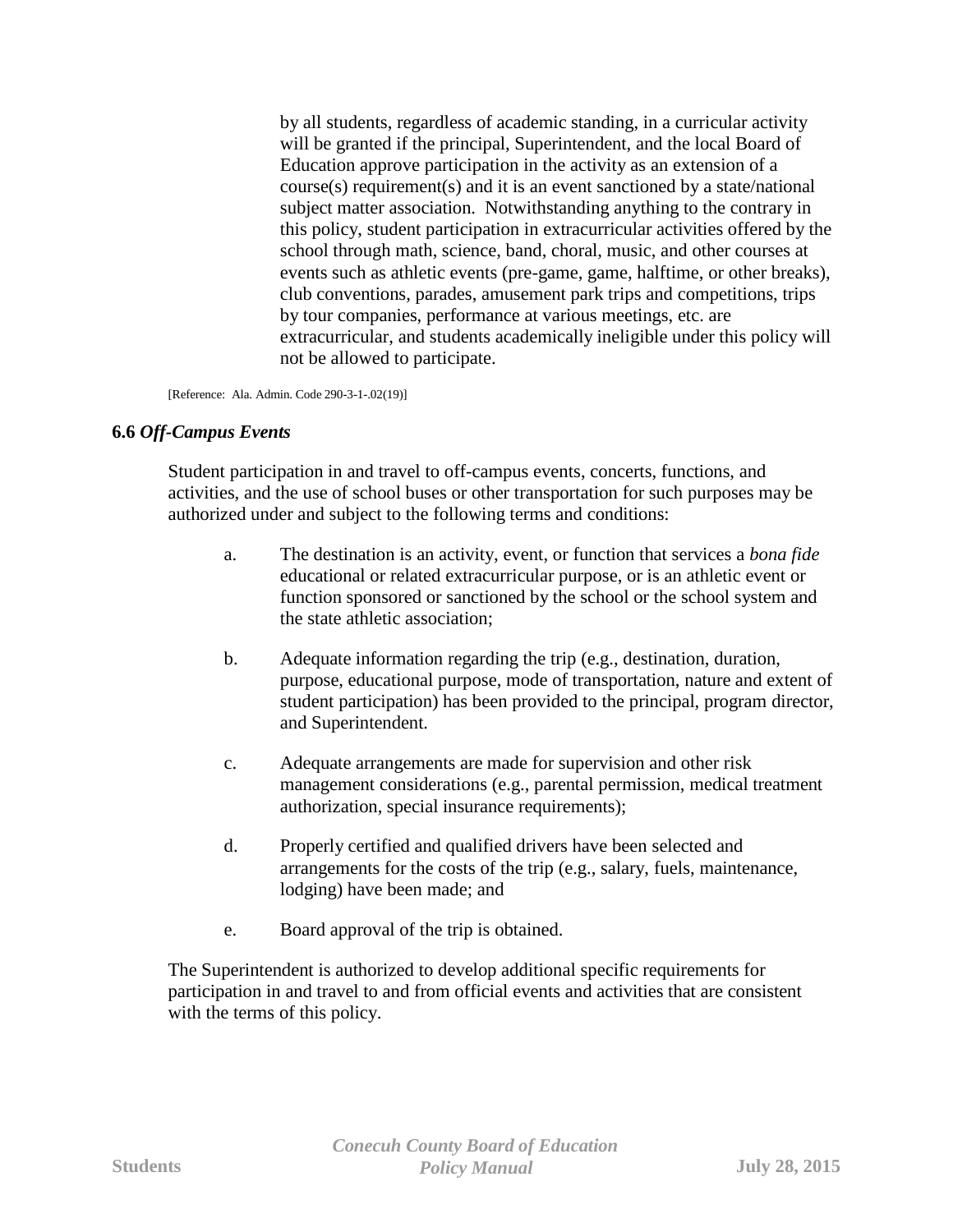# **6.7** *Student Publications*

The Superintendent is authorized to develop rules and regulations regarding student publications. Student publications are subject to and will be expected to meet standards associated with responsible journalism. The principal and student publication sponsor are responsible for the content of such publications.

# **6.8** *Student Employment (Work Release)*

Off school campus student employment during regular school hours may be authorized under and subject to the following terms and conditions:

- a. The employment does not violate state or federal law;
- b. The employment does not conflict with the student's academic coursework;
- c. The employment is necessary for the student to continue in school;
- d. Written approval is obtained from the student's parent or legal guardian and the Superintendent or his designee;
- e. Other rules, regulations, and requirements, including those pertaining to early dismissal or checkout, are observed; and
- f. Other rules and regulations that may be developed by the Superintendent and approved by the Board.

## **6.9** *Equal Educational Opportunities*

No student will be unlawfully excluded from participation in, be denied the benefits of, or subjected to discrimination in any program or activity offered or sponsored by the Board on the basis of race, ethnicity, color, disability, creed, national origin, sex, immigrant or migrant status, non-English speaking ability, or homeless status.

# **6.10** *Title IX*

- 6.10.1 Prohibition In accordance with Title IX (20 U.S.C. §1681, *et seq.*), the Board strictly prohibits discrimination on the basis of sex or gender in its programs or activities, including sexual harassment, as defined by law and Board policy. Sexual harassment complaints should be filed and reviewed under the Board's student sexual harassment policy. All other complaints under Title IX will be filed and reviewed according to the Board's general complaint and grievance procedures.
- 6.10.2 Title IX Coordinator The Superintendent is authorized and directed to designate a Title IX Coordinator, whose duties will include but not be limited to receiving and responding to Title IX inquiries and complaints.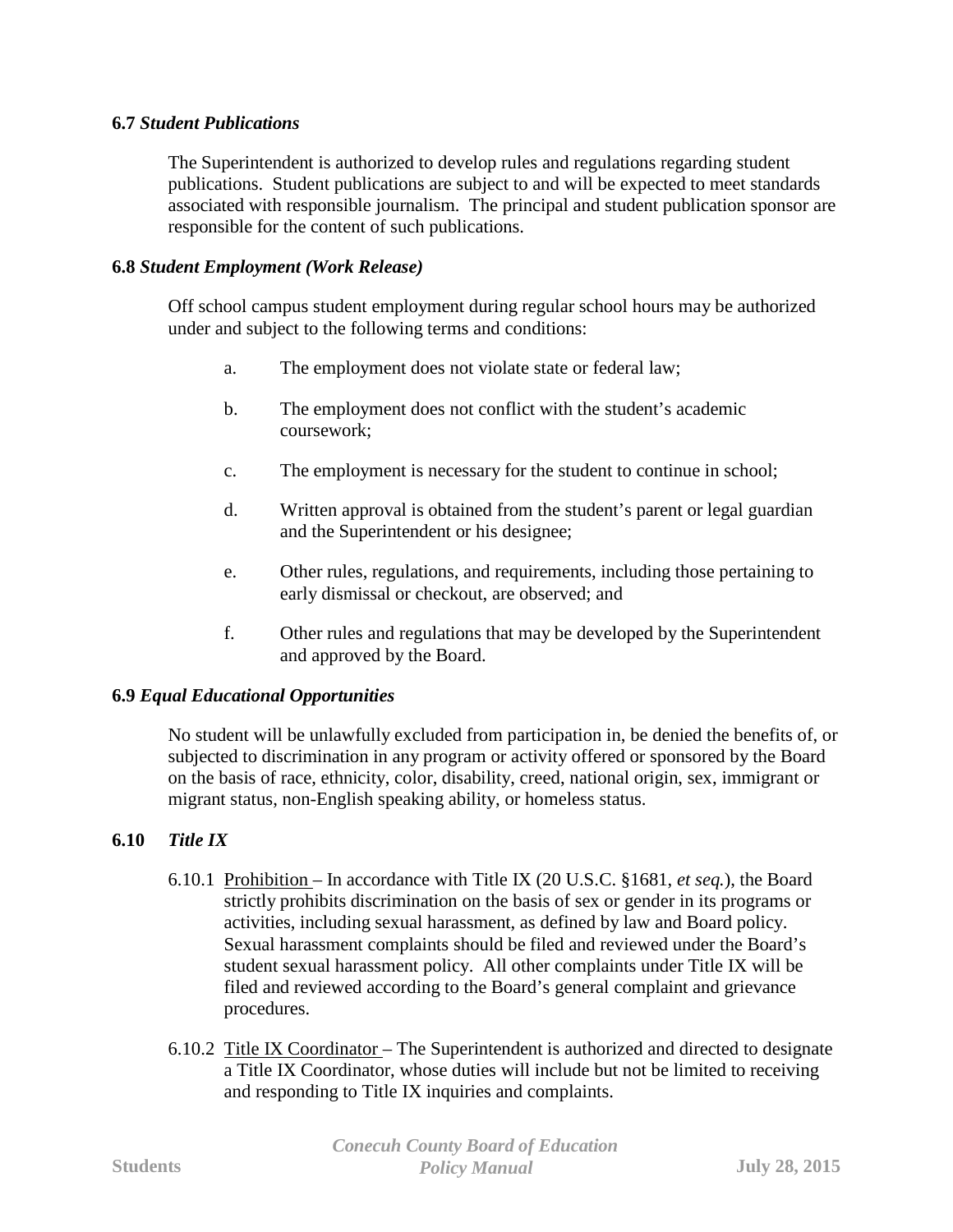# **6.11** *Student Sexual Harassment*

- 6.11.1 Sexual Harassment Prohibited Sexual harassment in any form that is directed toward students is prohibited. Persons who violate the policy will be subject to the full range of disciplinary consequences up to and including termination (for employees) and expulsion (for students) as dictated by the nature and severity of the violation and other relevant considerations. If appropriate, the circumstances constituting the violation may be reported to law enforcement agencies or child welfare agencies for further investigation and action.
- 6.11.2 Definition For purposes of this policy, sexual harassment means unwelcome sexual advances, requests for sexual favors, other physical or verbal conduct or communications of a sexual nature, and any other gender-based harassment, whether initiated by students, school employees, or third parties, when:
	- a. Submission to the conduct is made explicitly or implicitly a term or condition of the student's education, including any aspect of the student's participation in school-sponsored activities, or any other aspect of the student's education;
	- b. Submission to or rejection of the conduct is used as the basis for decisions affecting the student's academic performance, participation in schoolsponsored activities, or any other aspect of the student's education;
	- c. The conduct has the purpose and effect of unreasonably interfering with a student's academic performance or participation in school-sponsored activities or creating an intimidating, hostile, or offensive education environment.

The following are examples of conduct that may constitute sexual harassment, depending on the circumstances:

- a. Verbal harassment or abuse of a sexual nature, including graphic comments, the display of sexually suggestive objects or pictures, and sexual propositions;
- b. Repeated unwelcome solicitations of sexual activity or sexual contact;
- c. Unwelcome, inappropriate sexual touchings;
- d. Demands for sexual favors accompanied by implied or overt promises of preferential treatment or threats with regard to the student's educational status.
- 6.11.3 Sexual Harassment Complaint Procedures Authorized The Superintendent is authorized and directed to establish, implement and revise more detailed sexual harassment complaint procedures that are designed to provide students who believe that they are victims of unlawful sexual harassment with a thorough,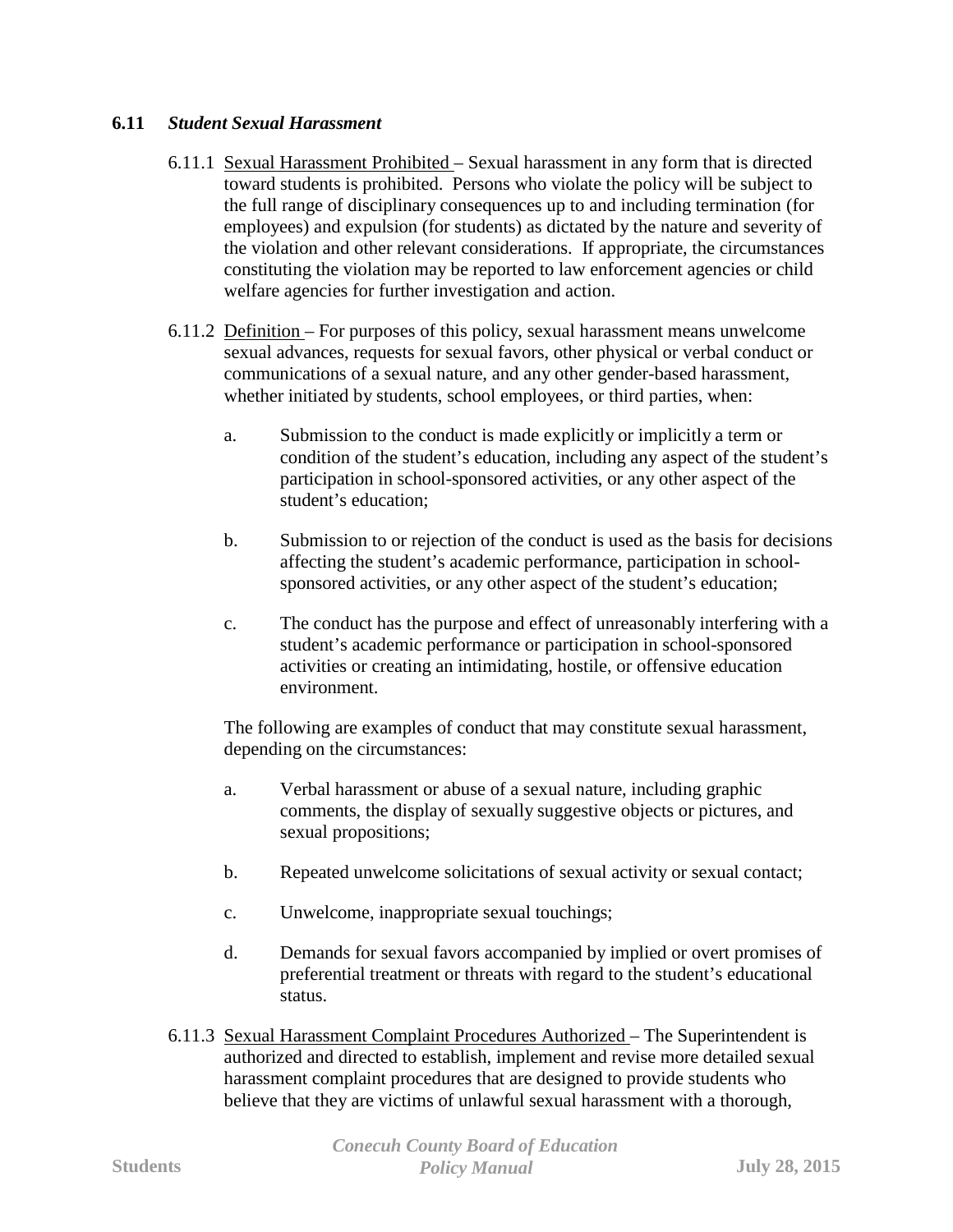discreet, and prompt internal procedure for investigating and resolving sexual harassment complaints. The procedures will be drafted so as to facilitate the gathering of relevant facts and evidence, permit timely assessment of the merits of the complaint, provide an opportunity for informal resolution of complaint where appropriate, eliminate any harassment that is established by the investigation, and prevent any retaliation based upon the filing of the complaint. The procedures will reflect due regard for the legal rights and interests of all persons involved in the complaint, and will be drafted, explained, and implemented so as to be understandable and accessible to all student population groups and ages.

- 6.11.4 Initial Confrontation of Accused Harasser Not Required A student who invokes the harassment complaint procedure will not be required to present the complaint to the accused or suspected harasser for resolution. Students will be permitted to report allegations of suspected harassment to any appropriate Board administrator, teacher, counselor, or employee, and such persons have a duty to promptly refer such allegations to the Superintendent or to take such action as may be required by the procedures established under "Sexual Harassment Complaint Procedures Authorized" (6.11.3) above. In no case will any employee who is the subject of a complaint be permitted to conduct, review, or otherwise exercise decisionmaking responsibility in connection with the processing of the complaint.
- 6.11.5 Notice of Policy to be Promulgated The Superintendent will promulgate and disseminate this policy and the complaint procedures to the schools and will take such other steps and measures as may be reasonably available and expedient for informing the school community of the conduct prohibited by this policy and the recourse available to students who believe that they have been subjected to sexual harassment.

## **6.12** *Protection of Pupil Rights Amendment*

- 6.12.1 Consent The Board will obtain parental consent before students are required to participate in a survey that concerns one or more of the following protected areas ("protected information survey") if the survey is funded in whole or in part by a program of the U.S. Department of Education (ED):
	- a. Political affiliations or beliefs of the student or student's parent(s);
	- b. Mental or psychological problems of the student or student's family;
	- c. Sexual behavior or attitudes;
	- d. Illegal, anti-social, self-incriminating, or demeaning behavior;
	- e. Critical appraisals of others with whom respondents have close family relationships;
	- f. Legally recognized privileged relationships, such as with lawyers, doctors, or ministers;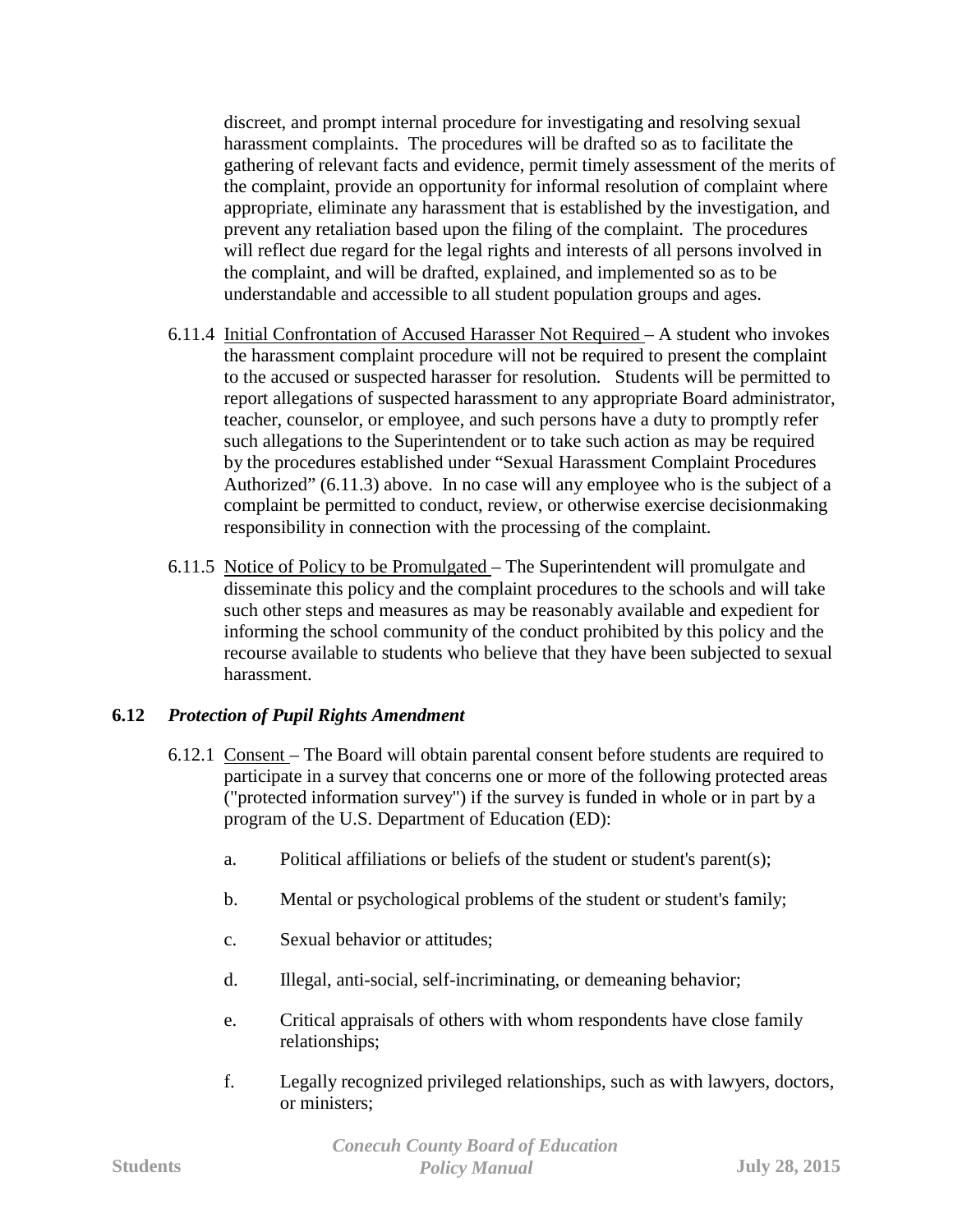- g. Religious practices, affiliations, or beliefs of the student or parent(s); or
- h. Income, other than as required by law to determine program eligibility.
- 6.12.2 Notice and Option to Opt Out Parents will be provided notice and an opportunity to opt a student out of any of the following:
	- a. Any survey that is designated to obtain protected information from a student, regardless of the source of funding;
	- b. Any non-emergency, invasive physical exam or screening that is required as a condition of attendance, that is administered by the school or its agent, and that is not necessary to protect the immediate health and safety of a student, except for hearing, vision, or scoliosis screenings, or any physical exam or screening permitted or required under state law; and
	- c. Activities involving collection, disclosure, or use of personal information obtained from students for marketing or for the purpose of selling or otherwise distributing the information to others.
- 6.12.3 Inspection Parents will be allowed to inspect, upon request and before administration or use, the following:
	- a. Protected information surveys of students;
	- b. Instruments used to collect personal information from students for any of the above marketing, sales, or other distribution purposes; and
	- c. Instructional material used as part of the educational curriculum.
- 6.12.4 Special Provisions for Certain Students Students who are at least 18 years old and emancipated minors under state law will be allowed to take the above actions in lieu of their parents or guardians.
- 6.12.5 Additional Policies and Procedures Authorized In consultation with parents, the Superintendent is authorized to develop additional policies, and arrangements to protect student privacy in the administration of protected information surveys and in the collection, disclosure, or use of personal information for marketing, sales, or other distribution purposes. The Board will directly notify parents of these policies and procedures at the beginning of each school year and after any substantive changes are approved.

[Reference: 20 U.S.C. §1232h; 34 CFR Part 98]

## **6.13** *Student Records*

Educational records as defined by law or Board policy will be available for examination and review by authorized persons in the manner prescribed and to the extent required by law. Except where the context requires otherwise, the term "educational records" has the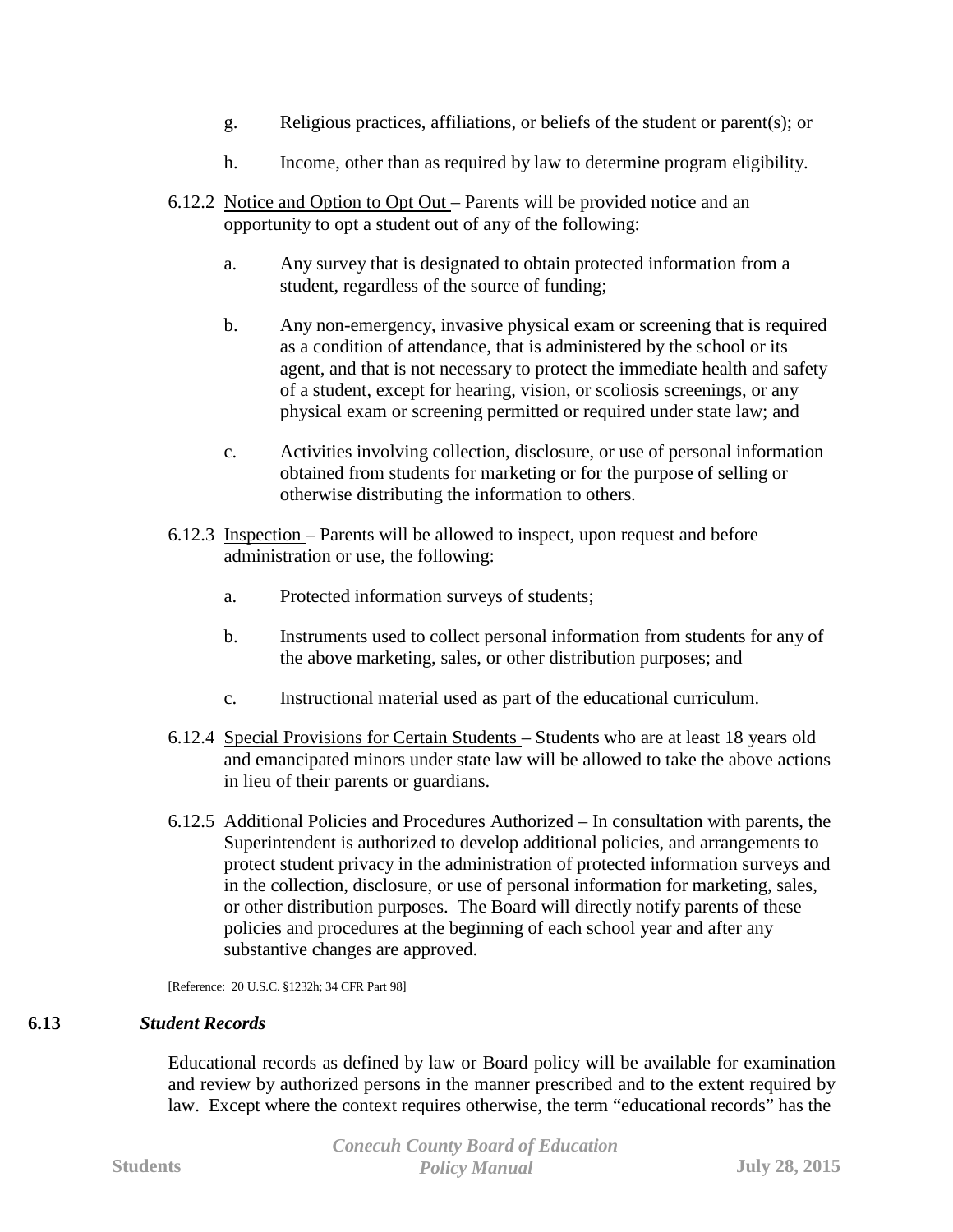meaning given in 20 U.S.C. §1232g(a)(4). Copies of such records may likewise be provided to the extent required and under circumstances specified by applicable law or regulation. The Superintendent is authorized to establish administrative standards and for the reproduction thereof. Parents will be provided required annual notification regarding educational records through the student handbook or by other appropriate means.

[Reference: 20 U.S.C. §1232g(a)(4); 34 CFR 99.3]

# **6.14** *Student Health Services*

The Board may offer limited student health services that are designed to address minor medical issues that may arise during the school day or to assist with special or chronic health problems. In cases of acute or contagious illnesses, parents or guardians may be notified and required to pick up the student. If a parent or guardian is not available, the principal or school nurse may contact the Department of Public Health. School officials are authorized to take reasonable and appropriate steps to provide or arrange for the provision of emergency medical services to students who require immediate medical attention. In case of illness or accidental injury not requiring immediate medical attention, standard first aid procedures may be followed. The Superintendent is authorized to develop and promulgate procedures, rules, and regulations concerning the taking, administration, and handling of medication at school consistent with state law and appropriate health standards.

## **6.15** *Student Conduct*

The Superintendent will prepare and present to the Board for adoption and periodic revision a Code of Student Conduct ("CSC"), with input from teachers, school personnel, students, parents and guardians, and other members of the education community and, as appropriate, the community at large. The CSC will comprehensively describe the rules and standards of conduct and discipline that will be maintained and enforced within Conecuh County Schools. The CSC will set forth the specific grounds for disciplinary action, the penalties, sanctions, or consequences that may be imposed for a violation of the CSC, the methods and procedures by which violations of the CSC will be determined, and any appeal or review procedures that are available to students. The CSC will incorporate applicable statutory and regulatory requirements, and the hearing and appeal procedures specified in the CSC will conform to applicable statutory and constitutional standards and requirements. The CSC may be incorporated in a student handbook and will be made available to all teachers, school personnel, students, parents and guardians at the beginning of each school year. The CSC will be deemed an extension of Board policy and will have the force and effect thereof.

[Reference: ALA. CODE §§16-28-12, 16-28A-1 to 3 (1975); Ala. Admin. Code 290-3-1-.02, 290-8-9-.09]

## **6.16** *Searches (Students)*

a. *Board Property* – All school system property, facilities, and grounds may be entered, inspected, and searched for any lawful purpose by Board officials or their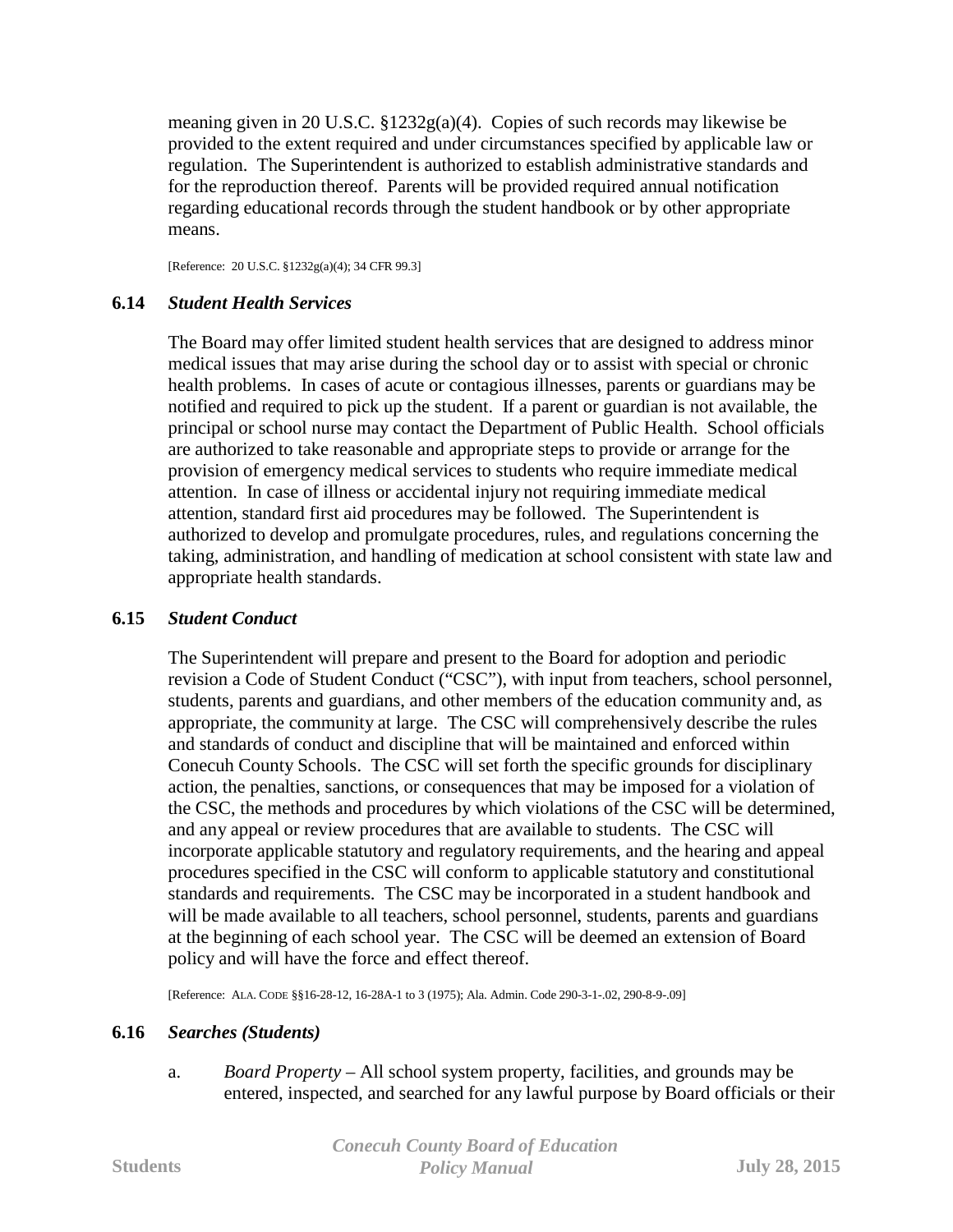designees at any time, without prior notice and to the fullest extent permitted by law. The right to enter, inspect, and search includes and extends to (but is not limited to) Board owned or controlled offices, desks, file cabinets, lockers, computers, files, documents, data, and devices however and wherever kept, stored, or maintained.

- b. *Personal Property* Personal property, including but not limited to vehicles, purses, wallets, gym bags, book bags, cell phones, computers, and "personal digital assistant" (PDA) devices may be searched by authorized school officials, including school principals or their designees, when reasonable suspicion exists that the property contains prohibited materials, illegal substances, weapons, or other items that are reasonably deemed to present a risk or threat to the safety or welfare of the school community.
- c. *Personal Searches* Students may be searched whenever reasonable suspicion exists that the student possesses prohibited materials, illegal substances, weapons, or other items that are reasonably deemed to present a risk or threat to the safety and welfare of the school community. Student searches must be conducted by a school administrator in the presence of another certified school employee and may include a private pat down of the student, a search of personal items and clothing, or a more thorough search upon specific approval of the Superintendent. Personal searches will be conducted with due regard for the age and gender of the student. Searches that require physical contact between the school official and the student, removal of clothing, or examination of the student in a way that would implicate privacy concerns must be conducted and witnessed by officials of the same gender as the student and in a way that preserves the dignity of the student to the extent practicable under the circumstances. Refusal to submit to a search or to cooperate in a search as provided in this policy may be grounds for disciplinary action.
- d. *Use of Recovered Items* Property, material, substances, information, or records that are obtained, discovered, or recovered as a result of a search may be retained and used for any lawful purpose.

# **6.17** *Corporal Punishment*

The Board allows reasonable corporal punishment of students under the following terms and conditions. Corporal punishment will be administered only as a disciplinary measure, with due regard for the age and physical condition of the student, and without excessive force. Corporal punishment will be administered by the school principal or his representative in the presence of another adult professional school system employee. Corporal punishment should not be administered in the presence of another student. The Superintendent is authorized to develop and implement procedures for administrating and documenting corporal punishment, consistent with the terms of this policy. [OPTION: Will be updated to reflect local practice.

[Reference: ALA. CODE §16-28A-2 (1975)]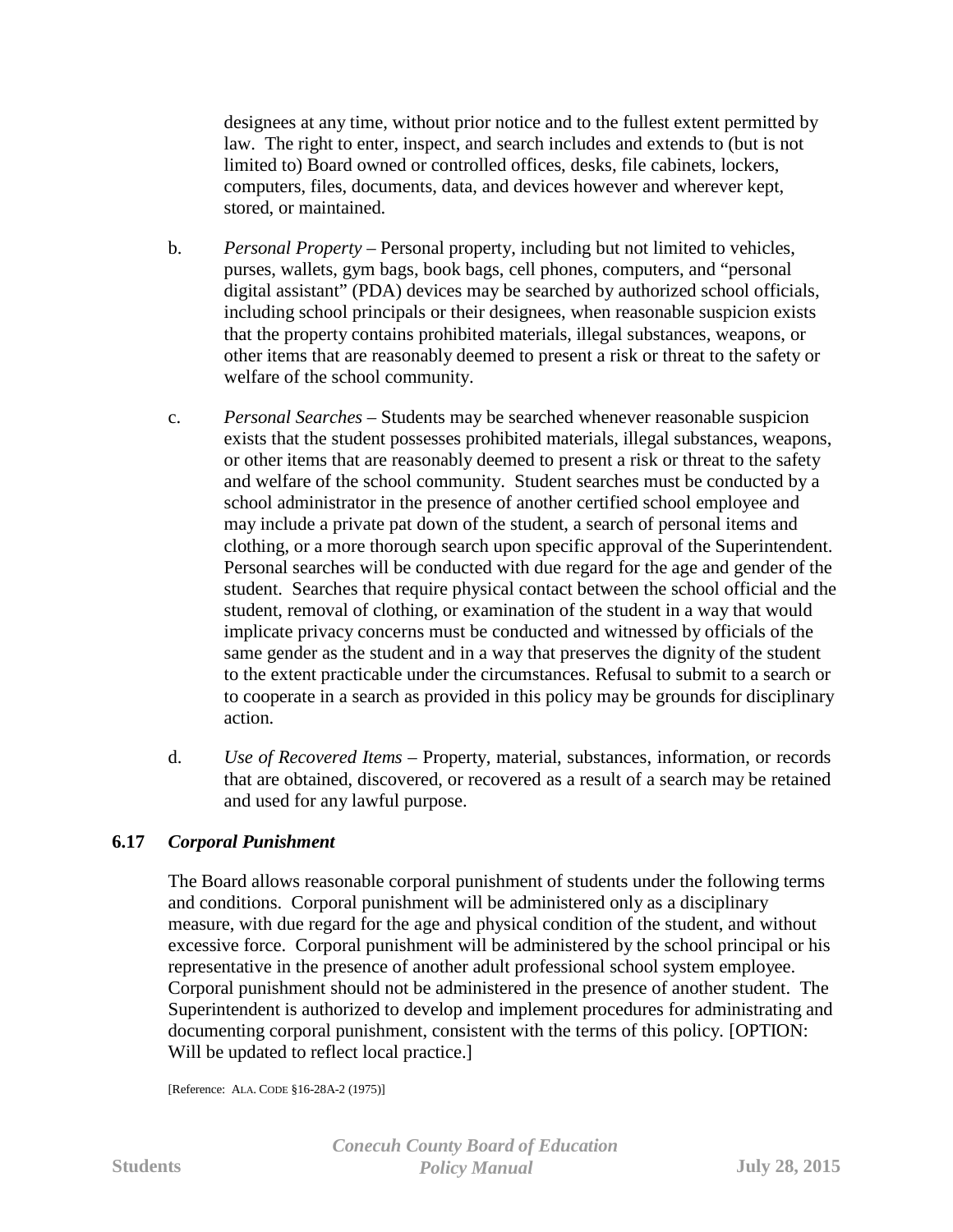# **6.18** *Physical Restraint*

The Superintendent is authorized to develop written procedures governing the use of physical restraint as required by state law. The procedures will be published in accordance with the requirements of state law.

[Reference: ALA. ADMIN. CODE §§290-3-1-.01, 290-3-1-.02]

### **6.19** *Student Suspension (including Students with Disabilities)*

In order to maintain order, minimize the risk of potential personal injury, property damage or disruption, or to permit an orderly investigation and evaluation of a suspected violation of school or school system rules, standards, or policies, principals may temporarily suspend a student pending a conference with the parent or guardian of the student and a final disciplinary decision. Suspension may also be imposed as a disciplinary measure as provided in the Code of Student Conduct. Suspensions will be counted as excused absences. Make up work will be permitted for such absences unless permitting such work under the circumstances would be impractical or impossible, would serve no purpose, would place school personnel at risk of harm, or would be unreasonable in light of the grounds for the suspension. Suspension of students with disabilities will be subject to applicable limitations and requirements imposed by the Individuals with Disabilities Education Act ("IDEA") and its implementing regulations.

## **6.20** *Student Expulsion (including Students with Disabilities)*

Students may be expelled from school for offenses serious enough to warrant such action as provided in Code of Student Conduct or other Board disciplinary policies. Students who are recommended for expulsion may be suspended until such time as the Board meets to consider the recommendation for expulsion. Reasonable notice of the proposed action, the reasons therefore, and an opportunity to be heard will be afforded to the student and the student's parent or guardian prior to a final decision by the Board regarding expulsion. The Superintendent will notify the student or the student's parent or guardian, in writing, of any action taken by the Board. The term of an expulsion may extend to the maximum permitted by law. The Board may impose such reasonable limitations on the student's right to re-enroll in the school system following expiration of expulsion as may be permitted by law. A student who withdraws from school prior to the Board's consideration of a proposed expulsion may not re-enroll in the school system until the Board holds a hearing or other appropriate proceedings regarding the recommended expulsion. Expulsion of students with disabilities will be subject to applicable limitations and requirements imposed by the Individuals with Disabilities Education Act ("IDEA") and its implementing regulations.

## **6.21** *Electronic Communication Devices*

The use of personal, wireless communication devices by students is prohibited on school grounds or while students are being transported on a school bus, except as provided for herein. Personal, wireless communication devices include, but are not limited to, cellular telephones, pocket pagers, email devices, "walkie talkies," or any other electronic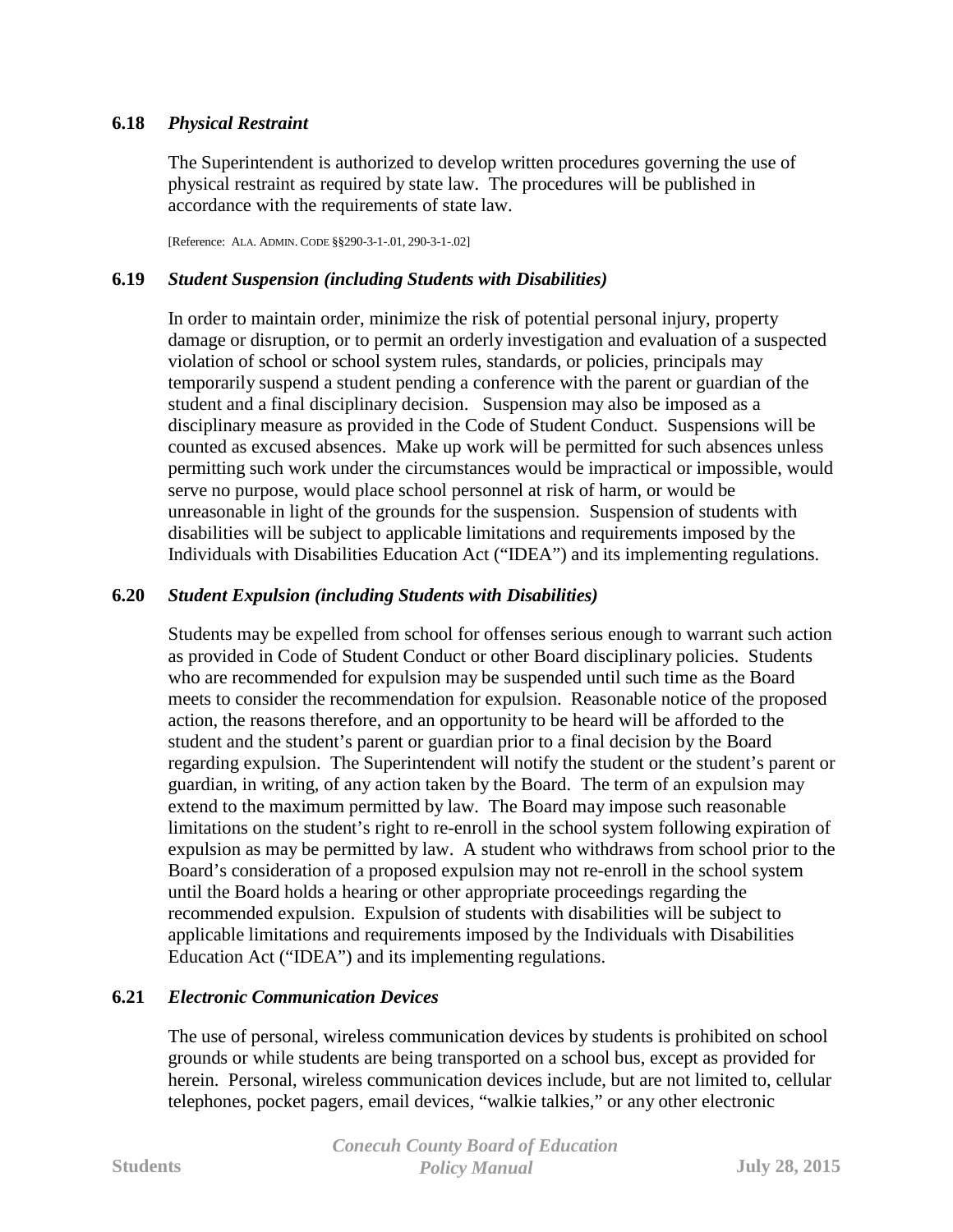communication device. Students are permitted to keep personal wireless devices only in lockers, the school office, or other locations approved by the principal or his designee. The Board assumes no responsibility for theft, loss, or damage to any personal/wireless communication device. The principal or his designee may approve the use of such devices during medical emergencies, natural disasters, after regular school hours, at events or under circumstances in which the use of the devices serves safety and convenience without disrupting academic or school operations. Principals or their designees will also have the authority to further restrict or deny the use of personal/wireless communication devices by any student to prevent the misuse, abuse, or violation of school rules regarding the use of such devices. School officials may read, examine, or inspect the contents of any such device upon reasonable suspicion that the device contains evidence of an actual or suspected violation of the law, of Board policy, of the code of student conduct, or of other school rules, provided that the nature and extent of such examination shall be reasonably related and limited to the suspected violation.

[Reference: ALA. CODE §16-1-27 (1975)]

## **6.22** *Drivers' License*

- 6.22.1 Drivers' License Unless exempted from the requirement by Board policy, a person under the age of 19 years may not under state law obtain a driver's license or a learner's permit without being enrolled in school or meeting alternative criteria established by law. Additionally, a driver's license may be suspended or revoked if a student withdraws or fails to attend school. Students may be exempted or excused from otherwise applicable statutory requirements if their withdrawal or nonattendance is caused by circumstances beyond the control of the student. Circumstances beyond the control of the student may be found with respect to:
	- a. Students who are mentally or physically unable to attend school;
	- b. Students who are regularly and legally employed in compliance with the provisions of the Child Labor Law; and
	- c. Students who, because of the lack of public transportation, are compelled to walk more than two miles to attend a public school.

Students who are denied a driver's license by virtue of their nonenrollment may appeal a decision affecting the student's eligibility for a driver's license to the Superintendent. The appeal should be in writing and filed with the school principal within 15 days of the decision from which the appeal is taken, and should set forth the reasons on which the appeal is based. An appeal should be promptly forwarded to the Superintendent for review and final decision.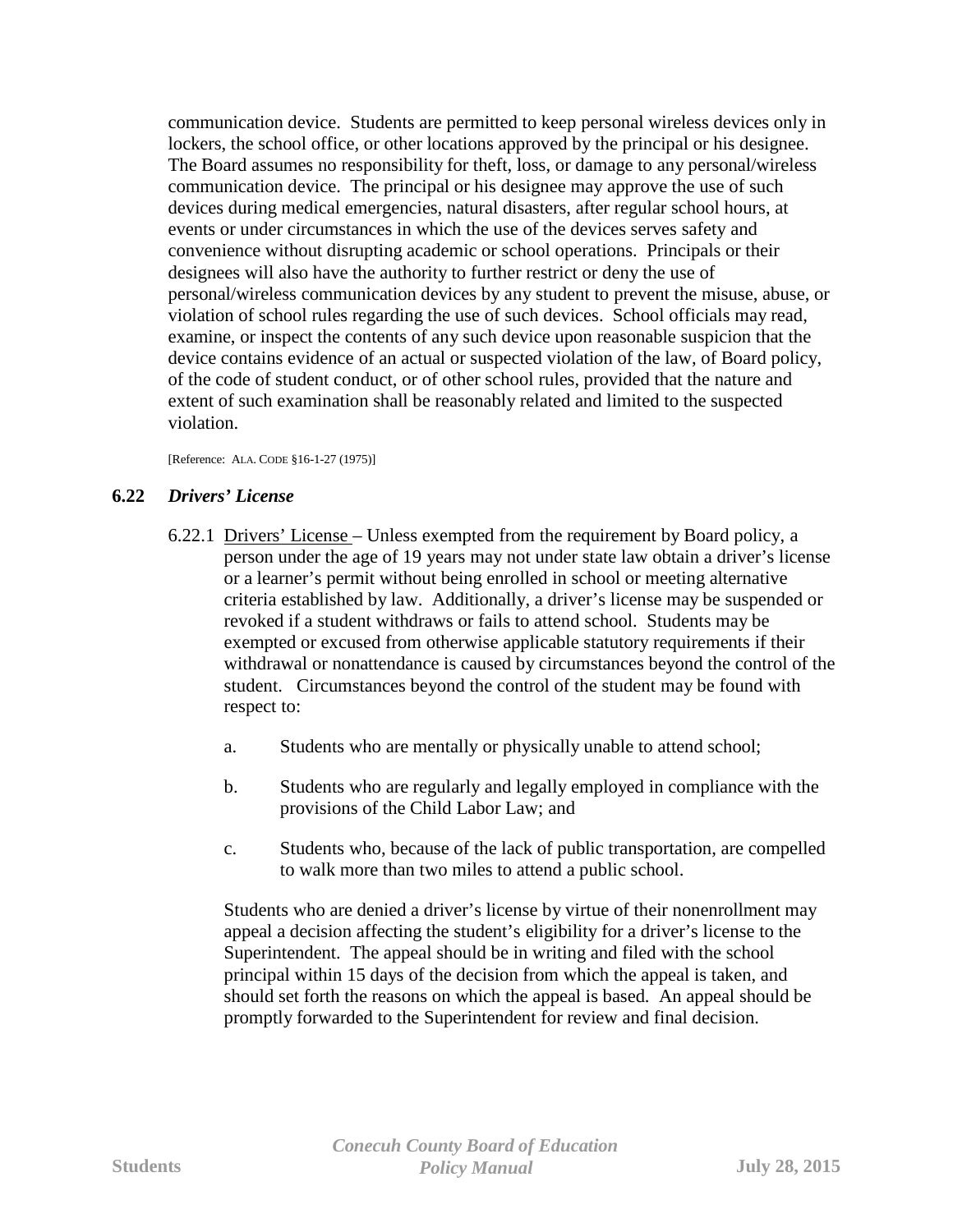6.22.2 Administrative Procedures Authorized – The Superintendent is authorized to develop procedures to implement the provisions of this policy and to comply fully with state law.

[Reference: ALA. CODE §16-28-40, *et seq.* (1975)]

## **6.23** *Student Parking Privileges – Substance Abuse Policy*

In order to promote the safety and welfare of students and others who work on or visit school campuses, to encourage the development of safe and responsible driving practices, and to serve the general purposes of maintaining a drug and alcohol free school environment, students will be granted the privilege of driving and parking on school property only if they are free of the effects of alcohol or other illegal or controlled substances. Accordingly, any student who desires to drive a vehicle on school property or park on school property may be required to submit to periodically or randomly administered sobriety or drug tests as a condition to issuance of a permit authorizing the operation or parking of a motor vehicle on school grounds. Principals may impose reasonable additional conditions or requirements for the privilege of driving or parking a vehicle on school property including, for example, conditions relating to maintenance of academic and attendance standards and the payment of fees. Principals may also establish priorities for issuance and assignment of parking permits. The Board reserves the right to require that sobriety or drug tests or screenings be passed as a condition to maintaining parking or vehicle permits, or privileges relating to use of a motor vehicle. Such testing or screening may also be performed whenever a school official observes or is made aware of circumstances that provide reasonable suspicion or belief that the student has used alcohol, illegal drugs, or other substances in violation of the Board's substance abuse policies. All such testing or screening will be performed in accordance with local, state and federal laws and procedures that are developed by the Superintendent for approval by the Board.

## **6.24** *Student Competitive Extracurricular Activity Substance Abuse Policy*

In order to promote the safety and welfare of students who participate in competitive extracurricular activities, to insure that such participation is neither impaired nor any risk of injury exacerbated, to provide incentives to students to maintain safe and healthful practices, and to promote a school environment that is free of alcohol and illegal drugs or controlled substances, the Board reserves the right to require any student who participates in extracurricular competitive programs or activities to submit to sobriety tests or screening for illegal drugs or controlled substances prior to, during, or following a competitive event, practice, competition, or at any other time while the student is under the supervision of the school system. Such testing or screening may also be performed whenever a school official observes or is made aware of circumstances that provide reasonable suspicion or belief that the student has used alcohol, illegal drugs, or other substances in violation of the Board's substance abuse policies. All such testing or screening will be performed in accordance with local, state and federal laws, and procedures that are developed by the Superintendent for approval by the Board.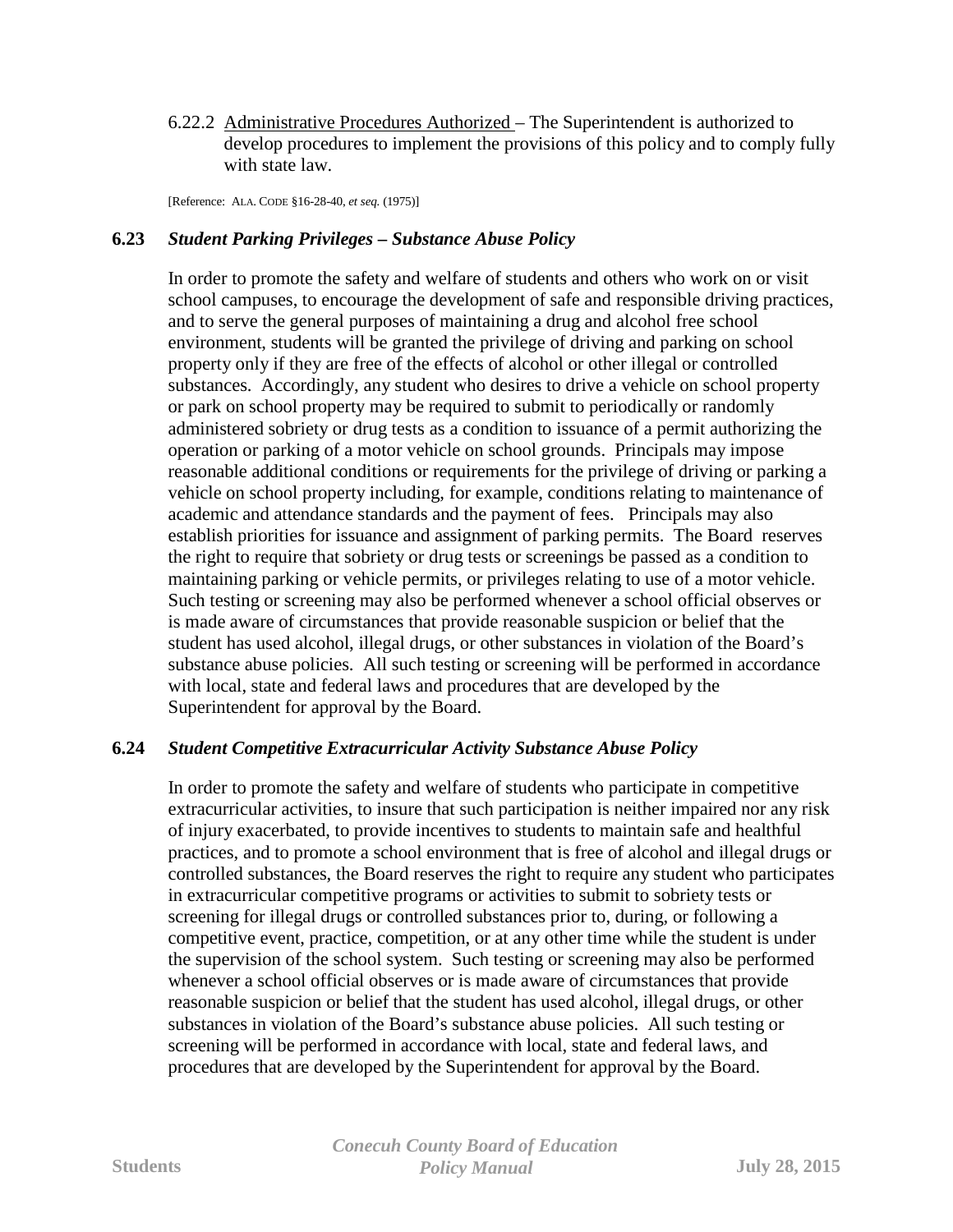# **6.25** *Harassment, Violence, and Threats of Violence Prohibited*

6.25.1 Prohibition - No student shall engage in or be subject to harassment, violence, threats of violence, or intimidation by any other student that is based on any of the specific characteristics that have been identified by the Board in this policy. Students who violate this policy will be subject to disciplinary sanctions.

# 6.25.2 Definitions –

- a. The term "harassment" as used in this policy means a continuous pattern of intentional behavior that takes place on school property, on a school bus, or at a school-sponsored function including, but not limited to, written, electronic, verbal, or physical acts that are reasonably perceived as being motivated by any characteristic of a student, or by the association of a student with an individual who has a particular characteristic, if the characteristic falls into one of the categories of personal characteristics set forth in Section 6.23.2(b) below. To constitute harassment, a pattern of behavior may do any of the following:
	- 1. Place a student in reasonable fear of harm to his or her person or damage to his or her property.
	- 2. Have the effect of substantially interfering with the educational performance, opportunities, or benefits of a student.
	- 3. Have the effect of substantially disrupting or interfering with the orderly operation of the school.
	- 4. Have the effect of creating a hostile environment in the school, on school property, on a school bus, or at a school-sponsored function.
	- 5. Have the effect of being sufficiently severe, persistent, or pervasive enough to create an intimidating, threatening, or abusive educational environment for a student.
- b. The term "violence" as used in this policy means the infliction of physical force by a student with the intent to cause injury to another student or damage to the property of another student.
- c. The term "threat of violence" as used in this policy means an expression of intention to inflict injury or damage that is made by a student and directed to another student.
- d. The term "intimidation" as used in this policy means a threat or other action that is intended to cause fear or apprehension in a student, especially for the purpose of coercing or deterring the student from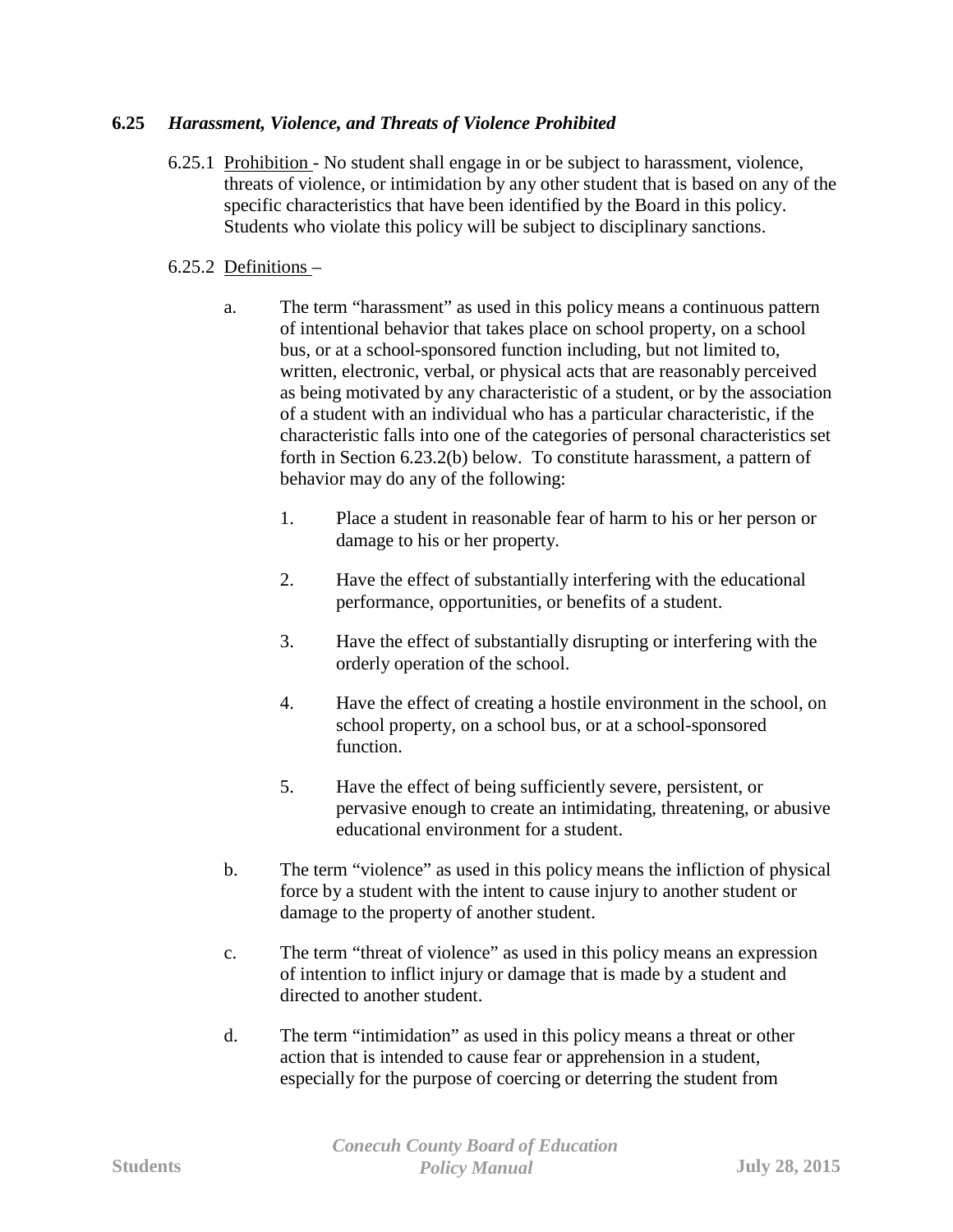participating in or taking advantage of any school program, benefit, activity or opportunity for which the student is or would be eligible.

e. The term "student" as used in this policy means a student who is enrolled in the Conecuh County school system.

# 6.25.3 Description of Behavior Expected of Students -

- a. Students are expected to treat other students with courtesy, respect, and dignity and comply with the Code of Student Conduct. Students are expected and required (1) to comply with the requirements of law, policy, regulation, and rules prohibiting harassment, violence, or intimidation; (2) to refrain from inflicting or threatening to inflict violence, injury, or damage to the person or property of another student; and (3) to refrain from placing another student in fear of being subjected to violence, injury, or damage when such actions or threats are reasonably perceived as being motivated by any personal characteristic of the student that is identified in this policy.
- b. Violence, threats of violence, harassment, and intimidation are prohibited and will be subject to disciplinary consequences and sanctions if the perpetrator of such action is found to have based the prohibited action on one or more of the following personal characteristics of the victim of such conduct:
	- 1. The student's race;
	- 2. The student's sex;
	- 3. The student's religion;
	- 4. The student's national origin; or
	- 5. The student's disability.
- 6.25.4 Consequences for Violations A series of graduated consequences for any violation of this policy will be those outlined in the Code of Student Conduct or any rule or standard adopted under authority of this policy.
- 6.25.5 Reporting, Investigation, and Complaint Resolution Procedures Complaints alleging violations of this policy must be made on Board approved complaint forms available at the principal and/or counselor's office. The complaint must be signed by the student alleging the violation or by the student's parent or legal guardian and delivered to the principal or the principal's designee either by mail or personal delivery. At the request of the complaining student or the student's parent or legal guardian, incidental or minor violations of the policy may be presented and resolved informally.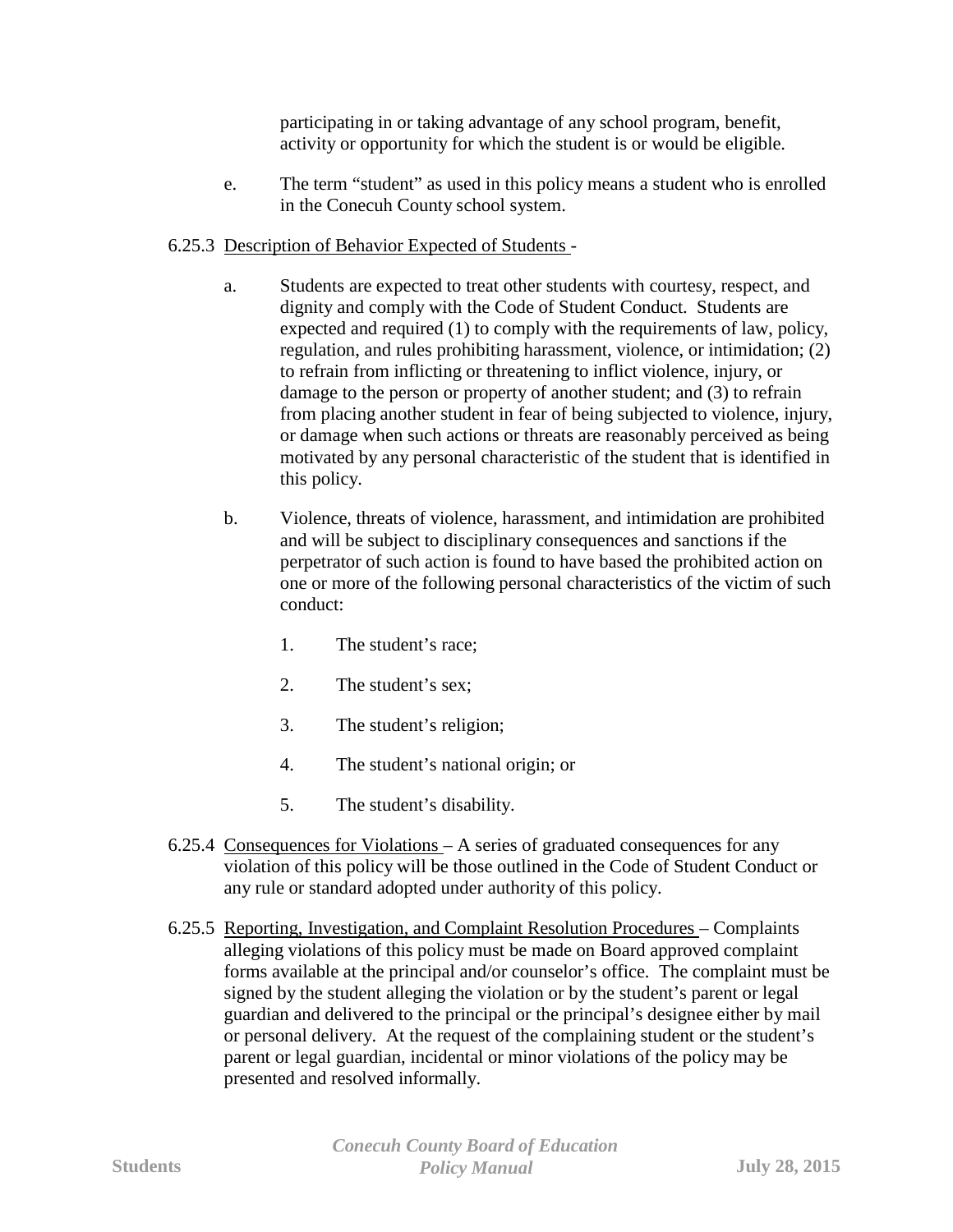Upon receipt of the complaint, the principal or the principal's designee will, in their sole discretion, determine if the complaint alleges a serious violation of this policy. If the principal or the principal's designee determines that the complaint alleges a serious violation, the principal or the principal's designee will undertake an investigation of the complaint. The investigation will entail the gathering of relevant facts and evidence and will be conducted in a reasonably prompt time period taking into account the circumstances of the complaint. If the investigation establishes a violation, appropriate disciplinary sanctions will be imposed on the offending student(s). Other measures that are reasonably calculated to prevent a recurrence of the violation(s) may also be imposed by the principal or the school system.

Acts of reprisal or retaliation against any student who has reported a violation of this policy or sought relief provided by this policy are prohibited, and are themselves a violation of this policy. Any confirmed acts of reprisal or retaliation will be subject to disciplinary sanctions that may include any sanction, penalty, or consequence that is available to school officials under the Code of Student Conduct. A student who deliberately, recklessly, and falsely accuses another student of a violation of this policy will be subject to disciplinary sanctions as outlined in the Code of Student Conduct.

The complaint form developed to report violations of this policy will include a provision for reporting a threat of suicide by a student. If a threat of suicide is reported, the principal or the principal's designee will inform the student's parent or guardian of the report.

- 6.25.6 Promulgation of Policy and Related Procedures, Rules, and Forms This policy and any procedures, rules, and forms developed and approved to implement the policy will be published, disseminated, and made available to students, parents and legal guardians, and employees by such means and methods as are customarily used for such purposes.
- 6.25.7 Construction of Policy –This policy is supplemental to other Board policies and procedures and does not repeal, replace, or supersede any other prohibition on harassment, violence, threats of violence or intimidation found elsewhere in Board policy or procedure, including the Code of Student Conduct. This policy shall not be construed to allow harassment, violence, threats of violence or intimidation for any reason not specifically listed in this policy or to prohibit the Board from disciplining students for acts of harassment, violence, threats of violence or intimidation not specifically listed herein. Students who engage in harassment, violence, threats of violence or intimidation not specifically covered by this policy may be subject to appropriate disciplinary action in accordance with the Code of Student Conduct.

[Reference: Ala. Code §16-28B-1, *et seq.* (1975)]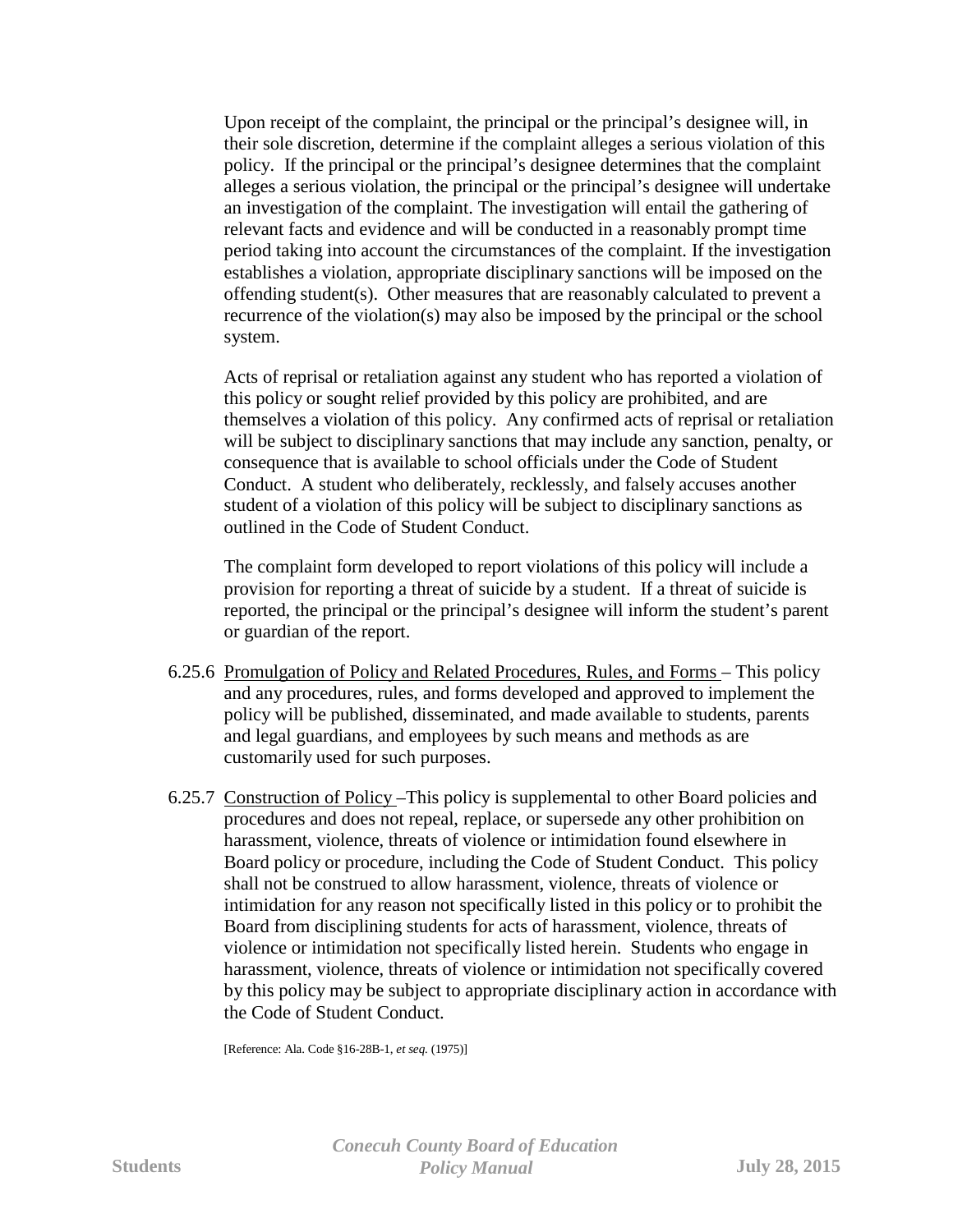# **VII. Instructional Program**

## **7.1** *Curriculum*

The Superintendent will coordinate the design and development of a comprehensive curriculum plan in accordance with state law and any requirements of the State Department of Education for approval by the Board.

## **7.2** *Textbooks*

Textbooks will be purchased and distributed in accordance with State Department of Education regulations. Only textbooks recommended by the local textbook committee will be approved by the Board, upon the recommendation of the Superintendent. The local textbook committee will be appointed by the Board and will consist of ten (10) members, including parents, who will serve a term of one year. The local textbook committee shall be composed of one (1) teacher representative from every school, two (2) special education teacher representatives, and two (2) parent representatives. Students are loaned textbooks for the duration of the course that requires the textbook and are responsible for the care of the textbook. Students must reimburse the Board for the cost of any textbooks that are lost or damaged beyond reasonable wear and tear.

[Reference: ALA. CODE §16-36-62 (1975)]

## **7.3** *Academic Standards*

Teachers will assign grades and confer academic credit for work and activities performed by students in accordance with objective and generally accepted instructional and grading standards, applicable laws and regulations, and criteria hereinafter specified.

7.3.1 General Grade Scale – Grades for academic course work will be awarded according to the following scale:

| Letter<br>Grade             | <b>Numerical Grade</b><br>(100 point scale) | Grade Point<br><b>Average Points</b><br>(4 point scale) |
|-----------------------------|---------------------------------------------|---------------------------------------------------------|
| A                           | $90 - 100$                                  | 4.00                                                    |
| B                           | 80-89                                       | 3.00                                                    |
| $\mathcal{C}_{\mathcal{C}}$ | 70-79                                       | 2.00                                                    |
| D                           | 60-69                                       | 1.00                                                    |
| F                           | Below 60                                    |                                                         |

7.3.2 Advanced Placement and Honors Grade Scale – Numerical grades in Advanced Placement courses (approved by the College Board) and Honors courses (approved by the Board) will be weighted by adding ten (10) points. When calculating the grade point average on a four point scale one point will be added for Advanced Placement and Honors courses.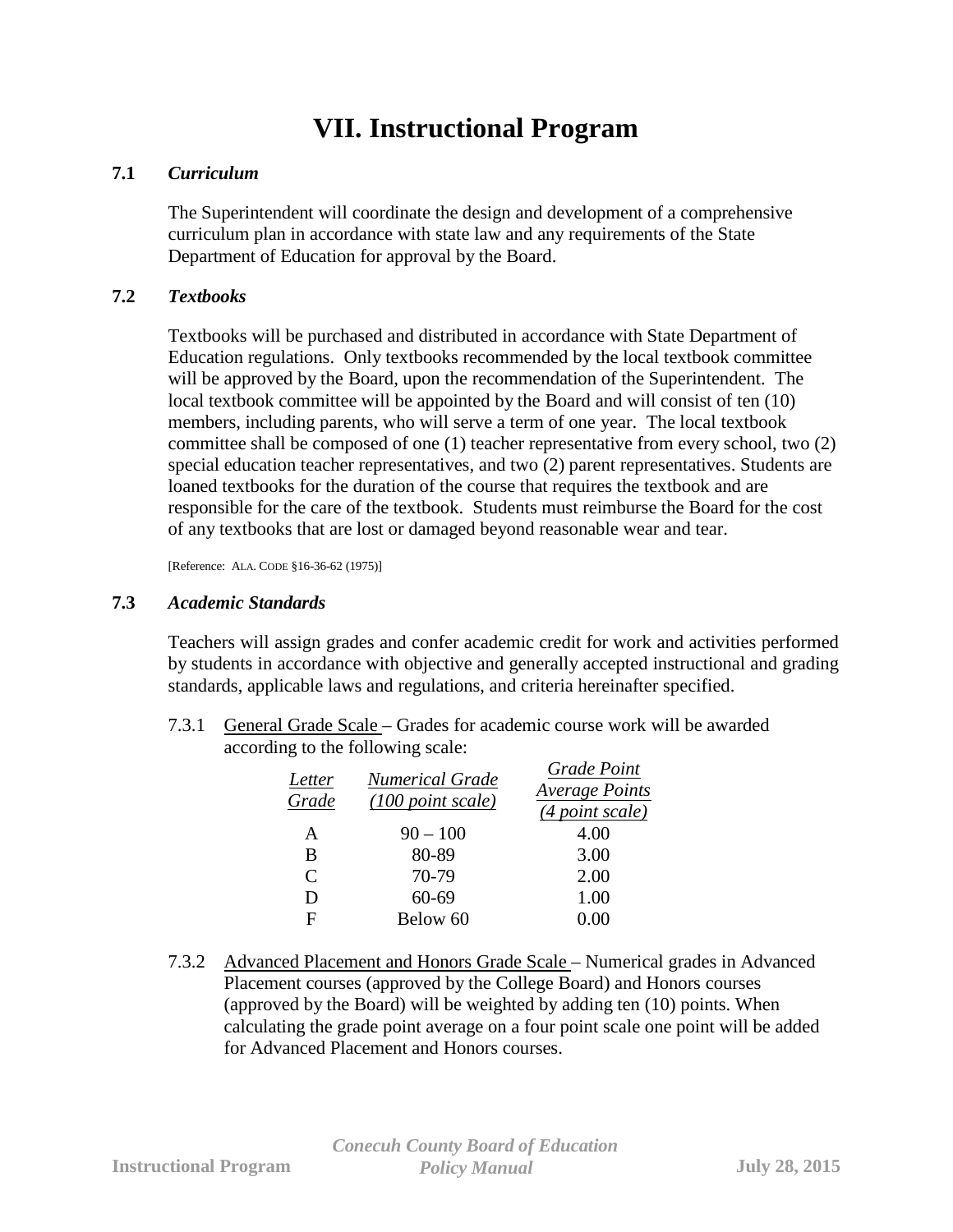- 7.3.3 Special Education Grading Standards Students who are receiving special educational services may be graded according to an individualized educational plan, and nothing in Board policy or procedure prohibits the extension of appropriate academic modifications or accommodations to students who may be eligible for such modifications or accommodations under provisions of state and federal law.
- 7.3.4 Report Cards Report cards reflecting student progress will be provided to the parents or legal guardians of students on a regularly scheduled basis.
- 7.3.5 Promotion Students are promoted from grade to grade on the basis of academic credit earned during the school year, in summer school programs, or in such other academic programs as may be approved or recognized by the Board. Students who are eligible for promotion from grade to grade may nevertheless be retained by agreement of the parents and appropriate school officials.
- 7.3.6 Class Rankings Beginning with the ninth grade of high school, all students will be ranked based on the four point grade point average scale (GPA) (calculated and weighted as described herein). The GPA calculation will be carried out four decimal places and rounded off.
- 7.3.7 Credit Recovery The Superintendent is authorized to develop procedures for a program through which a student may recover credits in one or more failed courses, in compliance with regulations promulgated by the State Department of Education. The curriculum will align with the State Board of Education course of study and study content standards in which the student seeking credit recovery is deficient.
- 7.3.8 Credit Advancement The Superintendent is authorized to develop procedures for a program through which a student may pursue credit advancement as an alternative to the traditional Carnegie Unit approach to course completion.

[Reference: Ala. Admin. Code 290-3-1-.02(12)]

## **7.4** *Testing*

The Superintendent is authorized to develop and implement a standardized testing program that will include, at a minimum, all testing required under state and federal law. All standardized tests are to be conducted in accordance with the appropriate test administration manual guidelines and any rules or regulations that are intended to ensure their security and validity. Teachers are authorized to conduct tests for their courses in order to determine their students' abilities, knowledge and skills, and to use in calculating a student's grade.

## **7.5** *Summer School Operations*

A "summer school" program may be implemented in compliance with regulations promulgated by the State Department of Education. Summer school is provided as a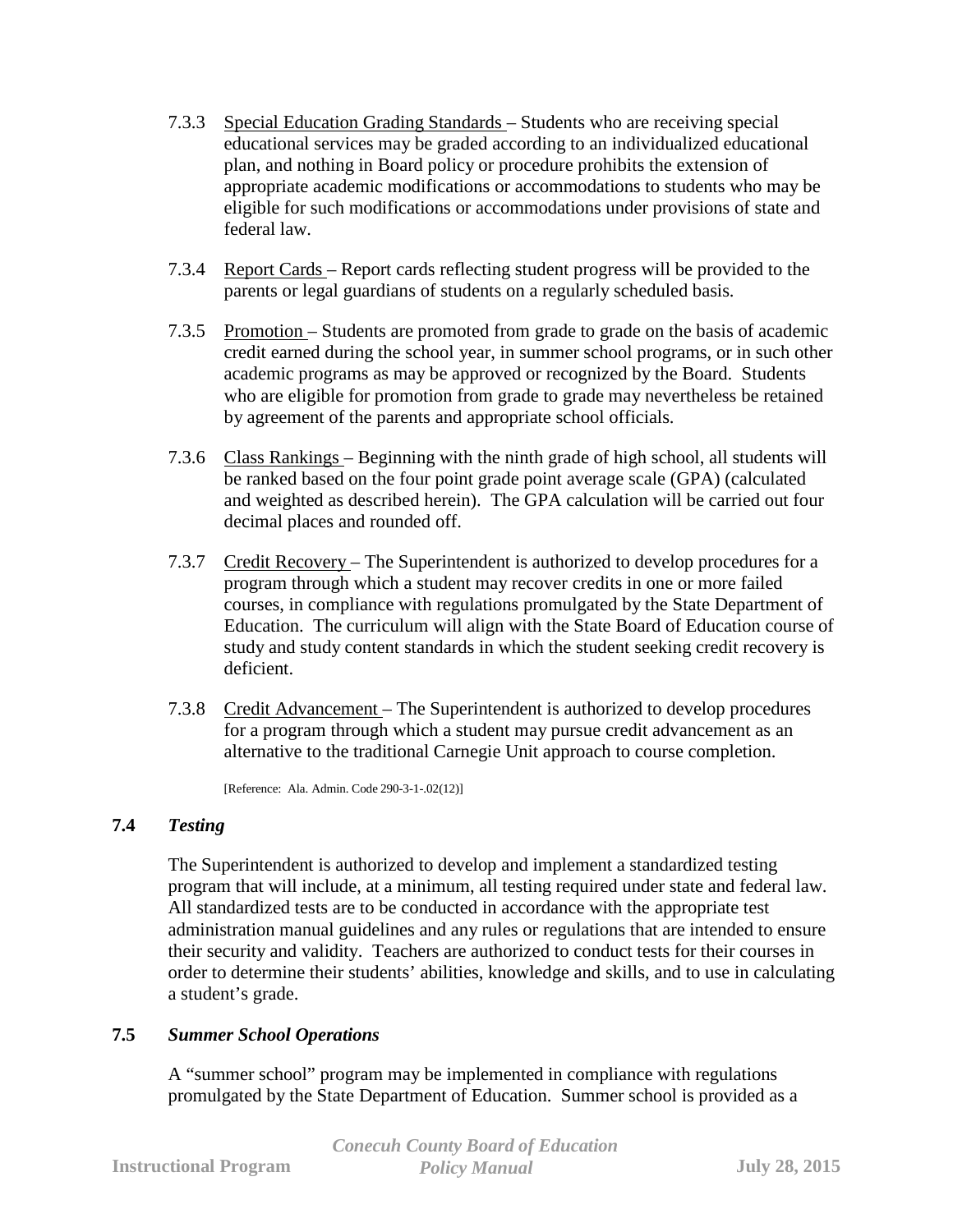service by the Board and is separate and distinct from the regular academic year. The Superintendent is authorized to develop and maintain rules and regulations for the operation of summer school, including requirements for enrollment, attendance, transportation, and tuition, which will be subject to approval by the Board.

[Reference: Ala. Admin. Code 290-3-1-.02(6)]

### **7.6** *Dual Enrollment*

Upon recommendation of the Superintendent, the Board may establish guidelines in accordance with the regulations of the State Department of Education by which qualified high school students are allowed to take post-secondary college courses for high school credit.

[Reference: Ala. Admin. Code 290-3-1-.02(11)]

## **7.7** *Correspondence, Online Courses, and Virtual Options*

Credit for correspondence and online courses will be recognized if the conditions and criteria established by the Alabama Department of Education for such programs are met.

[Reference: Ala. Admin. Code 290-3-1-.02(12, 13)]

The Conecuh County School System will provide a virtual pathway or virtual education options for students in grades 9-12. The system may also expand its offerings to include additional grade levels. Students enrolled in the virtual school will complete all coursework virtually from their computers. The coursework allows student scheduling flexibility to complete the course requirements.

Students must meet the following eligibility criteria to participate in the virtual pathway:

- Own an operational home computer
- Maintain a reliable internet connection
- Have an adult willing to serve as the learning coach
- Be proficient in reading, writing, and math
- Students must be highly self-motivated, independent learners.

Students must meet the established attendance criteria to participate in the virtual pathway. Attendance and academic progress will be monitored daily by the virtual school staff. All quarterly and state-mandated testing will be conducted. All full-time students enrolled in the virtual school will be counted in the average daily membership. All full-time students enrolled in the virtual school will participate in all state testing and accountability requirements. Upon satisfying all graduation requirements, students enrolled in the virtual school will receive a high school diploma.

Students enrolled in the virtual program will be eligible to participate in extracurricular activities in the school attendance zone in which they reside, and are subject to the same requirements, including Alabama High School Athletic Association rules.

The virtual school program may accept in county as well as out of county students at the discretion of the superintendent.

The virtual program shall be exempt from any provision of general law, local law, or administrative rules that apply to the traditional delivery of instruction, including, but not limited to, requirements to the physical presence of a student, student monitoring and security, staffing requirements,

*Conecuh County Board of Education*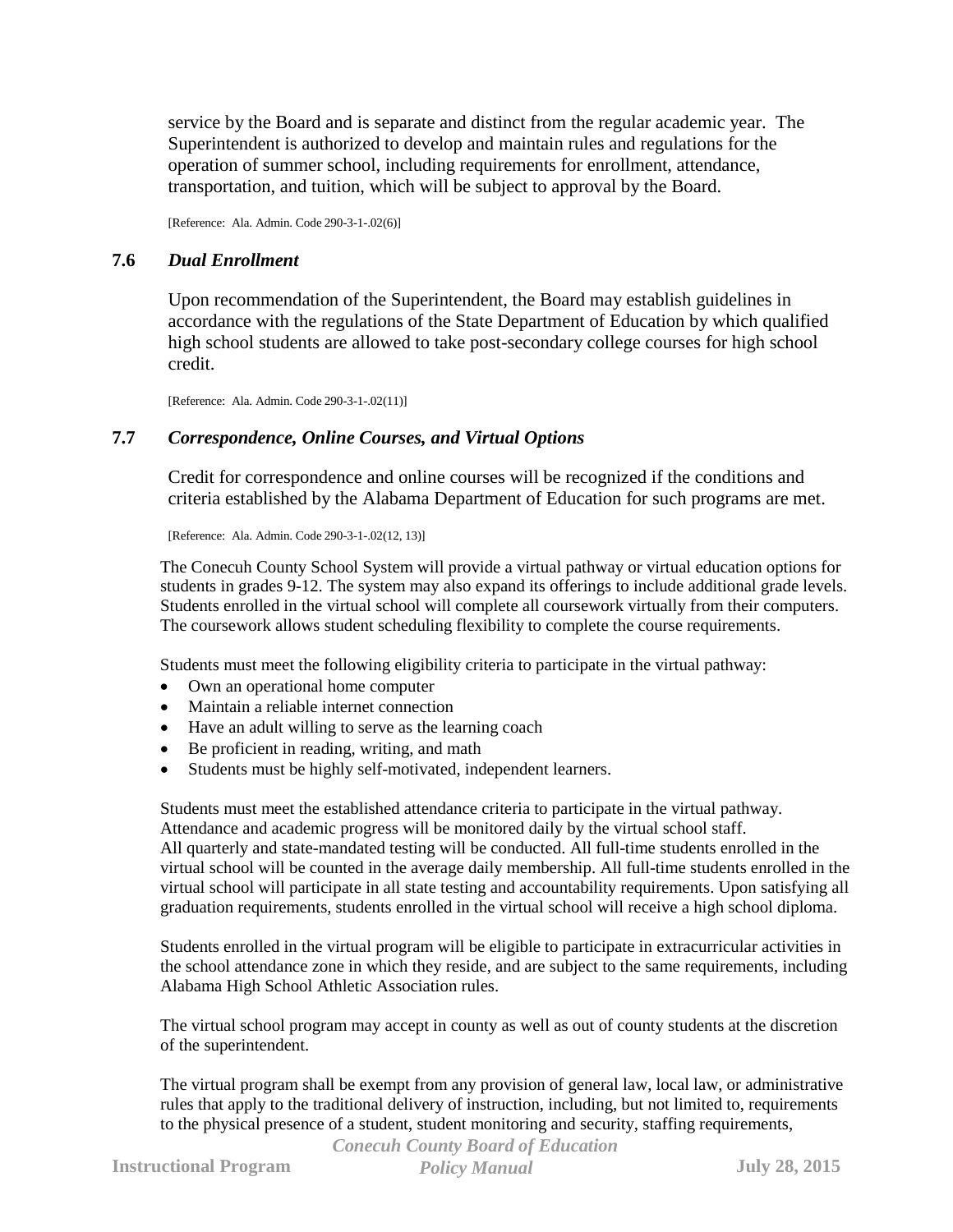transportation obligations, facility requirements, space and location requirements, time requirements and physical education requirements, to the extent any of the forgoing conflict with the delivery of the virtual program.

Any online course delivery that is not supported by the Alabama State Department of Education shall be accredited by an institution recognized pursuant to the administrative rule adopted by the ALSDE. Course work offered through the virtual program shall contain the requirement content as identified in the applicable Alabama Couse of Study.

Legal Reference: Act No. 2015-89

#### Preamble

The utilization of *Virtual School Programming[1](#page-79-0)* by public school systems provides alternative options made available by current technology. This option is available to students in general education programs and is also available to students who are eligible and enrolled in programs under the *Individuals with Disabilities Education Improvement Act* (2004). A presumption regarding any student who is enrolled in a special education program Virtual School Program is that they are, or can be with appropriate behavioral supports, motivated to actively engage in the operations of the Virtual School Program. Further, the student must be an individual who will consistently demonstrates appropriate time management skills that will provide the student a realistic opportunity to complete the assigned assignments and program in a reasonable time frame.

#### Application

A student with disabilities who wishes to enroll in the Conecuh County Board of Education Virtual School Program shall contact the office for the Coordinator of Special Education for the Conecuh County Board of Education for an application. The application shall be submitted in sufficient time for it to be processed and approved prior to the beginning of the next semester and within a time established by the Coordinator of Special Education. The Coordinator of Special Education will give serious consideration to each application that has been timely submitted and will provide the student's parent or guardian sufficient notice of whether or not the student has been accepted in the Conecuh County Board of Education Virtual School Program.

#### **Requirements**

The Conecuh County Board of Education will be diligent in ensuring that there will not be discrimination due to race, ethnic origin, religion, gender, sexual preference, or sexual identification in the consideration of enrollment in the Conecuh County Board of Education Virtual School Program. Due to the individualized nature of each student with a disability, each application will be considered independent of any other student.

Location. Unlike the traditional student in a general education program, the demands of special education services by the Conecuh County Board of Education require a more intensive involvement with the student who has a disability and is enrolled in the Virtual School Program. Further, evaluating benchmarks and measurable annual goals will also require that the student with a disability be seen more frequently by Conecuh County Board of Education staff. Accordingly, consideration will only be given to students with disabilities who reside as a permanent resident in

<span id="page-79-0"></span>*Conecuh County Board of Education*  $1$  The term "virtual school" is synonymous with terms such as, distant learning, internet learning, on-line programming, e-learning, cyber school, and non-traditional programming, among others.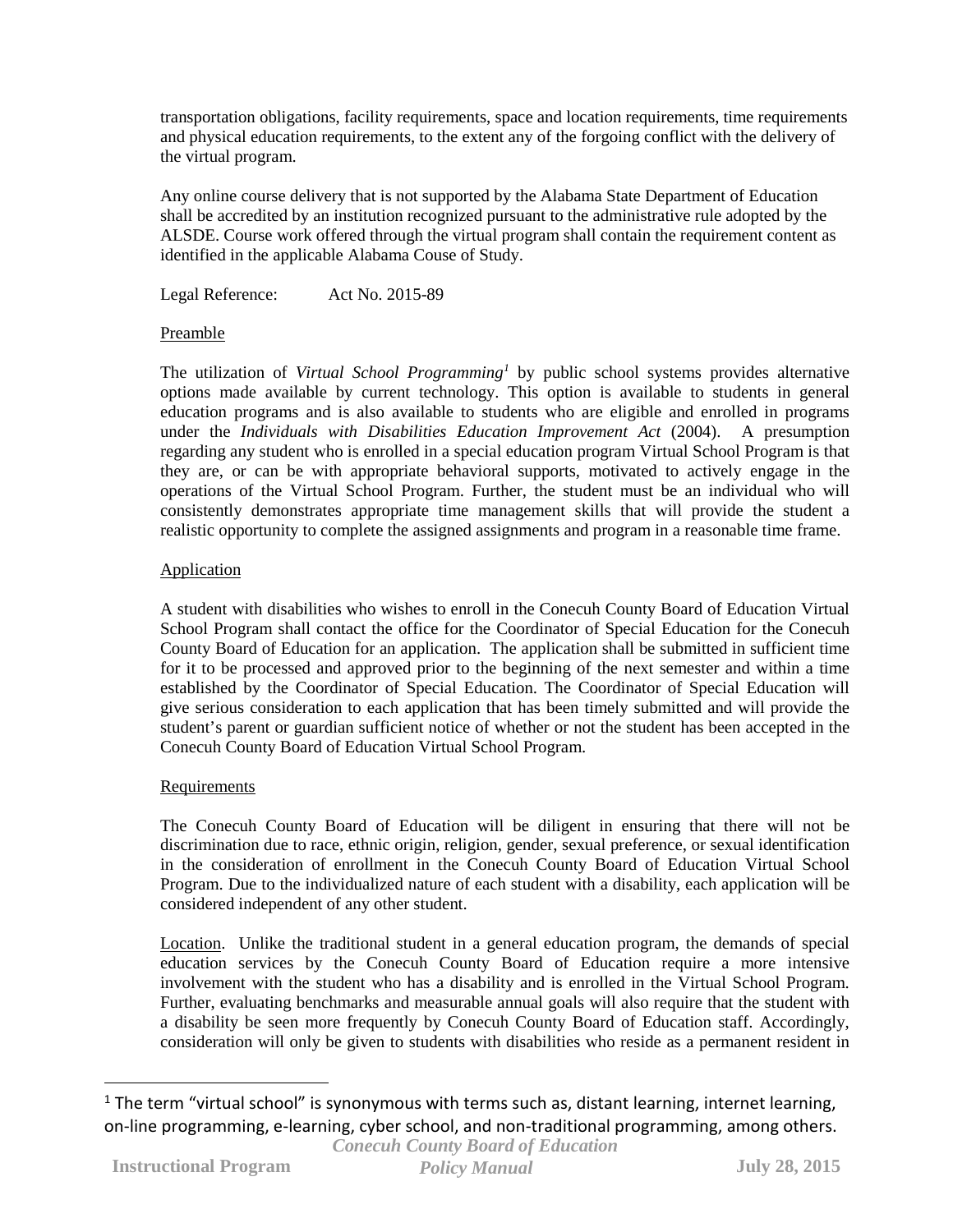the following counties: Butler, Conecuh, Covington, Escambia, and Monroe.

Disabilities. All students with disabilities who meet the above designated geographical requirement will be given due consideration based on the individual nature and needs of the student who has a disability. However, there will be some students who will not be accepted into the Virtual School Program. Students who require special related services or more intensive program strategies (*e.g.* hand-over-hand instruction; social skills training; one-on-one applied behavior analysis; and/or the presence of an interpreter who interprets the various activities of the classroom environment, including conversations of classmates) would benefit more from attending a traditional school program.

#### Individual Education Plans

Personnel with the Conecuh County Board of Education, in cooperation with the student's parent(s) or guardian(s), will develop the student's IEP. Consideration will be given to the student's previous IEPs, all evaluations, and in-put from all appropriate providers. State standards and functional needs will be addressed in all IEPs.

#### Evaluations

In order to maintain the integrity of the evaluation and grading process, all evaluations will be conducted at a location designated by Conecuh County Board of Education personnel according to the student's residential address.

Board Approved: 6-13-16

## **7.8** *Career and Technical Education Programs*

7.8.1 Work-Based Learning Experience – A work-based learning experience provides students with educational opportunities in a work setting that typically cannot be obtained in a classroom and may include, but is not limited to, cooperative education, internships, clinical experiences, and other related opportunities. The Superintendent is authorized to develop guidelines and procedures in accordance with the regulations of the Alabama State Department of Education for workbased learning experiences to be conducted in the school system, including, but not limited to, guidelines for decision making and protocol for solving problems at the workplace and school.

[Reference: Ala. Admin. Code 290-6-1-.04]

7.8.2 Live Work – Live work consists of work conducted by students that relates to the knowledge and skills taught as part of a CTE program of study, but is presented from outside the classroom. The Superintendent is authorized to develop for Board approval guidelines and procedures in accordance with the regulations of the Alabama State Department of Education and any applicable Business/Industry Certification requirements for live work to be conducted in the school system, including, but not limited to, a systematic method for managing live work, work requests and orders, and procedures for approval of where and for whom work may be conducted, school liability, and restrictions on live work. Any money collected for live work will be accounted for in accordance with the Board's

*Conecuh County Board of Education*

**Instructional Program** *Policy Manual* **July 28, 2015**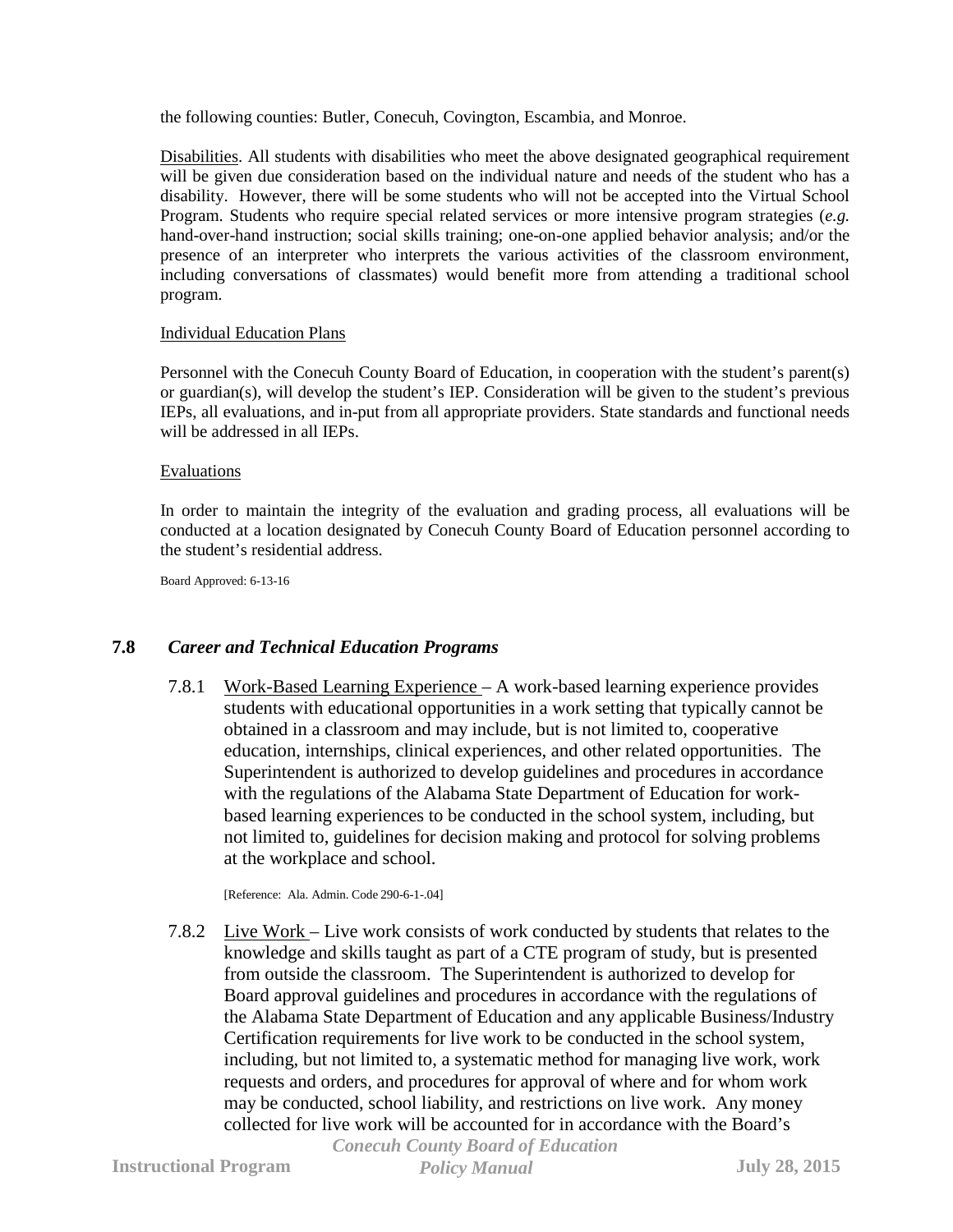Finance Manual.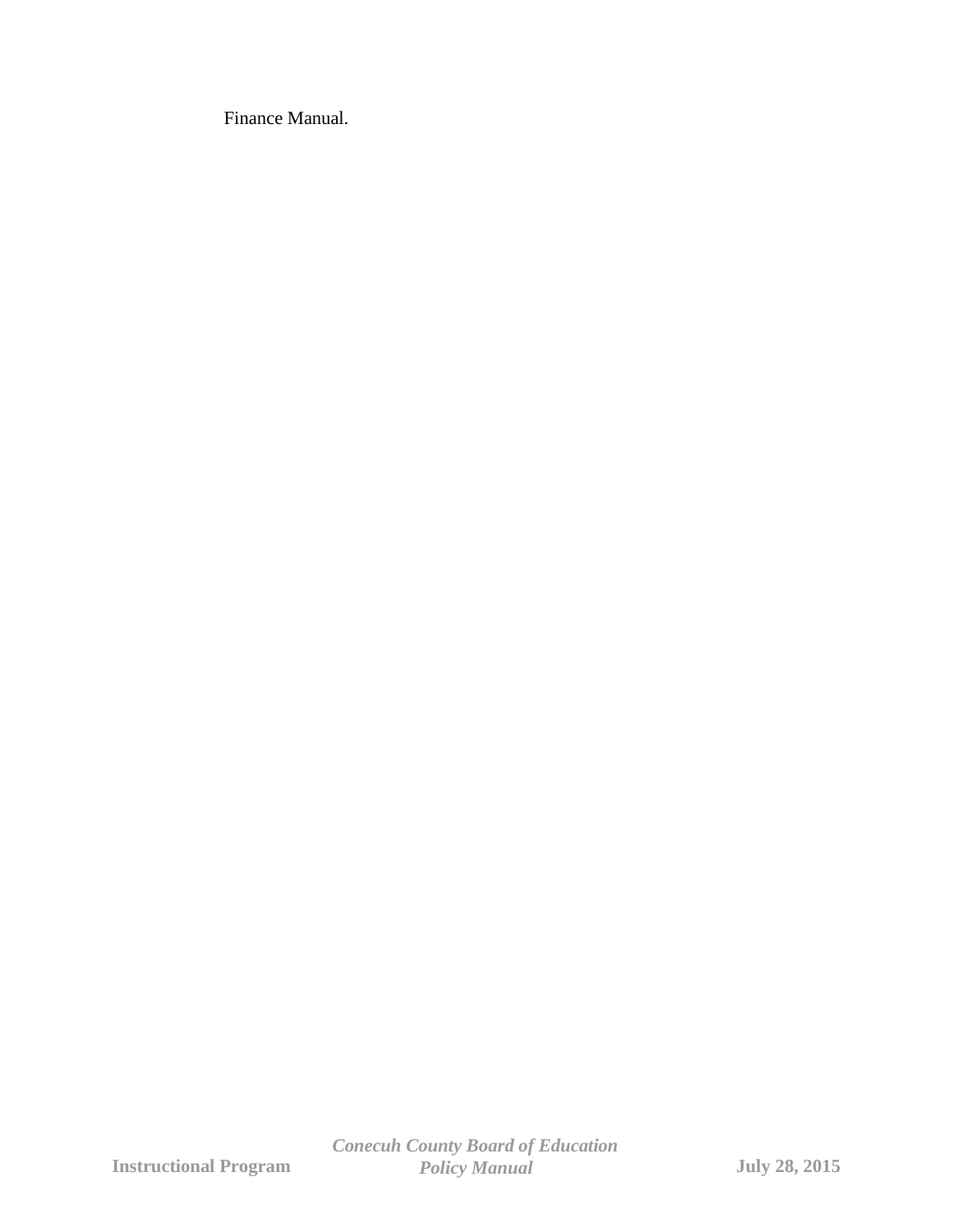7.8.3 Safety –To the extent practicable, reasonable safety procedures will be implemented in the Career and Technical Education program in accordance with Alabama State Department of Education regulations and any applicable Business/Industry Certification requirements.

[Reference: Ala. Admin. Code 290-6-1-.04]

## **7.9** *Foreign Exchange Programs*

The Superintendent is authorized to develop guidelines and procedures, to be approved by the Board, under which foreign exchange students may attend Conecuh County Schools and Conecuh County students may participate in foreign exchange programs.

# **7.10** *Extended Programs: Community Education*

Upon their approval by the Board, the Superintendent is authorized to implement programs and projects designed to meet the needs of the community served by the school system in accordance with any laws or regulations governing such programs.

[Reference: Ala. Admin. Code 290-080-050]

# **7.11** *Graduation, Certificate of Completion, and Commencement*

Students who have satisfactorily completed requisite course work, met minimum attendance criteria, and passed required examinations are eligible for graduation. Student participation in graduation ceremonies and related graduation activities will be subject to the principal's approval and payment of outstanding financial obligations. Participation in a graduation-related ceremony may be prohibited by the principal if the student violates disciplinary standards or if, in the judgment of the principal, the student's participation could lead or contribute to disorder or disruption of the ceremony or activity.

- 7.11.1 Honor Graduates Students who meet the following requirements shall be classified as honor graduates at high school commencement ceremonies:
	- a. Enrolled in the school system for a minimum of one full academic semester prior to the date of graduation;
	- b. Successful completion and passing of the required graduation examinations and other requirements for graduation set forth by the Board; and
	- c. Maintenance of an overall grade point average (GPA) of 4.00 or higher (on a 4.00 point scale) for all courses taken during the freshman (or ninth grade) year through the semester immediately preceding graduation. Grades will be calculated and weighted as prescribed in the grading section above.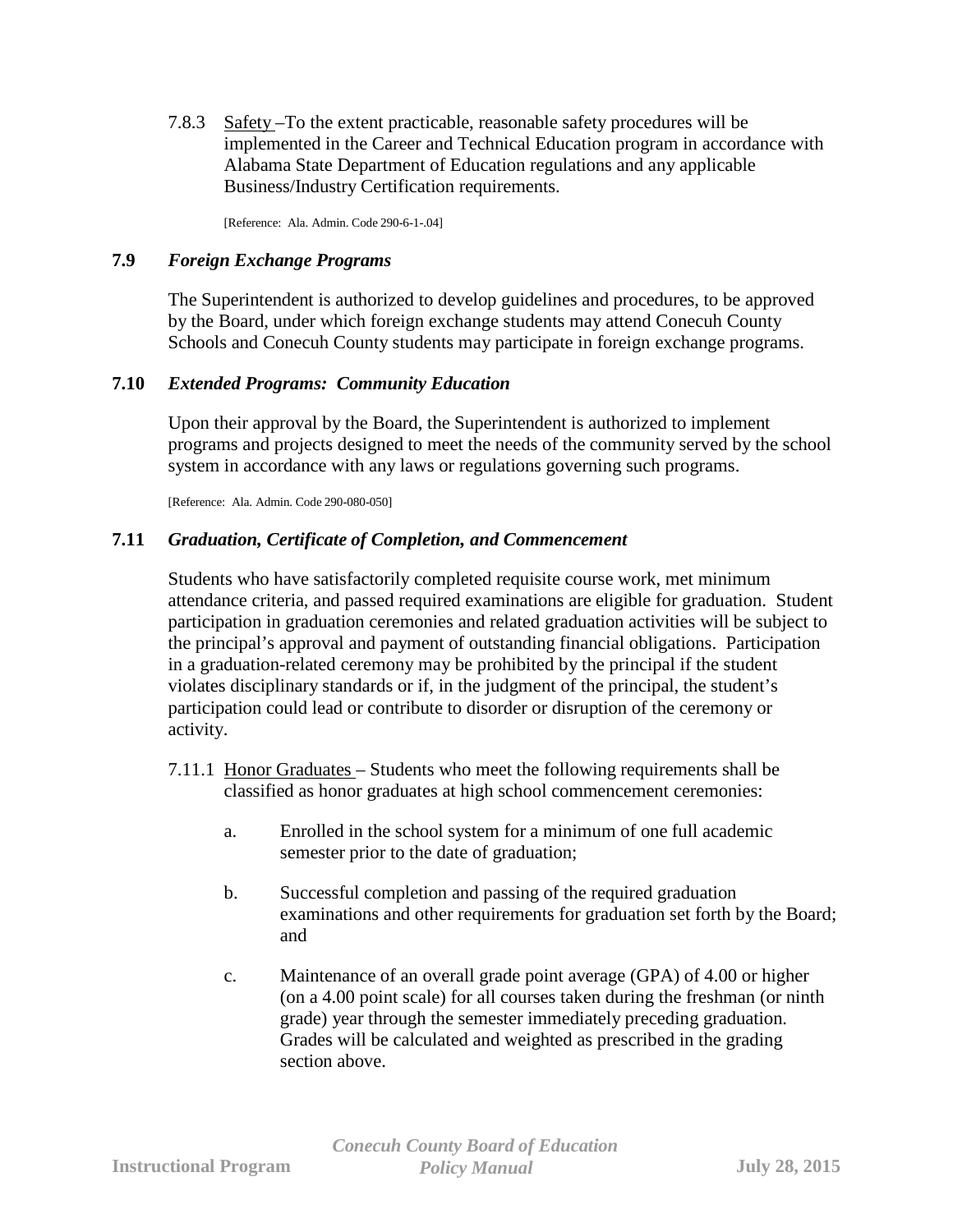## 7.11.2 Valedictorian/Salutatorian

- a. *Criteria* The valedictorian and salutatorian for the graduating class of each high school and middle school must qualify for the most advanced academic diploma offered and have been in attendance at the high school or middle school for a minimum of three (3) consecutive semesters. The student with the highest numerical grade average (calculated and weighted on the 100 point scale as prescribed in the grading section above) will be the class valedictorian. The student with the second highest numerical grade average shall be the class salutatorian. In calculating the numerical grade average, all semester grades will be used, beginning with the ninth grade through the semester immediately preceding graduation. The calculated average will be carried out four decimal places and rounded off. In the case of a tie, students having the same average will be recognized as co-valedictorians and co-salutatorians.
- b. *Grade Conversion* Where letter grades are present on a candidate's transcript from a previously attended school, the candidate must have the respective school(s) submit the grades in numerical form. If school officials of the school the student previously attended cannot or will not convert the letter grades to numerical grades, the letter grades will be converted to numerical grades as follows:

| $A_+ = 99$ | $B_{+} = 89$ | $C_{\pm} = 79$ | $D_{+} = 69$ | $F = 55$ |
|------------|--------------|----------------|--------------|----------|
| $A = 95$   | $B = 85$     | $C = 75$       | $12 = 65$    |          |
| $A = 90$   | $B = 80$     | $C = 70$       | $D = 60$     |          |

Issues or uncertainties regarding eligibility or grade calculation will be resolved by the school principal in consultation with the Superintendent.

- 7.11.3 Fifth Year Seniors Upon the recommendation of the counselor and approval of the principal, a student who has completed four full academic years of high school but who has not completed the required course work for graduation will be allowed to attend the number of class periods necessary to complete the courses required for graduation.
- 7.11.4 Adult High School Diploma Program The Superintendent is authorized to establish an adult diploma program in conformity with regulations issued by the State Department of Education and such additional requirements as may be approved by the Board.

[Reference: Ala. Admin. Code 290-3-1-.02(18)]

## **7.12** *School Wellness*

In furtherance of its commitment to fostering healthy nutritional and physical activities that support student achievement and that promote the development of lifelong wellness practices, the Board endorses the following programs, practices, and activities:

|                              | <b>Conecuh County Board of Education</b> |                      |
|------------------------------|------------------------------------------|----------------------|
| <b>Instructional Program</b> | <b>Policy Manual</b>                     | <b>July 28, 2015</b> |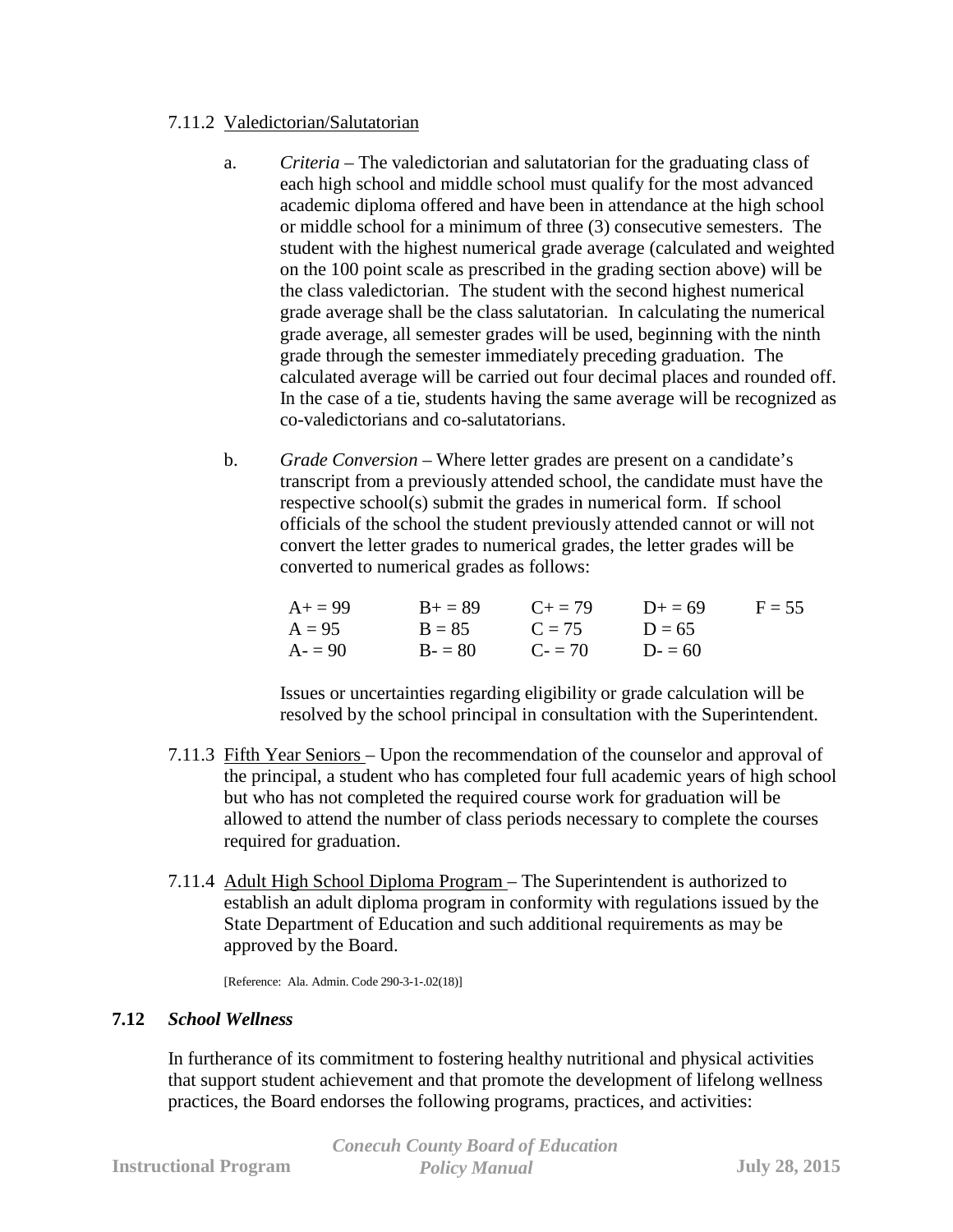- 7.12.1 Nutrition Education and Promotion Nutrition education that teaches the knowledge, skills, and values needed to develop healthy eating behaviors and nutrition promotion that promotes and reinforces student health will be integrated into the curriculum and offered throughout school campuses, including school dining areas and classrooms, by appropriately trained personnel.
- 7.12.2 Nutrition Standards and Guidelines The Board will ensure that reimbursable school meals meet the program requirements and nutritional standards established by applicable state and federal regulations. The Board will encourage students to make nutritious food choices and will monitor all food and beverages sold or served to students, including those available outside federally regulated child nutrition programs. The Board will consider nutrient density and portion size before permitting food and beverages to be sold or served to students.
- 7.12.3 Physical Education and Physical Activity Opportunities The Board will offer physical education opportunities that include the components of a sound physical education program. Physical education will equip students with the knowledge, skills, and values necessary to maintain healthful lifelong physical activity. Physical education instruction will be aligned with the curriculum. All students will be provided the opportunity to participate regularly in supervised physical activities that are intended to maintain physical fitness and to impart the benefits of maintaining a physically active and healthy lifestyle.
- 7.12.4 Other School-Based Activities Designed to Promote Student Wellness The Board may implement other programs that help create a school environment that conveys consistent wellness messages and that is conducive to healthy eating and physical activity.
- 7.12.5 Administrative Implementation The Superintendent is authorized to develop and implement administrative rules and directives that are consistent with this policy and to oversee the implementation and periodic review and update of the wellness policy based on input from teachers (including specialists in health and physical education), school nurses, parents and guardians, students, representatives of the school food service program, school board members, school administrators, and the public .

The Superintendent will report to the Board, as requested, on programs and efforts that are designed to meet the purpose and intent of this policy and will inform and update the public regarding the content and implementation of the wellness program. The Superintendent will ensure each local schools compliance with the wellness policy and will measure periodically and make available to the public an assessment of the implementation of the wellness policy, including the extent to which schools are in compliance with the policy, the extent to which the policy compares to model policy and to describe the progress made in attaining the goals of the policy.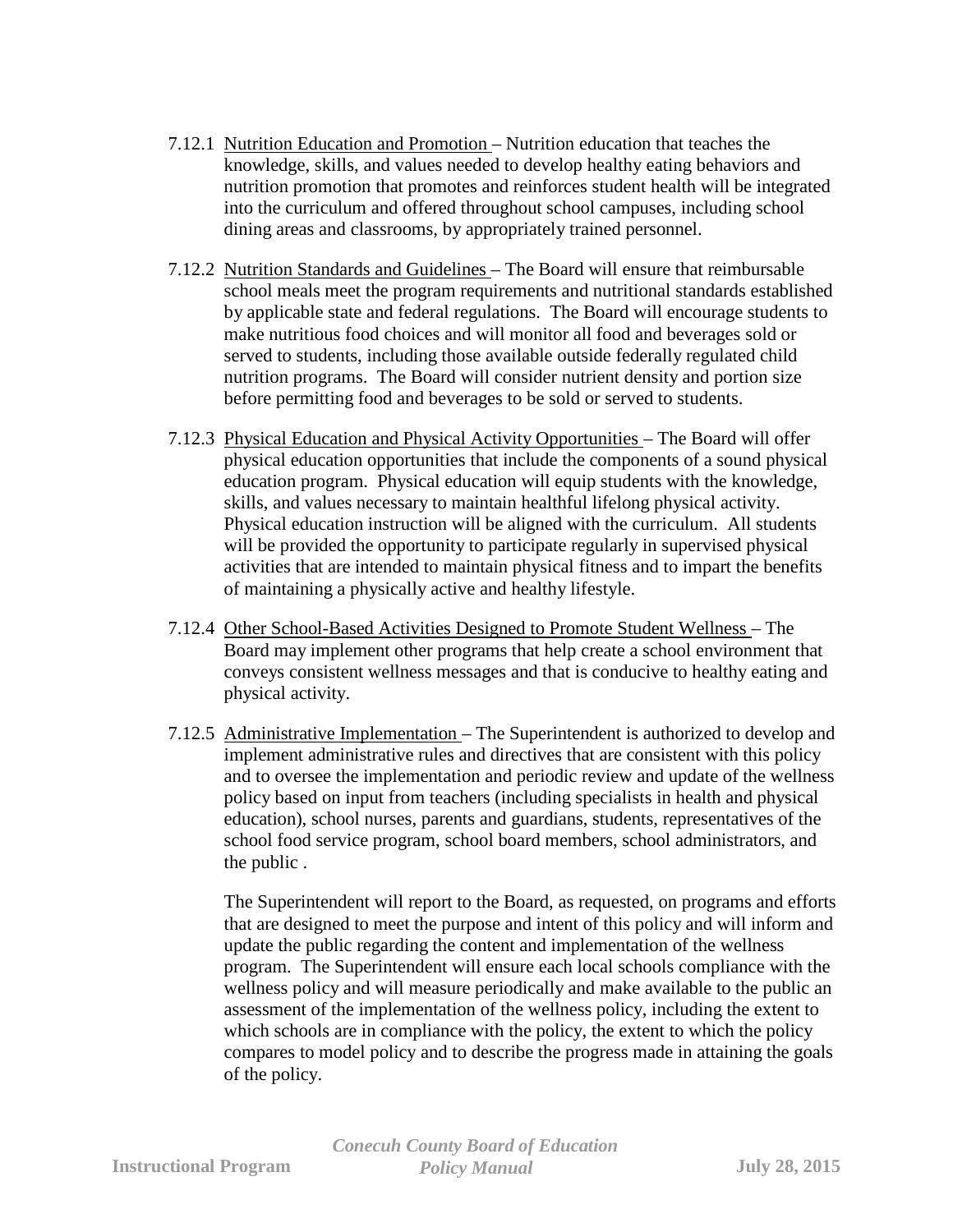# **7.13** *Selection of Instructional Materials and Materials for the School Libraries*

The Superintendent is authorized to develop criteria for approval by the Board for selection of materials (other than textbooks) that are used in conjunction with student instruction and for circulation in school libraries. The Superintendent is further authorized to develop a procedure for review of objections to instructional and library materials.

# **7.14** *Parent/Family Involvement – Meeting the Requirements of No Child Left Behind Act of 2001*

- 7.14.1 Parental Involvement, Partnerships Encouraged Training and appropriate resources will be provided for teachers, administrators, and parents to strengthen the ability of strong parent-school partnerships to enhance student achievement. Parents will be involved in jointly developing appropriate parental involvement policies and in reviewing school improvement through meetings with the school system's Parent Advisory Committee. Policies developed through this process will be distributed to parents of students attending Title I schools. Additionally, the Board will provide coordination, technical assistance, and other support necessary to assist Title I schools in planning and implementing effective parental involvement activities to improve student achievement and school improvement. The Board will coordinate and integrate parental involvement strategies with other programs as appropriate.
- 7.14.2 Annual Evaluation of Initiatives An annual evaluation will be conducted, with the involvement of parents, to determine the effectiveness of the parental involvement policy in improving the academic quality of the schools. The evaluation will include parent surveys, focus groups, and student assessment data. Parents will also be given the opportunity to submit suggestions and concerns regarding the parental involvement policy to the parent advisory committee. This information will be reviewed annually and used to make revisions to the school system plan as necessary.
- 7.14.3 Impediments to Parent Participation to be Identified The Board will identify barriers to greater participation by parents in parental involvement activities, with particular attention to parents who are economically disadvantaged, are disabled, have limited English proficiency, have limited literacy, or whose racial or ethnic background may impede effective participation. To the extent practicable, all information required under Section 1111 of the Elementary and Secondary Education Act ("ESEA"), 20 U.S.C. §6301 *et seq.*, will be provided to parents in a uniform, understandable format and upon request, in an alternative format and language that the parents understand.
- 7.14.4 Elementary and Secondary Education Act Compliance The school system will work with its schools to ensure that school-level parental involvement policies meet the requirements of section 1118(b) of the ESEA and each includes a